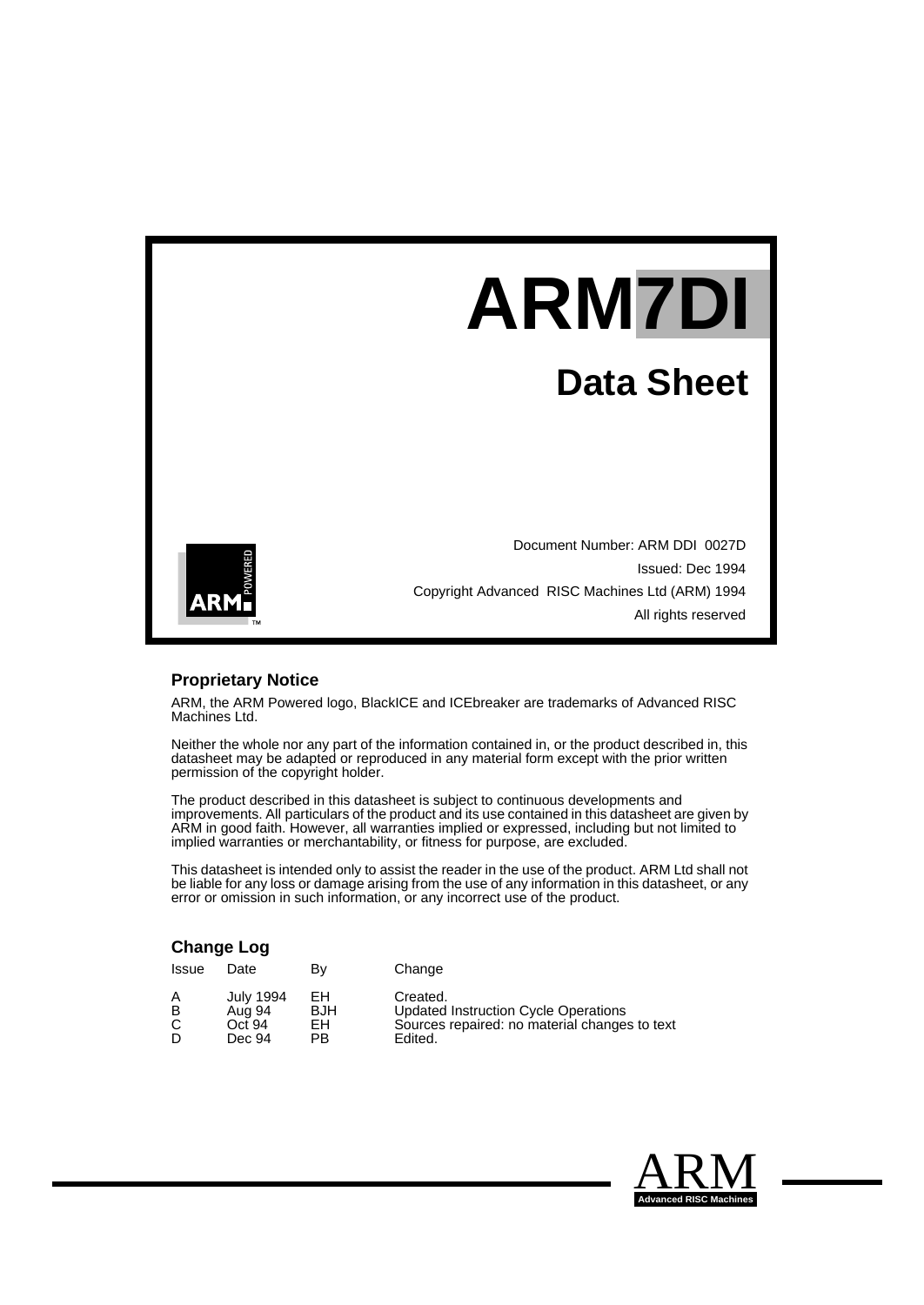# **Preface**

The ARM7DI is a low-power, general purpose 32-bit RISC microprocessor with integrated debug support. It comprises the ARM7D CPU core, and ICEbreaker module and a TAP controller. Its simple, elegant and fully static design is particularly suitable for cost and power sensitive applications.

#### **Enhancements**

The ARM7DI is similar to the ARM6 but with the following enhancements:

- advanced debug (integrated ICE) support for faster time to market
- fabrication on a sub-micron process for increased speed and reduced power consumption
- 3V operation, for very low power consumption, as well as 5V operation for system compatibility
- higher clock speedfor faster program execution.

#### **Feature Summary**

- 32-bit RISC processor (32-bit data & address bus)
- Advanced debug fully integrated ICE
- Big and Little Endian operating modes
- **High performance RISC**
- Low power consumption
- **Fully static operation** ideal for power-sensitive applications
- Fast interrupt response for real-time applications
- **Virtual Memory System Support**
- Excellent high-level language support
- Simple but powerful instruction set



#### **Applications**

The ARM7DI is ideally suited to those applications requiring RISC performance from a compact, power-efficient processor. These include:

| <b>Telecomms</b>            | <b>GSM</b> terminal controller |
|-----------------------------|--------------------------------|
| <b>Datacomms</b>            | Protocol conversion            |
| <b>Portable Computing</b>   | Palmtop computer               |
| <b>Portable InstrumentS</b> | Handheld data acquisition unit |
| <b>Automotive</b>           | Engine management unit         |
| <b>Information Systems</b>  | Smart cards                    |
| Imaging                     | JPEG controller                |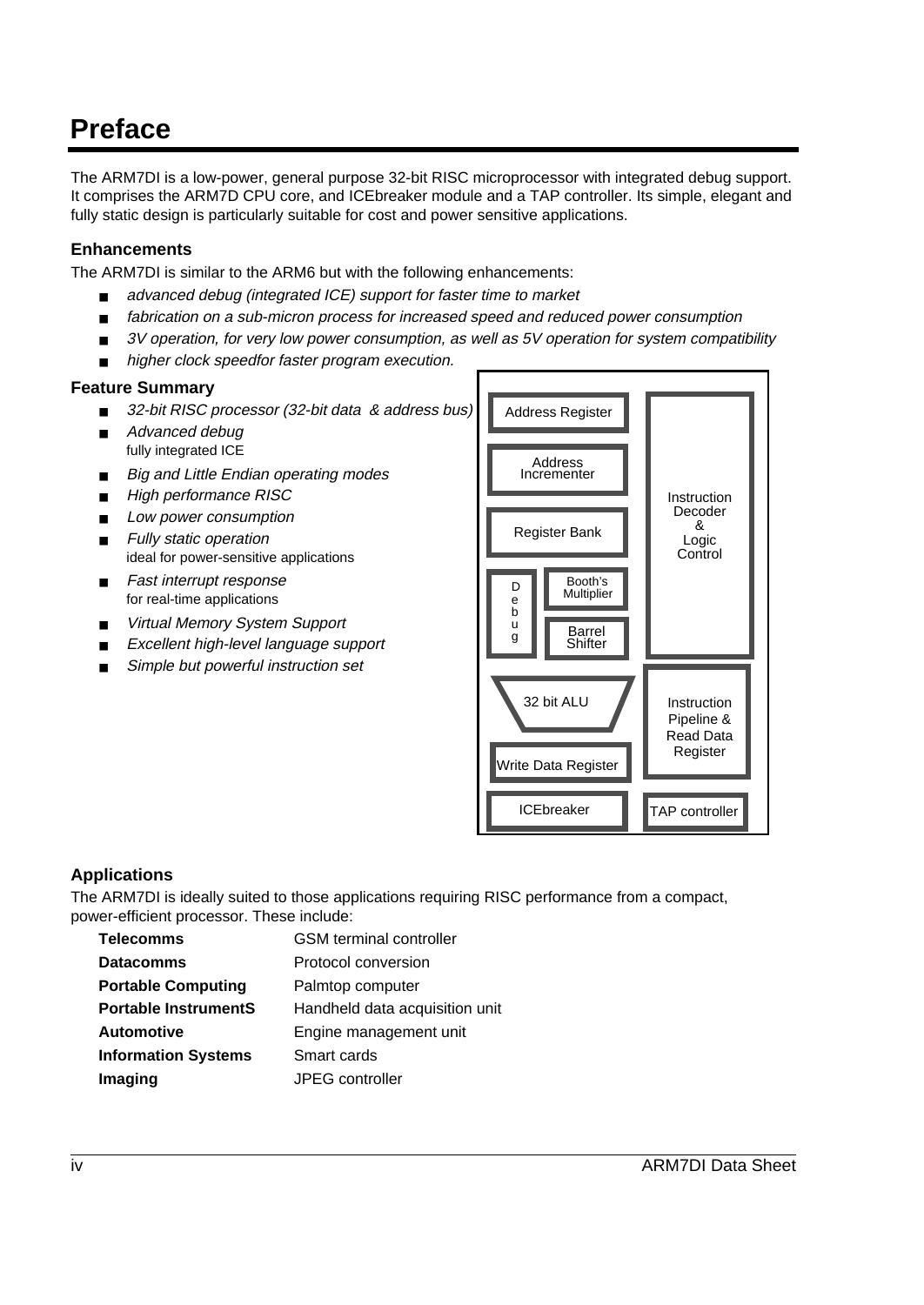| 1.0 |      | <b>Introduction</b>                         | $\mathbf 5$      |
|-----|------|---------------------------------------------|------------------|
|     | 1.1  | <b>ARM7DI Block Diagram</b>                 | $\bf 6$          |
|     | 1.2  | <b>ARM7D Core Diagram</b>                   | $\boldsymbol{7}$ |
|     | 1.3  | <b>ARM7DI Functional Diagram</b>            | ${\bf 8}$        |
| 2.0 |      | <b>Signal Description</b>                   | $\boldsymbol{9}$ |
| 3.0 |      | <b>Programmer's Model</b>                   | 15               |
|     | 3.1  | <b>Hardware Configuration Signals</b>       | 15               |
|     | 3.2  | <b>Operating Mode Selection</b>             | 16               |
|     | 3.3  | Registers                                   | 17               |
|     | 3.4  | <b>Exceptions</b>                           | $20\,$           |
|     | 3.5  | Reset                                       | 24               |
| 4.0 |      | <b>Instruction Set</b>                      | 25               |
|     | 4.1  | <b>Instruction Set Summary</b>              | 25               |
|     | 4.2  | The Condition Field                         | 26               |
|     | 4.3  | Branch and Branch with link (B, BL)         | $27\,$           |
|     | 4.4  | Data processing                             | 29               |
|     | 4.5  | PSR Transfer (MRS, MSR)                     | 36               |
|     | 4.6  | Multiply and Multiply-Accumulate (MUL, MLA) | 40               |
|     | 4.7  | Single data transfer (LDR, STR)             | 42               |
|     | 4.8  | <b>Block Data Transfer (LDM, STM)</b>       | 48               |
|     | 4.9  | Single data swap (SWP)                      | 55               |
|     | 4.10 | Software interrupt (SWI)                    | $57\,$           |
|     | 4.11 | Coprocessor data operations (CDP)           | 59               |
|     | 4.12 | Coprocessor data transfers (LDC, STC)       | 61               |
|     | 4.13 | Coprocessor register transfers (MRC, MCR)   | 64               |
|     | 4.14 | <b>Undefined instruction</b>                | 66               |
|     | 4.15 | <b>Instruction Set Examples</b>             | 67               |
| 5.0 |      | <b>Memory Interface</b>                     | 71               |
|     | 5.1  | Cycle types                                 | 71               |
|     | 5.2  | <b>Byte addressing</b>                      | 72               |
|     | 5.3  | <b>Address timing</b>                       | 74               |
|     | 5.4  | Memory management                           | 74               |
|     | 5.5  | Locked operations                           | 75               |
|     | 5.6  | Stretching access times                     | 75               |
|     | 5.7  | The External Data Bus                       | ${\bf 76}$       |
| 6.0 |      | <b>Coprocessor Interface</b>                | 81               |
|     | 6.1  | Interface signals                           | 81               |
|     | 6.2  | Data transfer cycles                        | 82               |
|     | 6.3  | Register transfer cycle                     | 82               |
|     | 6.4  | Privileged instructions                     | 82               |
|     | 6.5  | Idempotency                                 | 83               |
|     | 6.6  | <b>Undefined instructions</b>               | 83               |
| 7.0 |      | <b>Debug Interface</b>                      | 85               |
|     | 7.1  | Overview                                    | 85               |
|     | 7.2  | <b>Debug Systems</b>                        | 85               |
|     | 7.3  | Debug Interface Signals                     | 86               |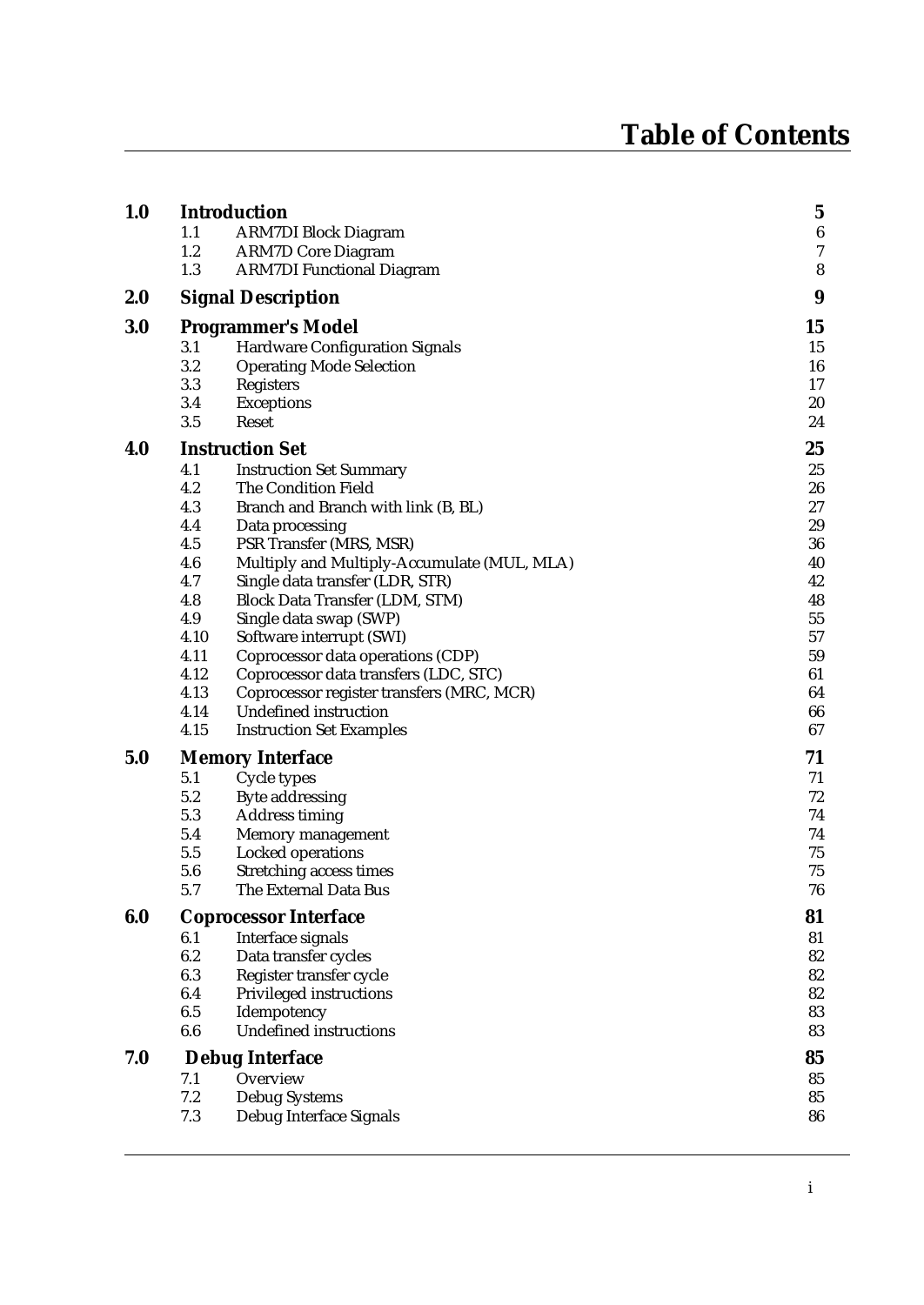|      | 7.4  | <b>Scan Chains and JTAG Interface</b>                  | 89  |
|------|------|--------------------------------------------------------|-----|
|      | 7.5  | Reset                                                  | 91  |
|      | 7.6  | <b>Pullup Resistors</b>                                | 91  |
|      | 7.7  | <b>Instruction Register</b>                            | 92  |
|      | 7.8  | <b>Public Instructions</b>                             | 92  |
|      | 7.9  | <b>Test Data Registers</b>                             | 94  |
|      | 7.10 | <b>ARM7DI Core Clocks</b>                              | 99  |
|      | 7.11 | Determining the Core and System State                  | 100 |
|      | 7.12 | The PC's Behaviour During Debug                        | 103 |
|      | 7.13 | Priorities / Exceptions                                | 105 |
|      | 7.14 | Scan Interface Signals                                 | 106 |
| 8.0  |      | <b>The ARM7DI ICEBreaker Module</b>                    | 109 |
|      | 8.1  | The Watchpoint Registers                               | 110 |
|      | 8.2  | The Debug Control Register                             | 115 |
|      | 8.3  | Debug Status Register                                  | 116 |
|      | 8.4  | <b>Coupling Breakpoints and Watchpoints</b>            | 119 |
|      | 8.5  | <b>Disabling ICEbreaker</b>                            | 120 |
|      | 8.6  | <b>ICEbreaker Timing</b>                               | 120 |
|      | 8.7  | <b>ICEBreaker Programming Restriction</b>              | 120 |
| 9.0  |      | <b>Instruction Cycle Operations</b>                    | 121 |
|      | 9.1  | Branch and branch with link                            | 121 |
|      | 9.2  | <b>Data Operations</b>                                 | 121 |
|      | 9.3  | Multiply and multiply accumulate                       | 123 |
|      | 9.4  | Load register                                          | 123 |
|      | 9.5  | Store register                                         | 124 |
|      | 9.6  | Load multiple registers                                | 125 |
|      | 9.7  | Store multiple registers                               | 127 |
|      | 9.8  | Data swap                                              | 127 |
|      | 9.9  | Software interrupt and exception entry                 | 128 |
|      | 9.10 | Coprocessor data operation                             | 129 |
|      | 9.11 | Coprocessor data transfer (from memory to coprocessor) | 129 |
|      | 9.12 | Coprocessor data transfer (from coprocessor to memory) | 131 |
|      | 9.13 | Coprocessor register transfer (Load from coprocessor)  | 132 |
|      | 9.14 | Coprocessor register transfer (Store to coprocessor)   | 132 |
|      | 9.15 | Undefined instructions and coprocessor absent          | 133 |
|      | 9.16 | <b>Unexecuted instructions</b>                         | 134 |
|      | 9.17 | <b>Instruction Speed Summary</b>                       | 134 |
| 10.0 |      | <b>DC</b> Parameters                                   | 137 |
|      | 10.1 | <b>Absolute Maximum Ratings</b>                        | 137 |
|      | 10.2 | DC Operating Conditions:                               | 137 |
| 11.0 |      | <b>AC Parameters</b>                                   | 139 |
| 12.0 |      | <b>Appendix - Backward Compatibility</b>               | 149 |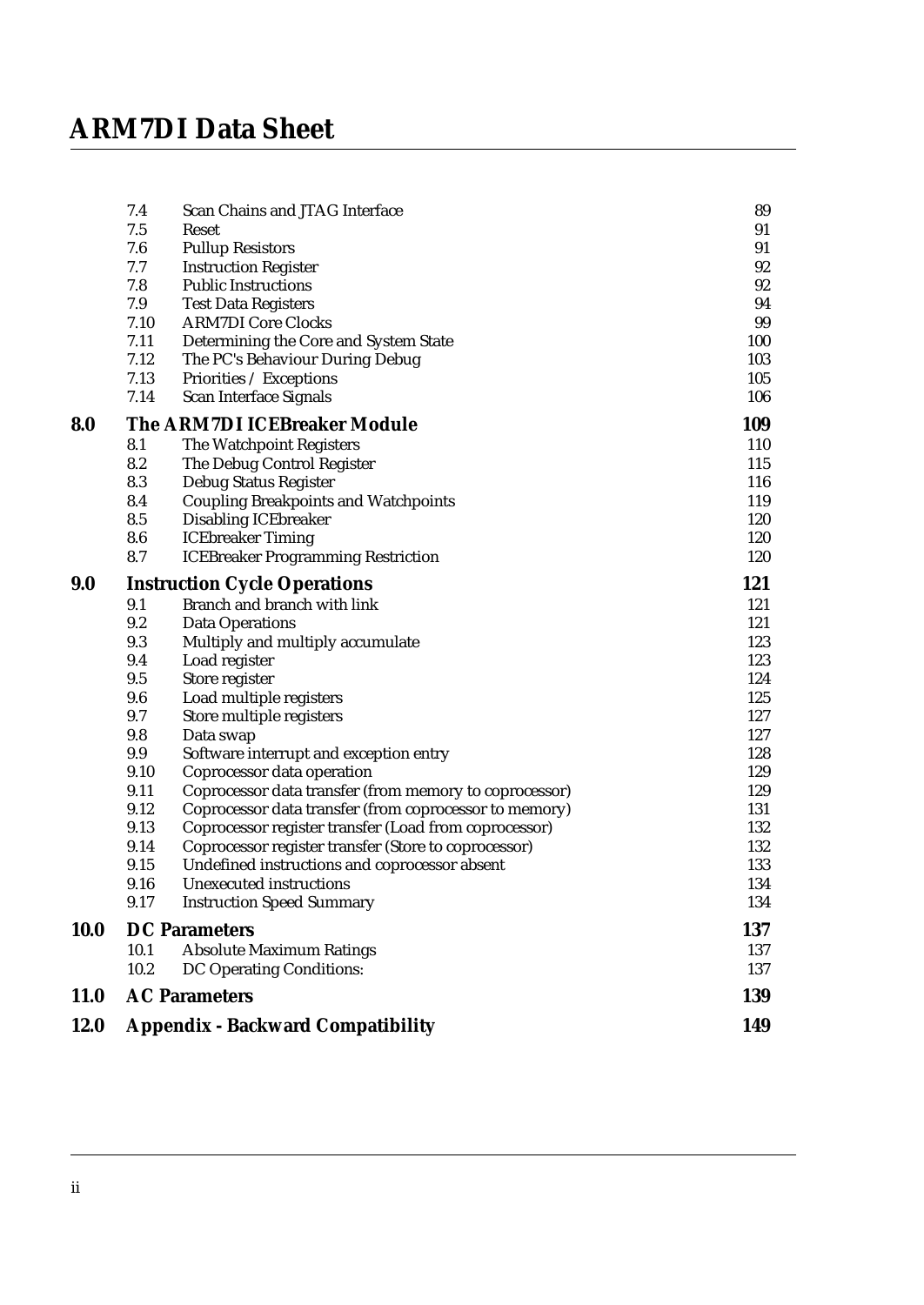# **1.0 Introduction**

The ARM7DI is part of the Advanced RISC Machines (ARM) family of general purpose 32-bit microprocessors, which offer very low power consumption and price for high performance devices. The architecture is based on Reduced Instruction Set Computer (RISC) principles, and the instruction set and related decode mechanism are much simpler in comparison with microprogrammed Complex Instruction Set Computers. This results in a high instruction throughput and impressive real-time interrupt response from a small and cost-effective chip.

The instruction set comprises eleven basic instruction types:

- Two of these make use of the on-chip arithmetic logic unit, barrel shifter and multiplier to perform high-speed operations on the data in a bank of 31 registers, each 32 bits wide:
- Three classes of instruction control data transfer between memory and the registers, one optimised for flexibility of addressing, another for rapid context switching and the third for swapping data;
- Three instructions control the flow and privilege level of execution; and
- Three types are dedicated to the control of external coprocessors which allow the functionality of the instruction set to be extended off-chip in an open and uniform way.

The ARM instruction set is a good target for compilers of many different high-level languages. Where required for critical code segments, assembly code programming is also straightforward, unlike some RISC processors which depend on sophisticated compiler technology to manage complicated instruction interdependencies.

Pipelining is employed so that all parts of the processing and memory systems can operate continuously. Typically, while one instruction is being executed, its successor is being decoded, and a third instruction is being fetched from memory.

The memory interface has been designed to allow the performance potential to be realised without incurring high costs in the memory system. Speed critical control signals are pipelined to allow system control functions to be implemented in standard low-power logic, and these control signals facilitate the exploitation of the fast local access modes offered by industry standard dynamic RAMs.

ARM7DI has a 32 bit address bus. All ARM processors share the same instruction set, and ARM7DI can be configured to use a 26 bit address bus for backwards compatibility with earlier processors.

ARM7DI is a fully static CMOS implementation of the ARM which allows the clock to be stopped in any part of the cycle with extremely low residual power consumption and no loss of state.

#### **Notation:**

| 0x          | - marks a Hexadecimal quantity                                                      |
|-------------|-------------------------------------------------------------------------------------|
| <b>BOLD</b> | - external signals are shown in bold capital letters                                |
| binary      | - where it is not clear that a quantity is binary it is followed by the word binary |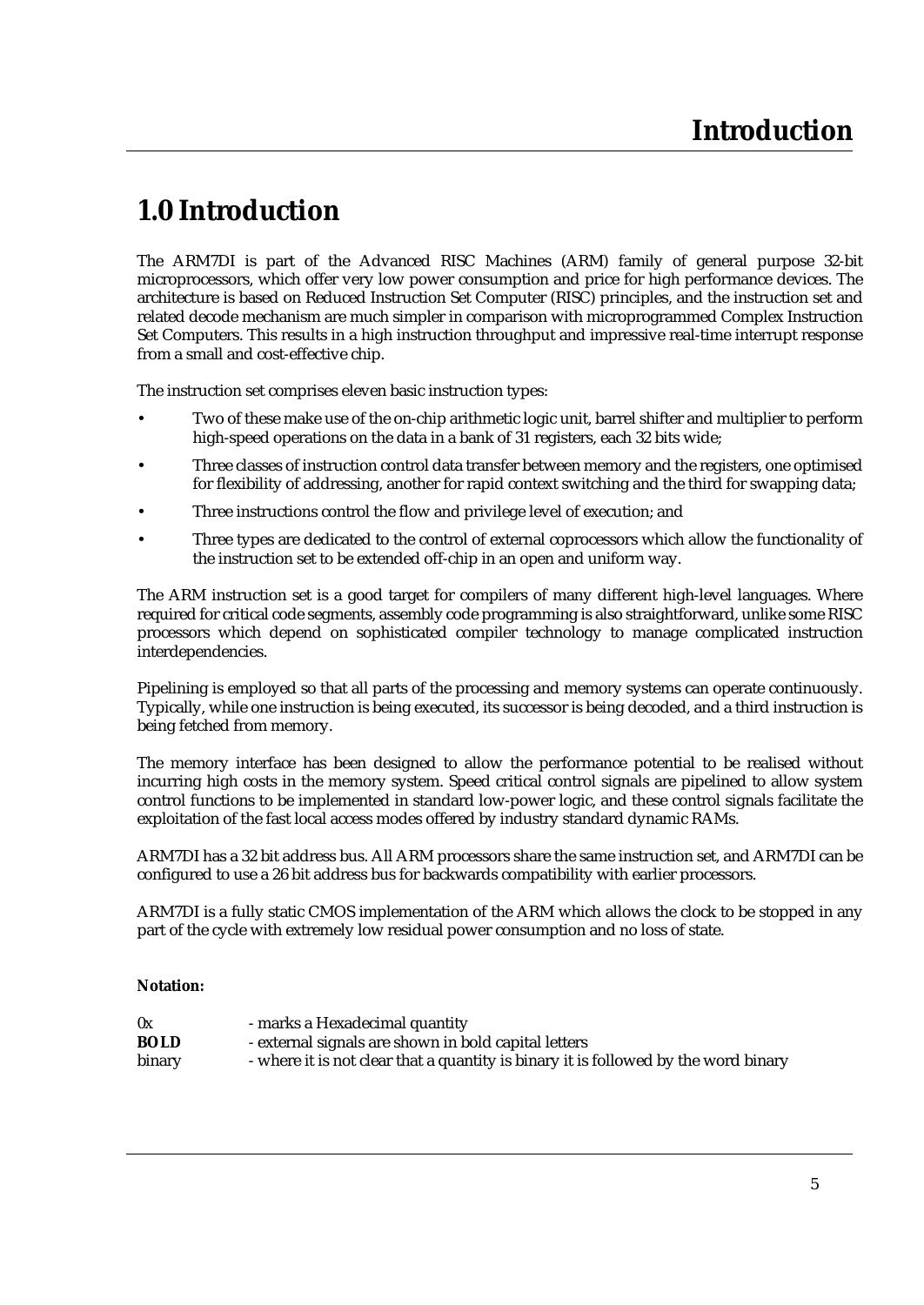## **1.1 ARM7DI Block Diagram**



 **Figure 1: ARM7DI Block Diagram**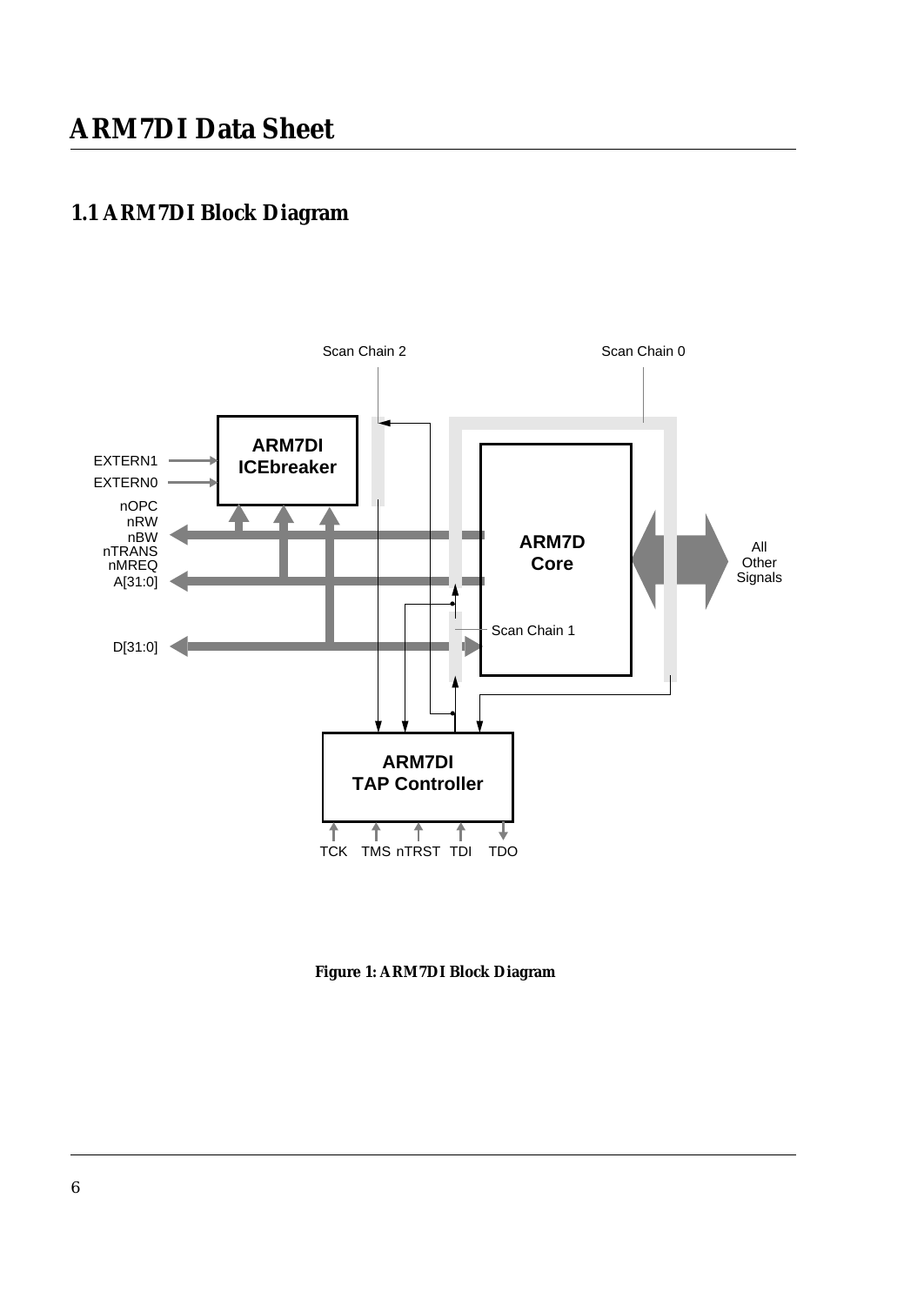## **1.2 ARM7D Core Diagram**



 **Figure 2: ARM7D Core Diagram**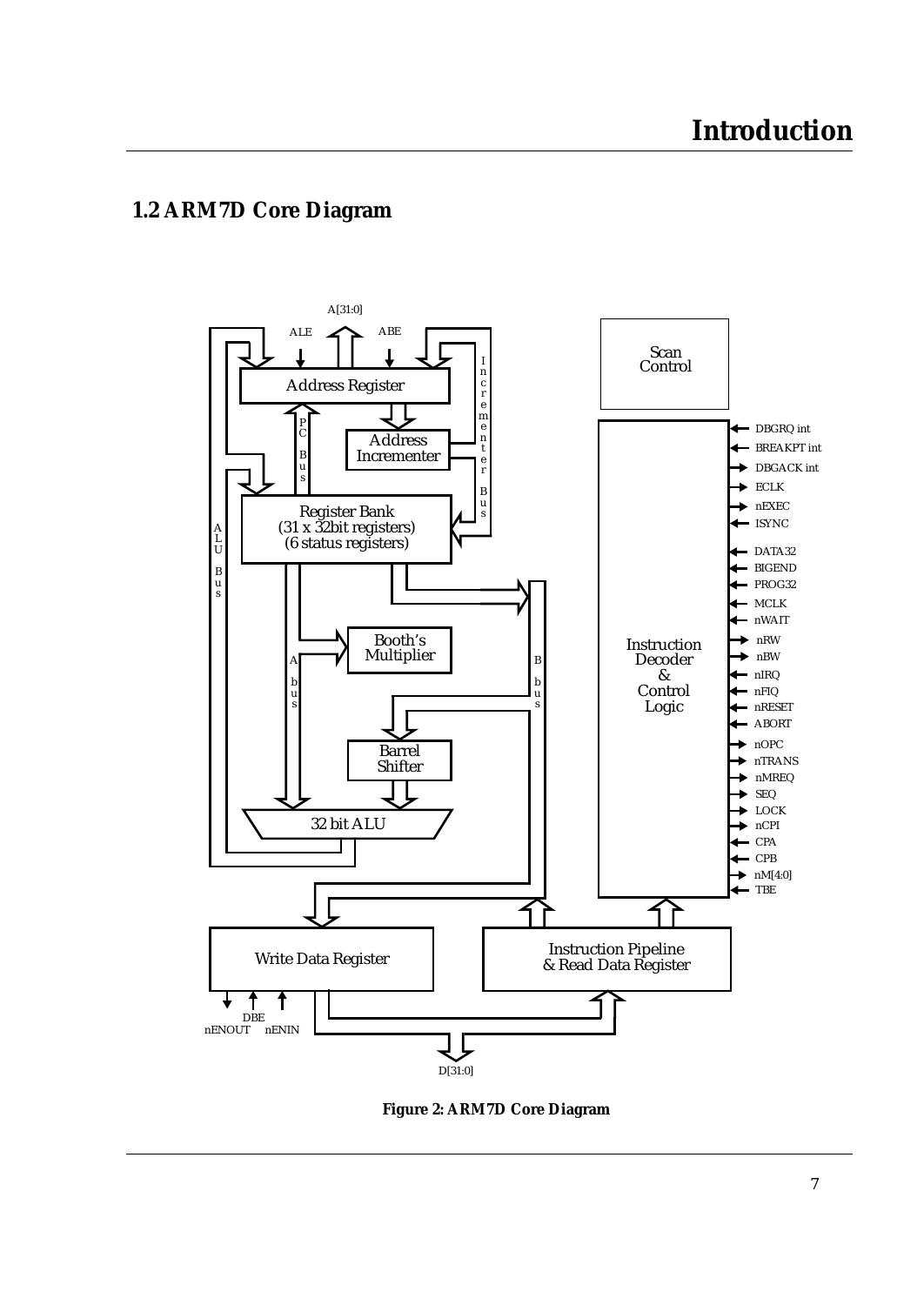

### **1.3 ARM7DI Functional Diagram**

 **Figure 3: ARM7DI Functional Diagram**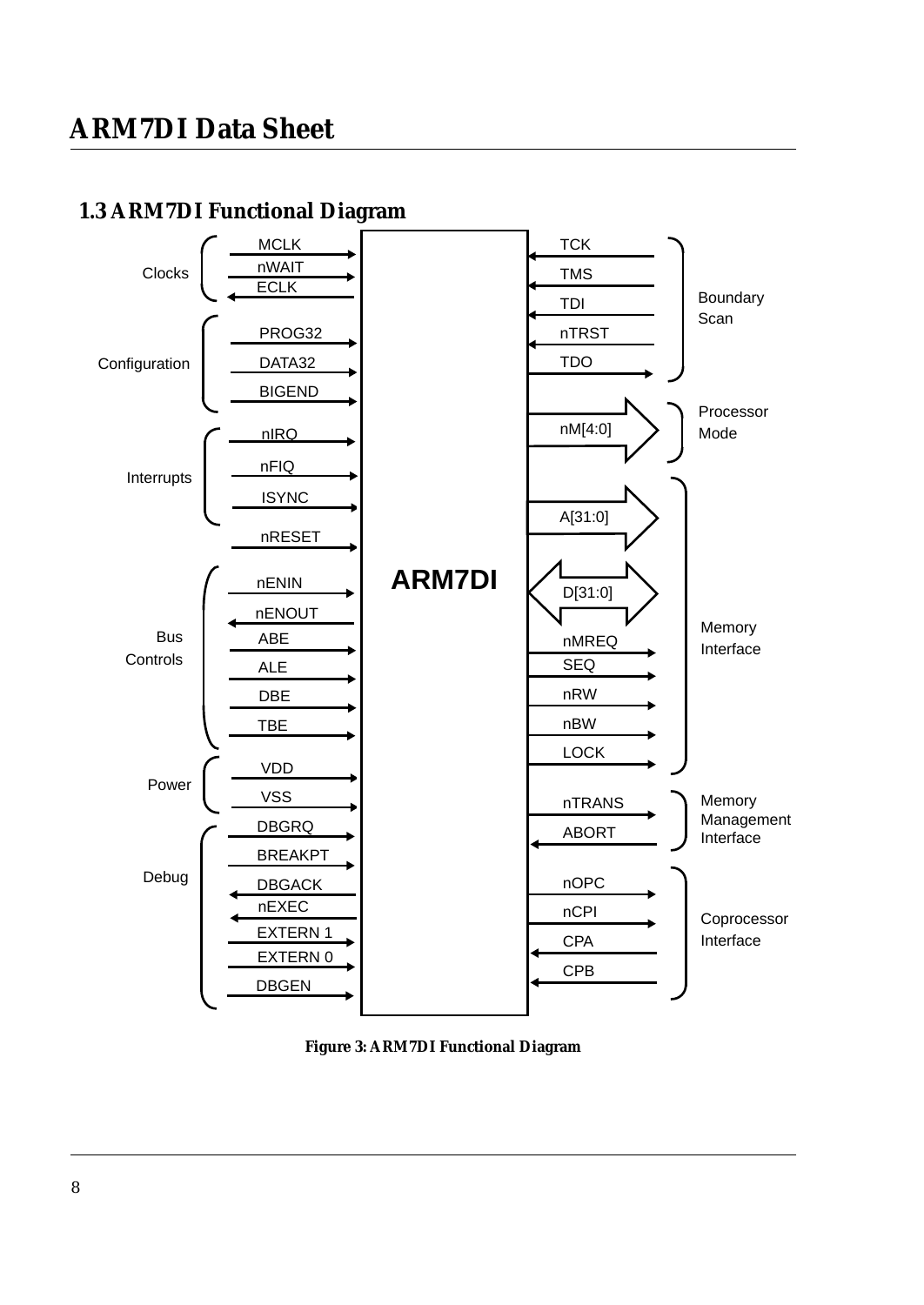# **2.0 Signal Description**

| <b>Name</b>    | <b>Type</b> | <b>Description</b>                                                                                                                                                                                                                                                                                                                                                                                                                                                                                                                                                                                                                                                          |  |  |  |  |  |  |
|----------------|-------------|-----------------------------------------------------------------------------------------------------------------------------------------------------------------------------------------------------------------------------------------------------------------------------------------------------------------------------------------------------------------------------------------------------------------------------------------------------------------------------------------------------------------------------------------------------------------------------------------------------------------------------------------------------------------------------|--|--|--|--|--|--|
| A[31:0]        | O8          | Addresses. This is the processor address bus. If ALE (address latch enable) is<br>HIGH, the addresses become valid during phase 2 of the cycle before the one to<br>which they refer and remain so during phase 1 of the referenced cycle. Their<br>stable period may be controlled by ALE as described below.                                                                                                                                                                                                                                                                                                                                                              |  |  |  |  |  |  |
| ABE            | IC          | Address bus enable. This is an input signal which, when LOW, puts the address<br>bus drivers into a high impedance state. This signal has a similar effect on the<br>following control signals: nBW, nRW, LOCK, nOPC and nTRANS. ABE must<br>be tied HIGH when there is no system requirement to turn off the address<br>drivers.                                                                                                                                                                                                                                                                                                                                           |  |  |  |  |  |  |
| <b>ABORT</b>   | IC          | Memory Abort. This is an input which allows the memory system to tell the<br>processor that a requested access is not allowed.                                                                                                                                                                                                                                                                                                                                                                                                                                                                                                                                              |  |  |  |  |  |  |
| ALE            | IC          | Address latch enable. This input is used to control transparent latches on the<br>address outputs. Normally the addresses change during phase 2 to the value<br>required during the next cycle, but for direct interfacing to ROMs they are<br>required to be stable to the end of phase 2. Taking ALE LOW until the end of<br>phase 2 will ensure that this happens. This signal has a similar effect on the<br>following control signals: nBW, nRW, LOCK, nOPC and nTRANS. If the<br>system does not require address lines to be held in this way, ALE must be tied<br>HIGH. The address latch is static, so ALE may be held LOW for long periods to<br>freeze addresses. |  |  |  |  |  |  |
| <b>BIGEND</b>  | IC          | Big Endian configuration. When this signal is HIGH the processor treats bytes<br>in memory as being in Big Endian format. When it is LOW memory is treated<br>as Little Endian. ARM processors which do not have selectable Endianism<br>(ARM2, ARM2aS, ARM3, ARM61) are Little Endian.                                                                                                                                                                                                                                                                                                                                                                                     |  |  |  |  |  |  |
| <b>BREAKPT</b> | IC          | Breakpoint. This signal allows external hardware to halt the execution of the<br>processor for debug purposes. When HIGH causes the current memory access<br>to be breakpointed. If the memory access is an instruction fetch, ARM7DI will<br>enter debug state if the instruction reaches the execute stage of the ARM7DI<br>pipeline. If the memory access is for data, ARM7DI will enter debug state after<br>the current instruction completes execution. This allows extension of the<br>internal breakpoints provided by the ICEBreaker module. See Chapter 8.0 The<br><b>ARM7DI ICEBreaker Module.</b>                                                               |  |  |  |  |  |  |
| <b>CPA</b>     | IC          | Coprocessor absent. A coprocessor which is capable of performing the<br>operation that ARM7DI is requesting (by asserting nCPI) should take CPA<br>LOW immediately. If CPA is HIGH at the end of phase 1 of the cycle in which<br>nCPI went LOW, ARM7DI will abort the coprocessor handshake and take the<br>undefined instruction trap. If CPA is LOW and remains LOW, ARM7DI will<br>busy-wait until CPB is LOW and then complete the coprocessor instruction.                                                                                                                                                                                                            |  |  |  |  |  |  |

**Table 1: Signal Description**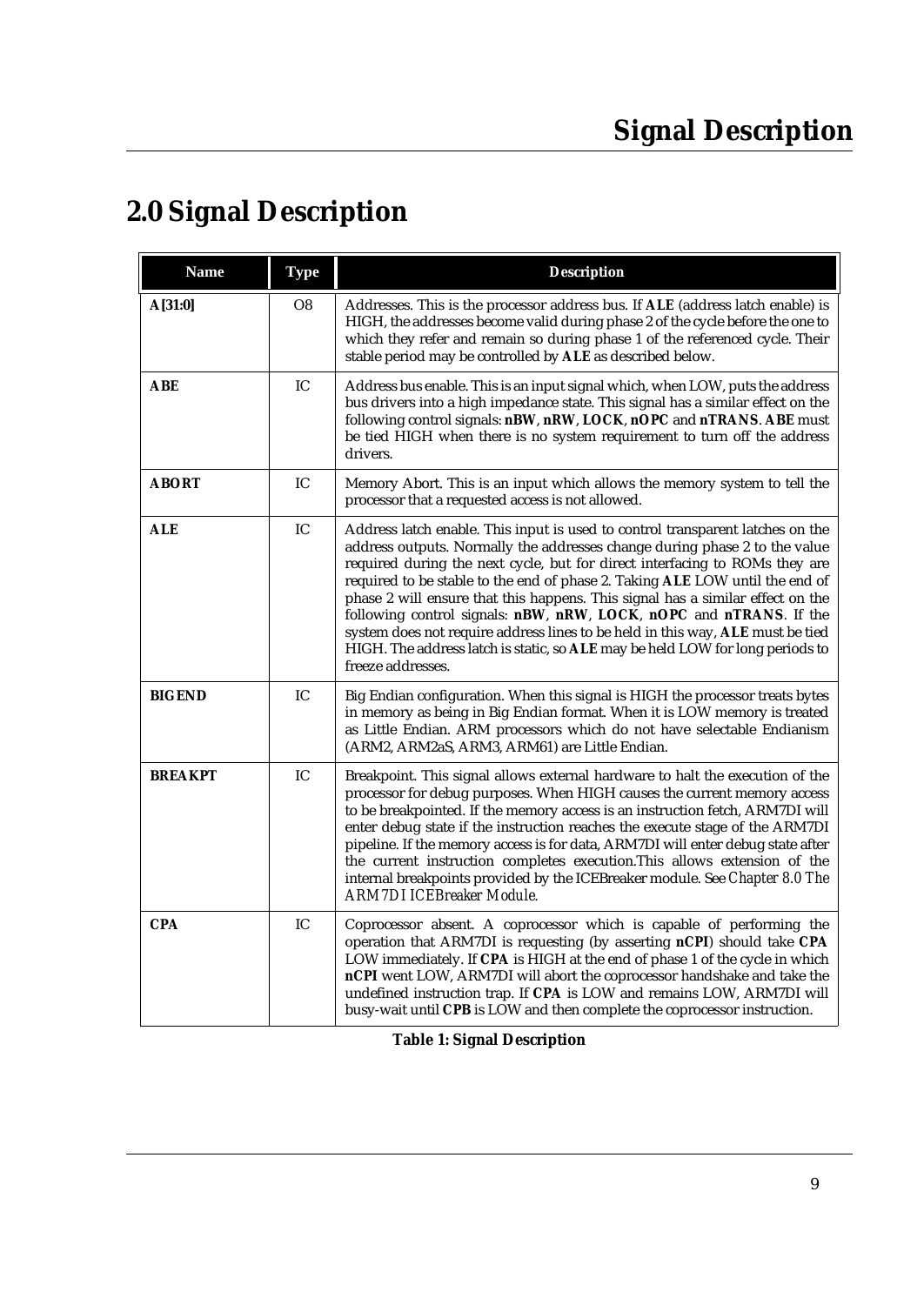| <b>Name</b>    | <b>Type</b>    | <b>Description</b>                                                                                                                                                                                                                                                                                                                                                                                                                                  |
|----------------|----------------|-----------------------------------------------------------------------------------------------------------------------------------------------------------------------------------------------------------------------------------------------------------------------------------------------------------------------------------------------------------------------------------------------------------------------------------------------------|
| <b>CPB</b>     | IC             | Coprocessor busy. A coprocessor which is capable of performing the operation<br>which ARM7DI is requesting (by asserting nCPI), but cannot commit to starting<br>it immediately, should indicate this by driving CPB HIGH. When the<br>coprocessor is ready to start it should take CPB LOW. ARM7DI samples CPB<br>at the end of phase 1 of each cycle in which nCPI is LOW.                                                                        |
| D[31:0]        | IC/08          | Data Bus. These are bidirectional signal paths which are used for data transfers<br>between the processor and external memory. During read cycles (when nRW is<br>LOW), the input data must be valid before the end of phase 2 of the transfer<br>cycle. During write cycles (when nRW is HIGH), the output data will become<br>valid during phase 1 and remain valid throughout phase 2 of the transfer cycle.                                     |
| DATA32         | IC             | 32 bit Data configuration. When this signal is HIGH the processor can access<br>data in a 32 bit address space using address lines A[31:0]. When it is LOW the<br>processor can access data from a 26 bit address space using A[25:0]. In this latter<br>configuration the address lines A[31:26] are not used. Before changing<br>DATA32, ensure that the processor is not about to access an address greater that<br>0x3FFFFFF in the next cycle. |
| <b>DBE</b>     | IC             | Internal Data Bus Enable. This is an input signal which, when driven LOW,<br>puts the internal data bus (the bus between the core logic and the pads) into the<br>high impedance state. This is included for test purposes, and should be tied<br>HIGH at all times.                                                                                                                                                                                |
| <b>DBGACK</b>  | O <sub>4</sub> | Debug acknowledge. When HIGH indicates ARM is in debug state.                                                                                                                                                                                                                                                                                                                                                                                       |
| <b>DBGEN</b>   | IC             | Debug Enable. This input signal allows the debug features of ARM7DI to be<br>disabled. This signal should be driven LOW when debugging is not required.                                                                                                                                                                                                                                                                                             |
| <b>DBGRQ</b>   | IC             | Debug request. This is a level-sensitive input, which when HIGH causes<br>ARM7DI to enter debug state after executing the current instruction. This<br>allows external hardware to force ARM7DI into the debug state, in addition to<br>the debugging features provided by the ICEBreaker block. See Chapter 8.0 The<br><b>ARM7DI ICEBreaker Module for details.</b>                                                                                |
| <b>ECLK</b>    | O <sub>4</sub> | External clock output. In normal operation, this is simply MCLK (optionally<br>stretched with nWAIT) exported from the core. When the core is being de-<br>bugged, this is DCLK. This allows external hardware to track when the<br>ARM7DI core is clocked.                                                                                                                                                                                         |
| <b>EXTERN1</b> | IC             | External input 1. This is an input to the ICEBreaker logic in the ARM7DI which<br>allows breakpoints and/or watchpoints to be dependent on an external condi-<br>tion.                                                                                                                                                                                                                                                                              |
| <b>EXTERN0</b> | IC             | External input 0. This is an input to the ICEBreaker logic in the ARM7DI which<br>allows breakpoints and/or watchpoints to be dependent on an external condi-<br>tion.                                                                                                                                                                                                                                                                              |
| <b>HIGHZ</b>   | O <sub>4</sub> | This signal denotes that the HIGHZ instruction has been loaded into the TAP<br>controller. See Chapter 7.0 Debug Interface for details.                                                                                                                                                                                                                                                                                                             |

**Table 1: Signal Description (Continued)**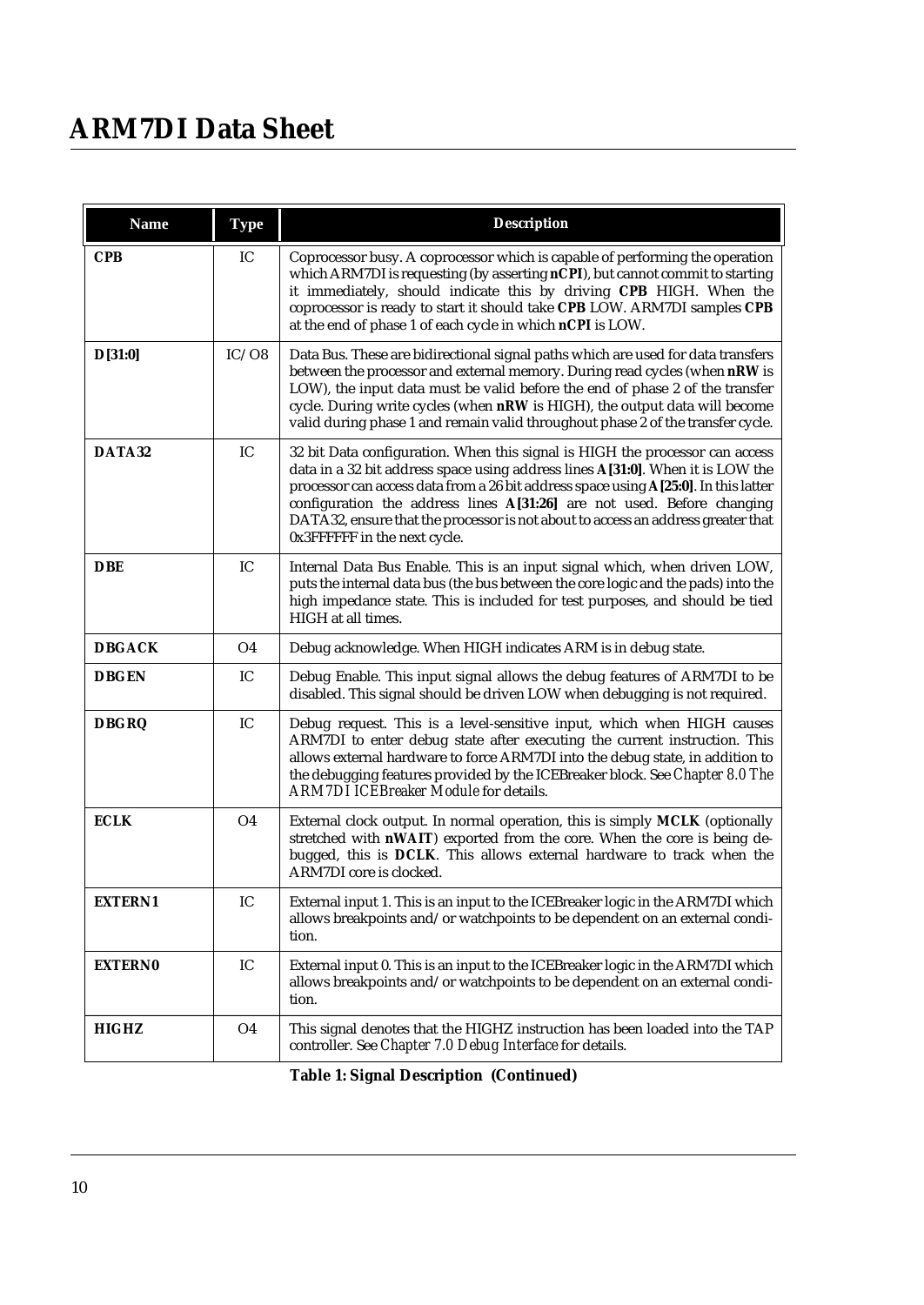| <b>Name</b>  | <b>Type</b>    | <b>Description</b>                                                                                                                                                                                                                                                                                                                                                                                                                                                                                                                                                                                                                                                                               |  |  |  |  |  |
|--------------|----------------|--------------------------------------------------------------------------------------------------------------------------------------------------------------------------------------------------------------------------------------------------------------------------------------------------------------------------------------------------------------------------------------------------------------------------------------------------------------------------------------------------------------------------------------------------------------------------------------------------------------------------------------------------------------------------------------------------|--|--|--|--|--|
| <b>ISYNC</b> | IC             | Synchronous interrupts. When LOW indicates that the nIRQ and nFIQ inputs<br>are to be synchronised by the ARM core. When HIGH disables this<br>synchronisation for inputs that are already synchronous.                                                                                                                                                                                                                                                                                                                                                                                                                                                                                          |  |  |  |  |  |
| <b>LOCK</b>  | O <sub>8</sub> | Locked operation. When LOCK is HIGH, the processor is performing a<br>"locked" memory access, and the memory controller must wait until LOCK<br>goes LOW before allowing another device to access the memory. LOCK<br>changes while MCLK is HIGH, and remains HIGH for the duration of the<br>locked memory accesses. It is active only during the data swap (SWP)<br>instruction. The timing of this signal may be modified by the use of ALE in a<br>similar way to the address, please refer to the ALE description. This signal may<br>also be driven to a high impedance state by driving ABE LOW.                                                                                          |  |  |  |  |  |
| <b>MCLK</b>  | IC             | Memory clock input. This clock times all ARM7DI memory accesses and inter-<br>nal operations. The clock has two distinct phases - phase 1 in which MCLK is<br>LOW and phase 2 in which MCLK (and nWAIT) is HIGH. The clock may be<br>stretched indefinitely in either phase to allow access to slow peripherals or<br>memory. Alternatively, the nWAIT input may be used with a free running<br>MCLK to achieve the same effect.                                                                                                                                                                                                                                                                 |  |  |  |  |  |
| nBW          | O <sub>8</sub> | Not byte/word. This is an output signal used by the processor to indicate to<br>the external memory system when a data transfer of a byte length is required.<br>The signal is HIGH for word transfers and LOW for byte transfers and is valid<br>for both read and write cycles. The signal will become valid during phase 2 of<br>the cycle before the one in which the transfer will take place. It will remain sta-<br>ble throughout phase 1 of the transfer cycle. The timing of this signal may be<br>modified by the use of ALE in a similar way to the address, please refer to the<br>ALE description. This signal may also be driven to a high impedance state by<br>driving ABE LOW. |  |  |  |  |  |
| nCPI         | O <sub>4</sub> | Not Coprocessor instruction. When ARM7DI executes a coprocessor<br>instruction, it will take this output LOW and wait for a response from the<br>coprocessor. The action taken will depend on this response, which the<br>coprocessor signals on the CPA and CPB inputs.                                                                                                                                                                                                                                                                                                                                                                                                                         |  |  |  |  |  |
| nENIN        | IC             | NOT enable input. This signal may be used in conjunction with nENOUT to<br>control the data bus during write cycles. See Chapter 5.0 Memory Interface.                                                                                                                                                                                                                                                                                                                                                                                                                                                                                                                                           |  |  |  |  |  |
| nENOUT       | O <sub>4</sub> | Not enable output. During a data write cycle, this signal is driven low during<br>phase 1, and remains low for the entire cycle. This may be used to aid<br>arbitration in shared bus applications. See Chapter 5.0 Memory Interface.                                                                                                                                                                                                                                                                                                                                                                                                                                                            |  |  |  |  |  |
| nEXEC        | O <sub>4</sub> | Not executed. When HIGH indicates that the instruction in the execution unit<br>is not being executed, because for example it has failed its condition code check.                                                                                                                                                                                                                                                                                                                                                                                                                                                                                                                               |  |  |  |  |  |
| nFIQ         | IC             | Not fast interrupt request. This is an interrupt request to the processor which<br>causes it to be interrupted if taken LOW when the appropriate enable in the<br>processor is active. The signal is level-sensitive and must be held LOW until a<br>suitable response is received from the processor. nFIQ may be synchronous or<br>asynchronous, depending on the state of ISYNC.                                                                                                                                                                                                                                                                                                              |  |  |  |  |  |

**Table 1: Signal Description (Continued)**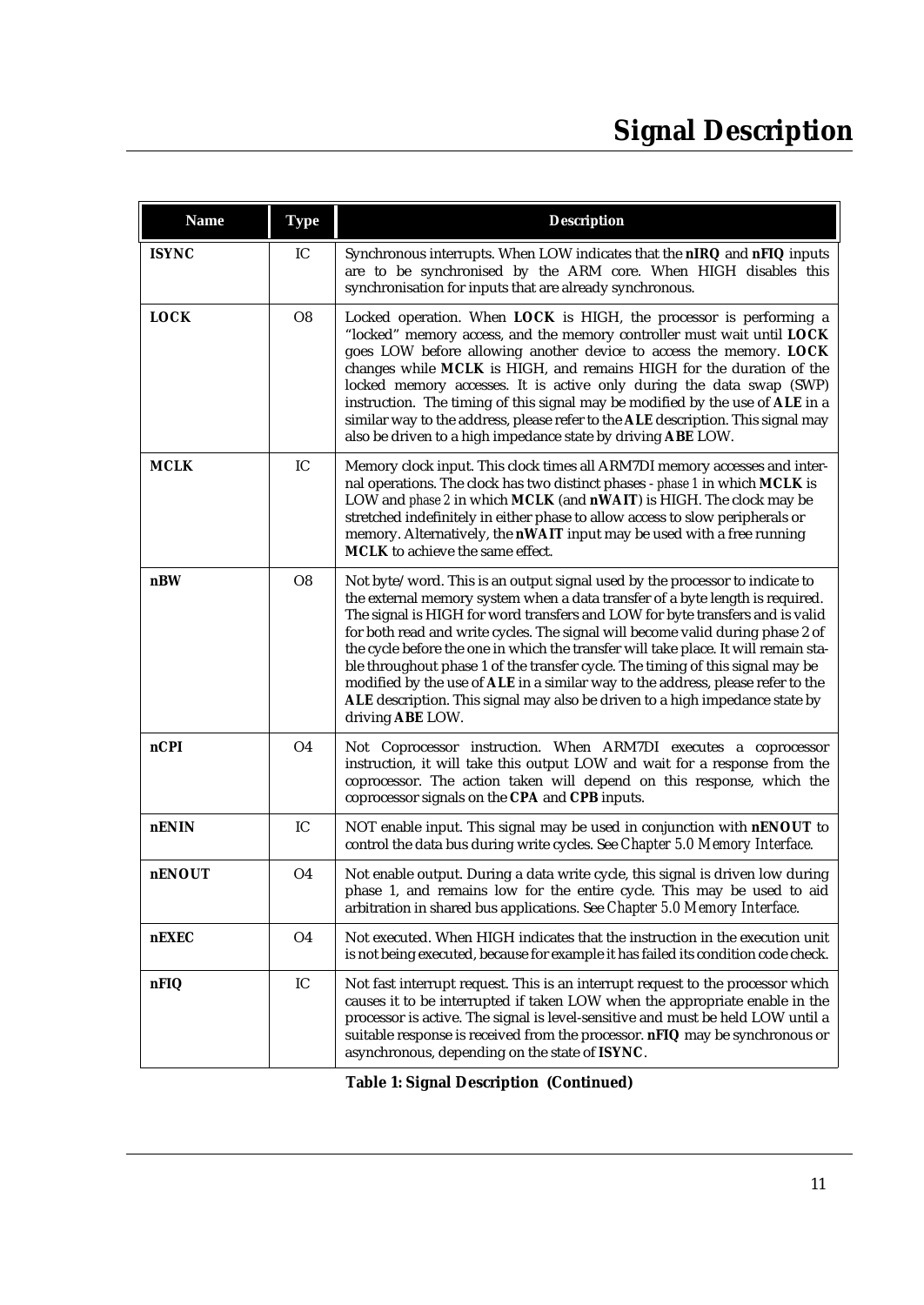| <b>Name</b> | <b>Type</b>    | <b>Description</b>                                                                                                                                                                                                                                                                                                                                                                                                                                                                                                                                                                                                                                 |  |  |  |  |  |
|-------------|----------------|----------------------------------------------------------------------------------------------------------------------------------------------------------------------------------------------------------------------------------------------------------------------------------------------------------------------------------------------------------------------------------------------------------------------------------------------------------------------------------------------------------------------------------------------------------------------------------------------------------------------------------------------------|--|--|--|--|--|
| nIRQ        | IC             | Not interrupt request. As nFIQ, but with lower priority. May be taken LOW to<br>interrupt the processor when the appropriate enable is active. nIRQ may be<br>synchronous or asynchronous, depending on the state of ISYNC.                                                                                                                                                                                                                                                                                                                                                                                                                        |  |  |  |  |  |
| nM[4:0]     | O <sub>4</sub> | Not processor mode. These are output signals which are the inverses of the<br>internal status bits indicating the processor operation mode.                                                                                                                                                                                                                                                                                                                                                                                                                                                                                                        |  |  |  |  |  |
| nMREQ       | O <sub>4</sub> | Not memory request. This signal, when LOW, indicates that the processor<br>requires memory access during the following cycle. The signal becomes valid<br>during phase 1, remaining valid through phase 2 of the cycle preceding that to<br>which it refers.                                                                                                                                                                                                                                                                                                                                                                                       |  |  |  |  |  |
| nOPC        | O <sub>8</sub> | Not op-code fetch. When LOW this signal indicates that the processor is<br>fetching an instruction from memory; when HIGH, data (if present) is being<br>transferred. The signal becomes valid during phase 2 of the previous cycle,<br>remaining valid through phase 1 of the referenced cycle. The timing of this<br>signal may be modified by the use of ALE in a similar way to the address, please<br>refer to the ALE description. This signal may also be driven to a high<br>impedance state by driving ABE LOW.                                                                                                                           |  |  |  |  |  |
| nRESET      | IC             | Not reset. This is a level sensitive input signal which is used to start the<br>processor from a known address. A LOW level will cause the instruction being<br>executed to terminate abnormally. When nRESET becomes HIGH for at least<br>one clock cycle, the processor will re-start from address 0. nRESET must<br>remain LOW (and nWAIT must remain HIGH) for at least two clock cycles.<br>During the LOW period the processor will perform dummy instruction fetches<br>with the address incrementing from the point where reset was activated. The<br>address will overflow to zero if nRESET is held beyond the maximum address<br>limit. |  |  |  |  |  |
| nRW         | O <sub>8</sub> | Not read/write. When HIGH this signal indicates a processor write cycle; when<br>LOW, a read cycle. It becomes valid during phase 2 of the cycle before that to<br>which it refers, and remains valid to the end of phase 1 of the referenced cycle.<br>The timing of this signal may be modified by the use of ALE in a similar way to<br>the address, please refer to the ALE description. This signal may also be driven<br>to a high impedance state by driving ABE LOW.                                                                                                                                                                       |  |  |  |  |  |
| nTDOEN      | O <sub>4</sub> | Not TDO Enable. When LOW, this signal denotes that serial data is being<br>driven out on the TDO output. nTDOEN would normally be used as an output<br>enable for a TDO pin in a packaged part.                                                                                                                                                                                                                                                                                                                                                                                                                                                    |  |  |  |  |  |
| nTRANS      | O <sub>8</sub> | Not memory translate. When this signal is LOW it indicates that the processor<br>is in user mode. It may be used to tell memory management hardware when<br>translation of the addresses should be turned on, or as an indicator of non-user<br>mode activity. The timing of this signal may be modified by the use of ALE in<br>a similar way to the address, please refer to the ALE description. This signal<br>may also be driven to a high impedance state by driving ABE LOW.                                                                                                                                                                |  |  |  |  |  |

**Table 1: Signal Description (Continued)**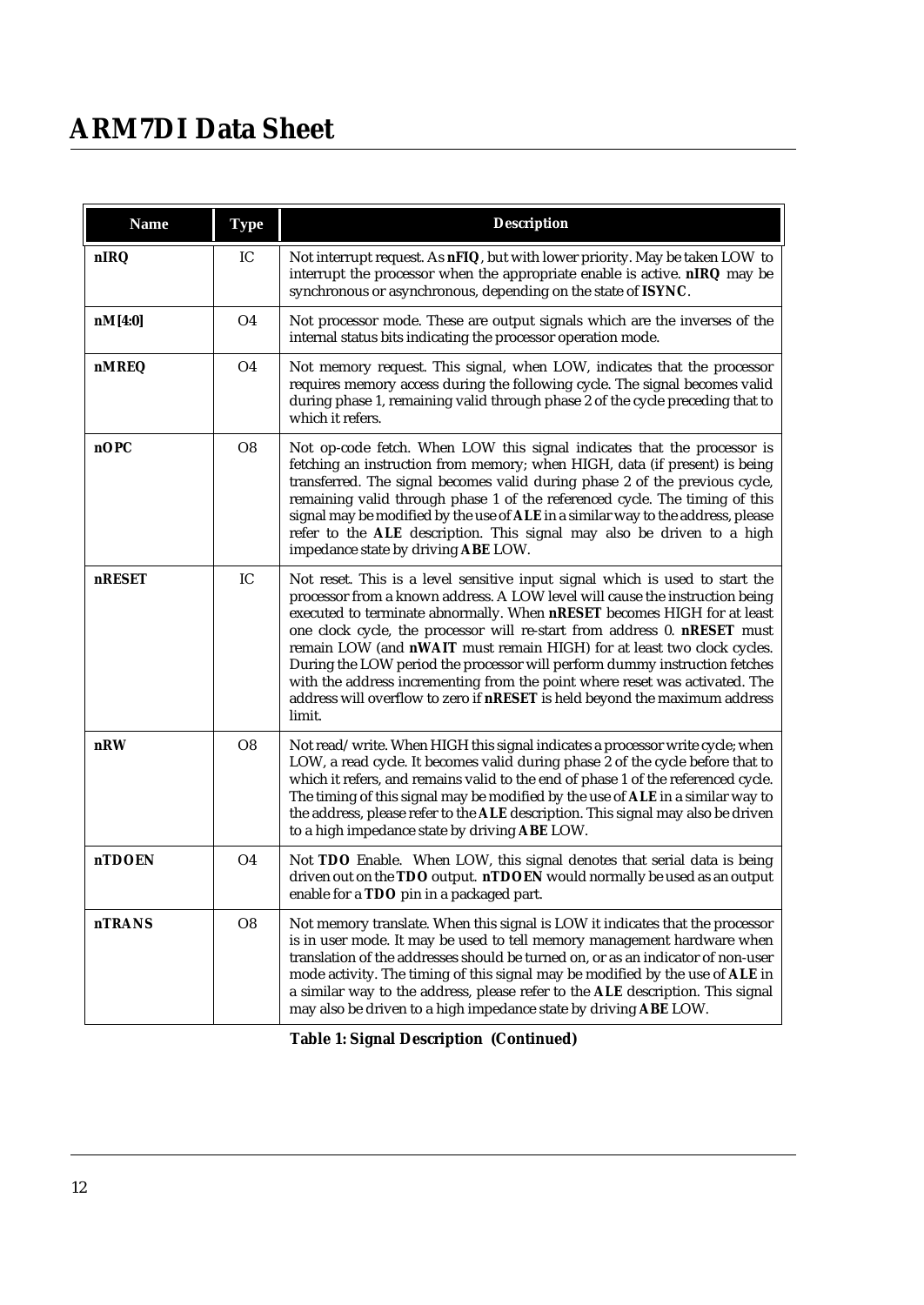# **Signal Description**

| <b>Name</b> | <b>Type</b>    | <b>Description</b>                                                                                                                                                                                                                                                                                                                                                                                                                                                                                                                     |  |  |  |  |  |  |
|-------------|----------------|----------------------------------------------------------------------------------------------------------------------------------------------------------------------------------------------------------------------------------------------------------------------------------------------------------------------------------------------------------------------------------------------------------------------------------------------------------------------------------------------------------------------------------------|--|--|--|--|--|--|
| nTRST       | $\mathbf{I}$   | NOT Test Reset. Active-low reset signal for the boundary scan logic. This pin<br>must be pulsed or driven low to achieve normal device operation, in addition<br>to the normal device reset (nRESET). The action of this and the other four<br>boundary scan signals are described in more detail later in this document.                                                                                                                                                                                                              |  |  |  |  |  |  |
| nWAIT       | $\mathbf I$    | Not wait. When accessing slow peripherals, ARM7DI can be made to wait for<br>an integer number of MCLK cycles by driving nWAIT LOW. Internally,<br>nWAIT is ANDed with MCLK and must only change when MCLK is LOW. If<br>nWAIT is not used it must be tied HIGH.                                                                                                                                                                                                                                                                       |  |  |  |  |  |  |
| PROG32      | $\mathbf{I}$   | 32 bit Program configuration. When this signal is HIGH the processor can fetch<br>instructions from a 32 bit address space using address lines A[31:0]. When it is<br>LOW the processor fetches instructions from a 26 bit address space using<br>A[25:0]. In this latter configuration the address lines A[31:26] are not used for<br>instruction fetches. Before changing PROG32, ensure that the processor is in a<br>26 bit mode, and is not about to write to an address in the range 0 to 0x1F<br>(inclusive) in the next cycle. |  |  |  |  |  |  |
| <b>SEQ</b>  | O <sub>4</sub> | Sequential address. This output signal will become HIGH when the address of<br>the next memory cycle will be related to that of the last memory access. The new<br>address will either be the same as or 4 greater than the old one.                                                                                                                                                                                                                                                                                                   |  |  |  |  |  |  |
|             |                | The signal becomes valid during phase 1 and remains so through phase 2 of the<br>cycle before the cycle whose address it anticipates. It may be used, in<br>combination with the low-order address lines, to indicate that the next cycle can<br>use a fast memory mode (for example DRAM page mode) and/or to bypass the<br>address translation system.                                                                                                                                                                               |  |  |  |  |  |  |
| TBE         | IC             | Test Bus Enable. When driven LOW, TBE forces the data bus D[31:0], the<br>Address bus A[31:0], plus LOCK, nBW, nRW, nTRANS and nOPC to high<br>impedance. This is as if both ABE and DBE had both been driven LOW.<br>However, TBE does not have an asssociated scan cell and so allows external<br>signls to be driven high impedance during scan testing. Under normal<br>operating conditions, TBE should be held HIGH at all times.                                                                                                |  |  |  |  |  |  |
| <b>TCK</b>  | IC             | Test Clock.                                                                                                                                                                                                                                                                                                                                                                                                                                                                                                                            |  |  |  |  |  |  |
| TDI         | IC             | Test Data Input.                                                                                                                                                                                                                                                                                                                                                                                                                                                                                                                       |  |  |  |  |  |  |
| <b>TDO</b>  | $\Omega$       | Test Data Output. Output from the boundary scan logic.                                                                                                                                                                                                                                                                                                                                                                                                                                                                                 |  |  |  |  |  |  |
| TMS         | IC             | <b>Test Mode Select.</b>                                                                                                                                                                                                                                                                                                                                                                                                                                                                                                               |  |  |  |  |  |  |
| <b>VDD</b>  | ${\bf P}$      | Power supply. These connections provide power to the device.                                                                                                                                                                                                                                                                                                                                                                                                                                                                           |  |  |  |  |  |  |
| <b>VSS</b>  | P              | Ground. These connections are the ground reference for all signals.                                                                                                                                                                                                                                                                                                                                                                                                                                                                    |  |  |  |  |  |  |

### **Table 1: Signal Description (Continued)**

### **Key to Signal Types:**

**IC** - Input CMOS thresholds<br> **P** - Power<br> **OB** - Output with INV8 driver<br> **OB** - Output with INV8 driver **O4** - Output with INV4 driver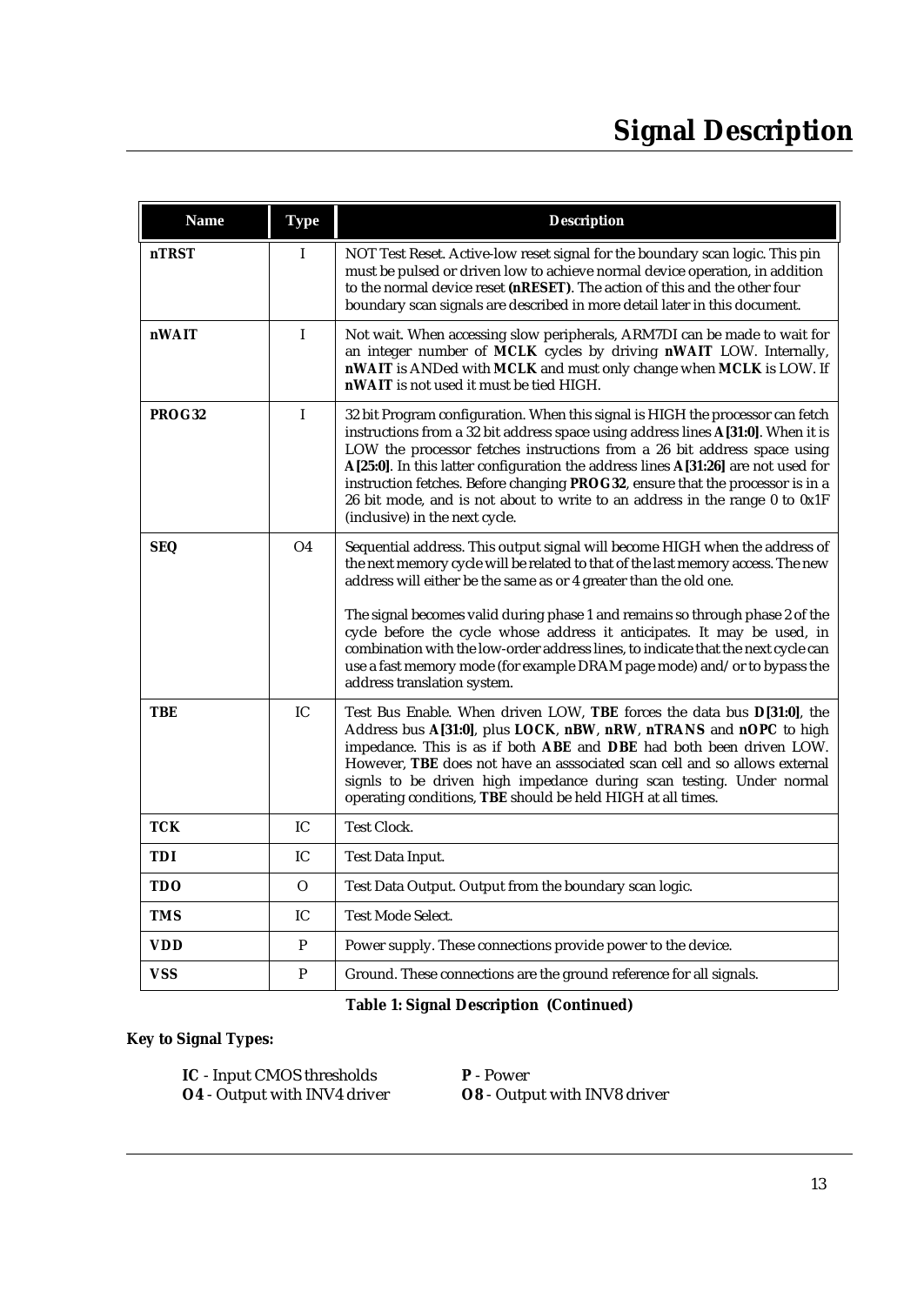**Note:**

For a 0.8 µm ARM7DI: INV4 driver has transistor sizes of p = 29.76 µm/0.8 µm; N = 16.96 µm/0.8 µm INV8 driver has transistor sizes of p = 47.04 µm/0.8 µm; N = 33.6 µm/0.8 µm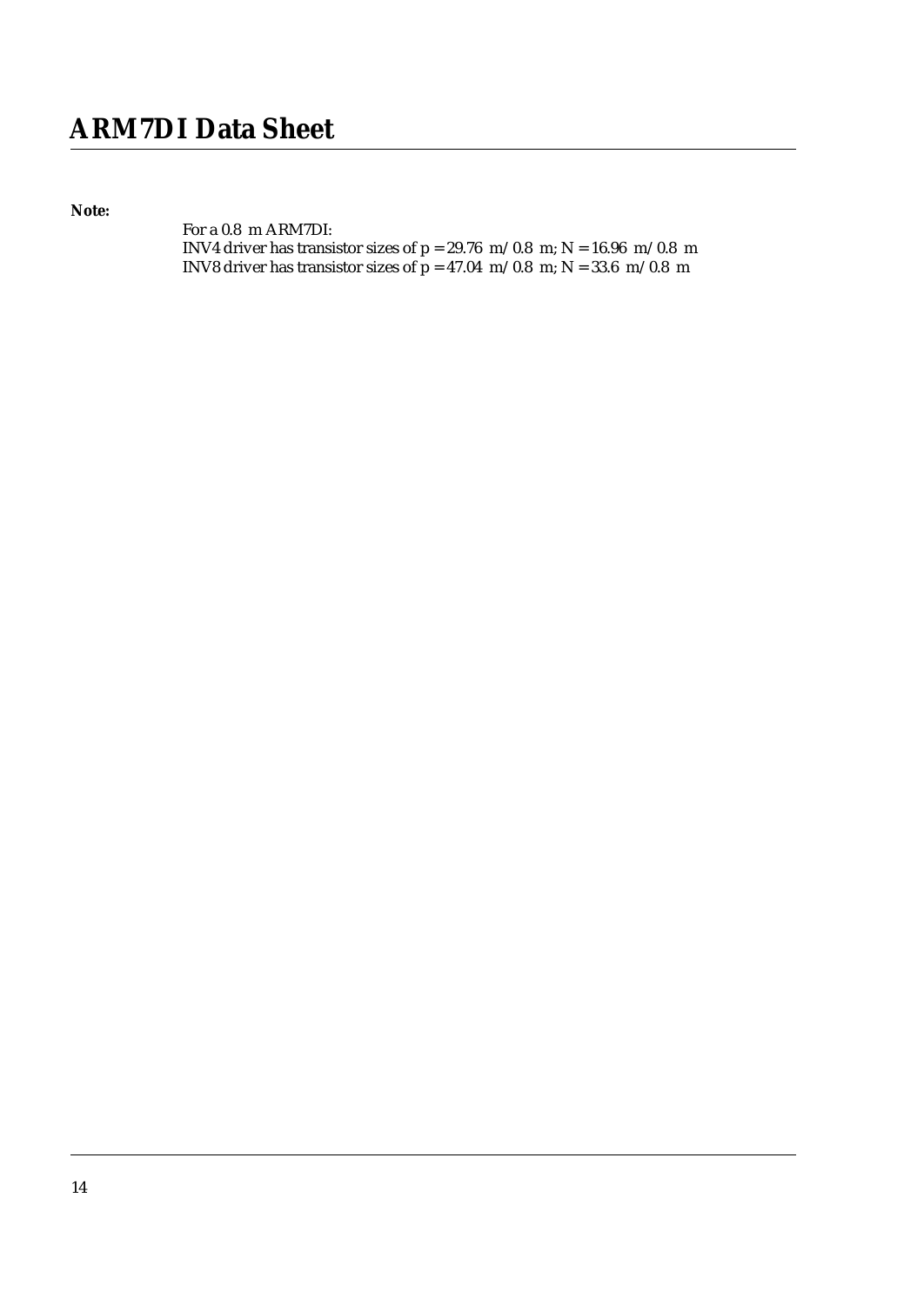# **3.0 Programmer's Model**

ARM7DI supports a variety of operating configurations. Some are controlled by inputs and are known as the *hardware configurations*. Others may be controlled by software and these are known as *operating modes*.

## **3.1 Hardware Configuration Signals**

The ARM7DI processor provides 3 hardware configuration signals which may be changed while the processor is running and which are discussed below.

### **3.1.1 Big and Little Endian**

The **BIGEND** input sets whether the ARM7DI treats words in memory as being stored in Big Endian or Little Endian format. Memory is viewed as a linear collection of bytes numbered upwards from zero. Bytes 0 to 3 hold the first stored word, bytes 4 to 7 the second and so on.

In the Little Endian scheme the lowest numbered byte in a word is considered to be the least significant byte of the word and the highest numbered byte is the most significant. Byte 0 of the memory system should be connected to data lines 7 through 0 (**D[7:0]**) in this scheme.

| Higher Address 31 | -24 | 23 | 16 | 15 | 8 | $7^{\circ}$ | 0 | <b>Word Address</b> |
|-------------------|-----|----|----|----|---|-------------|---|---------------------|
|                   |     |    | 10 |    | 9 |             |   | 8                   |
|                   |     |    |    |    |   |             |   |                     |
|                   |     |    |    |    |   |             |   |                     |
| Lower Address     |     |    |    |    |   |             |   |                     |

## **Little Endian**

Lower Addres

- Least significant byte is at lowest address
- Word is addressed by byte address of least significant byte

#### **Figure 4: Little Endian addresses of bytes within words**

In the Big Endian scheme the most significant byte of a word is stored at the lowest numbered byte and the least significant byte is stored at the highest numbered byte. Byte 0 of the memory system should therefore be connected to data lines 31 through 24 (**D[31:24]**). Load and store are the only instructions affected by the endian-ness: see *Section 4.7: Single data transfer (LDR, STR)* on page 42 for more details.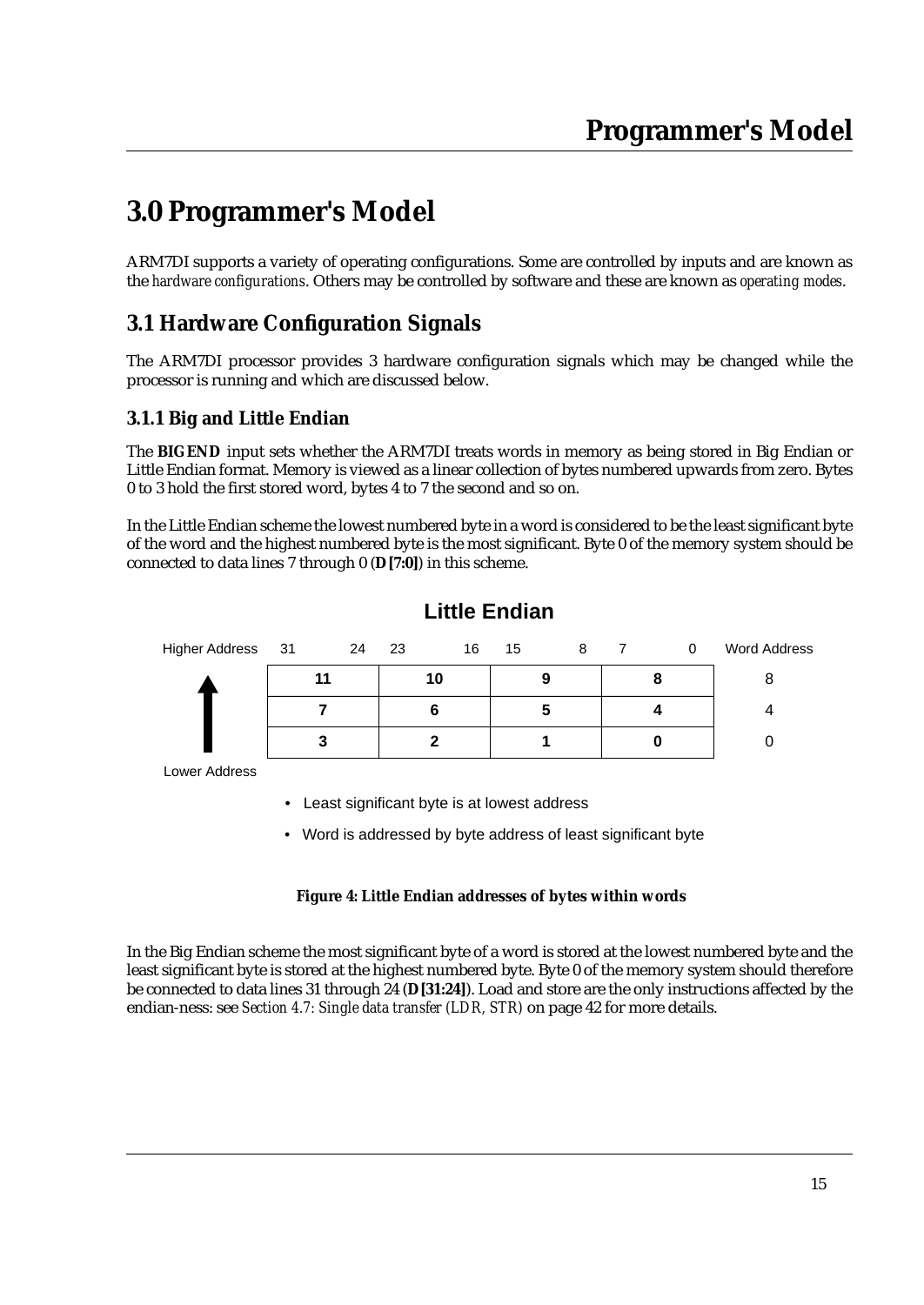

- Most significant byte is at lowest address
- Word is addressed by byte address of most significant byte

#### **Figure 5: Big Endian addresses of bytes within words**

#### **3.1.2 Configuration Bits for Backward Compatibility**

The other two inputs, **PROG32** and **DATA32** are used for backward compatibility with earlier ARM processors (see *12.0: Appendix - Backward Compatibility*) but should normally be set to 1. This configuration extends the address space to 32 bits, introduces major changes in the programmer's model as described below, and provides support for running existing 26 bit programs in the 32 bit environment. This mode is recommended for compatibility with future ARM processors and all new code should be written to use only the 32 bit operating modes.

Because the original ARM instruction set has been modified to accommodate 32 bit operation there are certain additional restrictions which programmers must be aware of. These are indicated in the text by the words *shall* and *shall not*. Reference should also be made to the *ARM Application Notes "Rules for ARM Code Writers"* and *"Notes for ARM Code Writers",* available from your supplier.

### **3.2 Operating Mode Selection**

ARM7DI has a 32 bit data bus and a 32 bit address bus. The processor supports *byte* (8 bit) and *word* (32 bit) data types, where words must be aligned to four byte boundaries. Instructions are exactly one word long, and data operations (eg ADD) are only performed on word quantities. Load and store operations can transfer either bytes or words.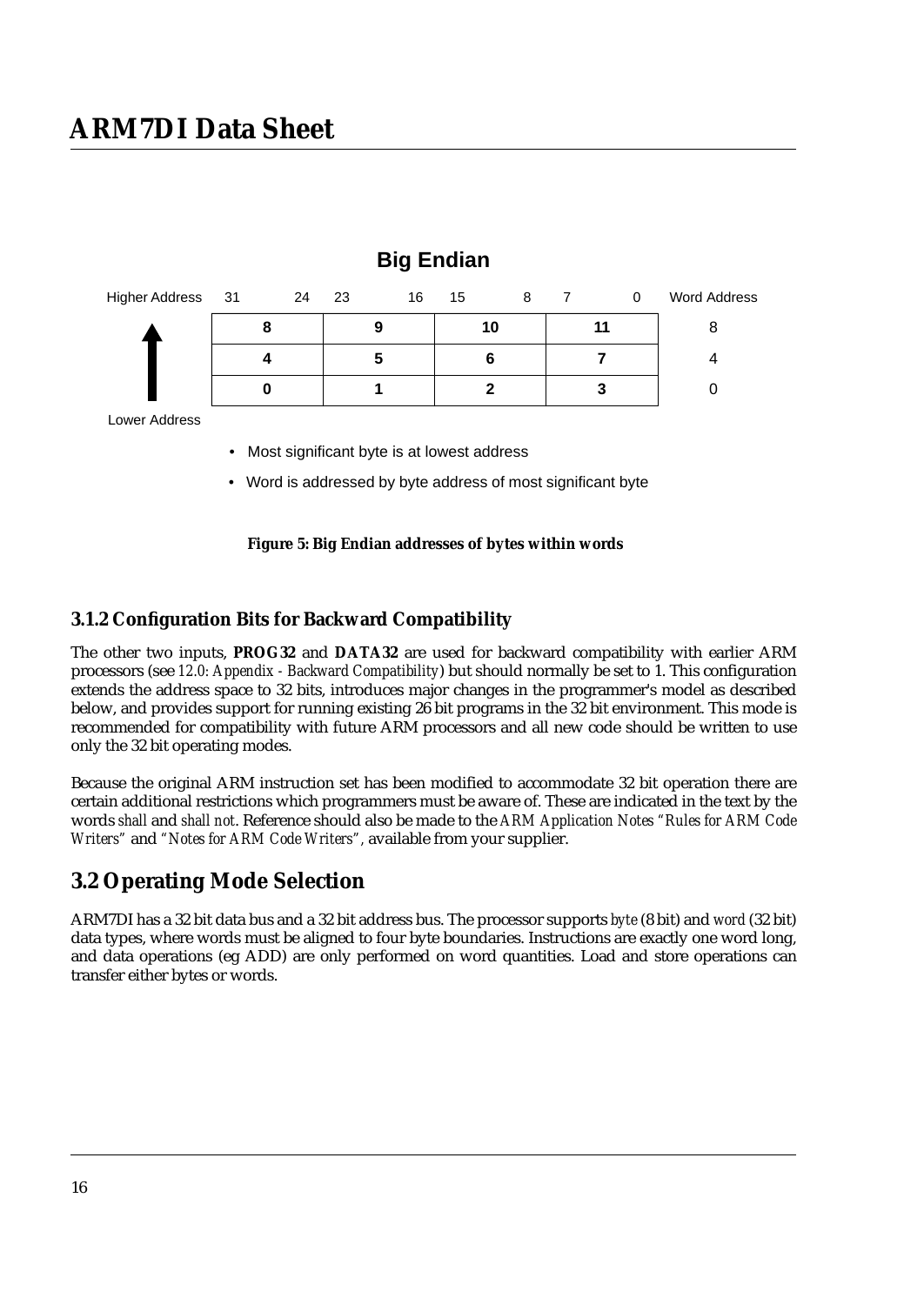ARM7DI supports six modes of operation:

- (1) User mode (usr): the normal program execution state
- (2) FIQ mode (fiq): designed to support a data transfer or channel process
- (3) IRQ mode (irq): used for general purpose interrupt handling
- (4) Supervisor mode (svc): a protected mode for the operating system
- (5) Abort mode (abt): entered after a data or instruction prefetch abort
- (6) Undefined mode (und): entered when an undefined instruction is executed

Mode changes may be made under software control or may be brought about by external interrupts or exception processing. Most application programs will execute in User mode. The other modes, known as *privileged modes*, will be entered to service interrupts or exceptions or to access protected resources.

### **3.3 Registers**

 The processor has a total of 37 registers made up of 31 general 32 bit registers and 6 status registers. At any one time 16 general registers (R0 to R15) and one or two status registers are visible to the programmer. The visible registers depend on the processor mode. The other registers, known as the *banked registers*, are switched in to support IRQ, FIQ, Supervisor, Abort and Undefined mode processing. *Figure 6: Register Organisation* shows how the registers are arranged, with the banked registers shaded.

In all modes 16 registers, R0 to R15, are directly accessible. All registers except R15 are general purpose and may be used to hold data or address values. Register R15 holds the Program Counter (PC). When R15 is read, bits [1:0] are zero and bits [31:2] contain the PC. A seventeenth register (the CPSR - Current Program Status Register) is also accessible. It contains condition code flags and the current mode bits and may be thought of as an extension to the PC.

R14 is used as the subroutine link register and receives a copy of R15 when a Branch and Link instruction is executed. It may be treated as a general purpose register at all other times. R14 svc, R14 irq, R14 fiq, R14\_abt and R14\_und are used similarly to hold the return values of R15 when interrupts and exceptions arise, or when Branch and Link instructions are executed within interrupt or exception routines.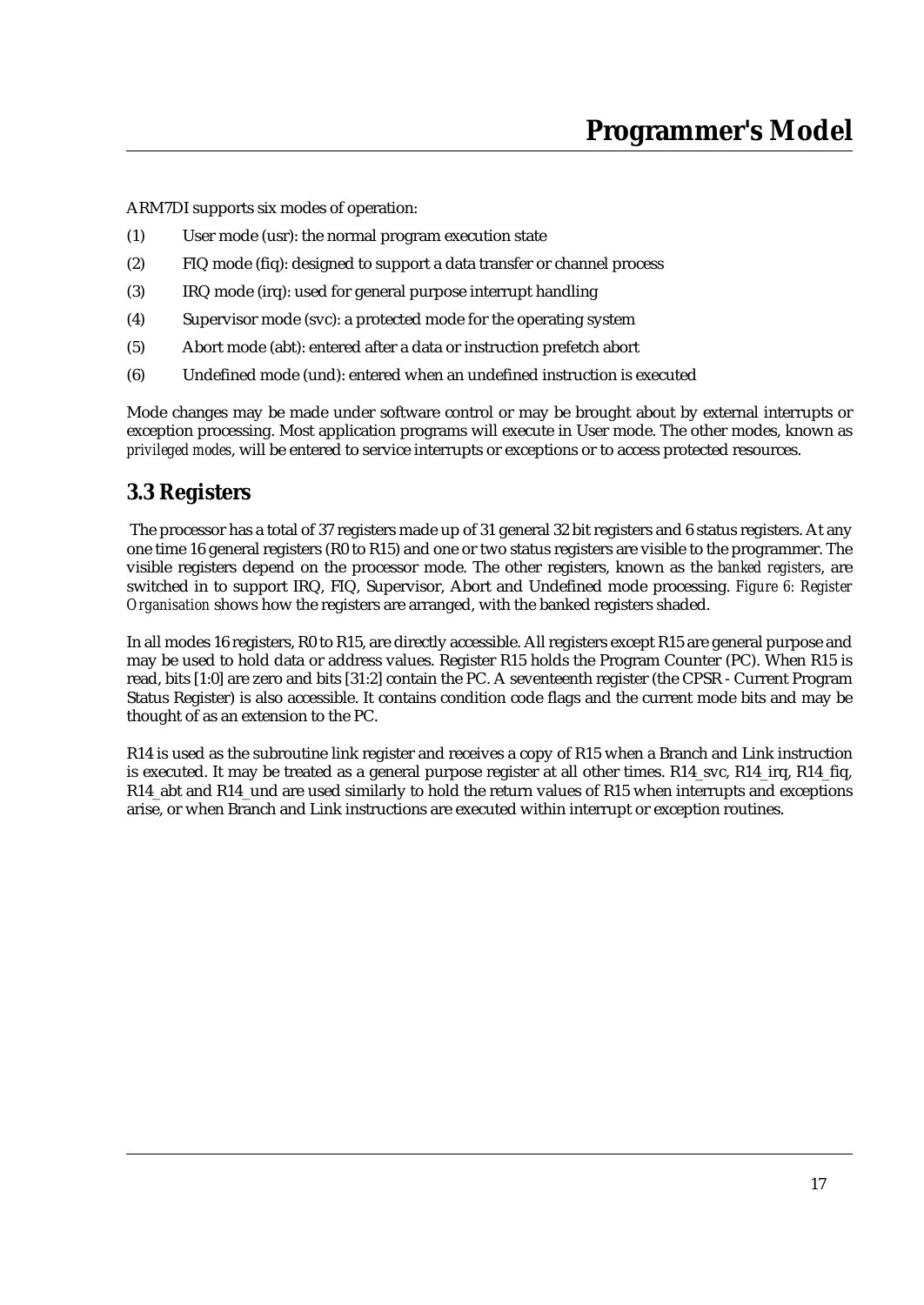| User32               | <b>FIQ32</b>         | Supervisor32         | Abort32              | <b>IRQ32</b>         | Undefined32          |
|----------------------|----------------------|----------------------|----------------------|----------------------|----------------------|
| R <sub>0</sub>       | R <sub>0</sub>       | R <sub>0</sub>       | R <sub>0</sub>       | R <sub>0</sub>       | R <sub>0</sub>       |
| R1                   | R1                   | R <sub>1</sub>       | R1                   | R <sub>1</sub>       | R1                   |
| R <sub>2</sub>       | R <sub>2</sub>       | R <sub>2</sub>       | R <sub>2</sub>       | R <sub>2</sub>       | R <sub>2</sub>       |
| R <sub>3</sub>       | R <sub>3</sub>       | R <sub>3</sub>       | R <sub>3</sub>       | R <sub>3</sub>       | R <sub>3</sub>       |
| R4                   | R4                   | R4                   | R4                   | R <sub>4</sub>       | R4                   |
| R <sub>5</sub>       | R <sub>5</sub>       | R <sub>5</sub>       | R <sub>5</sub>       | R <sub>5</sub>       | R <sub>5</sub>       |
| R <sub>6</sub>       | R <sub>6</sub>       | R <sub>6</sub>       | R <sub>6</sub>       | R <sub>6</sub>       | R <sub>6</sub>       |
| R7                   | R7                   | R7                   | R7                   | R7                   | R7                   |
| R <sub>8</sub>       | R8_fiq               | R <sub>8</sub>       | R <sub>8</sub>       | R <sub>8</sub>       | R <sub>8</sub>       |
| R9                   | R9_fiq               | R <sub>9</sub>       | R <sub>9</sub>       | R <sub>9</sub>       | R9                   |
| R <sub>10</sub>      | R <sub>10_fiq</sub>  | R <sub>10</sub>      | R <sub>10</sub>      | R <sub>10</sub>      | R <sub>10</sub>      |
| R <sub>11</sub>      | $R11$ _fiq           | R <sub>11</sub>      | R <sub>11</sub>      | R <sub>11</sub>      | R <sub>11</sub>      |
| R <sub>12</sub>      | $R12$ _fiq           | R <sub>12</sub>      | R <sub>12</sub>      | R <sub>12</sub>      | R <sub>12</sub>      |
| R <sub>13</sub>      | R <sub>13_fiq</sub>  | R <sub>13_svc</sub>  | R <sub>13_abt</sub>  | R <sub>13_irq</sub>  | R <sub>13_und</sub>  |
| R <sub>14</sub>      | $R14$ _fiq           | R <sub>14_svc</sub>  | R <sub>14_abt</sub>  | R <sub>14_irq</sub>  | R14_und              |
| R <sub>15</sub> (PC) | R <sub>15</sub> (PC) | R <sub>15</sub> (PC) | R <sub>15</sub> (PC) | R <sub>15</sub> (PC) | R <sub>15</sub> (PC) |

### **General Registers and Program Counter Modes**

#### **Program Status Registers**

| CPSR | CPSR     | CPSR     | CPSR     | <b>CPSR</b> | CPSR     |
|------|----------|----------|----------|-------------|----------|
|      | SPSR_fiq | SPSR_svc | SPSR_abt | SPSR_irq    | SPSR_und |

#### **Figure 6: Register Organisation**

FIQ mode has seven banked registers mapped to R8-14 (R8\_fiq-R14\_fiq). Many FIQ programs will not need to save any registers. User mode, IRQ mode, Supervisor mode, Abort mode and Undefined mode each have two banked registers mapped to R13 and R14. The two banked registers allow these modes to each have a private stack pointer and link register. Supervisor, IRQ, Abort and Undefined mode programs which require more than these two banked registers are expected to save some or all of the caller's registers (R0 to R12) on their respective stacks. They are then free to use these registers which they will restore before returning to the caller. In addition there are also five SPSRs (Saved Program Status Registers) which are loaded with the CPSR when an exception occurs. There is one SPSR for each privileged mode.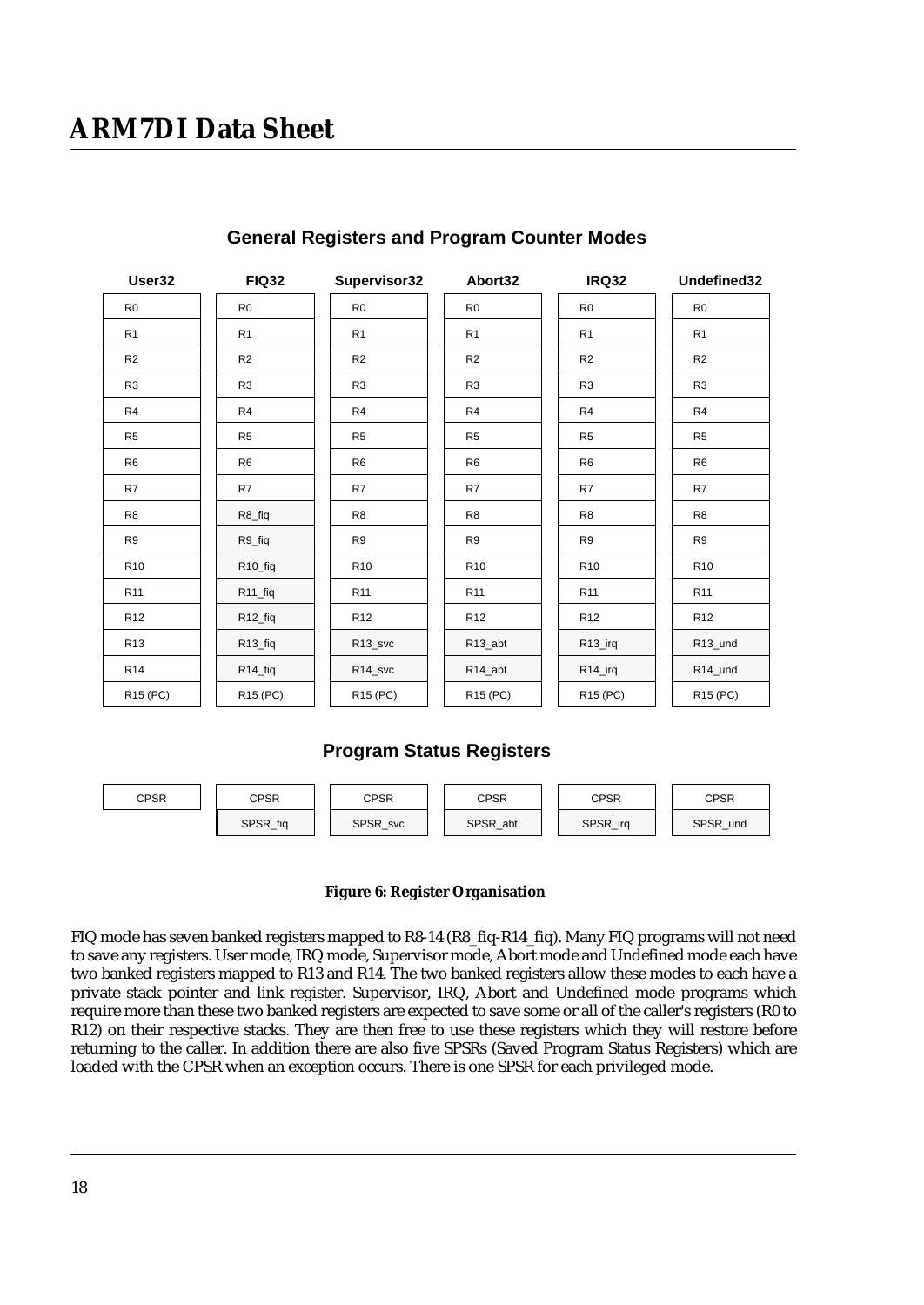

 **Figure 7: Format of the Program Status Registers (PSRs)**

The format of the Program Status Registers is shown in *Figure 7: Format of the Program Status Registers (PSRs)*. The N, Z, C and V bits are the *condition code flags*. The condition code flags in the CPSR may be changed as a result of arithmetic and logical operations in the processor and may be tested by all instructions to determine if the instruction is to be executed.

The I and F bits are the *interrupt disable bits.* The I bit disables IRQ interrupts when it is set and the F bit disables FIQ interrupts when it is set. The M0, M1, M2, M3 and M4 bits (M[4:0]) are the *mode bits*, and these determine the mode in which the processor operates. The interpretation of the mode bits is shown in *Table 2: The Mode Bits*. Not all bit combinations define a valid processor mode. Only those explicitly described shall be used. The user should be aware that if any illegal value is programmed into the mode bits, M[4:0], the processor will enter an unrecoverable state. If this occurs, reset should be applied.

The bottom 28 bits of a PSR (incorporating I, F and M[4:0]) are known collectively as the *control bits*. These will change when an exception arises and in addition can be manipulated by software when the processor is in a privileged mode. Unused bits in the PSRs are reserved and their state shall be preserved when changing the flag or control bits. Programs shall not rely on specific values from the reserved bits when checking the PSR status, since they may read as one or zero in future processors.

| M[4:0] | Mode        | <b>Accessible register set</b> |                |  |  |
|--------|-------------|--------------------------------|----------------|--|--|
| 10000  | <b>User</b> | PC, R14R0                      | <b>CPSR</b>    |  |  |
| 10001  | <b>FIQ</b>  | PC, R14_fiqR8_fiq, R7R0        | CPSR, SPSR_fiq |  |  |
| 10010  | <b>IRQ</b>  | PC, R14_irqR13_irq, R12R0      | CPSR, SPSR_irq |  |  |
| 10011  | Supervisor  | PC, R14_svcR13_svc, R12R0      | CPSR, SPSR svc |  |  |
| 10111  | Abort       | PC, R14 abtR13 abt, R12R0      | CPSR, SPSR_abt |  |  |
| 11011  | Undefined   | PC, R14 undR13 und, R12R0      | CPSR, SPSR und |  |  |

**Table 2: The Mode Bits**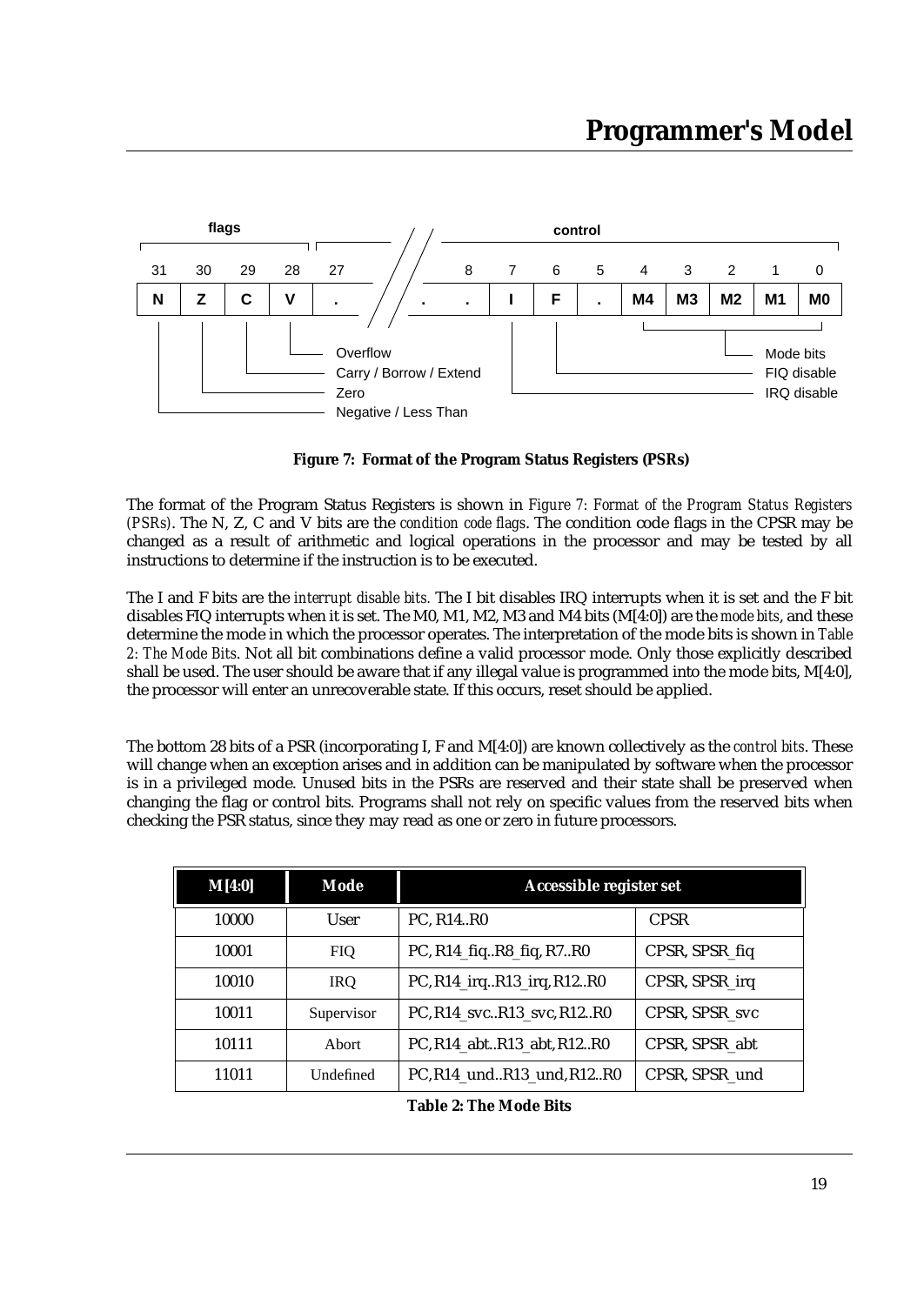## **3.4 Exceptions**

Exceptions arise whenever there is a need for the normal flow of program execution to be broken, so that (for example) the processor can be diverted to handle an interrupt from a peripheral. The processor state just prior to handling the exception must be preserved so that the original program can be resumed when the exception routine has completed. Many exceptions may arise at the same time.

ARM7DI handles exceptions by making use of the banked registers to save state. The old PC and CPSR contents are copied into the appropriate R14 and SPSR and the PC and mode bits in the CPSR bits are forced to a value which depends on the exception. Interrupt disable flags are set where required to prevent otherwise unmanageable nestings of exceptions. In the case of a re-entrant interrupt handler, R14 and the SPSR should be saved onto a stack in main memory before re-enabling the interrupt; when transferring the SPSR register to and from a stack, it is important to transfer the whole 32 bit value, and not just the flag or control fields. When multiple exceptions arise simultaneously, a fixed priority determines the order in which they are handled. This is listed later in *Section 3.4.7: Exception Priorities* on page 23.

### **3.4.1 FIQ**

The FIQ (Fast Interrupt reQuest) exception is externally generated by taking the **nFIQ** input LOW. This input can except either synchronous or asynchronous transitions, depending on the state of the **ISYNC** input signal. When **ISYNC** is LOW, **nFIQ** (and **nIRQ**) are considered asynchronous, and a cycle delay for synchronisation is incurred before the interrupt can affect the processor flow. FIQ is designed to support a data transfer or channel process, and has sufficient private registers to remove the need for register saving in such applications (thus minimising the overhead of context switching). The FIQ exception may be disabled by setting the F flag in the CPSR (but note that this is not possible from User mode). If the F flag is clear, ARM7DI checks for a LOW level on the output of the FIQ synchroniser at the end of each instruction.

When a FIQ is detected, ARM7DI:

- (1) Saves the address of the next instruction to be executed plus 4 in R14\_fiq; saves CPSR in SPSR\_fiq
- (2) Forces M[4:0]=10001 (FIQ mode) and sets the F and I bits in the CPSR
- (3) Forces the PC to fetch the next instruction from address 0x1C

To return normally from FIQ, use SUBS PC, R14\_fiq,#4 which will restore both the PC (from R14) and the CPSR (from SPSR\_fiq) and resume execution of the interrupted code.

### **3.4.2 IRQ**

The IRQ (Interrupt ReQuest) exception is a normal interrupt caused by a LOW level on the **nIRQ** input. It has a lower priority than FIQ, and is masked out when a FIQ sequence is entered. Its effect may be masked out at any time by setting the I bit in the CPSR (but note that this is not possible from User mode). If the I flag is clear, ARM7DI checks for a LOW level on the output of the IRQ synchroniser at the end of each instruction. Note that **nIRQ** may also have synchronous or asynchronous timing, depending on the state of the **ISYNC** input. When an IRQ is detected, ARM7DI: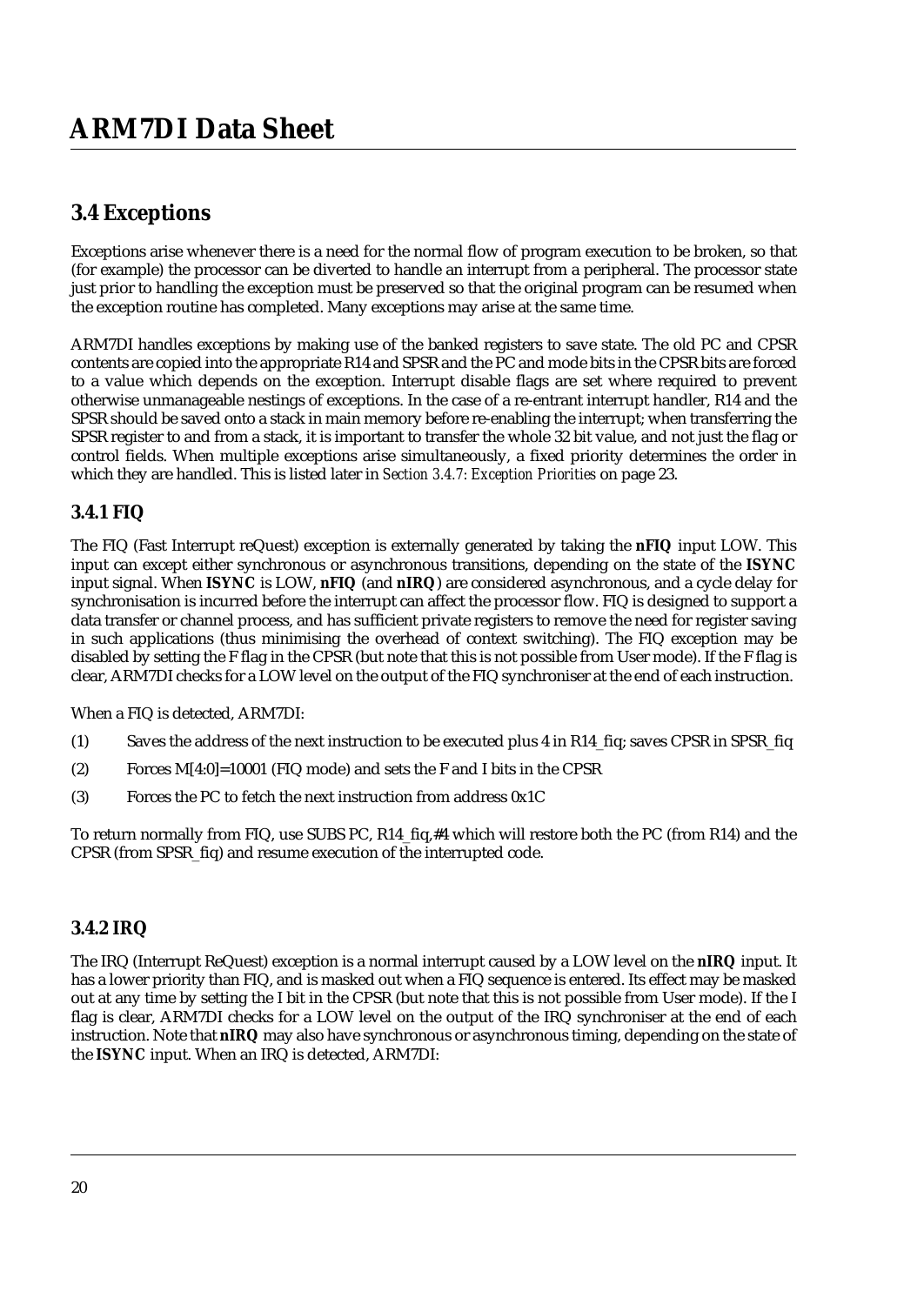- (1) Saves the address of the next instruction to be executed plus 4 in R14\_irq; saves CPSR in SPSR\_irq
- (2) Forces M[4:0]=10010 (IRQ mode) and sets the I bit in the CPSR
- (3) Forces the PC to fetch the next instruction from address 0x18

To return normally from IRQ, use SUBS PC,R14\_irq,#4 which will restore both the PC and the CPSR and resume execution of the interrupted code.

#### **3.4.3 Abort**

An abort can be signalled by the external **ABORT** input. **ABORT** indicates that the current memory access cannot be completed. For instance, in a virtual memory system the data corresponding to the current address may have been moved out of memory onto a disc, and considerable processor activity may be required to recover the data before the access can be performed successfully. ARM7DI checks for aborts during memory access cycles. When successfully aborted ARM7DI will respond in one of two ways:

- (1) If the abort occurred during an instruction prefetch (a *Prefetch Abort*), the prefetched instruction is marked as invalid but the abort exception does not occur immediately. If the instruction is not executed, for example as a result of a branch being taken while it is in the pipeline, no abort will occur. An abort will take place if the instruction reaches the head of the pipeline and is about to be executed.
- (2) If the abort occurred during a data access (a *Dat*a *Abort*), the action depends on the instruction type.
	- (a) Single data transfer instructions (LDR, STR) will write back modified base registers and the Abort handler must be aware of this.
	- (b) The swap instruction (SWP) is aborted as though it had not executed, though externally the read access may take place.
	- (c) Block data transfer instructions (LDM, STM) complete, and if write-back is set, the base is updated. If the instruction would normally have overwritten the base with data (i.e. LDM with the base in the transfer list), this overwriting is prevented. All register overwriting is prevented after the Abort is indicated, which means in particular that R15 (which is always last to be transferred) is preserved in an aborted LDM instruction.

When either a prefetch or data abort occurs, ARM7DI:

- (1) Saves the address of the aborted instruction plus 4 (for prefetch aborts) or 8 (for data aborts) in R14\_abt; saves CPSR in SPSR\_abt.
- (2) Forces M[4:0]=10111 (Abort mode) and sets the I bit in the CPSR.
- (3) Forces the PC to fetch the next instruction from either address 0x0C (prefetch abort) or address 0x10 (data abort).

To return after fixing the reason for the abort, use SUBS PC,R14\_abt,#4 (for a prefetch abort) or SUBS PC,R14\_abt,#8 (for a data abort). This will restore both the PC and the CPSR and retry the aborted instruction.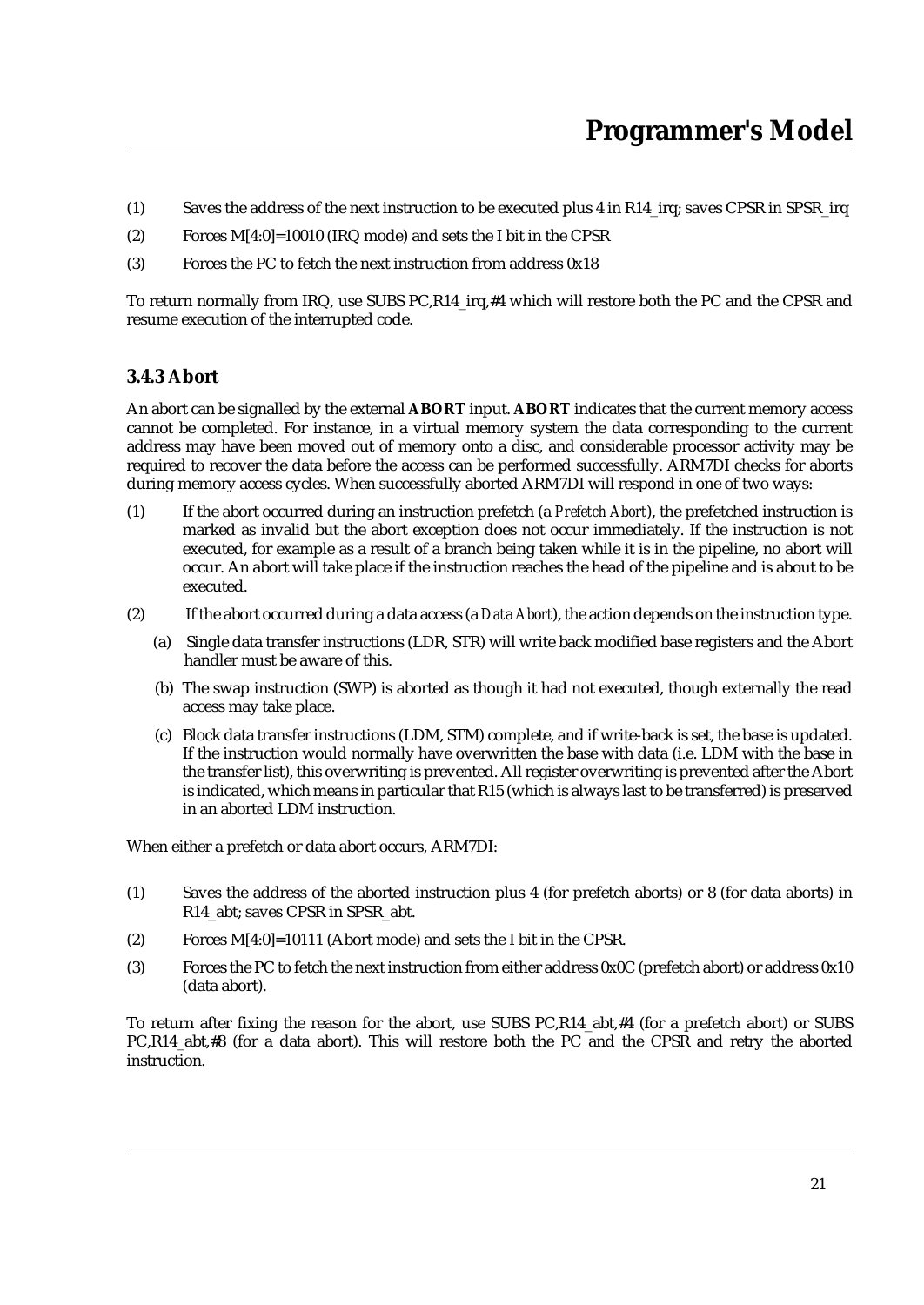The abort mechanism allows a *demand paged virtual memory system* to be implemented when suitable memory management software is available. The processor is allowed to generate arbitrary addresses, and when the data at an address is unavailable the MMU signals an abort. The processor traps into system software which must work out the cause of the abort, make the requested data available, and retry the aborted instruction. The application program needs no knowledge of the amount of memory available to it, nor is its state in any way affected by the abort.

### **3.4.4 Software interrupt**

The software interrupt instruction (SWI) is used for getting into Supervisor mode, usually to request a particular supervisor function. When a SWI is executed, ARM7DI performs the following:

- (1) Saves the address of the SWI instruction plus 4 in R14\_svc; saves CPSR in SPSR\_svc
- (2) Forces M[4:0]=10011 (Supervisor mode) and sets the I bit in the CPSR
- (3) Forces the PC to fetch the next instruction from address 0x08

To return from a SWI, use MOVS PC,R14\_svc. This will restore the PC and CPSR and return to the instruction following the SWI.

### **3.4.5 Undefined instruction trap**

When the ARM7DI comes across an instruction which it cannot handle (see *Chapter 4.0: Instruction Set*), it offers it to any coprocessors which may be present. If a coprocessor can perform this instruction but is busy at that time, ARM7DI will wait until the coprocessor is ready or until an interrupt occurs. If no coprocessor can handle the instruction then ARM7DI will take the undefined instruction trap.

The trap may be used for software emulation of a coprocessor in a system which does not have the coprocessor hardware, or for general purpose instruction set extension by software emulation.

When ARM7DI takes the undefined instruction trap it performs the following:

- (1) Saves the address of the Undefined or coprocessor instruction plus 4 in R14\_und; saves CPSR in SPSR\_und.
- (2) Forces M[4:0]=11011 (Undefined mode) and sets the I bit in the CPSR
- (3) Forces the PC to fetch the next instruction from address 0x04

To return from this trap after emulating the failed instruction, use MOVS PC,R14\_und. This will restore the CPSR and return to the instruction following the undefined instruction.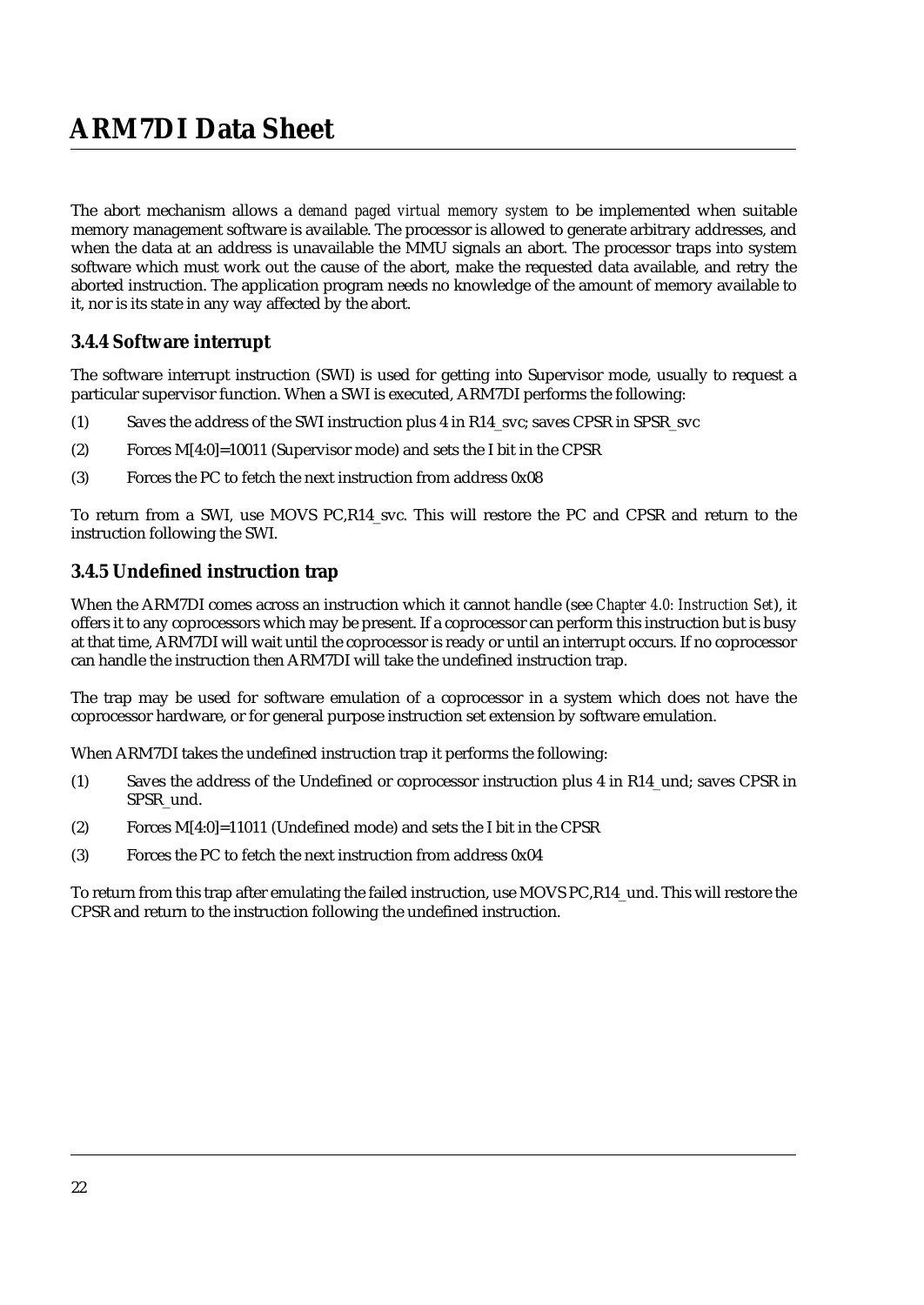#### **3.4.6 Vector Summary**

| <b>Address</b> | <b>Exception</b>             | <b>Mode on entry</b> |
|----------------|------------------------------|----------------------|
| 0x00000000     | Reset                        | Supervisor           |
| 0x00000004     | <b>Undefined instruction</b> | Undefined            |
| 0x00000008     | Software interrupt           | Supervisor           |
| 0x0000000C     | Abort (prefetch)             | Abort                |
| 0x00000010     | Abort (data)                 | Abort                |
| 0x00000014     | -- reserved --               |                      |
| 0x00000018     | <b>IRQ</b>                   | <b>IRQ</b>           |
| 0x0000001C     | FIQ                          | FIQ                  |

**Table 3: Vector Summary**

These are byte addresses, and will normally contain a branch instruction pointing to the relevant routine.

The FIQ routine might reside at 0x1C onwards, and thereby avoid the need for (and execution time of) a branch instruction.

#### **3.4.7 Exception Priorities**

When multiple exceptions arise at the same time, a fixed priority system determines the order in which they will be handled:

- (1) Reset (highest priority)
- (2) Data abort
- (3) FIQ
- (4) IRQ
- (5) Prefetch abort
- (6) Undefined Instruction, Software interrupt (lowest priority)

Note that not all exceptions can occur at once. Undefined instruction and software interrupt are mutually exclusive since they each correspond to particular (non-overlapping) decodings of the current instruction.

If a data abort occurs at the same time as a FIQ, and FIQs are enabled (i.e. the F flag in the CPSR is clear), ARM7DI will enter the data abort handler and then immediately proceed to the FIQ vector. A normal return from FIQ will cause the data abort handler to resume execution. Placing data abort at a higher priority than FIQ is necessary to ensure that the transfer error does not escape detection; the time for this exception entry should be added to worst case FIQ latency calculations.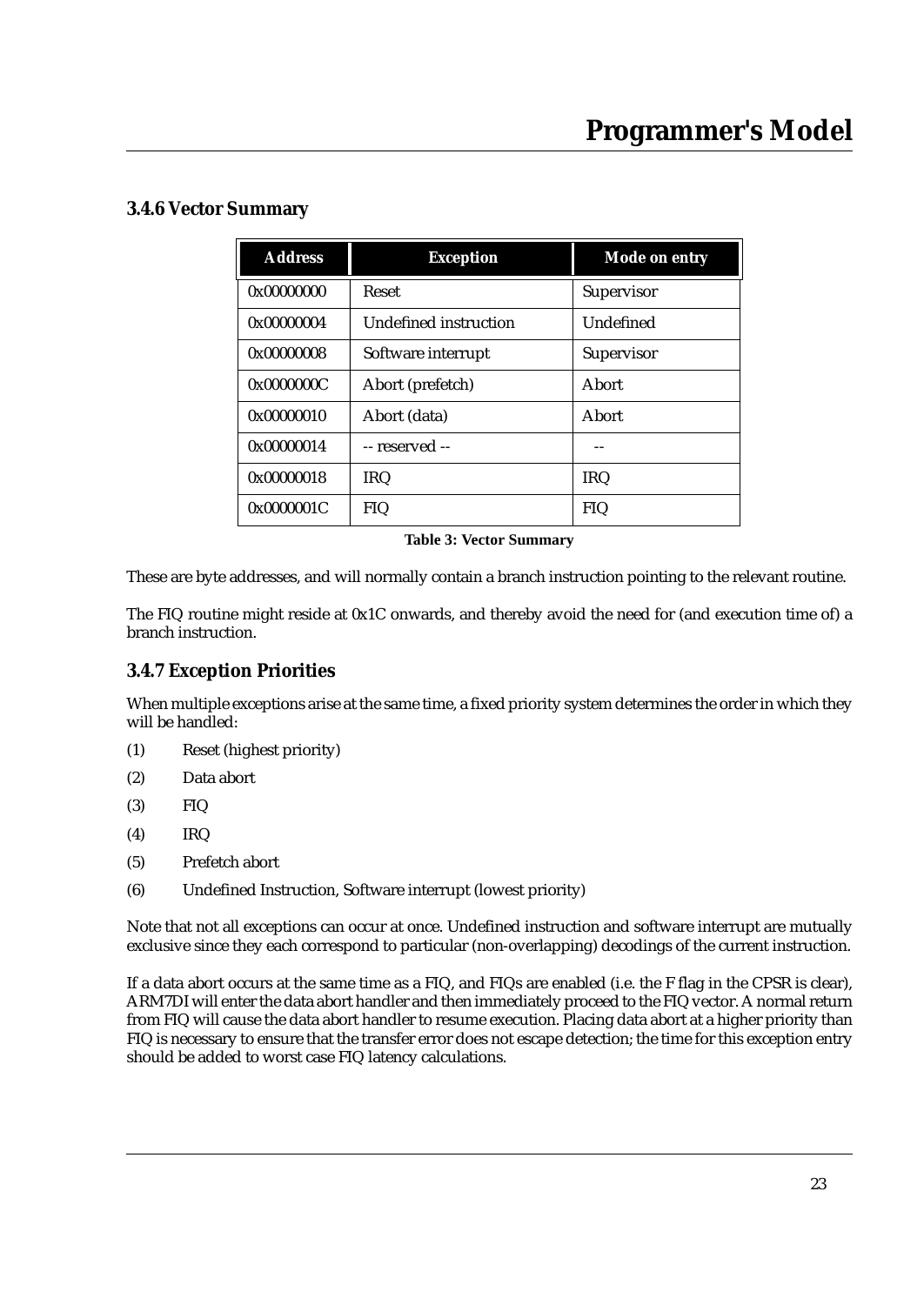### **3.4.8 Interrupt Latencies**

The worst case latency for FIQ, assuming that it is enabled, consists of the longest time the request can take to pass through the synchroniser (*Tsyncmax* if asynchronous), plus the time for the longest instruction to complete (*Tldm*, the longest instruction is an LDM which loads all the registers including the PC), plus the time for the data abort entry (*Texc*), plus the time for FIQ entry (*Tfiq*). At the end of this time ARM7DI will be executing the instruction at 0x1C.

*Tsyncmax* is 3 processor cycles, *Tldm* is 20 cycles, *Texc* is 3 cycles, and *Tfiq* is 2 cycles. The total time is therefore 28 processor cycles. This is just over 1.4 microseconds in a system which uses a continuous 20 MHz processor clock. The maximum IRQ latency calculation is similar, but must allow for the fact that FIQ has higher priority and could delay entry into the IRQ handling routine for an arbitrary length of time. The minimum latency for FIQ or IRQ consists of the shortest time the request can take through the synchroniser (*Tsyncmin*) plus *Tfiq*. This is 4 processor cycles.

### **3.5 Reset**

When the **nRESET** signal goes LOW, ARM7DI abandons the executing instruction and then continues to fetch instructions from incrementing word addresses.

When **nRESET** goes HIGH again, ARM7DI does the following:

- (1) Overwrites R14\_svc and SPSR\_svc by copying the current values of the PC and CPSR into them. The value of the saved PC and CPSR is not defined.
- (2) Forces  $M[4:0]=10011$  (Supervisor mode) and sets the I and F bits in the CPSR.
- (3) Forces the PC to fetch the next instruction from address 0x00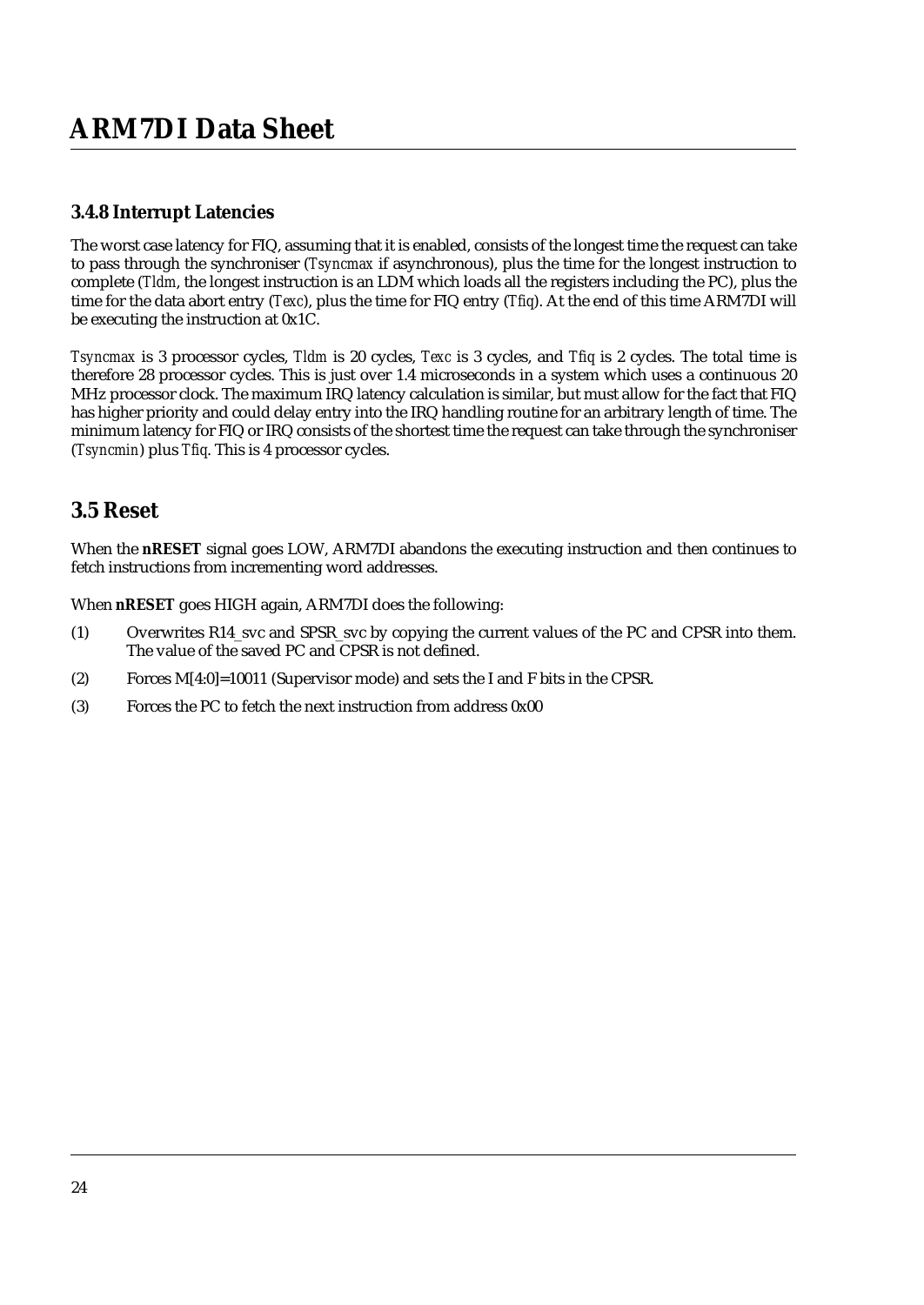# **4.0 Instruction Set**

## **4.1 Instruction Set Summary**

A summary of the ARM7DI instruction set is shown in *Figure 8: Instruction Set Summary*.

Note: some instruction codes are not defined but do not cause the Undefined instruction trap to be taken, for instance a Multiply instruction with bit 6 changed to a 1. These instructions shall not be used, as their action may change in future ARM implementations.

| 31                                                            | 28 27          |                         |                                    |        | 26 25 24 23 22 21 20 19 |                |                |                 | 12 11<br>16 15 | 8                    | 5<br>$7\phantom{.0}$ | $\overline{4}$ | 3<br>$\Omega$ |                                               |
|---------------------------------------------------------------|----------------|-------------------------|------------------------------------|--------|-------------------------|----------------|----------------|-----------------|----------------|----------------------|----------------------|----------------|---------------|-----------------------------------------------|
| Cond                                                          | 0 <sub>0</sub> |                         |                                    |        | Opcode                  |                | S              | Rn              | Rd             |                      | Operand 2            |                |               | <b>Data Processing</b><br><b>PSR Transfer</b> |
| Cond                                                          |                |                         |                                    | 000000 |                         | $\overline{A}$ | S              | Rd              | Rn             | <b>Rs</b>            | 1 0 0 1              |                | Rm            | <b>Multiply</b>                               |
| Cond                                                          | 00010          |                         |                                    |        | B                       |                | 0 <sub>0</sub> | Rn              | Rd             | 0000                 | 1001                 |                | Rm            | Single Data Swap                              |
| Cond                                                          | 0 <sub>1</sub> |                         | P                                  | U      | B                       | W.             |                | Rn              | Rd             |                      | offset               |                |               | <b>Single Data Transfer</b>                   |
| Cond                                                          | 011            |                         | <b>XXXX</b><br>XXXXXXXXXXXXXXXXXXX |        |                         |                |                |                 |                | <b>Undefined</b>     |                      |                |               |                                               |
| Cond                                                          | 100            |                         | P                                  | U      | S                       | W I            |                | Rn              |                | <b>Register List</b> |                      |                |               | <b>Block Data Transfer</b>                    |
| Cond                                                          | 101            | <b>Branch</b><br>offset |                                    |        |                         |                |                |                 |                |                      |                      |                |               |                                               |
| Cond                                                          | 110            |                         | P                                  | U      |                         | NWL            |                | Rn              | CRd            | CP#                  |                      | offset         |               | <b>Coproc Data Transfer</b>                   |
| Cond                                                          | 1 1 1 0        |                         |                                    |        | CP Opc                  |                |                | C <sub>Rn</sub> | CRd            | CP#                  | <b>CP</b>            | 0              | <b>CRm</b>    | <b>Coproc Data Operation</b>                  |
| Cond                                                          | 1 1 1 0        |                         |                                    |        | $CP$ Opc                |                |                | <b>CRn</b>      | Rd             | CP#                  | CP                   |                | CRm           | <b>Coproc Register Transfer</b>               |
| Software Interrupt<br>Cond<br>1 1 1 1<br>ignored by processor |                |                         |                                    |        |                         |                |                |                 |                |                      |                      |                |               |                                               |

 **Figure 8: Instruction Set Summary**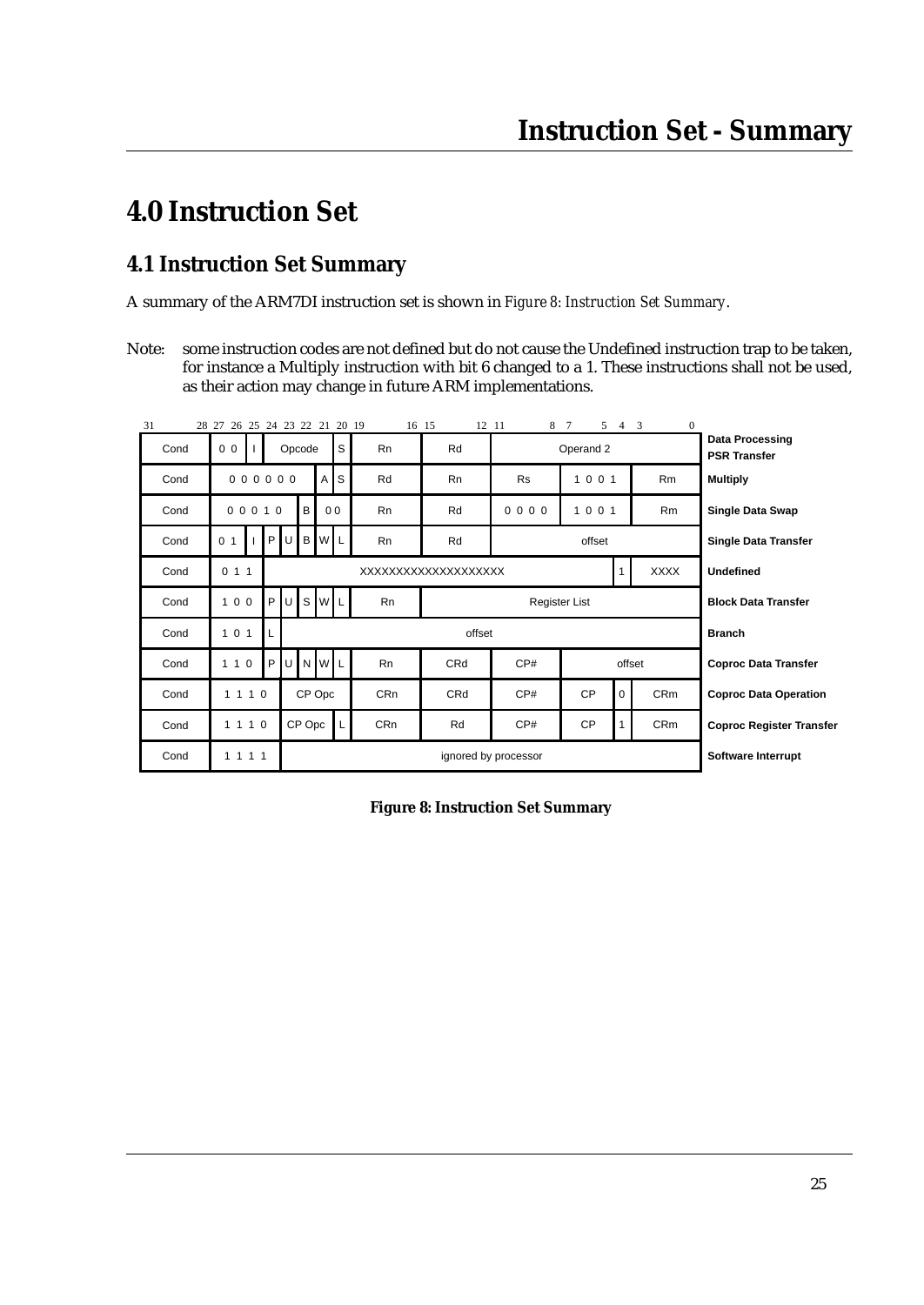## **4.2 The Condition Field**



 **Figure 9: Condition Codes**

All ARM7DI instructions are conditionally executed, which means that their execution may or may not take place depending on the values of the N, Z, C and V flags in the CPSR. The condition encoding is shown in *Figure 9: Condition Codes*.

If the *always* (AL) condition is specified, the instruction will be executed irrespective of the flags. The *never* (NV) class of condition codes shall not be used as they will be redefined in future variants of the ARM architecture. If a NOP is required it is suggested that MOV R0,R0 be used. The assembler treats the absence of a condition code as though *always* had been specified.

The other condition codes have meanings as detailed in *Figure 9: Condition Codes*, for instance code 0000 (EQual) causes the instruction to be executed only if the Z flag is set. This would correspond to the case where a compare (CMP) instruction had found the two operands to be equal. If the two operands were different, the compare instruction would have cleared the Z flag and the instruction will not be executed.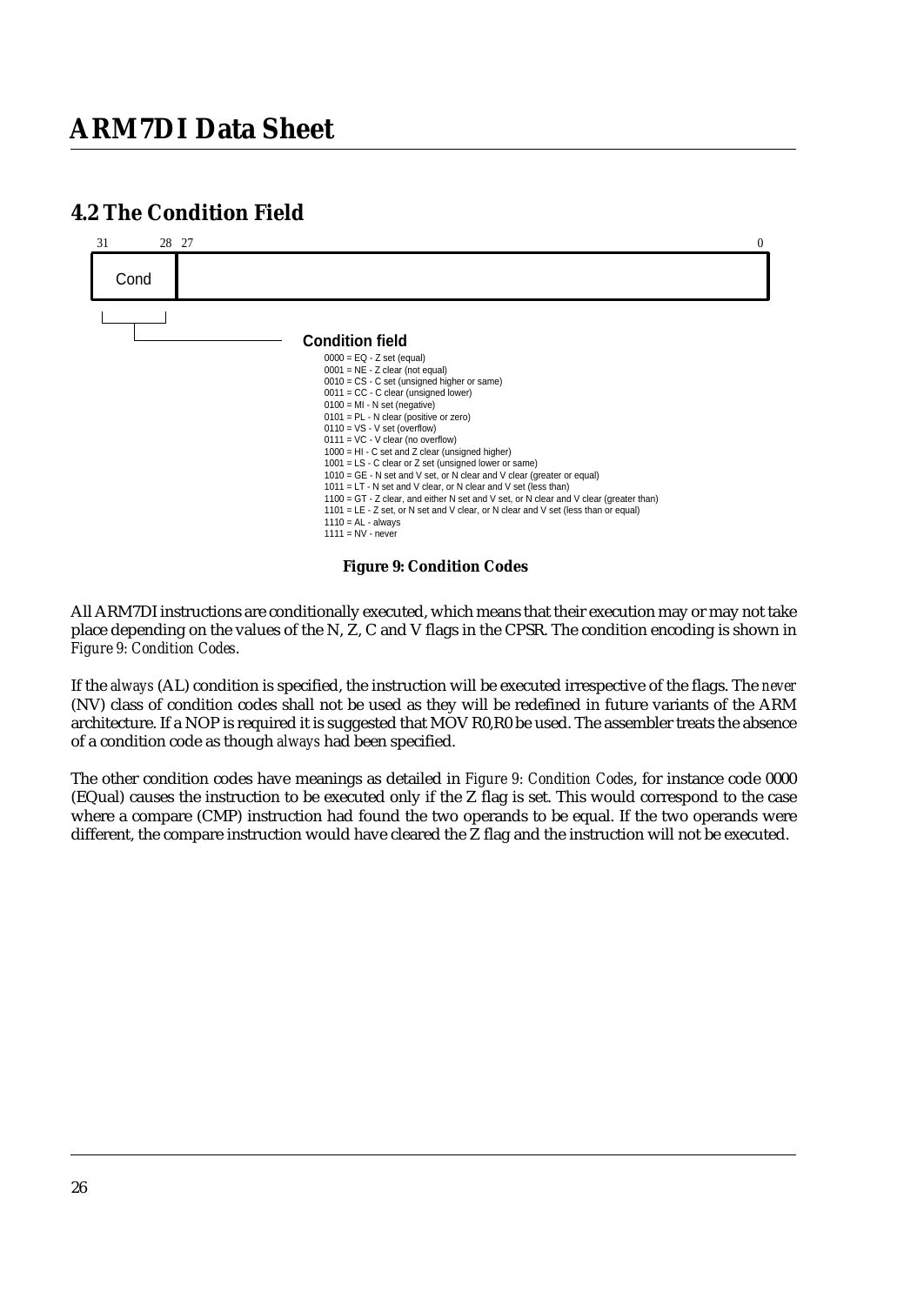## **4.3 Branch and Branch with link (B, BL)**

The instruction is only executed if the condition is true. The various conditions are defined at the beginning of this chapter. The instruction encoding is shown in *Figure 10: Branch Instructions*.

Branch instructions contain a signed 2's complement 24 bit offset. This is shifted left two bits, sign extended to 32 bits, and added to the PC. The instruction can therefore specify a branch of +/- 32Mbytes. The branch offset must take account of the prefetch operation, which causes the PC to be 2 words (8 bytes) ahead of the current instruction.





Branches beyond  $+\prime$ - 32Mbytes must use an offset or absolute destination which has been previously loaded into a register. In this case the PC should be manually saved in R14 if a Branch with Link type operation is required.

### **4.3.1 The link bit**

Branch with Link (BL) writes the old PC into the link register (R14) of the current bank. The PC value written into R14 is adjusted to allow for the prefetch, and contains the address of the instruction following the branch and link instruction. Note that the CPSR is not saved with the PC.

To return from a routine called by Branch with Link use MOV PC,R14 if the link register is still valid or LDM Rn!,{..PC} if the link register has been saved onto a stack pointed to by Rn.

#### **4.3.2 Instruction Cycle Times**

Branch and Branch with Link instructions take 2S + 1N incremental cycles, where S and N are as defined in *Section 5.1: Cycle types* on page 71.

#### **4.3.3 Assembler syntax**

#### **B{L}{cond} <expression>**

{L} is used to request the Branch with Link form of the instruction. If absent, R14 will not be affected by the instruction.

{cond} is a two-character mnemonic as shown in *Figure 9: Condition Codes* (EQ, NE, VS etc). If absent then AL (ALways) will be used.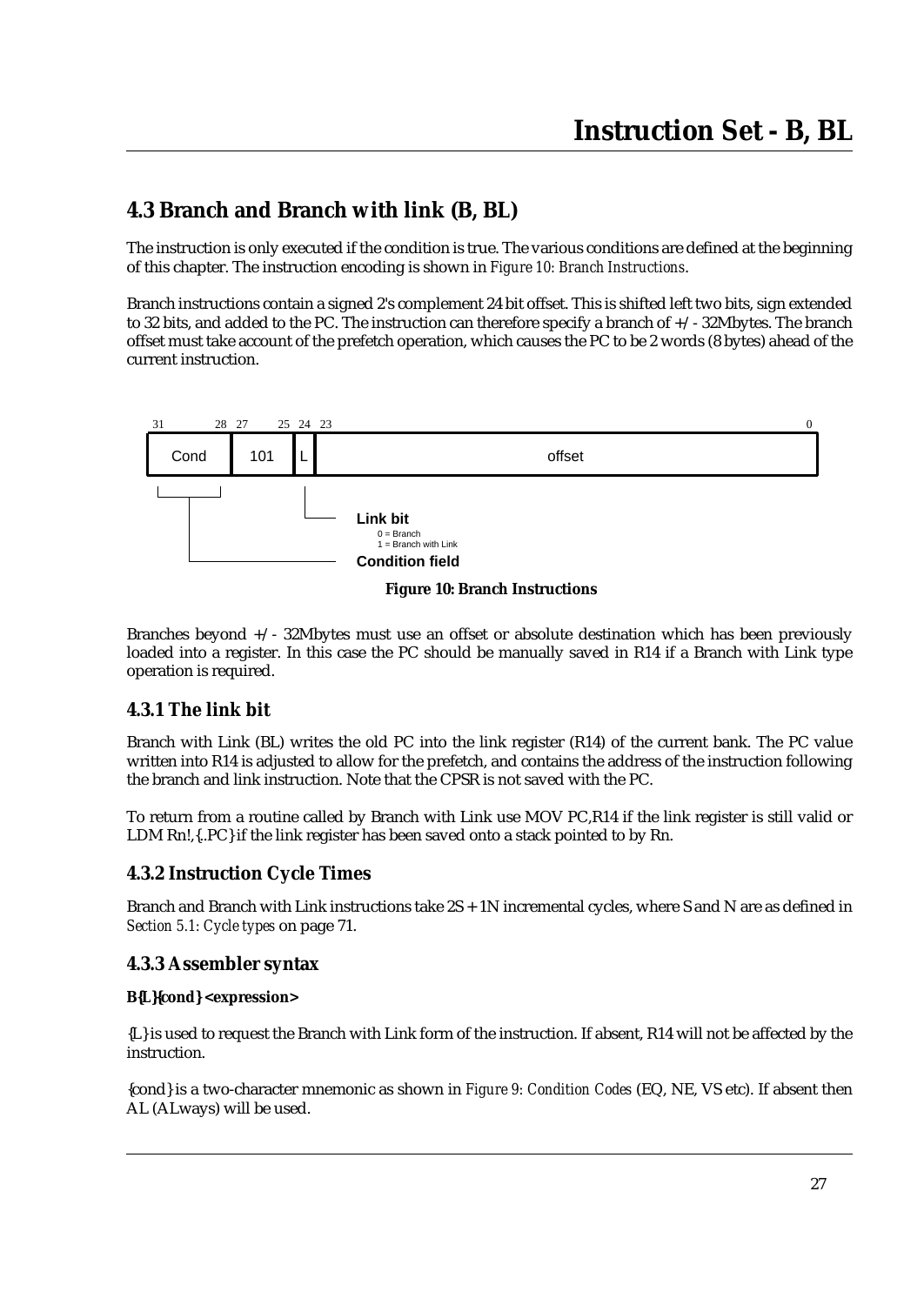<expression> is the destination. The assembler calculates the offset.

Items in {} are optional. Items in <> must be present.

## **4.3.4 Examples**

| here BAL | В                   | here<br>there | ; assembles to OxEAFFFFFE (note effect of PC offset)<br>; ALways condition used as default                                                                      |
|----------|---------------------|---------------|-----------------------------------------------------------------------------------------------------------------------------------------------------------------|
|          | <b>CMP</b><br>BEO   | R1,#0<br>fred | ; compare R1 with zero and branch to fred if R1<br>; was zero otherwise continue to next instruction                                                            |
|          | BL                  |               | sub+ROM ; call subroutine at computed address                                                                                                                   |
|          | ADDS<br><b>BLCC</b> | R1,#1<br>sub  | ; add 1 to register 1, setting CPSR flags on the<br>; result then call subroutine if the C flag is clear,<br>; which will be the case unless R1 held OxFFFFFFFF |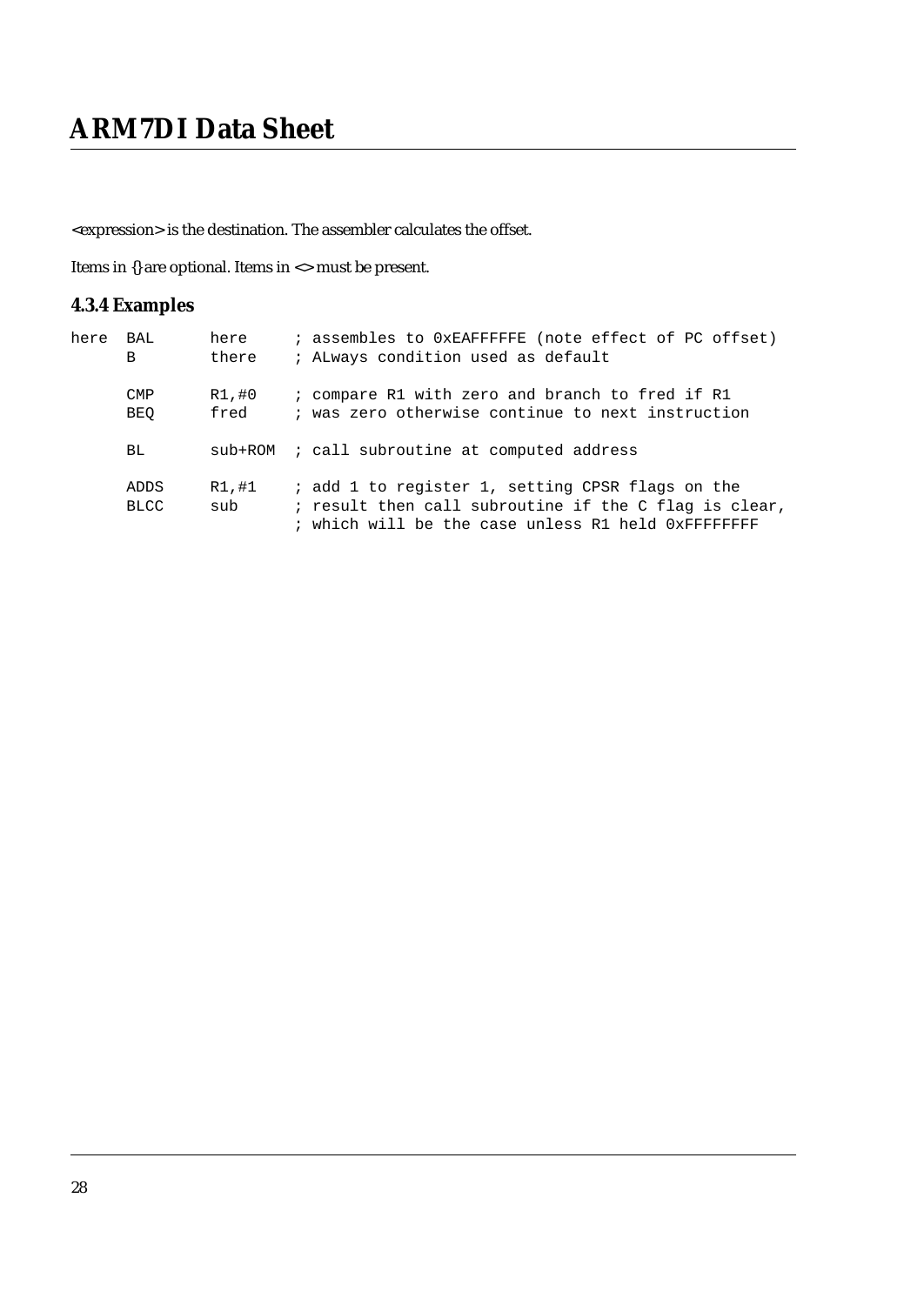## **4.4 Data processing**

The instruction is only executed if the condition is true, defined at the beginning of this chapter. The instruction encoding is shown in *Figure 11: Data Processing Instructions*.

The instruction produces a result by performing a specified arithmetic or logical operation on one or two operands. The first operand is always a register (Rn). The second operand may be a shifted register (Rm) or a rotated 8 bit immediate value (Imm) according to the value of the I bit in the instruction. The condition codes in the CPSR may be preserved or updated as a result of this instruction, according to the value of the S bit in the instruction. Certain operations (TST, TEQ, CMP, CMN) do not write the result to Rd. They are used only to perform tests and to set the condition codes on the result and always have the S bit set. The instructions and their effects are listed in *Table 4: ARM Data Processing Instructions*.



 **Figure 11: Data Processing Instructions**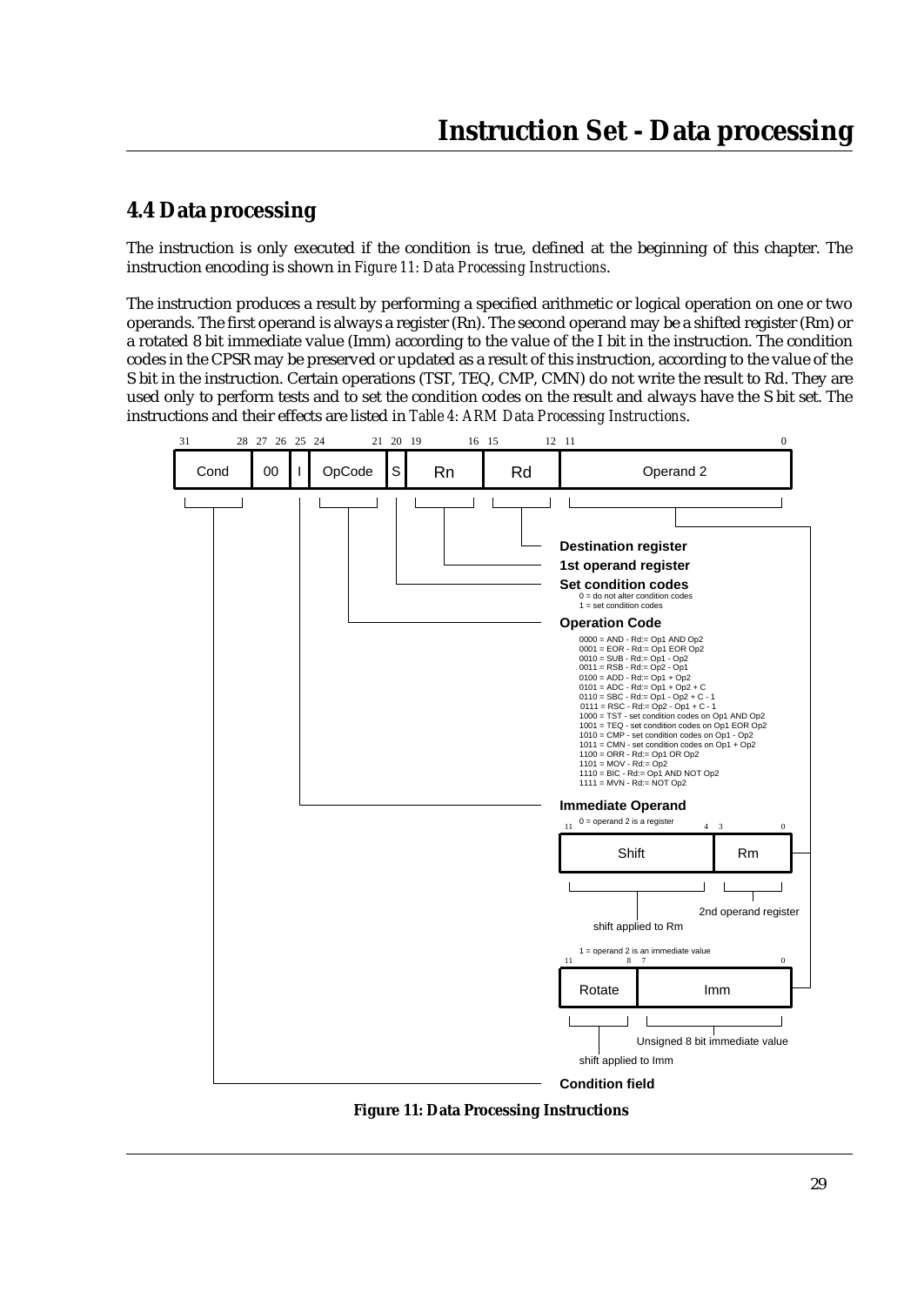### **4.4.1 CPSR flags**

The data processing operations may be classified as logical or arithmetic. The logical operations (AND, EOR, TST, TEQ, ORR, MOV, BIC, MVN) perform the logical action on all corresponding bits of the operand or operands to produce the result. If the S bit is set (and Rd is not R15, see below) the V flag in the CPSR will be unaffected, the C flag will be set to the carry out from the barrel shifter (or preserved when the shift operation is LSL #0), the Z flag will be set if and only if the result is all zeros, and the N flag will be set to the logical value of bit 31 of the result.

| <b>Assembler</b><br><b>Mnemonic</b> | OpCode | <b>Action</b>                                 |
|-------------------------------------|--------|-----------------------------------------------|
| <b>AND</b>                          | 0000   | operand1 AND operand2                         |
| <b>EOR</b>                          | 0001   | operand1 EOR operand2                         |
| <b>SUB</b>                          | 0010   | operand1 - operand2                           |
| <b>RSB</b>                          | 0011   | operand2 - operand1                           |
| <b>ADD</b>                          | 0100   | $operand1 + operand2$                         |
| <b>ADC</b>                          | 0101   | $operand1 + operand2 + carry$                 |
| <b>SBC</b>                          | 0110   | operand1 - operand2 + carry - 1               |
| <b>RSC</b>                          | 0111   | $operand2 - operand1 + carry - 1$             |
| <b>TST</b>                          | 1000   | as AND, but result is not written             |
| <b>TEQ</b>                          | 1001   | as EOR, but result is not written             |
| <b>CMP</b>                          | 1010   | as SUB, but result is not written             |
| <b>CMN</b>                          | 1011   | as ADD, but result is not written             |
| <b>ORR</b>                          | 1100   | operand1 OR operand2                          |
| <b>MOV</b>                          | 1101   | operand <sub>2</sub><br>(operand1 is ignored) |
| <b>BIC</b>                          | 1110   | operand1 AND NOT operand2<br>(Bit clear)      |
| <b>MVN</b>                          | 1111   | NOT operand2<br>(operand1 is ignored)         |

**Table 4: ARM Data Processing Instructions**

The arithmetic operations (SUB, RSB, ADD, ADC, SBC, RSC, CMP, CMN) treat each operand as a 32 bit integer (either unsigned or 2's complement signed, the two are equivalent). If the S bit is set (and Rd is not R15) the V flag in the CPSR will be set if an overflow occurs into bit 31 of the result; this may be ignored if the operands were considered unsigned, but warns of a possible error if the operands were 2's complement signed. The C flag will be set to the carry out of bit 31 of the ALU, the Z flag will be set if and only if the result was zero, and the N flag will be set to the value of bit 31 of the result (indicating a negative result if the operands are considered to be 2's complement signed).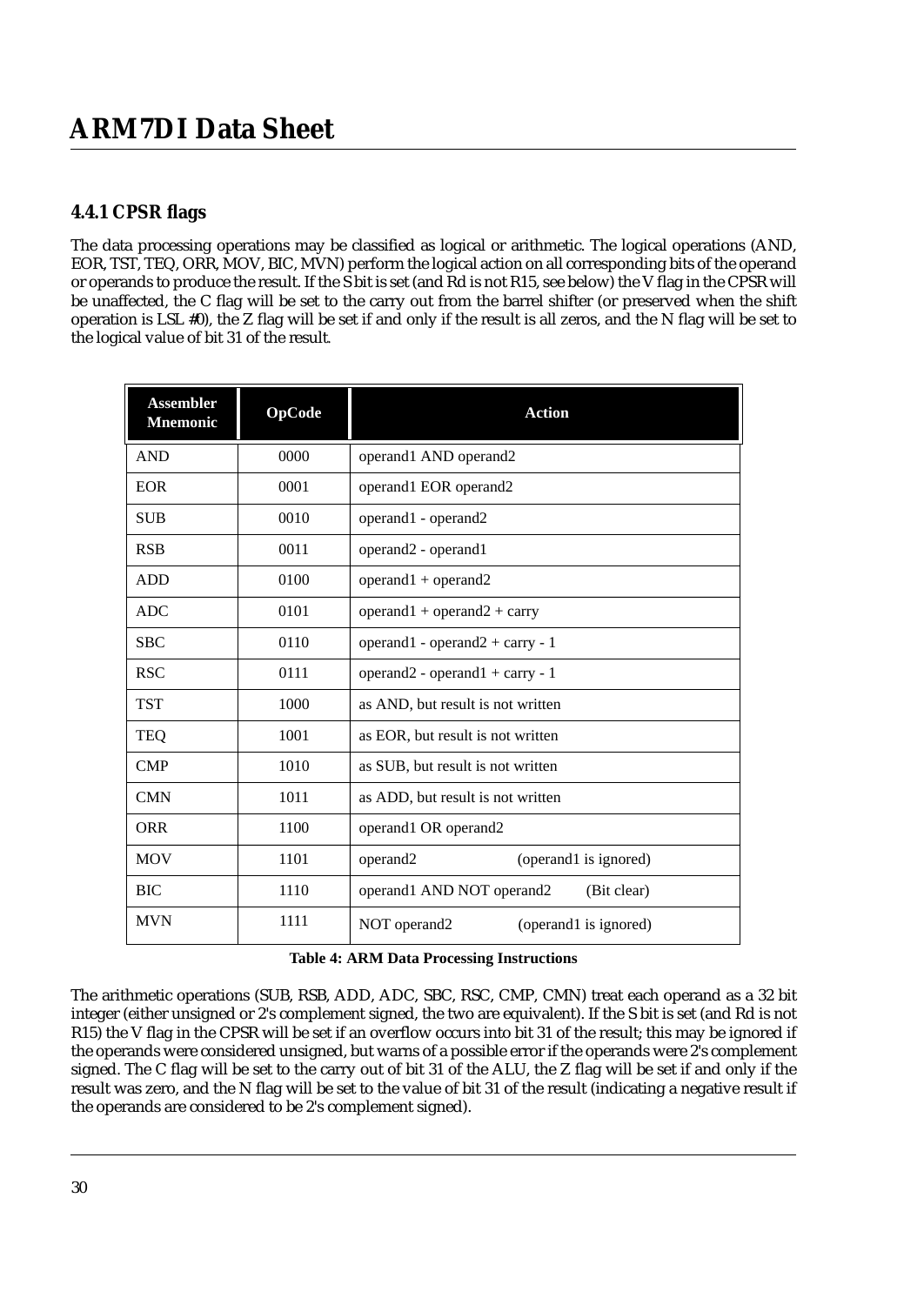#### **4.4.2 Shifts**

When the second operand is specified to be a shifted register, the operation of the barrel shifter is controlled by the Shift field in the instruction. This field indicates the type of shift to be performed (logical left or right, arithmetic right or rotate right). The amount by which the register should be shifted may be contained in an immediate field in the instruction, or in the bottom byte of another register (other than R15). The encoding for the different shift types is shown in *Figure 12: ARM Shift Operations*.



 **Figure 12: ARM Shift Operations**

#### **Instruction specified shift amount**

When the shift amount is specified in the instruction, it is contained in a 5 bit field which may take any value from 0 to 31. A logical shift left (LSL) takes the contents of Rm and moves each bit by the specified amount to a more significant position. The least significant bits of the result are filled with zeros, and the high bits of Rm which do not map into the result are discarded, except that the least significant discarded bit becomes the shifter carry output which may be latched into the C bit of the CPSR when the ALU operation is in the logical class (see above). For example, the effect of LSL #5 is shown in *Figure 13: Logical Shift Left*.



#### **Figure 13: Logical Shift Left**

Note that LSL #0 is a special case, where the shifter carry out is the old value of the CPSR C flag. The contents of Rm are used directly as the second operand.

A logical shift right (LSR) is similar, but the contents of Rm are moved to less significant positions in the result. LSR #5 has the effect shown in *Figure 14: Logical Shift Right*.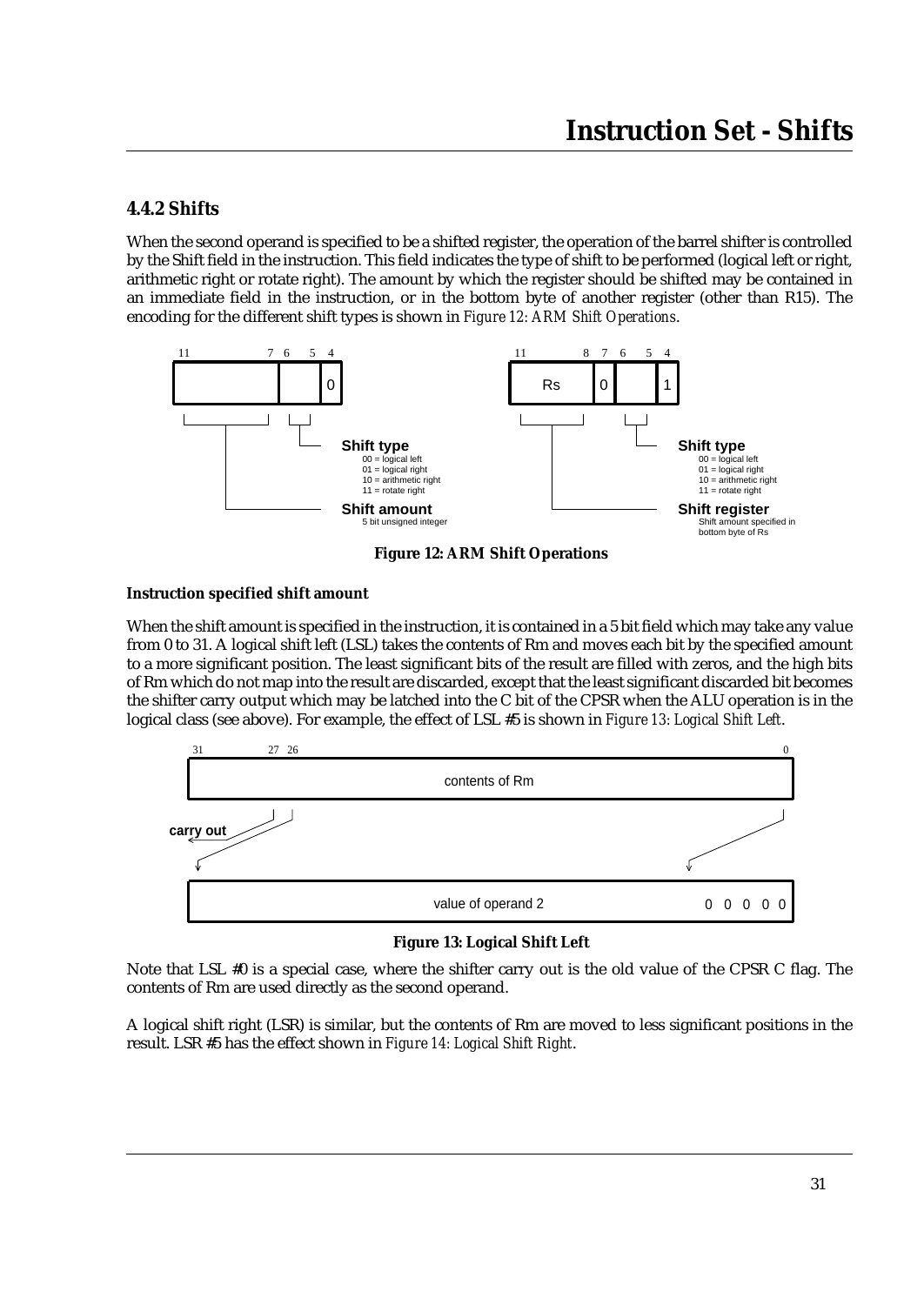

 **Figure 14: Logical Shift Right**

The form of the shift field which might be expected to correspond to LSR #0 is used to encode LSR #32, which has a zero result with bit 31 of Rm as the carry output. Logical shift right zero is redundant as it is the same as logical shift left zero, so the assembler will convert LSR #0 (and ASR #0 and ROR #0) into LSL #0, and allow LSR #32 to be specified.

An arithmetic shift right (ASR) is similar to logical shift right, except that the high bits are filled with bit 31 of Rm instead of zeros. This preserves the sign in 2's complement notation. For example, ASR #5 is shown in *Figure 15: Arithmetic Shift Right*.



 **Figure 15: Arithmetic Shift Right**

The form of the shift field which might be expected to give ASR #0 is used to encode ASR #32. Bit 31 of Rm is again used as the carry output, and each bit of operand 2 is also equal to bit 31 of Rm. The result is therefore all ones or all zeros, according to the value of bit 31 of Rm.

Rotate right (ROR) operations reuse the bits which 'overshoot' in a logical shift right operation by reintroducing them at the high end of the result, in place of the zeros used to fill the high end in logical right operations. For example, ROR #5 is shown in *Figure 16: Rotate Right*.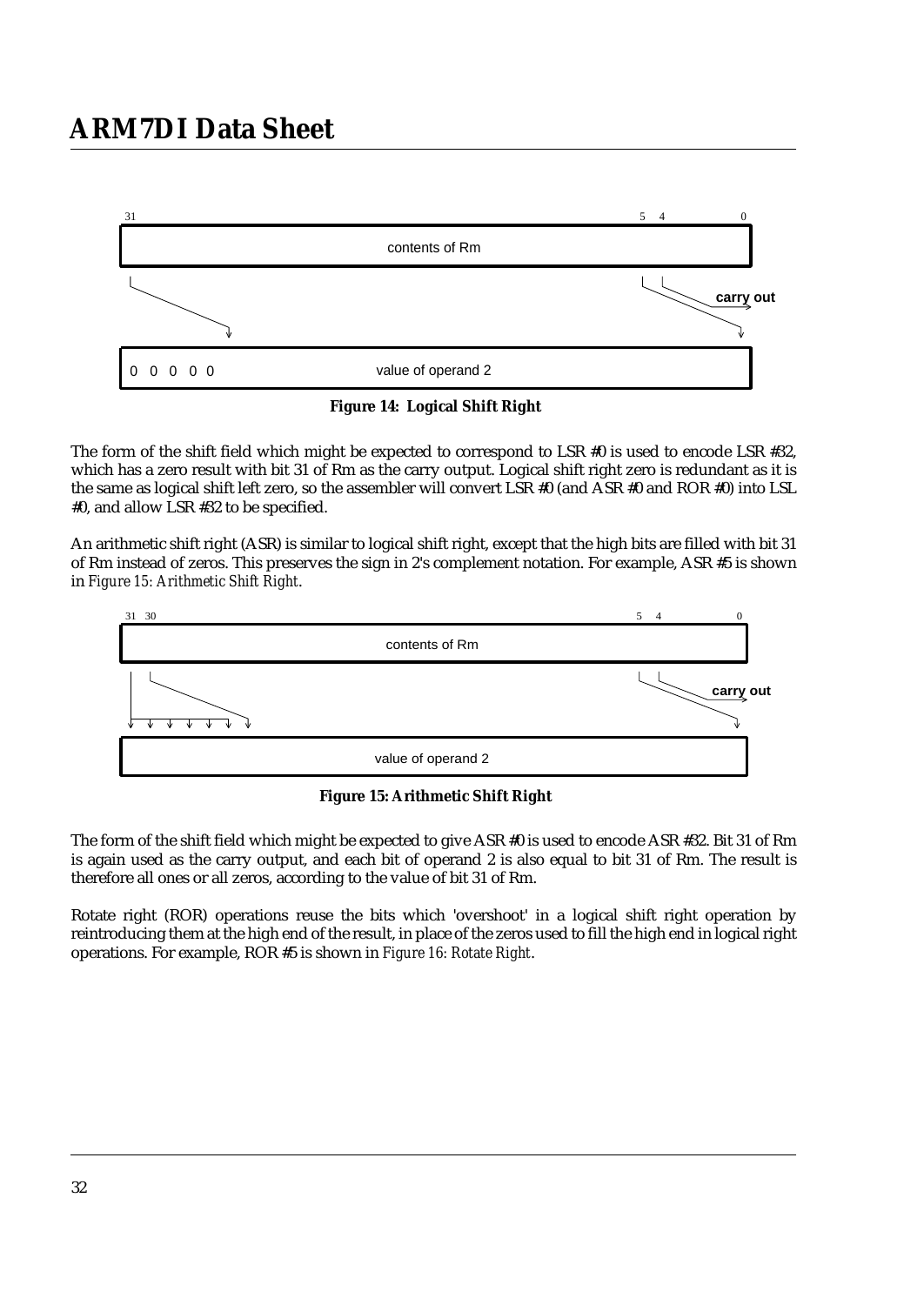

 **Figure 16: Rotate Right**

The form of the shift field which might be expected to give ROR #0 is used to encode a special function of the barrel shifter, rotate right extended (RRX). This is a rotate right by one bit position of the 33 bit quantity formed by appending the CPSR C flag to the most significant end of the contents of Rm as shown in *Figure 17: Rotate Right Extended*.



 **Figure 17: Rotate Right Extended**

#### **Register specified shift amount**

Only the least significant byte of the contents of Rs is used to determine the shift amount. Rs can be any general register other than R15.

If this byte is zero, the unchanged contents of Rm will be used as the second operand, and the old value of the CPSR C flag will be passed on as the shifter carry output.

If the byte has a value between 1 and 31, the shifted result will exactly match that of an instruction specified shift with the same value and shift operation.

If the value in the byte is 32 or more, the result will be a logical extension of the shift described above:

- (1) LSL by 32 has result zero, carry out equal to bit 0 of Rm.
- (2) LSL by more than 32 has result zero, carry out zero.
- (3) LSR by 32 has result zero, carry out equal to bit 31 of Rm.
- (4) LSR by more than 32 has result zero, carry out zero.
- (5) ASR by 32 or more has result filled with and carry out equal to bit 31 of Rm.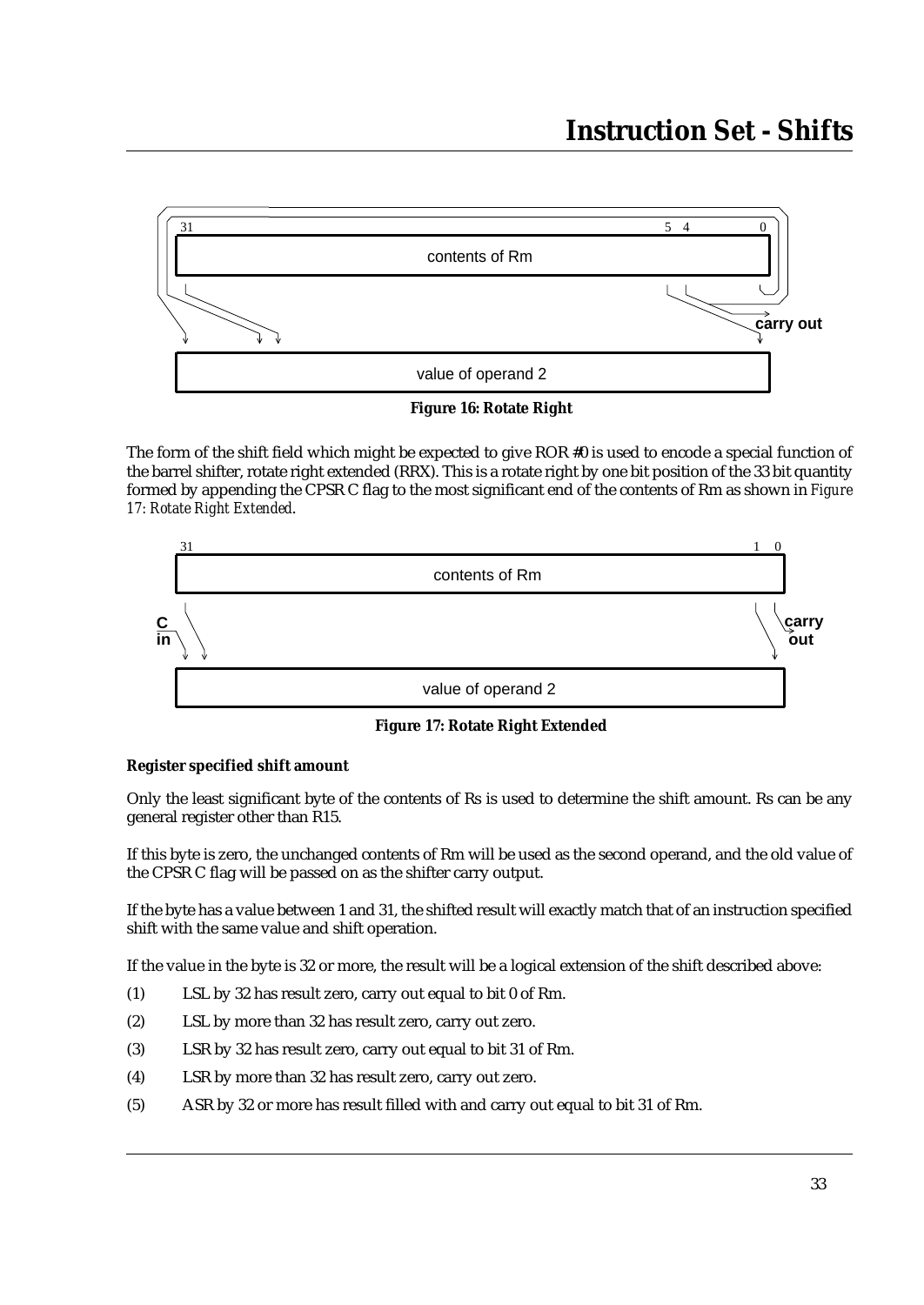- (6) ROR by 32 has result equal to Rm, carry out equal to bit 31 of Rm.
- (7) ROR by n where n is greater than 32 will give the same result and carry out as ROR by n-32; therefore repeatedly subtract 32 from n until the amount is in the range 1 to 32 and see above.

Note that the zero in bit 7 of an instruction with a register controlled shift is compulsory; a one in this bit will cause the instruction to be a multiply or undefined instruction.

#### **4.4.3 Immediate operand rotates**

The immediate operand rotate field is a 4 bit unsigned integer which specifies a shift operation on the 8 bit immediate value. This value is zero extended to 32 bits, and then subject to a rotate right by twice the value in the rotate field. This enables many common constants to be generated, for example all powers of 2.

#### **4.4.4 Writing to R15**

When Rd is a register other than R15, the condition code flags in the CPSR may be updated from the ALU flags as described above.

When Rd is R15 and the S flag in the instruction is not set the result of the operation is placed in R15 and the CPSR is unaffected.

When Rd is R15 and the S flag is set the result of the operation is placed in R15 and the SPSR corresponding to the current mode is moved to the CPSR. This allows state changes which atomically restore both PC and CPSR. This form of instruction shall not be used in User mode.

#### **4.4.5 Using R15 as an operand**

If R15 (the PC) is used as an operand in a data processing instruction the register is used directly.

The PC value will be the address of the instruction, plus 8 or 12 bytes due to instruction prefetching. If the shift amount is specified in the instruction, the PC will be 8 bytes ahead. If a register is used to specify the shift amount the PC will be 12 bytes ahead.

#### **4.4.6 TEQ, TST, CMP & CMN opcodes**

These instructions do not write the result of their operation but do set flags in the CPSR. An assembler shall always set the S flag for these instructions even if it is not specified in the mnemonic.

The TEQP form of the instruction used in earlier processors shall not be used in the 32 bit modes, the PSR transfer operations should be used instead. If used in these modes, its effect is to move SPSR\_<mode> to CPSR if the processor is in a privileged mode and to do nothing if in User mode.

### **4.4.7 Instruction Cycle Times**

Data Processing instructions vary in the number of incremental cycles taken as follows:

| Normal Data Processing                        |           |
|-----------------------------------------------|-----------|
| Data Processing with register specified shift | $1S + 1I$ |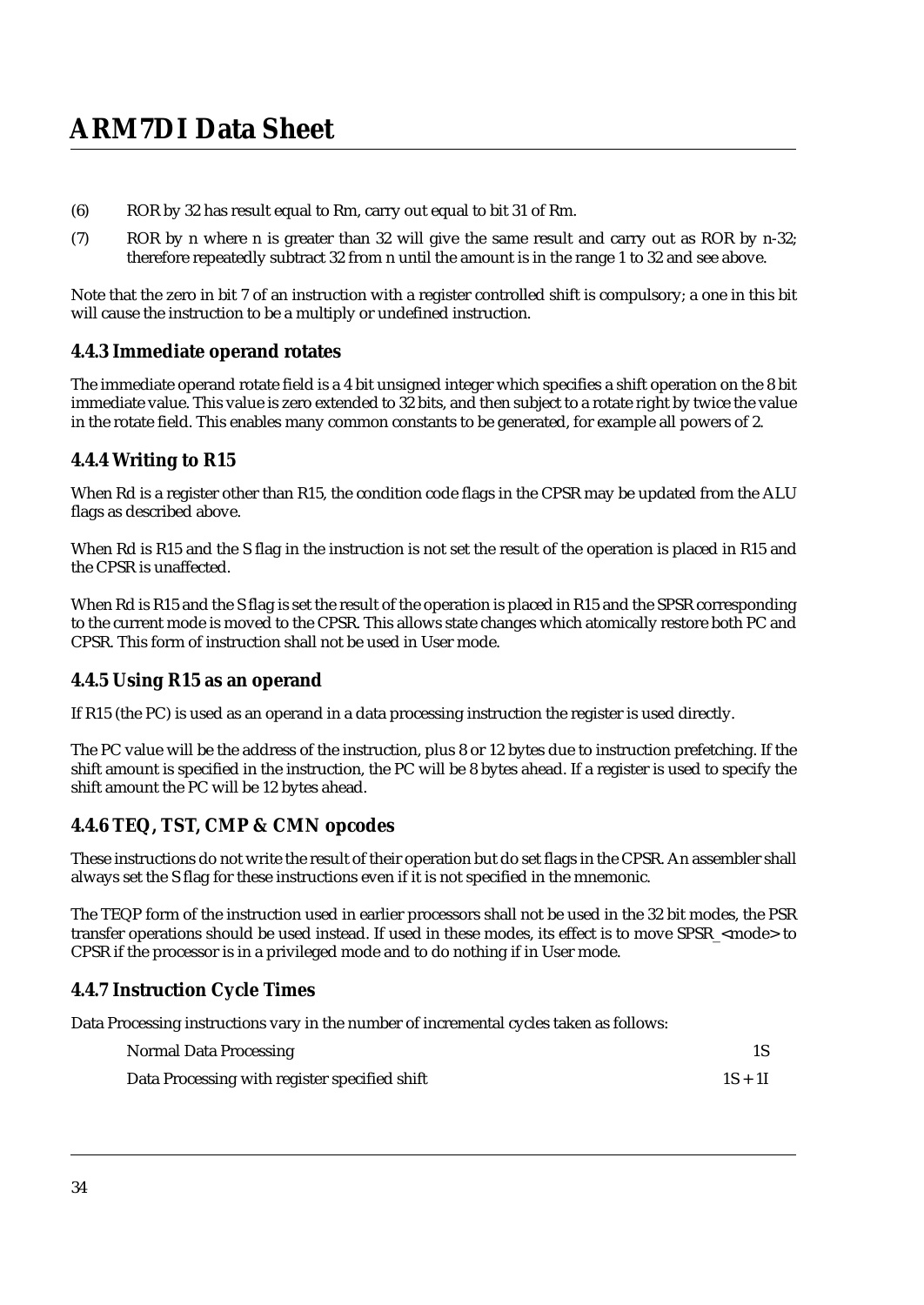Data Processing with PC written 2S + 1NData Processing with register specified shift and PC written  $2S + 1N + 1I$ 

S, N and I are as defined in *Section 5.1: Cycle types* on page 71.

#### **4.4.8 Assembler syntax**

- (1) MOV,MVN single operand instructions **<opcode>{cond}{S} Rd,<Op2>**
- (2) CMP,CMN,TEQ,TST instructions which do not produce a result. **<opcode>{cond} Rn,<Op2>**
- (3) AND,EOR,SUB,RSB,ADD,ADC,SBC,RSC,ORR,BIC **<opcode>{cond}{S} Rd,Rn,<Op2>**

where <Op2> is **Rm{,<shift>}** or,**<#expression>**

{cond} - two-character condition mnemonic, see *Figure 9: Condition Codes*

{S} - set condition codes if S present (implied for CMP, CMN, TEQ, TST).

Rd, Rn and Rm are expressions evaluating to a register number.

If <#expression> is used, the assembler will attempt to generate a shifted immediate 8-bit field to match the expression. If this is impossible, it will give an error.

<shift> is <shiftname> <register> or <shiftname> #expression, or RRX (rotate right one bit with extend).

<shiftname>s are: ASL, LSL, LSR, ASR, ROR. (ASL is a synonym for LSL, they assemble to the same code.)

#### **4.4.9 Examples**

| ADDEO      | R <sub>2</sub> , R <sub>4</sub> , R <sub>5</sub> | ; if the Z flag is set make $R2:=R4+R5$                                                                                        |
|------------|--------------------------------------------------|--------------------------------------------------------------------------------------------------------------------------------|
| TEOS       | R4,#3                                            | ; test R4 for equality with 3<br>; (the S is in fact redundant as the<br>; assembler inserts it automatically)                 |
| <b>SUB</b> | R4, R5, R7, LSR R2                               | ; logical right shift R7 by the number in<br>; the bottom byte of R2, subtract result<br>; from R5, and put the answer into R4 |
| MOV        | PC, R14                                          | ; return from subroutine                                                                                                       |
| MOVS       | PC.R14                                           | ; return from exception and restore CPSR<br>from SPSR mode                                                                     |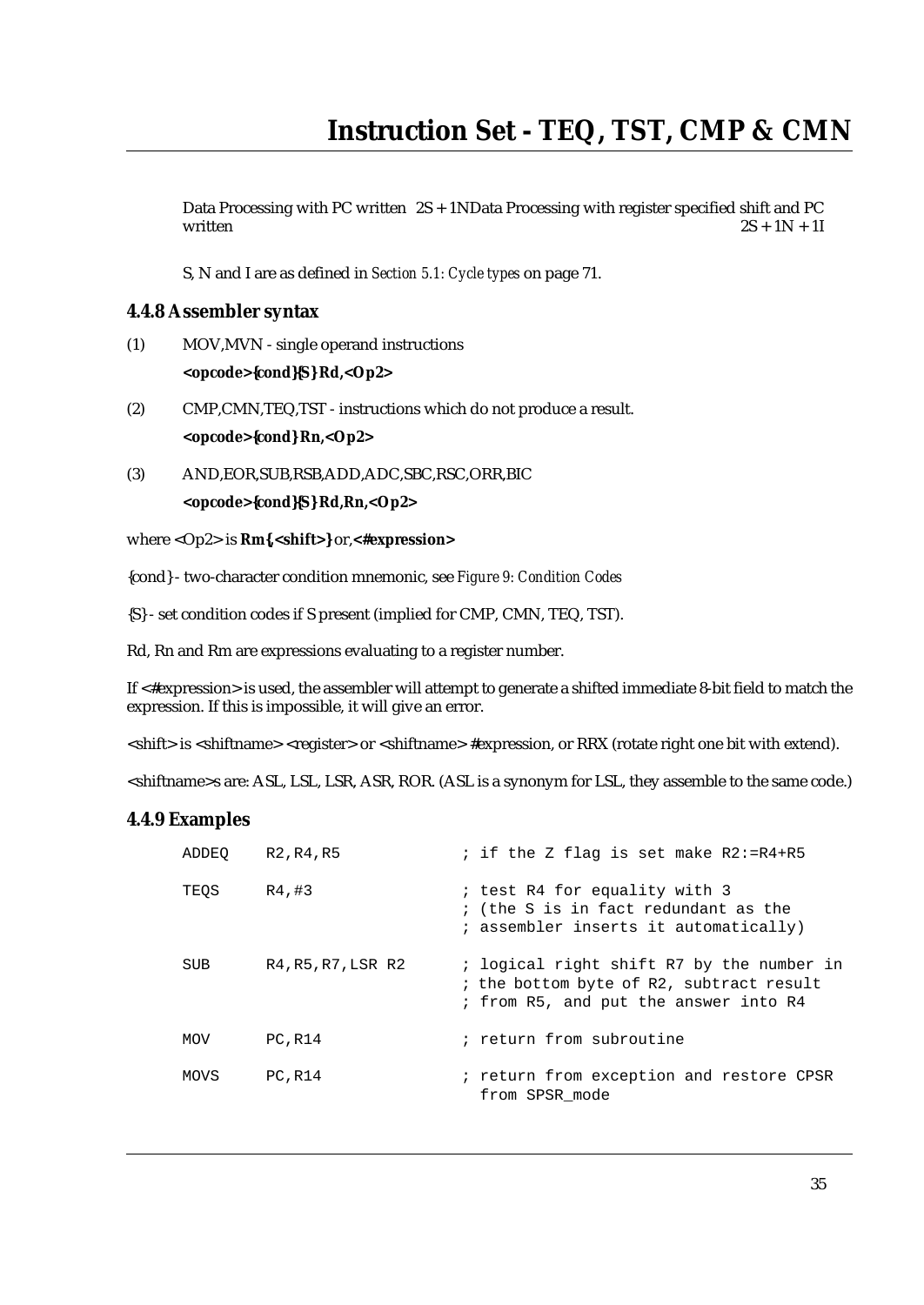## **4.5 PSR Transfer (MRS, MSR)**

The instruction is only executed if the condition is true. The various conditions are defined at the beginning of this chapter.

The MRS and MSR instructions are formed from a subset of the Data Processing operations and are implemented using the TEQ, TST, CMN and CMP instructions without the S flag set. The encoding is shown in *Figure 18: PSR Transfer*.

These instructions allow access to the CPSR and SPSR registers. The MRS instruction allows the contents of the CPSR or SPSR <mode> to be moved to a general register. The MSR instruction allows the contents of a general register to be moved to the CPSR or SPSR\_<mode> register.

The MSR instruction also allows an immediate value or register contents to be transferred to the condition code flags (N,Z,C and V) of CPSR or SPSR\_<mode> without affecting the control bits. In this case, the top four bits of the specified register contents or 32 bit immediate value are written to the top four bits of the relevant PSR.

### **4.5.1 Operand restrictions**

In User mode, the control bits of the CPSR are protected from change, so only the condition code flags of the CPSR can be changed. In other (privileged) modes the entire CPSR can be changed.

The SPSR register which is accessed depends on the mode at the time of execution. For example, only SPSR fig is accessible when the processor is in FIQ mode.

R15 shall not be specified as the source or destination register.

A further restriction is that no attempt shall be made to access an SPSR in User mode, since no such register exists.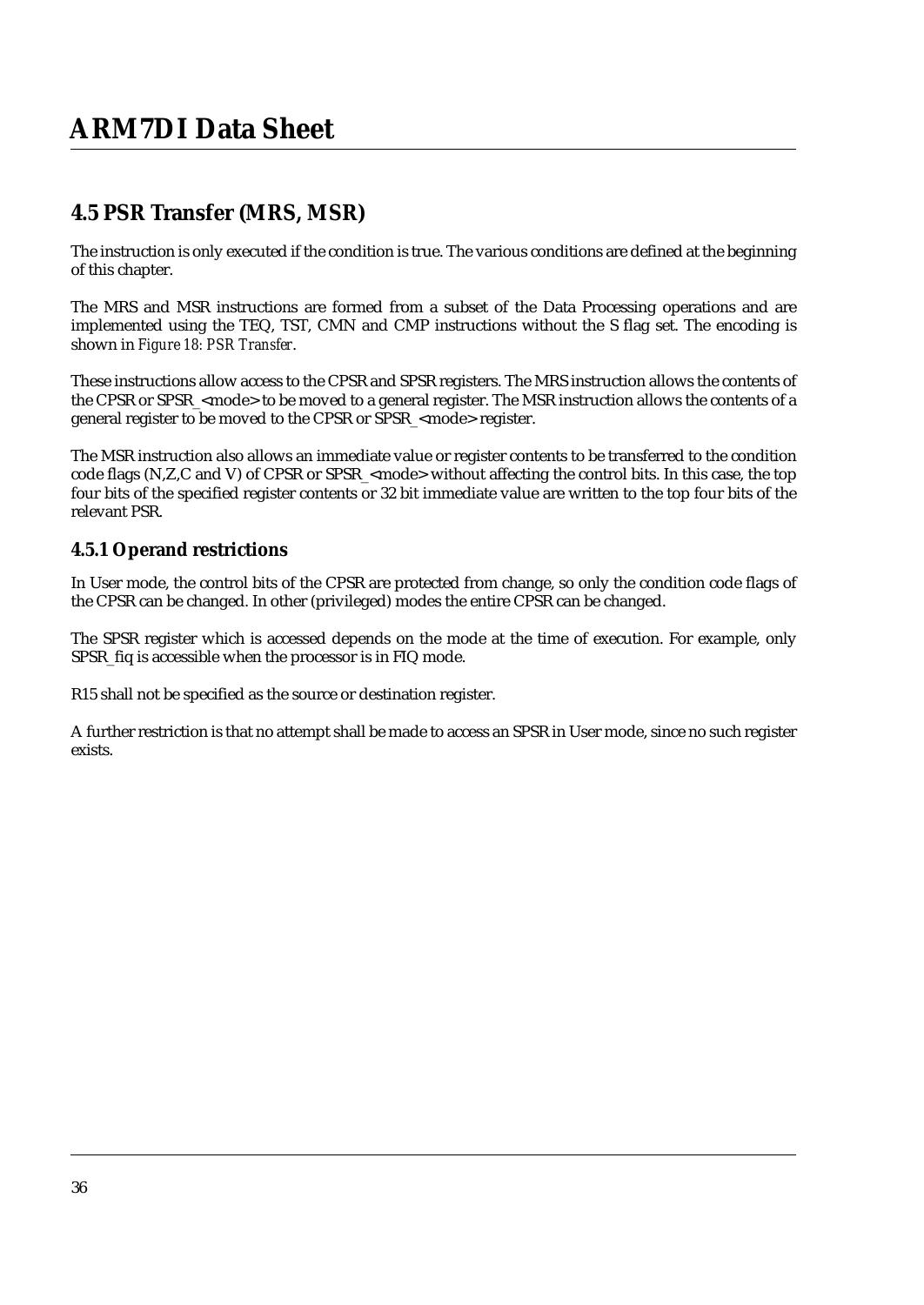

 **Figure 18: PSR Transfer**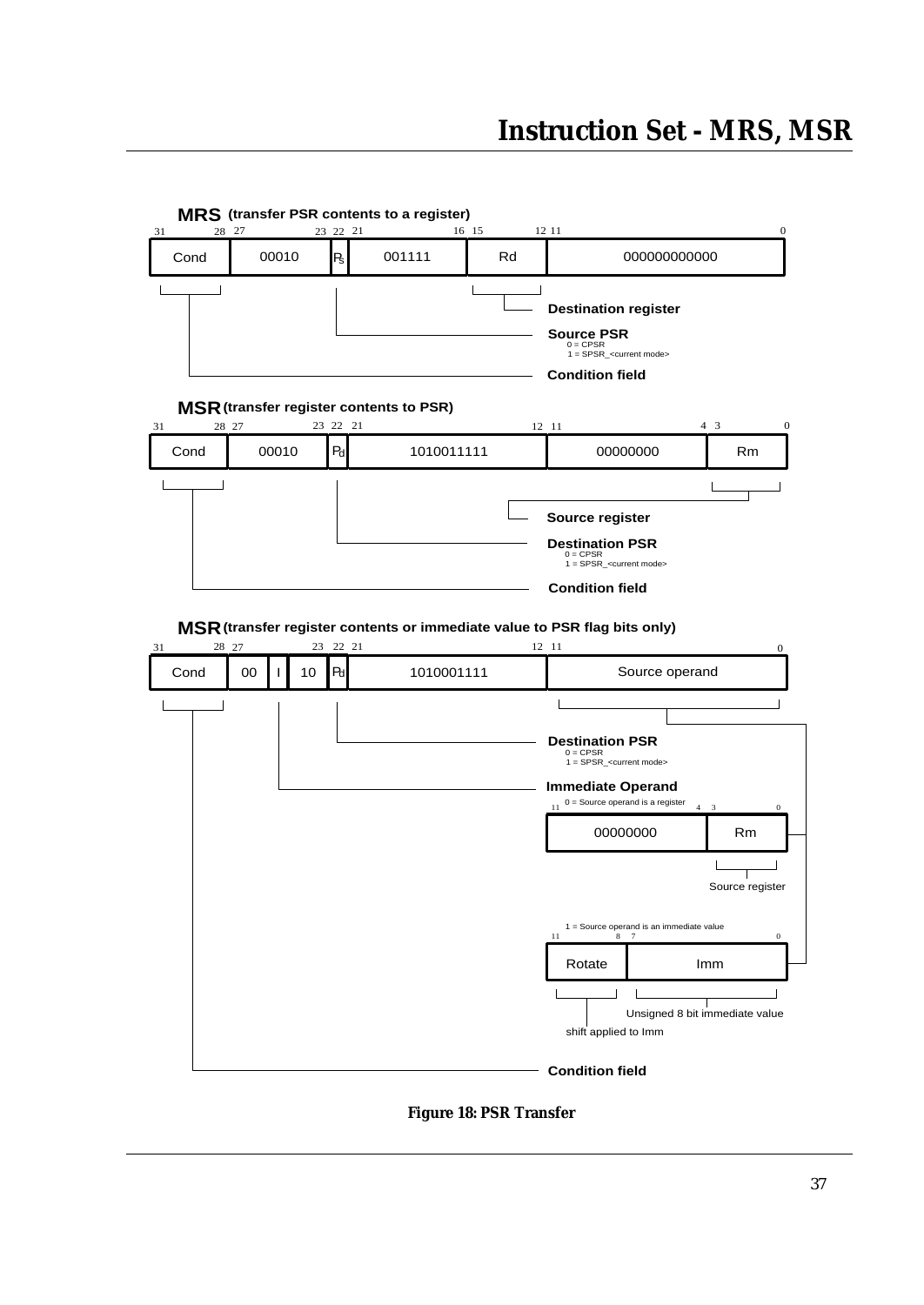### **4.5.2 Reserved bits**

Only eleven bits of the PSR are defined in ARM7DI (N,Z,C,V,I,F & M[4:0]); the remaining bits (= PSR[27:8,5]) are reserved for use in future versions of the processor. To ensure the maximum compatibility between ARM7DI programs and future processors, the following rules should be observed:

- (1) The reserved bits shall be preserved when changing the value in a PSR.
- (2) Programs shall not rely on specific values from the reserved bits when checking the PSR status, since they may read as one or zero in future processors.

A read-modify-write strategy should therefore be used when altering the control bits of any PSR register; this involves transferring the appropriate PSR register to a general register using the MRS instruction, changing only the relevant bits and then transferring the modified value back to the PSR register using the MSR instruction.

e.g. The following sequence performs a mode change:

| MRS | RO.CPSR           | ; take a copy of the CPSR      |
|-----|-------------------|--------------------------------|
| BIC | R0.R0.H0x1F       | ; clear the mode bits          |
| ORR | RO, RO, #new mode | ; select new mode              |
| MSR | CPSR, RO          | ; write back the modified CPSR |

When the aim is simply to change the condition code flags in a PSR, a value can be written directly to the flag bits without disturbing the control bits. e.g. The following instruction sets the N,Z,C & V flags:

```
MSR CPSR flg,#0xF0000000 ; set all the flags regardless of
                                ; their previous state (does not
                                ; affect any control bits)
```
No attempt shall be made to write an 8 bit immediate value into the whole PSR since such an operation cannot preserve the reserved bits.

## **4.5.3 Instruction Cycle Times**

PSR Transfers take 1S incremental cycles, where S is as defined in *Section 5.1: Cycle types* on page 71.

#### **4.5.4 Assembler syntax**

(1) MRS - transfer PSR contents to a register

**MRS{cond} Rd,<psr>**

(2) MSR - transfer register contents to PSR

**MSR{cond} <psr>,Rm**

(3) MSR - transfer register contents to PSR flag bits only

#### **MSR{cond} <psrf>,Rm**

The most significant four bits of the register contents are written to the N,Z,C & V flags respectively.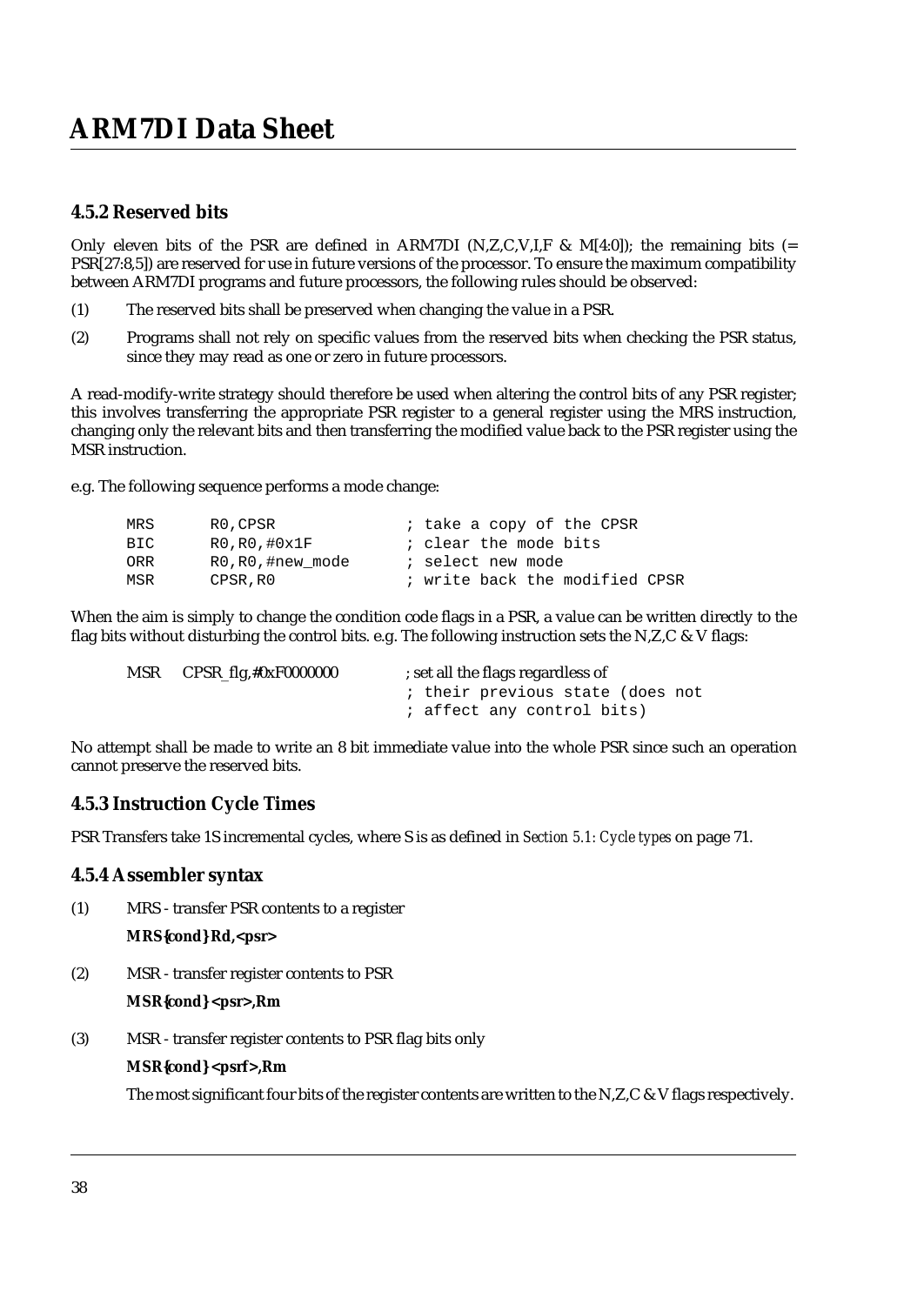(4) MSR - transfer immediate value to PSR flag bits only

#### **MSR{cond} <psrf>,<#expression>**

The expression should symbolise a 32 bit value of which the most significant four bits are written to the N,Z,C & V flags respectively.

{cond} - two-character condition mnemonic, see *Figure 9: Condition Codes*

Rd and Rm are expressions evaluating to a register number other than R15

<psr> is CPSR, CPSR\_all, SPSR or SPSR\_all. (CPSR and CPSR\_all are synonyms as are SPSR and SPSR\_all)

<psrf> is CPSR\_flg or SPSR\_flg

Where <#expression> is used, the assembler will attempt to generate a shifted immediate 8-bit field to match the expression. If this is impossible, it will give an error.

#### **4.5.5 Examples**

In User mode the instructions behave as follows:

| MSR | CPSR all, Rm                                |                             | : $CPSR[31:28] < - Rm[31:28]$   |
|-----|---------------------------------------------|-----------------------------|---------------------------------|
| MSR | CPSR flg, Rm                                |                             | $: CPSR[31:28] < - Rm[31:28]$   |
|     |                                             |                             |                                 |
| MSR | CPSR $flq$ ,#0xA0000000; CPSR[31:28] <- 0xA |                             |                                 |
|     |                                             |                             | $i$ (i.e. set N, C; clear Z, V) |
|     |                                             |                             |                                 |
| MRS | Rd, CPSR                                    | ; $Rd[31:0] < -$ CPSR[31:0] |                                 |

In privileged modes the instructions behave as follows:

| MSR<br>MSR | CPSR all, Rm<br>CPSR flg, Rm              | : $CPSR[31:0]$ <- Rm $[31:0]$<br>: $CPSR[31:28] < - Rm[31:28]$                                              |
|------------|-------------------------------------------|-------------------------------------------------------------------------------------------------------------|
| MSR        | CPSR_flg,#0x50000000 ; CPSR[31:28] <- 0x5 | $i$ (i.e. set Z,V; clear N,C)                                                                               |
| MRS        | Rd, CPSR                                  | ; $Rd[31:0] < -CPSR[31:0]$                                                                                  |
| MSR<br>MSR | SPSR all, Rm<br>SPSR flg, Rm              | $:$ SPSR_ <mode>[31:0] &lt;- Rm[31:0]<br/>; <math>SPSR &lt; model&gt;[31:28] &lt; - Rm[31:28]</math></mode> |
| MSR        |                                           | SPSR $flq$ ,#0xC0000000; SPSR <mode>[31:28] &lt;- 0xC<br/><math>i</math> (i.e. set N,Z; clear C,V)</mode>   |
| MRS        | Rd, SPSR                                  | ; Rd[31:0] <- SPSR_ <mode>[31:0]</mode>                                                                     |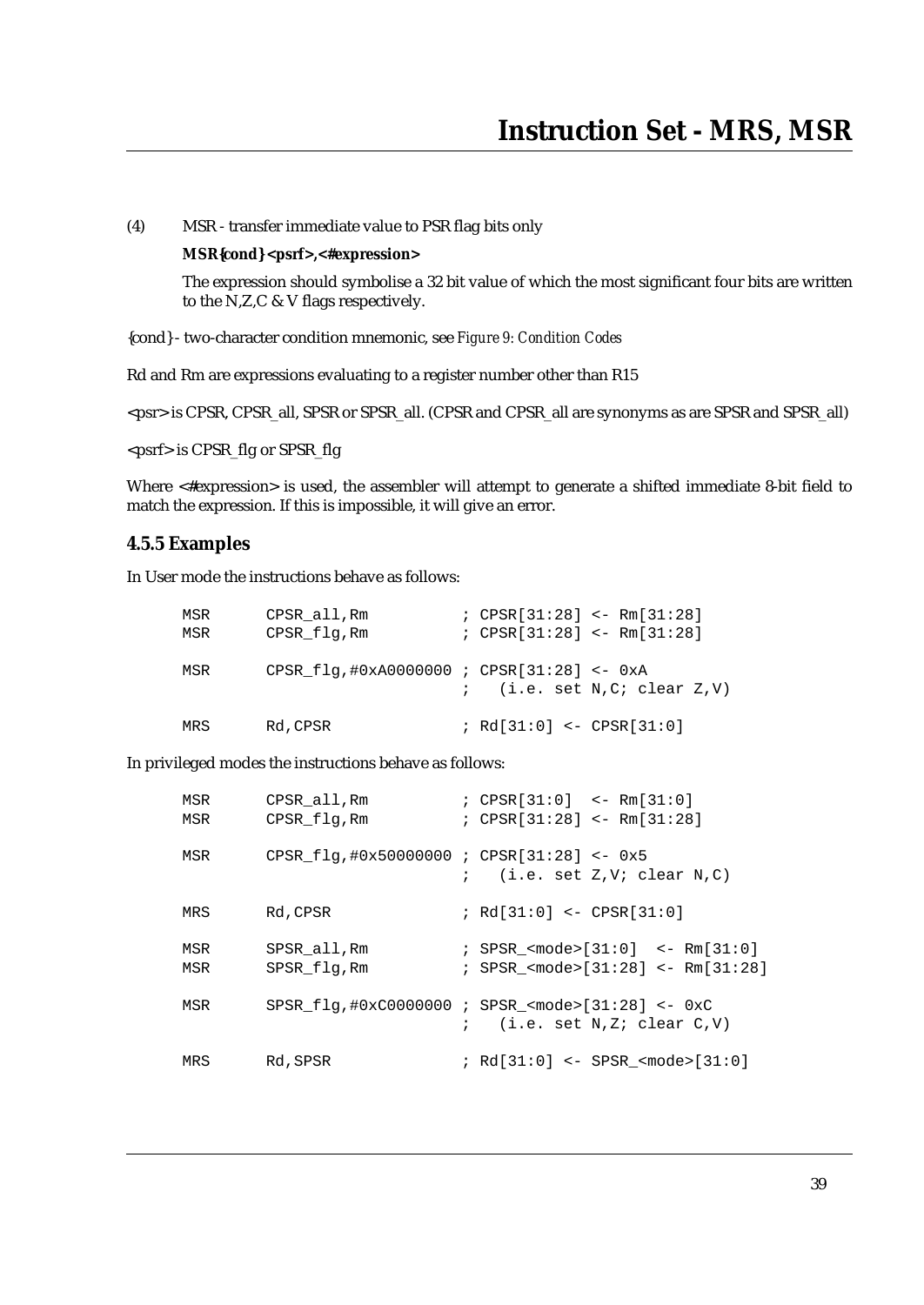# **4.6 Multiply and Multiply-Accumulate (MUL, MLA)**

The instruction is only executed if the condition is true. The various conditions are defined at the beginning of this chapter. The instruction encoding is shown in *Figure 19: Multiply Instructions*.

The multiply and multiply-accumulate instructions use a 2 bit Booth's algorithm to perform integer multiplication. They give the least significant 32 bits of the product of two 32 bit operands, and may be used to synthesize higher precision multiplications.



#### **Figure 19: Multiply Instructions**

The multiply form of the instruction gives Rd:=Rm\*Rs. Rn is ignored, and should be set to zero for compatibility with possible future upgrades to the instruction set.

The multiply-accumulate form gives Rd:=Rm\*Rs+Rn, which can save an explicit ADD instruction in some circumstances.

Both forms of the instruction work on operands which may be considered as signed (2's complement) or unsigned integers.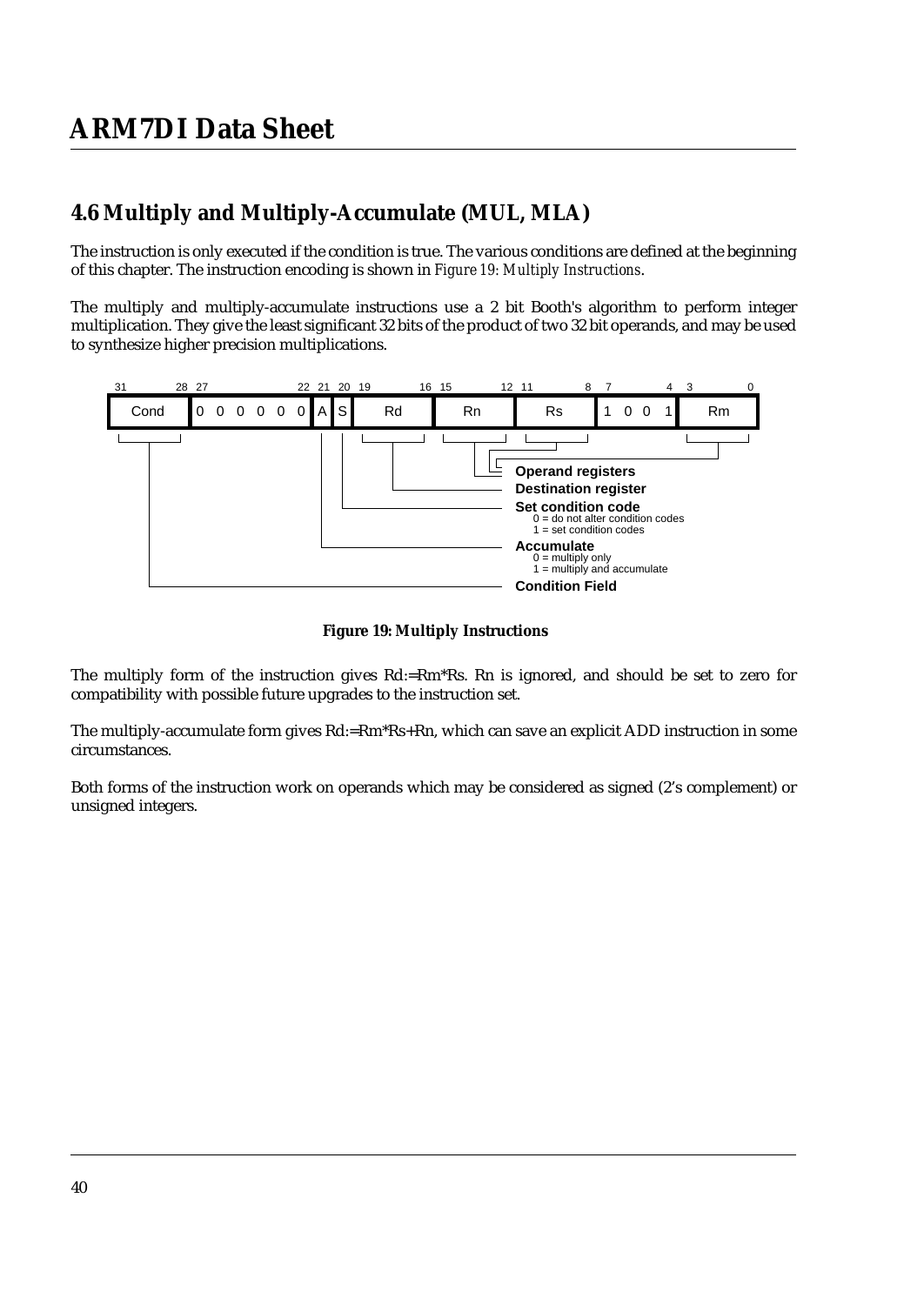## **4.6.1 Operand Restrictions**

Due to the way multiplication was implemented, certain combinations of operand registers should be avoided. (The assembler will issue a warning if these restrictions are overlooked.)

The destination register (Rd) should not be the same as the operand register (Rm), as Rd is used to hold intermediate values and Rm is used repeatedly during multiply. A MUL will give a zero result if RM=Rd, and an MLA will give a meaningless result. R15 shall not be used as an operand or as the destination register.

All other register combinations will give correct results, and Rd, Rn and Rs may use the same register when required.

#### **4.6.2 CPSR flags**

Setting the CPSR flags is optional, and is controlled by the S bit in the instruction. The N (Negative) and Z (Zero) flags are set correctly on the result (N is made equal to bit 31 of the result, and Z is set if and only if the result is zero). The C (Carry) flag is set to a meaningless value and the V (oVerflow) flag is unaffected.

#### **4.6.3 Instruction Cycle Times**

The Multiply instructions take 1S + mI cycles to execute, where S and I are as defined in *Section 5.1: Cycle types* on page 71.

*m* is the number of cycles required by the multiply algorithm, which is determined by the contents of Rs. Multiplication by any number between  $2^{\wedge}(2m-3)$  and  $2^{\wedge}(2m-1)-1$  takes 1S+mI cycles for *1<m>16*. Multiplication by 0 or 1 takes 1S+1I cycles, and multiplication by any number greater than or equal to  $2^{\wedge}(29)$  takes 1S+16I cycles. The maximum time for any multiply is thus 1S+16I cycles.

#### **4.6.4 Assembler syntax**

#### **MUL{cond}{S} Rd,Rm,Rs**

#### **MLA{cond}{S} Rd,Rm,Rs,Rn**

{cond} - two-character condition mnemonic, see *Figure 9: Condition Codes*

{S} - set condition codes if S present

Rd, Rm, Rs and Rn are expressions evaluating to a register number other than R15.

#### **4.6.5 Examples**

| MUL    | R1,R2,R3    | ; $R1 := R2 * R3$                |
|--------|-------------|----------------------------------|
| MLAEOS | R1,R2,R3,R4 | : conditionally $R1:=R2*R3+R4$ , |
|        |             | ; setting condition codes        |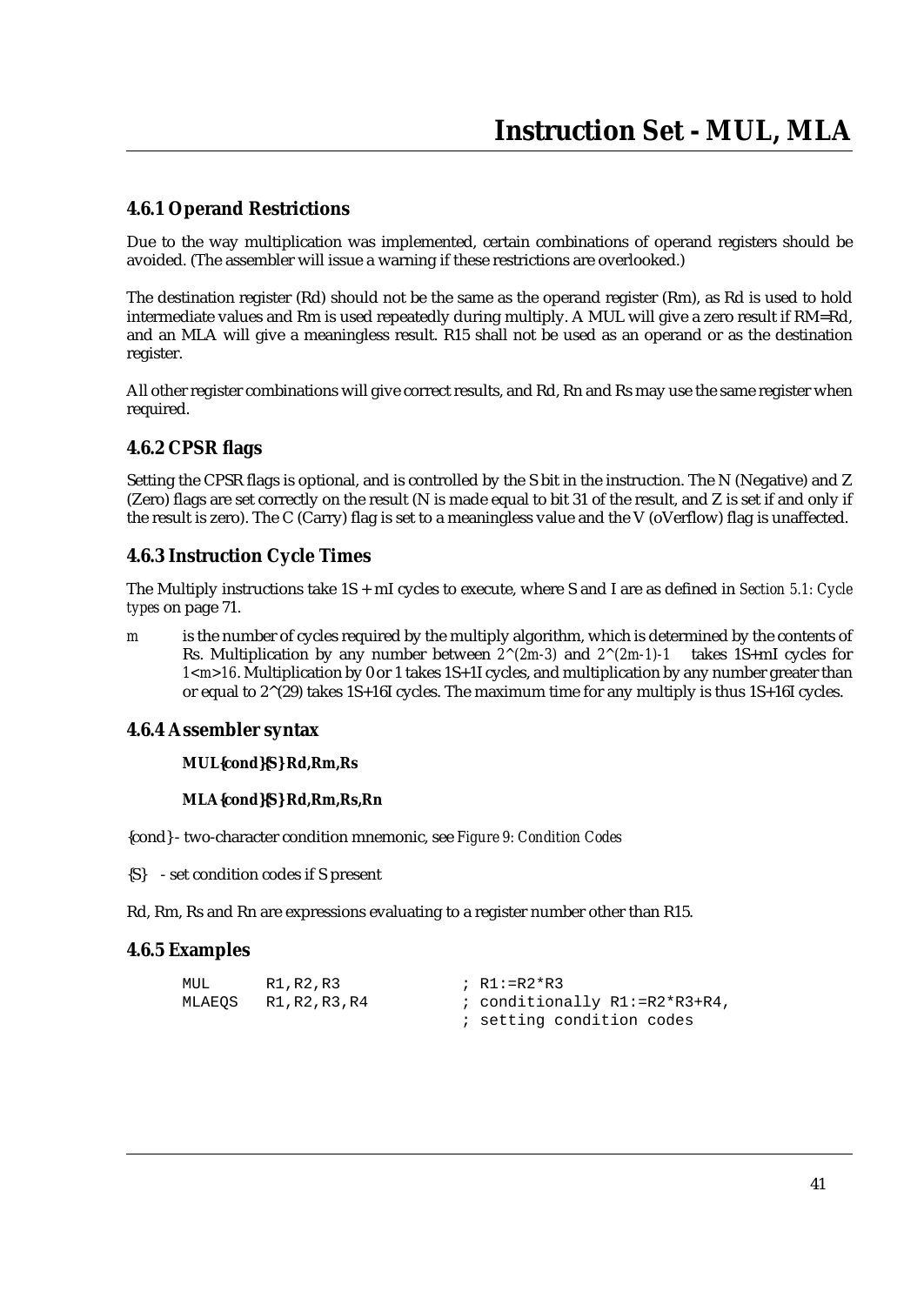# **4.7 Single data transfer (LDR, STR)**

The instruction is only executed if the condition is true. The various conditions are defined at the beginning of this chapter. The instruction encoding is shown in *Figure 20: Single Data Transfer Instructions*.

The single data transfer instructions are used to load or store single bytes or words of data. The memory address used in the transfer is calculated by adding an offset to or subtracting an offset from a base register. The result of this calculation may be written back into the base register if `auto-indexing' is required.



 **Figure 20: Single Data Transfer Instructions**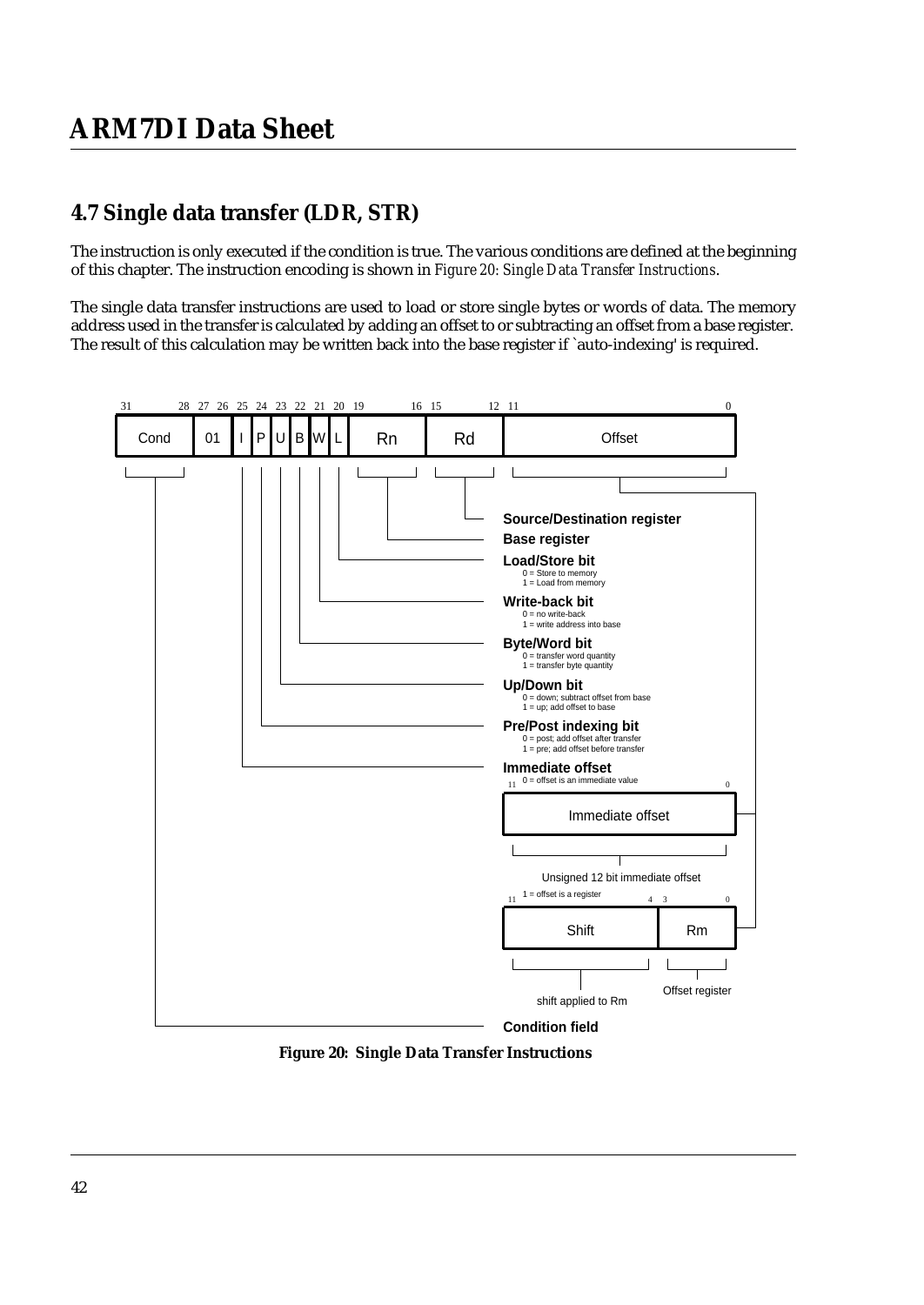# **4.7.1 Offsets and auto-indexing**

The offset from the base may be either a 12 bit unsigned binary immediate value in the instruction, or a second register (possibly shifted in some way). The offset may be added to  $(U=1)$  or subtracted from  $(U=0)$ the base register Rn. The offset modification may be performed either before (pre-indexed, P=1) or after (post-indexed, P=0) the base is used as the transfer address.

The W bit gives optional auto increment and decrement addressing modes. The modified base value may be written back into the base (W=1), or the old base value may be kept (W=0). In the case of post-indexed addressing, the write back bit is redundant and is always set to zero, since the old base value can be retained by setting the offset to zero. Therefore post-indexed data transfers always write back the modified base. The only use of the W bit in a post-indexed data transfer is in privileged mode code, where setting the W bit forces non-privileged mode for the transfer, allowing the operating system to generate a user address in a system where the memory management hardware makes suitable use of this hardware.

### **4.7.2 Shifted register offset**

The 8 shift control bits are described in the data processing instructions section. However, the register specified shift amounts are not available in this instruction class. See *4.4.2 Shifts*.

### **4.7.3 Bytes and words**

This instruction class may be used to transfer a byte  $(B=1)$  or a word  $(B=0)$  between an ARM7DI register and memory.

The action of LDR(B) and STR(B) instructions is influenced by the **BIGEND** control signal. The two possible configurations are described below.

#### **Little Endian Configuration**

A byte load (LDRB) expects the data on data bus inputs 7 through 0 if the supplied address is on a word boundary, on data bus inputs 15 through 8 if it is a word address plus one byte, and so on. The selected byte is placed in the bottom 8 bits of the destination register, and the remaining bits of the register are filled with zeros. Please see *Figure 4: Little Endian addresses of bytes within words*.

A byte store (STRB) repeats the bottom 8 bits of the source register four times across data bus outputs 31 through 0. The external memory system should activate the appropriate byte subsystem to store the data.

A word load (LDR) will normally use a word aligned address. However, an address offset from a word boundary will cause the data to be rotated into the register so that the addressed byte occupies bits 0 to 7. This means that half-words accessed at offsets 0 and 2 from the word boundary will be correctly loaded into bits 0 through 15 of the register. Two shift operations are then required to clear or to sign extend the upper 16 bits. This is illustrated in *Figure 21: Little Endian Offset Addressing*.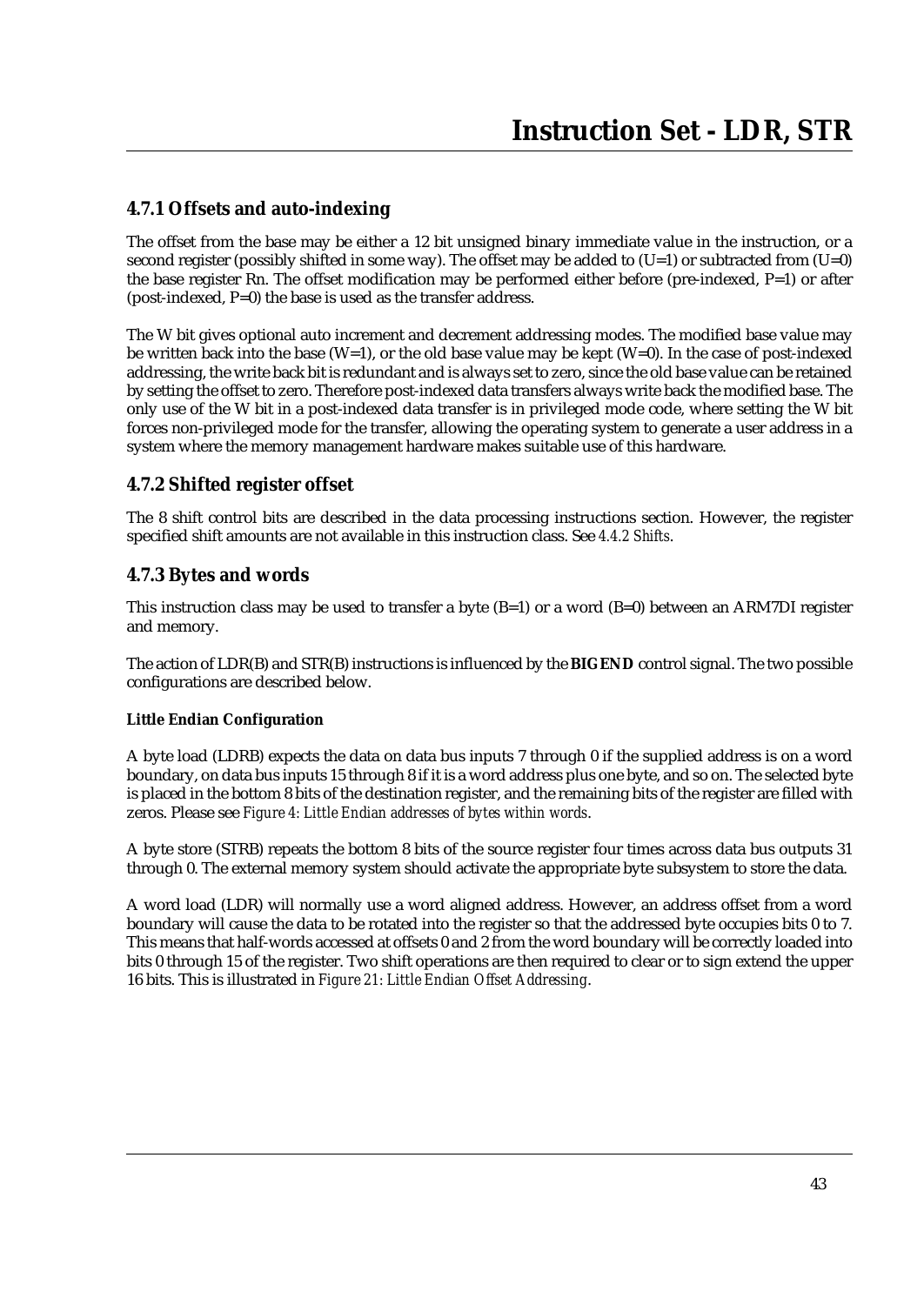

 **Figure 21: Little Endian Offset Addressing**

A word store (STR) should generate a word aligned address. The word presented to the data bus is not affected if the address is not word aligned. That is, bit 31 of the register being stored always appears on data bus output 31.

#### **Big Endian Configuration**

A byte load (LDRB) expects the data on data bus inputs 31 through 24 if the supplied address is on a word boundary, on data bus inputs 23 through 16 if it is a word address plus one byte, and so on. The selected byte is placed in the bottom 8 bits of the destination register and the remaining bits of the register are filled with zeros. Please see *Figure 5: Big Endian addresses of bytes within words*.

A byte store (STRB) repeats the bottom 8 bits of the source register four times across data bus outputs 31 through 0. The external memory system should activate the appropriate byte subsystem to store the data.

A word load (LDR) should generate a word aligned address. An address offset of 0 or 2 from a word boundary will cause the data to be rotated into the register so that the addressed byte occupies bits 31 through 24. This means that half-words accessed at these offsets will be correctly loaded into bits 16 through 31 of the register. A shift operation is then required to move (and optionally sign extend) the data into the bottom 16 bits. An address offset of 1 or 3 from a word boundary will cause the data to be rotated into the register so that the addressed byte occupies bits 15 through 8.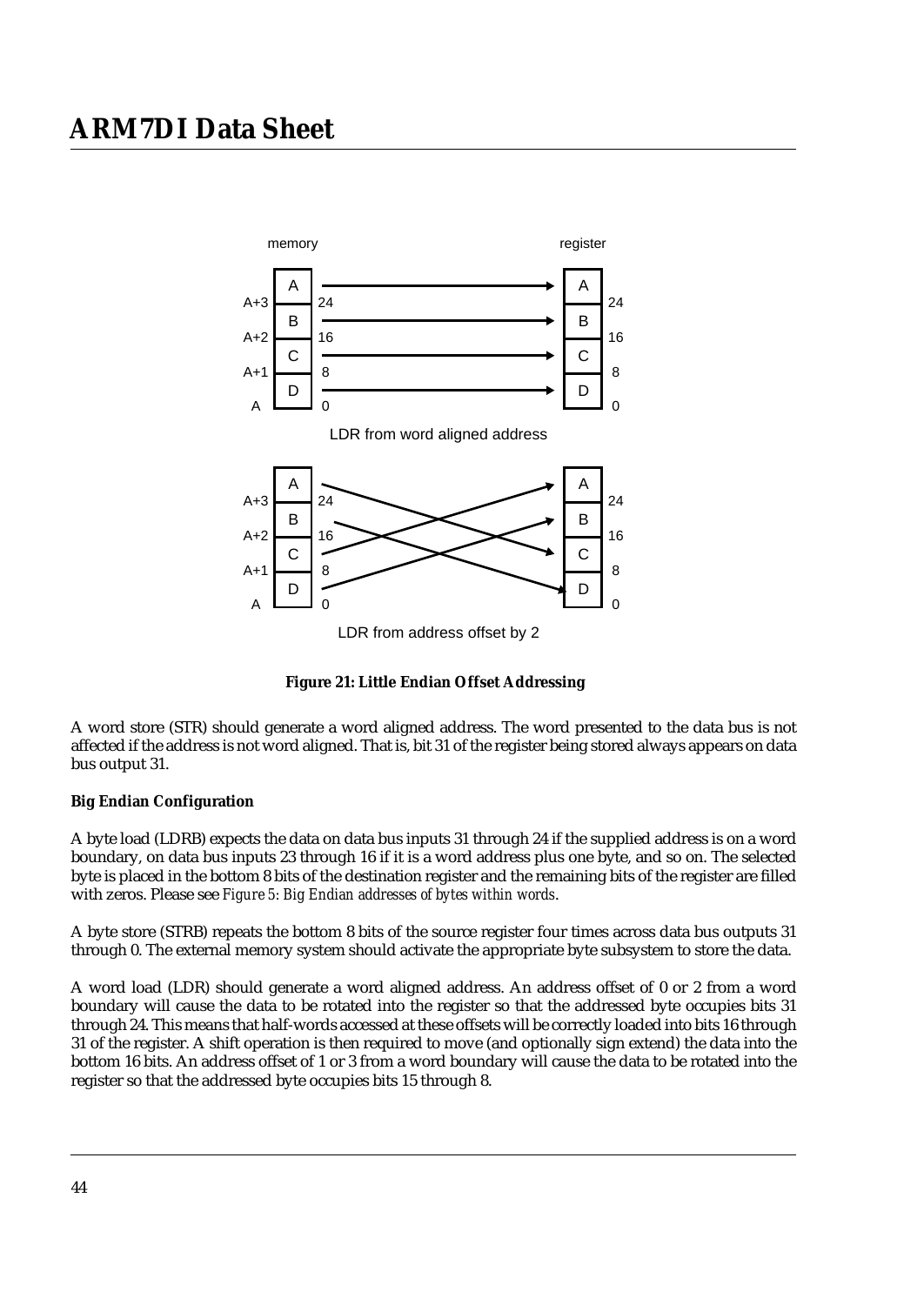A word store (STR) should generate a word aligned address. The word presented to the data bus is not affected if the address is not word aligned. That is, bit 31 of the register being stored always appears on data bus output 31.

# **4.7.4 Use of R15**

Write-back shall not be specified if R15 is specified as the base register (Rn). When using R15 as the base register you must remember it contains an address 8 bytes on from the address of the current instruction.

R15 shall not be specified as the register offset (Rm).

When R15 is the source register (Rd) of a register store (STR) instruction, the stored value will be address of the instruction plus 12.

### **4.7.5 Restriction on the use of base register**

When configured for late aborts, the following example code is difficult to unwind as the base register, Rn, gets updated before the abort handler starts. Sometimes it may be impossible to calculate the initial value.

For example:

LDR R0,[R1],R1

Therefore a post-indexed LDR STR where Rm is the same register as Rn shall not be used.

#### **4.7.6 Data Aborts**

A transfer to or from a legal address may cause problems for a memory management system. For instance, in a system which uses virtual memory the required data may be absent from main memory. The memory manager can signal a problem by taking the processor **ABORT** input HIGH whereupon the Data Abort trap will be taken. It is up to the system software to resolve the cause of the problem, then the instruction can be restarted and the original program continued.

#### **4.7.7 Instruction Cycle Times**

Normal LDR instructions take  $1S + 1N + 1I$  and LDR PC take  $2S + 2N + 1I$  incremental cycles, where S,N and I are as defined in *Section 5.1: Cycle types* on page 71.

STR instructions take 2N incremental cycles to execute.

#### **4.7.8 Assembler syntax**

#### **<LDR|STR>{cond}{B}{T} Rd,<Address>**

LDR - load from memory into a register

STR - store from a register into memory

{cond} - two-character condition mnemonic, see *Figure 9: Condition Codes*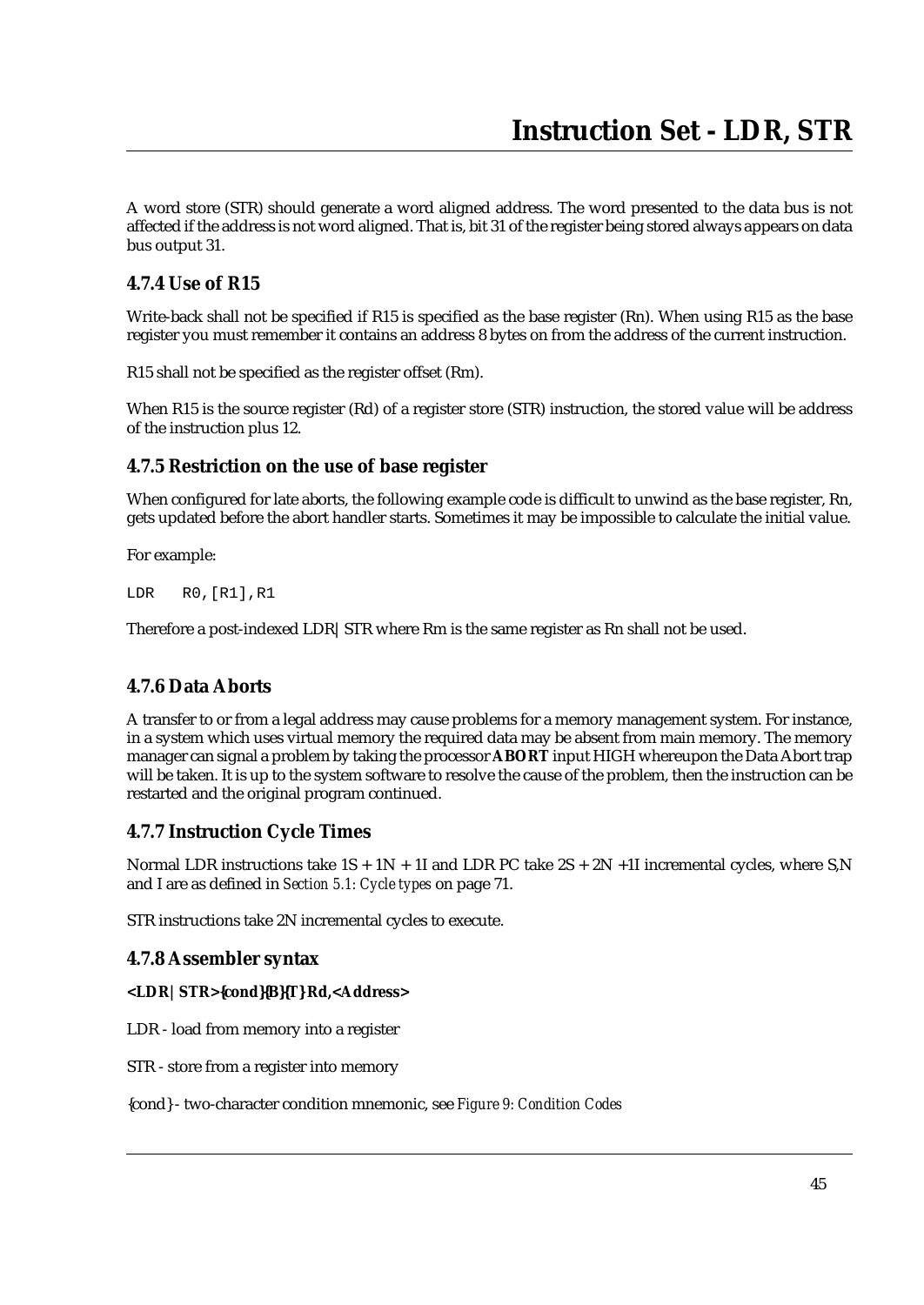#### {B} - if B is present then byte transfer, otherwise word transfer

{T} - if T is present the W bit will be set in a post-indexed instruction, forcing non-privileged mode for the transfer cycle. T is not allowed when a pre-indexed addressing mode is specified or implied.

Rd is an expression evaluating to a valid register number.

<Address> can be:

(i) An expression which generates an address:

#### **<expression>**

The assembler will attempt to generate an instruction using the PC as a base and a corrected immediate offset to address the location given by evaluating the expression. This will be a PC relative, pre-indexed address. If the address is out of range, an error will be generated.

(ii) A pre-indexed addressing specification:

**[Rn]** offset of zero

**[Rn,<#expression>]{!}** offset of <expression> bytes

**[Rn,{+/-}Rm{,<shift>}]{!}** offset of +/- contents of index register, shifted by <shift>

(iii) A post-indexed addressing specification:

**[Rn],<#expression>** offset of <expression> bytes

 $[\text{Rn}],$ {+/-} $\text{Rm},$  < shift>} offset of +/- contents of index register, shifted as by < shift>.

Rn and Rm are expressions evaluating to a register number. If Rn is R15 then the assembler will subtract 8 from the offset value to allow for ARM7DI pipelining. In this case base write-back shall not be specified.

<shift> is a general shift operation (see section on data processing instructions) but note that the shift amount may not be specified by a register.

{!} writes back the base register (set the W bit) if ! is present.

#### **4.7.9 Examples**

| STR | R1, [R2, R4]!       | ; store R1 at R2+R4 (both of which are<br>; registers) and write back address to R2 |
|-----|---------------------|-------------------------------------------------------------------------------------|
| STR | R1, [R2], R4        | ; store R1 at R2 and write back<br>; R2+R4 to R2                                    |
| LDR | R1. [R2. #16]       | ; load R1 from contents of R2+16<br>; Don't write back                              |
| LDR | R1, [R2, R3, LSL#2] | ; load R1 from contents of R2+R3*4                                                  |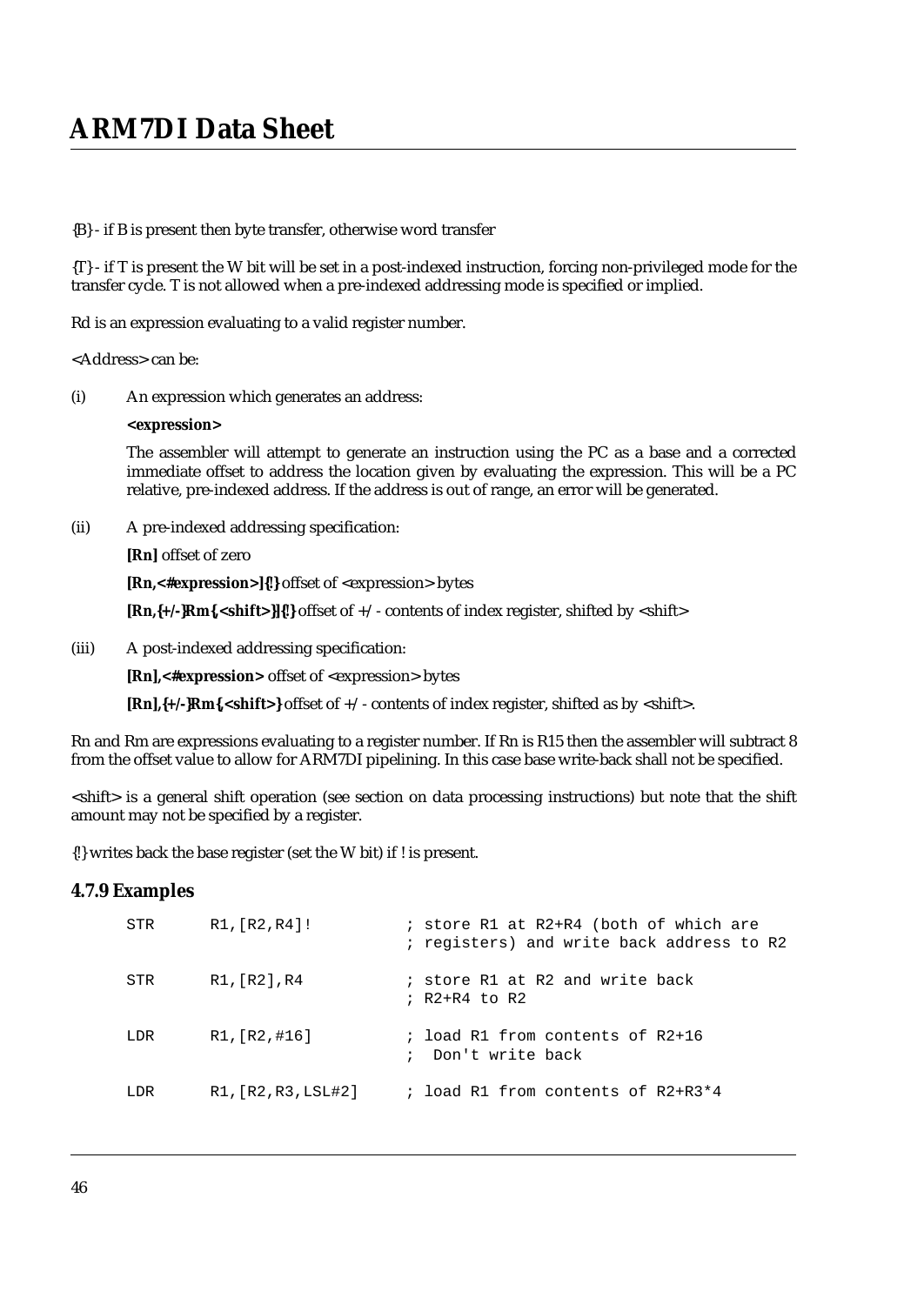| LDREOB | R1,[R6,#5]          | : conditionally load byte at R6+5 into<br>; R1 bits 0 to 7, filling bits 8 to 31<br>; with zeros |
|--------|---------------------|--------------------------------------------------------------------------------------------------|
| STR    | R1, PLACE<br>٠<br>٠ | ; generate PC relative offset to address<br>PLACE<br>$\ddot{i}$                                  |
| PLACE. |                     |                                                                                                  |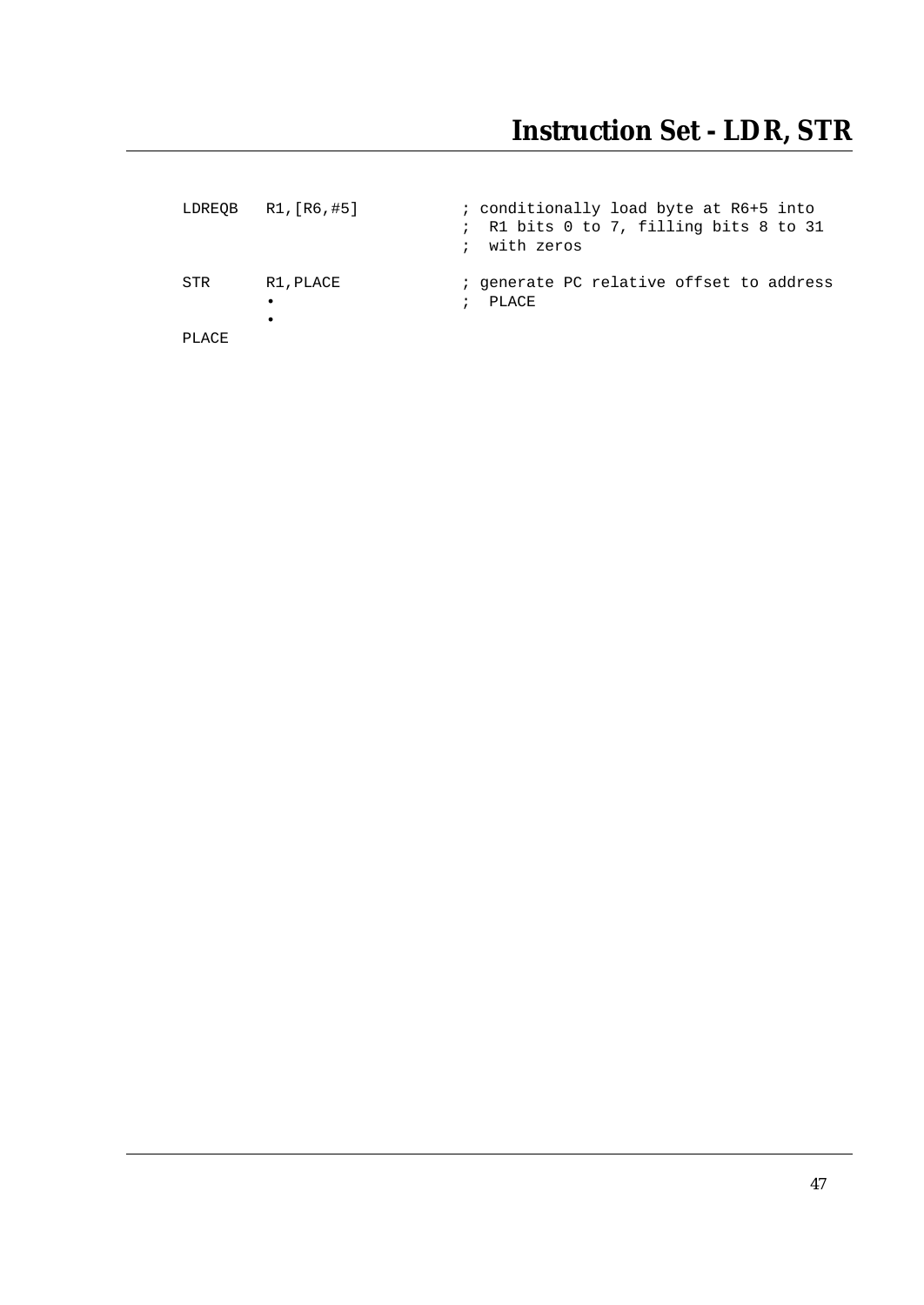# **4.8 Block Data Transfer (LDM, STM)**

The instruction is only executed if the condition is true. The various conditions are defined at the beginning of this chapter. The instruction encoding is shown in *Figure 22: Block Data Transfer Instructions*.

Block data transfer instructions are used to load (LDM) or store (STM) any subset of the currently visible registers. They support all possible stacking modes, maintaining full or empty stacks which can grow up or down memory, and are very efficient instructions for saving or restoring context, or for moving large blocks of data around main memory.

## **4.8.1 The Register List**

The instruction can cause the transfer of any registers in the current bank (and non-user mode programs can also transfer to and from the user bank, see below). The register list is a 16 bit field in the instruction, with each bit corresponding to a register. A 1 in bit 0 of the register field will cause R0 to be transferred, a 0 will cause it not to be transferred; similarly bit 1 controls the transfer of R1, and so on.

Any subset of the registers, or all the registers, may be specified. The only restriction is that the register list should not be empty.

Whenever R15 is stored to memory the stored value is the address of the STM instruction plus 12.



 **Figure 22: Block Data Transfer Instructions**

#### **4.8.2 Addressing Modes**

The transfer addresses are determined by the contents of the base register (Rn), the pre/post bit (P) and the up/down bit (U). The registers are transferred in the order lowest to highest, so R15 (if in the list) will always be transferred last. The lowest register also gets transferred to/from the lowest memory address. By way of illustration, consider the transfer of R1, R5 and R7 in the case where Rn=0x1000 and write back of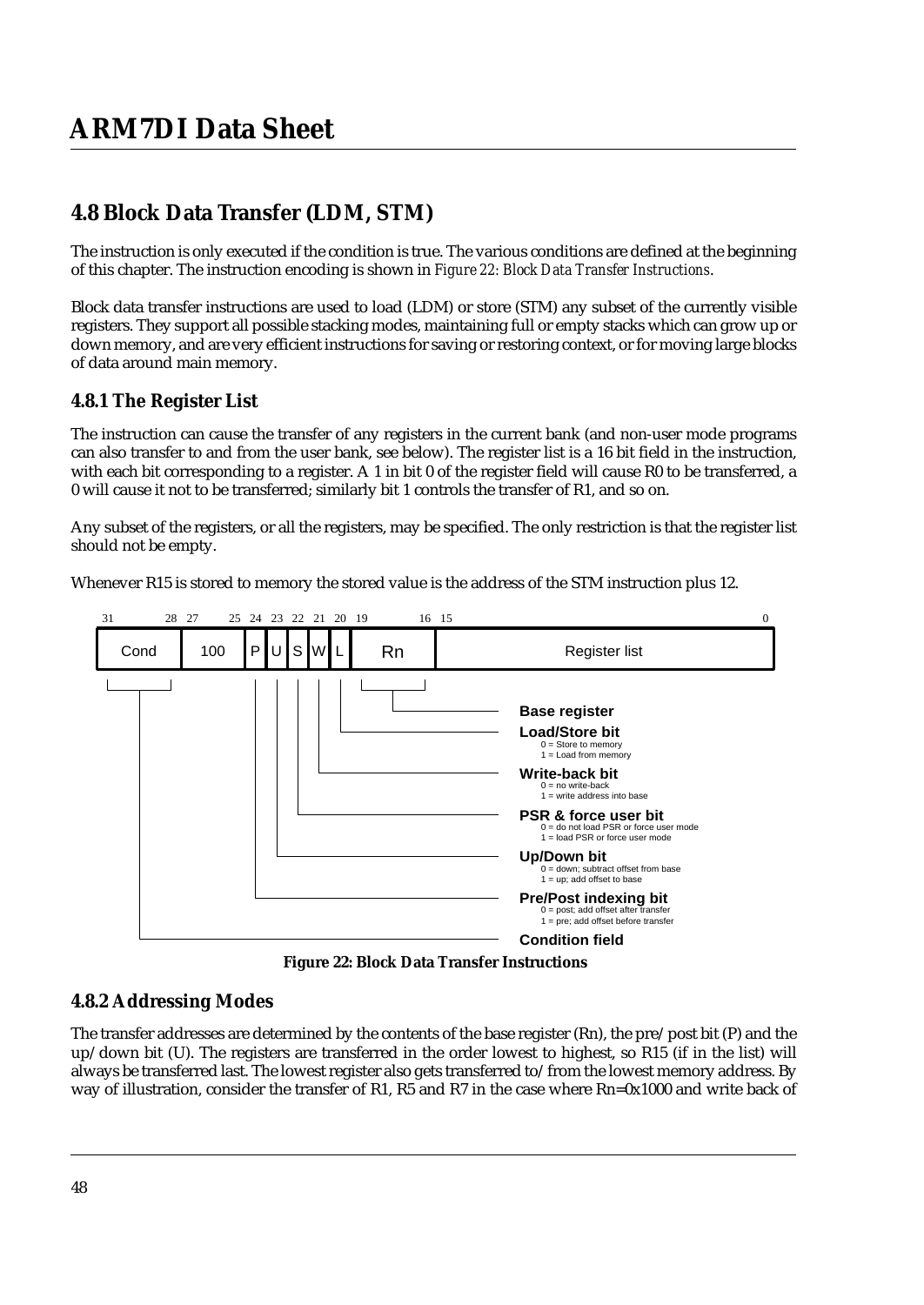the modified base is required (W=1). *Figure 23: Post-increment addressing*, *Figure 24: Pre-increment addressing*, *Figure 25: Post-decrement addressing* and *Figure 26: Pre-decrement addressing* show the sequence of register transfers, the addresses used, and the value of Rn after the instruction has completed.

In all cases, had write back of the modified base not been required (W=0), Rn would have retained its initial value of 0x1000 unless it was also in the transfer list of a load multiple register instruction, when it would have been overwritten with the loaded value.

# **4.8.3 Address Alignment**

The address should normally be a word aligned quantity and non-word aligned addresses do not affect the instruction. However, the bottom 2 bits of the address will appear on **A[1:0]** and might be interpreted by the memory system.



 **Figure 23: Post-increment addressing**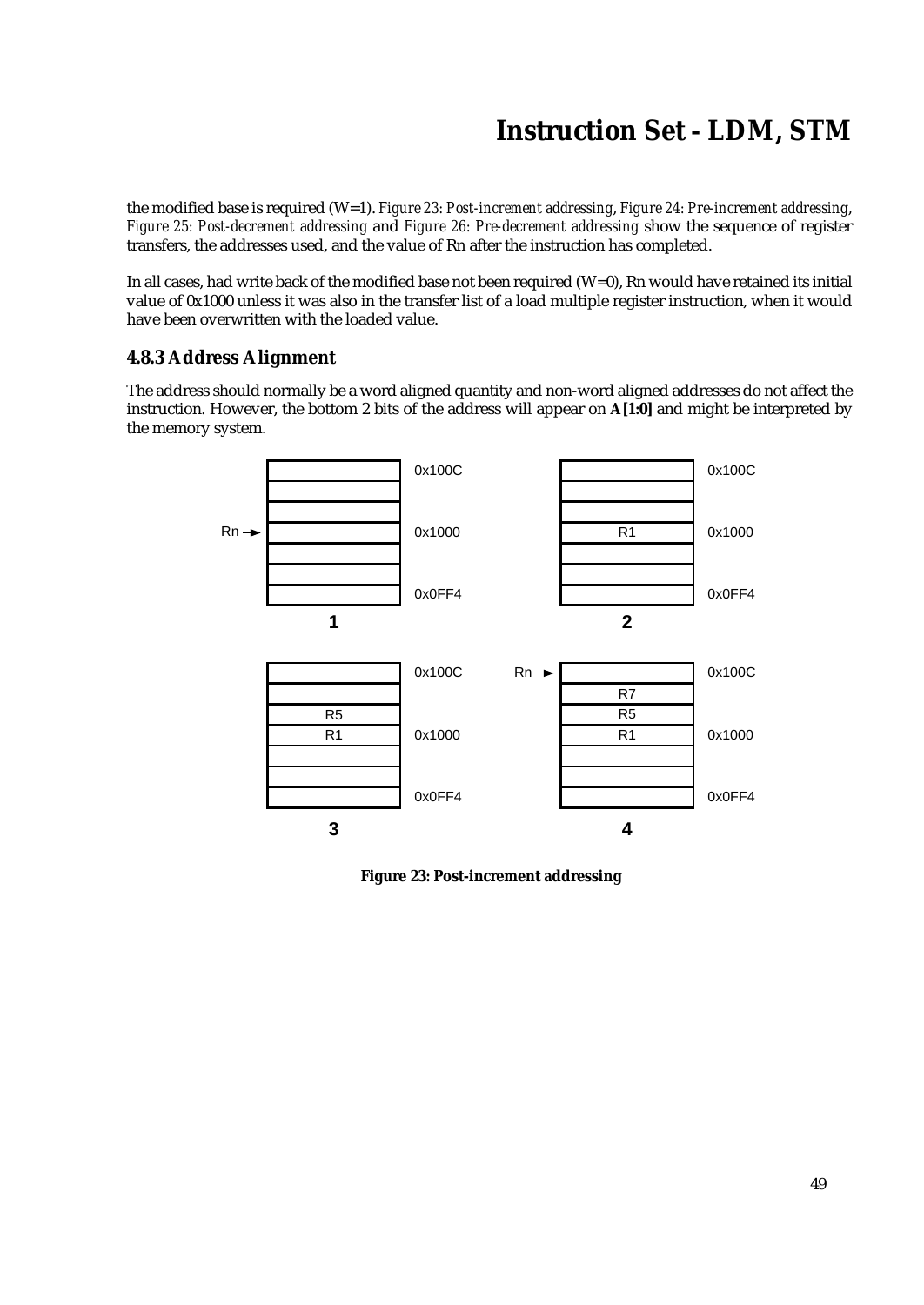





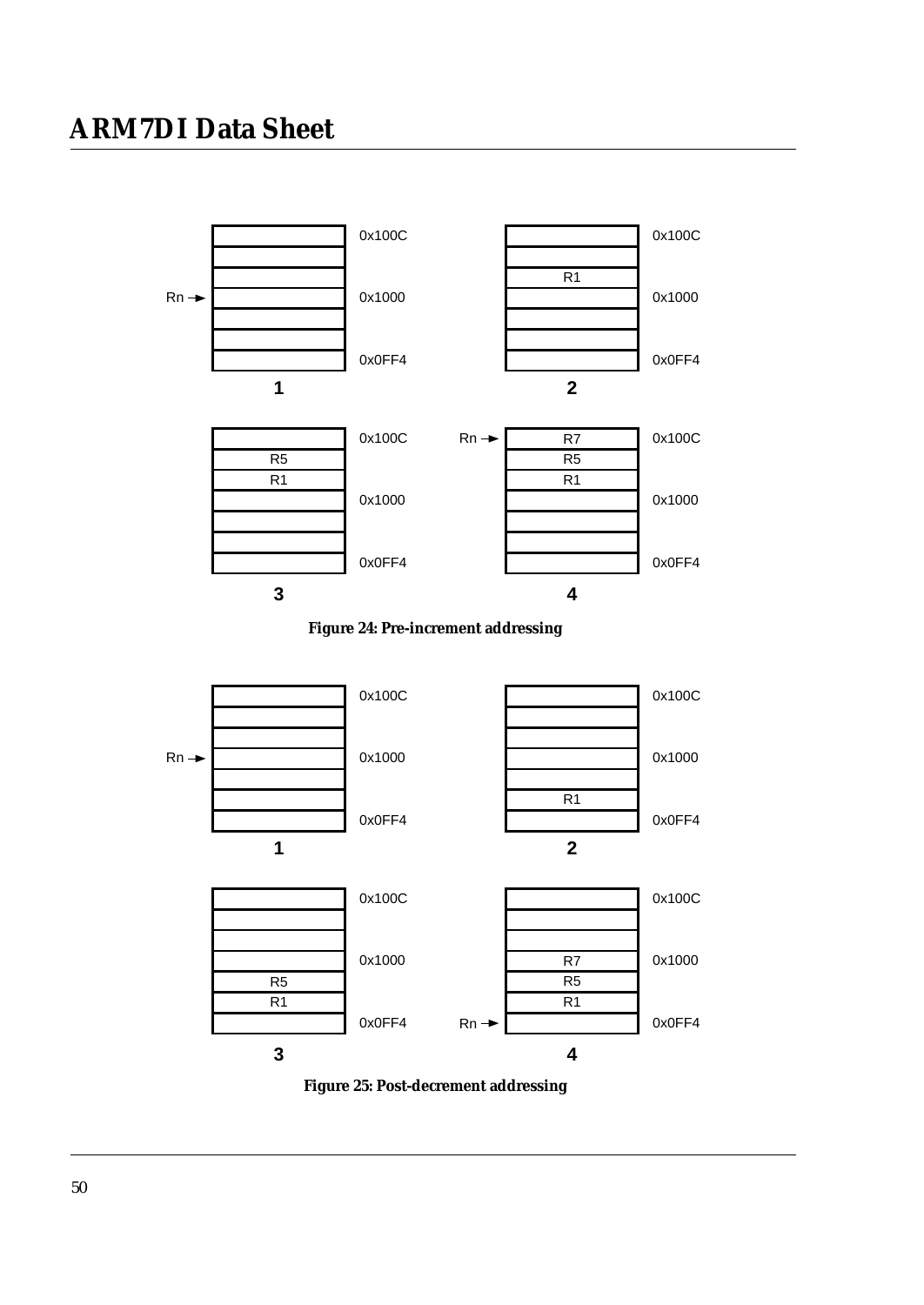

 **Figure 26: Pre-decrement addressing**

## **4.8.4 Use of the S bit**

When the S bit is set in a LDM/STM instruction its meaning depends on whether or not R15 is in the transfer list and on the type of instruction. The S bit should only be set if the instruction is to execute in a privileged mode.

#### **LDM with R15 in transfer list and S bit set (Mode changes)**

If the instruction is a LDM then SPSR <mode> is transferred to CPSR at the same time as R15 is loaded.

#### **STM with R15 in transfer list and S bit set (User bank transfer)**

The registers transferred are taken from the User bank rather than the bank corresponding to the current mode. This is useful for saving the user state on process switches. Base write-back shall not be used when this mechanism is employed.

#### **R15 not in list and S bit set (User bank transfer)**

For both LDM and STM instructions, the User bank registers are transferred rather than the register bank corresponding to the current mode. This is useful for saving the user state on process switches. Base writeback shall not be used when this mechanism is employed.

When the instruction is LDM, care must be taken not to read from a banked register during the following cycle (inserting a dummy instruction such as MOV R0, R0 after the LDM will ensure safety).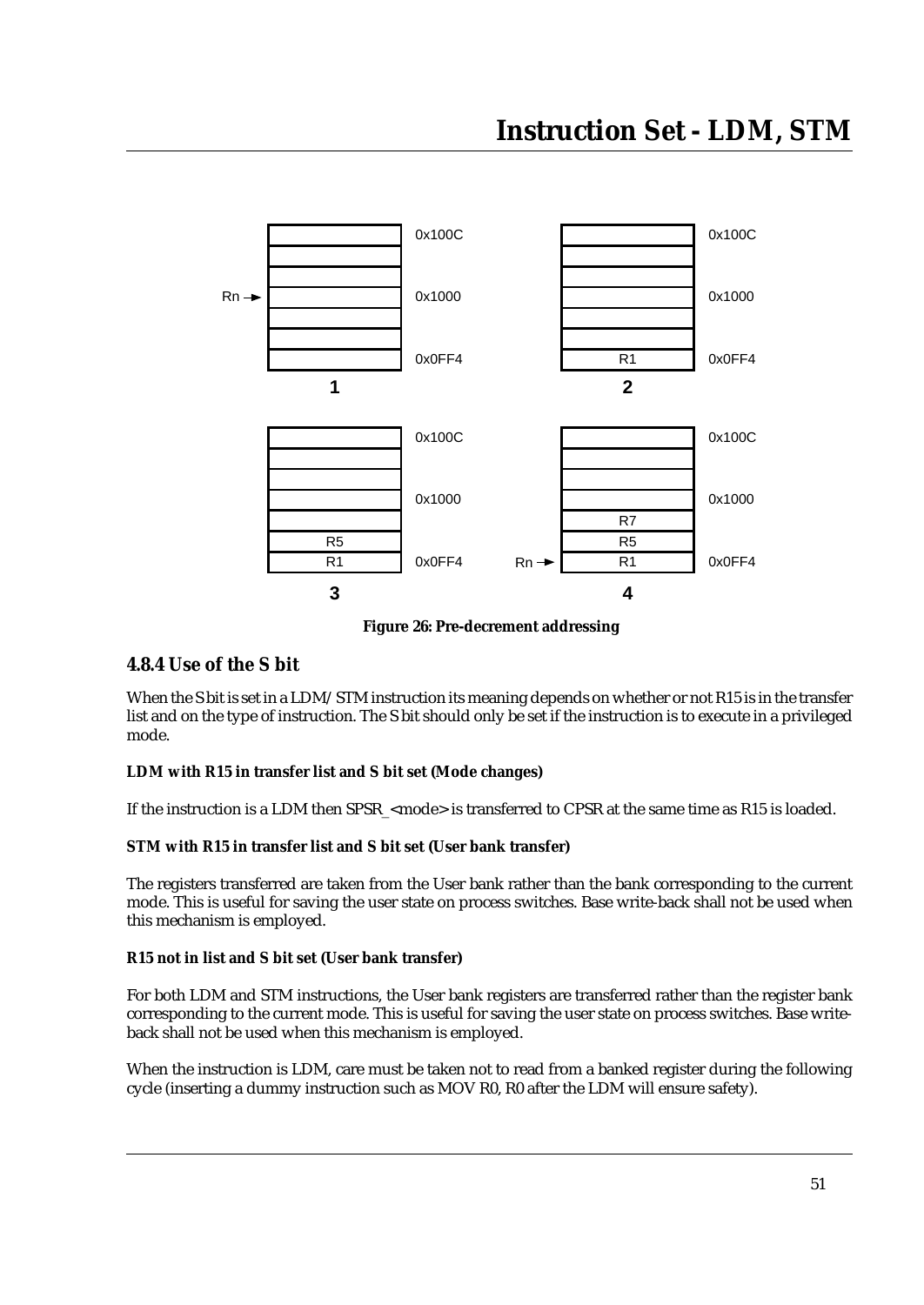## **4.8.5 Use of R15 as the base**

R15 shall not be used as the base register in any LDM or STM instruction.

### **4.8.6 Inclusion of the base in the register list**

When write-back is specified, the base is written back at the end of the second cycle of the instruction. During a STM, the first register is written out at the start of the second cycle. A STM which includes storing the base, with the base as the first register to be stored, will therefore store the unchanged value, whereas with the base second or later in the transfer order, will store the modified value. A LDM will always overwrite the updated base if the base is in the list.

## **4.8.7 Data Aborts**

Some legal addresses may be unacceptable to a memory management system, and the memory manager can indicate a problem with an address by taking the **ABORT** signal HIGH. This can happen on any transfer during a multiple register load or store, and must be recoverable if ARM7DI is to be used in a virtual memory system.

#### **Aborts during STM instructions**

If the abort occurs during a store multiple instruction, ARM7DI takes little action until the instruction completes, whereupon it enters the data abort trap. The memory manager is responsible for preventing erroneous writes to the memory. The only change to the internal state of the processor will be the modification of the base register if write-back was specified, and this must be reversed by software (and the cause of the abort resolved) before the instruction may be retried.

#### **Aborts during LDM instructions**

When ARM7DI detects a data abort during a load multiple instruction, it modifies the operation of the instruction to ensure that recovery is possible.

- (i) Overwriting of registers stops when the abort happens. The aborting load will not take place but earlier ones may have overwritten registers. The PC is always the last register to be written and so will always be preserved.
- (ii) The base register is restored, to its modified value if write-back was requested. This ensures recoverability in the case where the base register is also in the transfer list, and may have been overwritten before the abort occurred.

The data abort trap is taken when the load multiple has completed, and the system software must undo any base modification (and resolve the cause of the abort) before restarting the instruction.

## **4.8.8 Instruction Cycle Times**

Normal LDM instructions take  $nS + 1N + 1I$  and LDM PC takes  $(n+1)S + 2N + 1I$  incremental cycles, where S,N and I are as defined in *Section 5.1: Cycle types* on page 71.

STM instructions take  $(n-1)S + 2N$  incremental cycles to execute.

*n* is the number of words transferred.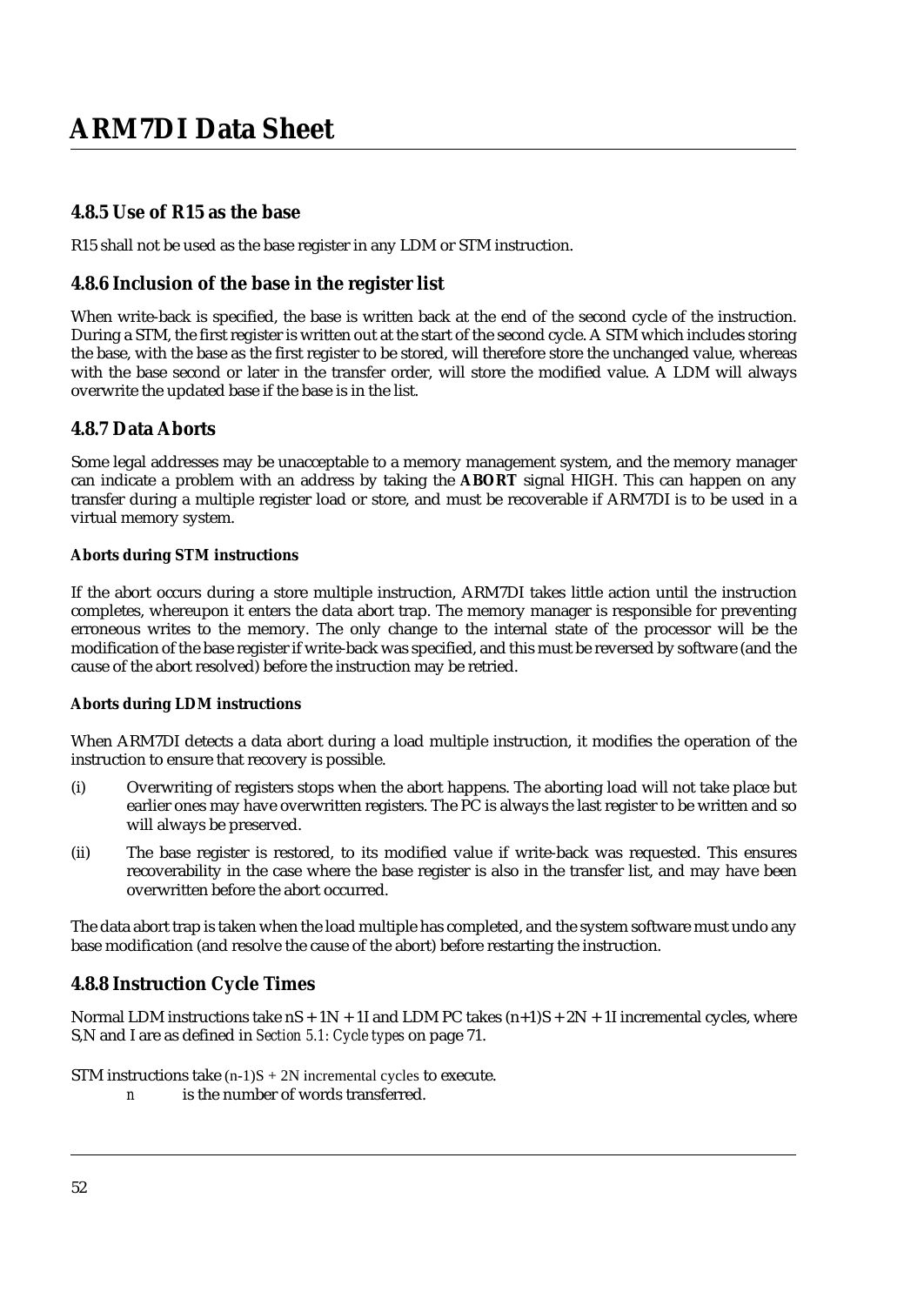### **4.8.9 Assembler syntax**

#### **<LDM|STM>{cond}<FD|ED|FA|EA|IA|IB|DA|DB> Rn{!},<Rlist>{^}**

{cond} - two character condition mnemonic, see *Figure 9: Condition Codes*

Rn is an expression evaluating to a valid register number

 $\langle$ Rlist> is a list of registers and register ranges enclosed in {} (eg {R0,R2-R7,R10}).

 $\{!\}$  if present requests write-back (W=1), otherwise W=0

{^} if present set S bit to load the CPSR along with the PC, or force transfer of user bank when in privileged mode

#### **Addressing mode names**

There are different assembler mnemonics for each of the addressing modes, depending on whether the instruction is being used to support stacks or for other purposes. The equivalences between the names and the values of the bits in the instruction are shown in the following table:

| name                 | stack        | other        | L bit | <b>P</b> bit | U bit    |
|----------------------|--------------|--------------|-------|--------------|----------|
| pre-increment load   | <b>LDMED</b> | <b>LDMIB</b> |       |              |          |
| post-increment load  | <b>LDMFD</b> | <b>LDMIA</b> |       |              |          |
| pre-decrement load   | <b>LDMEA</b> | <b>LDMDB</b> |       |              | $\theta$ |
| post-decrement load  | <b>LDMFA</b> | <b>LDMDA</b> |       | 0            | $\theta$ |
| pre-increment store  | <b>STMFA</b> | <b>STMIB</b> | 0     |              |          |
| post-increment store | <b>STMEA</b> | <b>STMIA</b> | 0     | 0            |          |
| pre-decrement store  | <b>STMFD</b> | <b>STMDB</b> | 0     |              |          |
| post-decrement store | <b>STMED</b> | <b>STMDA</b> |       |              |          |

**Table 5: Addressing Mode Names**

FD, ED, FA, EA define pre/post indexing and the up/down bit by reference to the form of stack required. The F and E refer to a "full" or "empty" stack, i.e. whether a pre-index has to be done (full) before storing to the stack. The A and D refer to whether the stack is ascending or descending. If ascending, a STM will go up and LDM down, if descending, vice-versa.

IA, IB, DA, DB allow control when LDM/STM are not being used for stacks and simply mean Increment After, Increment Before, Decrement After, Decrement Before.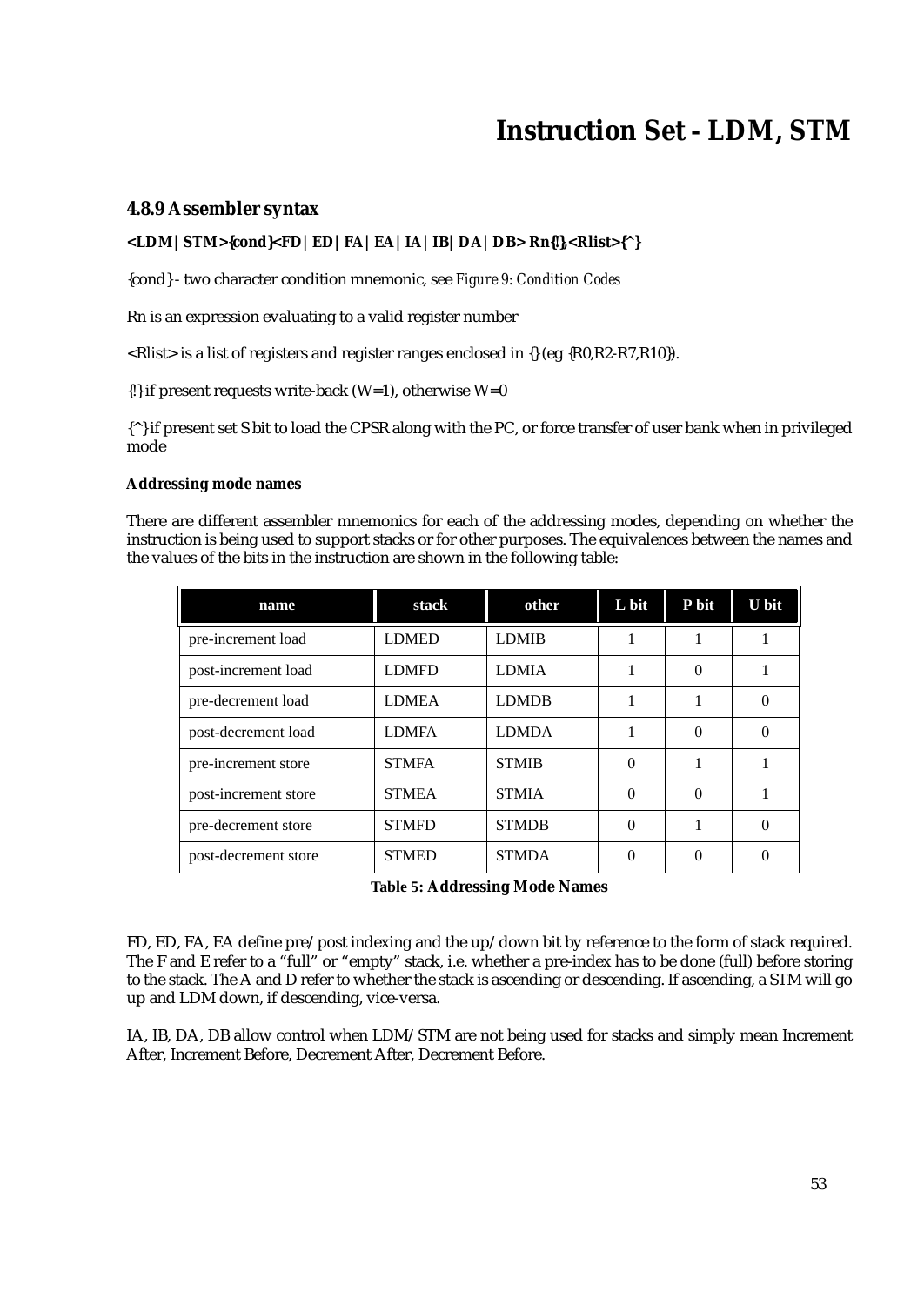# **4.8.10 Examples**

| LDMFD          | $SP!, \{R0, R1, R2\}$                     | ; unstack 3 registers                                                                                                   |
|----------------|-------------------------------------------|-------------------------------------------------------------------------------------------------------------------------|
| STMIA          | $R0, \{R0 - R15\}$                        | ; save all registers                                                                                                    |
| LDMFD<br>LDMFD | $SP!, \{R15\}$<br>$SP!, \{R15\}^{\wedge}$ | $;$ R15 $\leftarrow$ (SP), CPSR unchanged<br>$;$ R15 <- (SP), CPSR <- SPSR_mode (allowed<br>; only in privileged modes) |
| STMFD          | $R13, \{R0 - R14\}^{\wedge}$              | ; Save user mode regs on stack (allowed<br>; only in privileged modes)                                                  |

These instructions may be used to save state on subroutine entry, and restore it efficiently on return to the calling routine:

| STMED | $SP!, \{R0-R3, R14\}$ | ; save RO to R3 to use as workspace<br>; and R14 for returning |
|-------|-----------------------|----------------------------------------------------------------|
| BL    | somewhere             | ; this nested call will overwrite R14                          |
| LDMED | $SP!, \{R0-R3, R15\}$ | ; restore workspace and return                                 |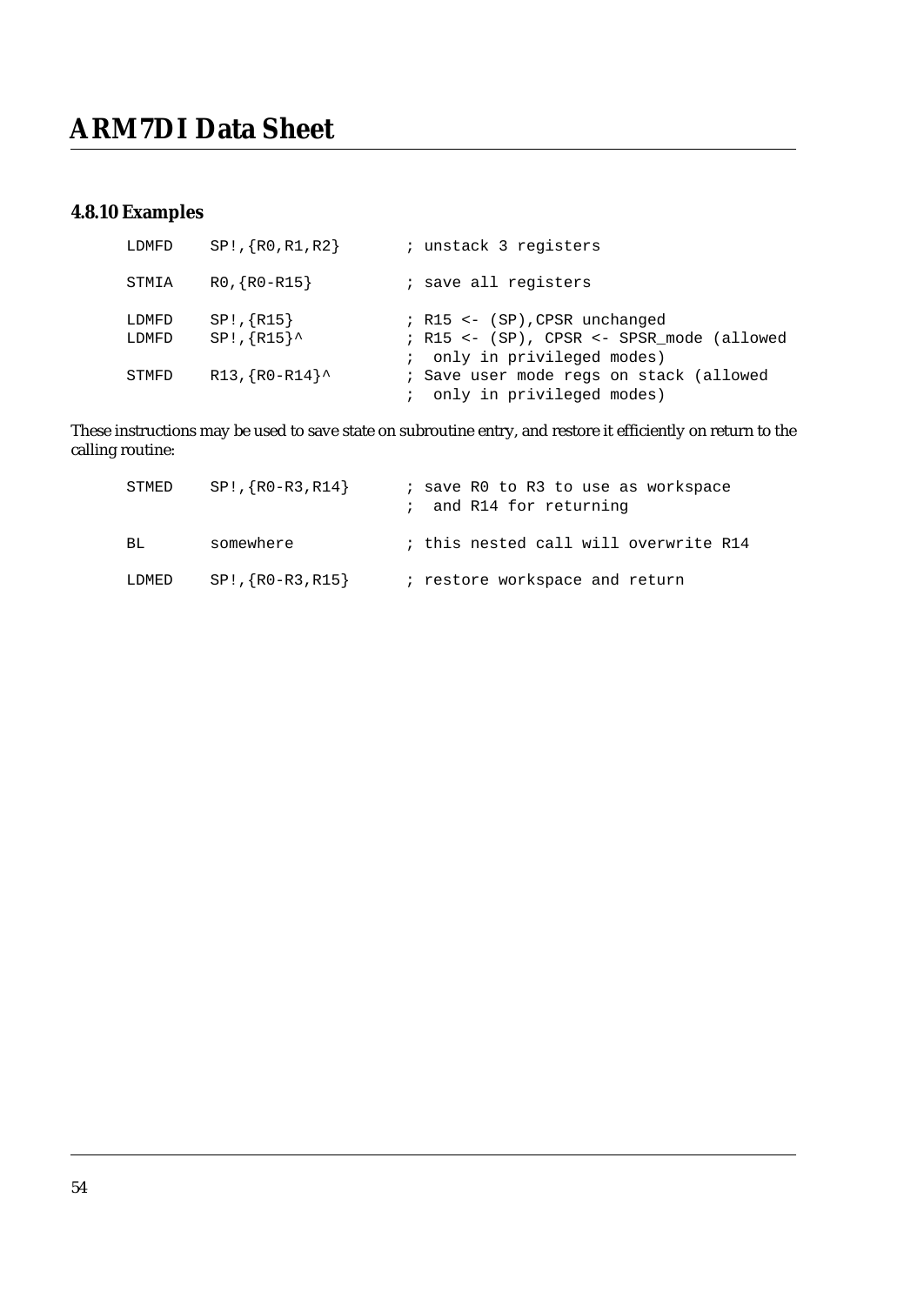

# **4.9 Single data swap (SWP)**

 **Figure 27: Swap Instruction**

The instruction is only executed if the condition is true. The various conditions are defined at the beginning of this chapter. The instruction encoding is shown in *Figure 27: Swap Instruction*.

The data swap instruction is used to swap a byte or word quantity between a register and external memory. This instruction is implemented as a memory read followed by a memory write which are "locked" together (the processor cannot be interrupted until both operations have completed, and the memory manager is warned to treat them as inseparable). This class of instruction is particularly useful for implementing software semaphores.

The swap address is determined by the contents of the base register (Rn). The processor first reads the contents of the swap address. Then it writes the contents of the source register (Rm) to the swap address, and stores the old memory contents in the destination register (Rd). The same register may be specified as both the source and destination.

The **LOCK** output goes HIGH for the duration of the read and write operations to signal to the external memory manager that they are locked together, and should be allowed to complete without interruption. This is important in multi-processor systems where the swap instruction is the only indivisible instruction which may be used to implement semaphores; control of the memory must not be removed from a processor while it is performing a locked operation.

## **4.9.1 Bytes and words**

This instruction class may be used to swap a byte (B=1) or a word (B=0) between an ARM7DI register and memory. The SWP instruction is implemented as a LDR followed by a STR and the action of these is as described in the section on single data transfers. In particular, the description of Big and Little Endian configuration applies to the SWP instruction.

## **4.9.2 Use of R15**

R15 shall not be used as an operand (Rd, Rn or Rs) in a SWP instruction.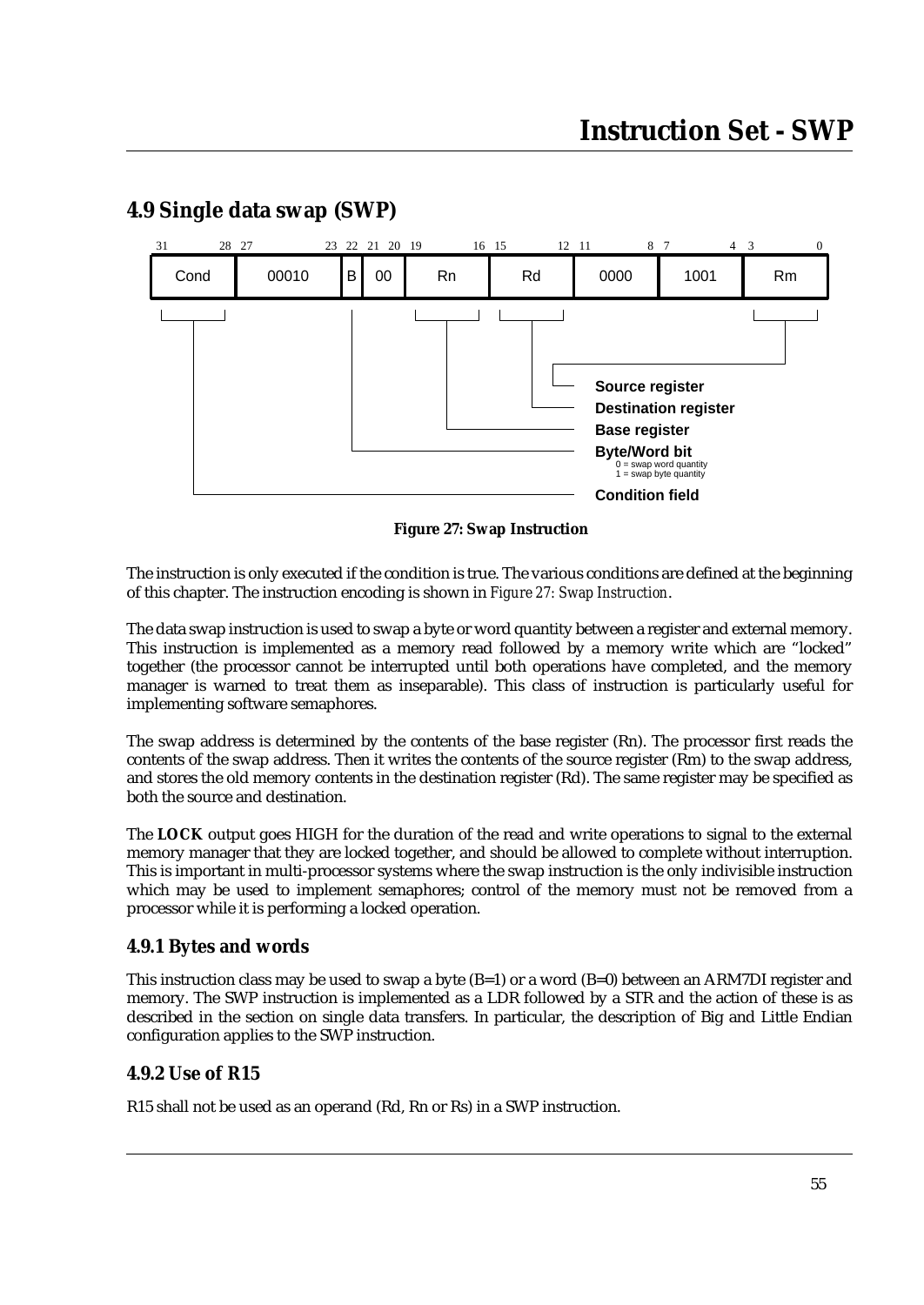# **4.9.3 Data Aborts**

If the address used for the swap is unacceptable to a memory management system, the memory manager can flag the problem by driving **ABORT** HIGH. This can happen on either the read or the write cycle (or both), and in either case, the Data Abort trap will be taken. It is up to the system software to resolve the cause of the problem, then the instruction can be restarted and the original program continued.

# **4.9.4 Instruction Cycle Times**

Swap instructions take 1S + 2N +1I incremental cycles to execute, where S,N and I are as defined in *Section 5.1: Cycle types* on page 71.

### **4.9.5 Assembler syntax**

#### **<SWP>{cond}{B} Rd,Rm,[Rn]**

{cond} - two-character condition mnemonic, see *Figure 9: Condition Codes*

{B} - if B is present then byte transfer, otherwise word transfer

Rd,Rm,Rn are expressions evaluating to valid register numbers

#### **4.9.6 Examples**

| SWP   | R0, R1, [R2] | ; load R0 with the word addressed by R2, and<br>; store R1 at R2                |
|-------|--------------|---------------------------------------------------------------------------------|
| SWPB  | R2, R3, [R4] | ; load R2 with the byte addressed by R4, and<br>; store bits 0 to 7 of R3 at R4 |
| SWPEO | R0.R0.FRI    | ; conditionally swap the contents of the<br>; word addressed by R1 with R0      |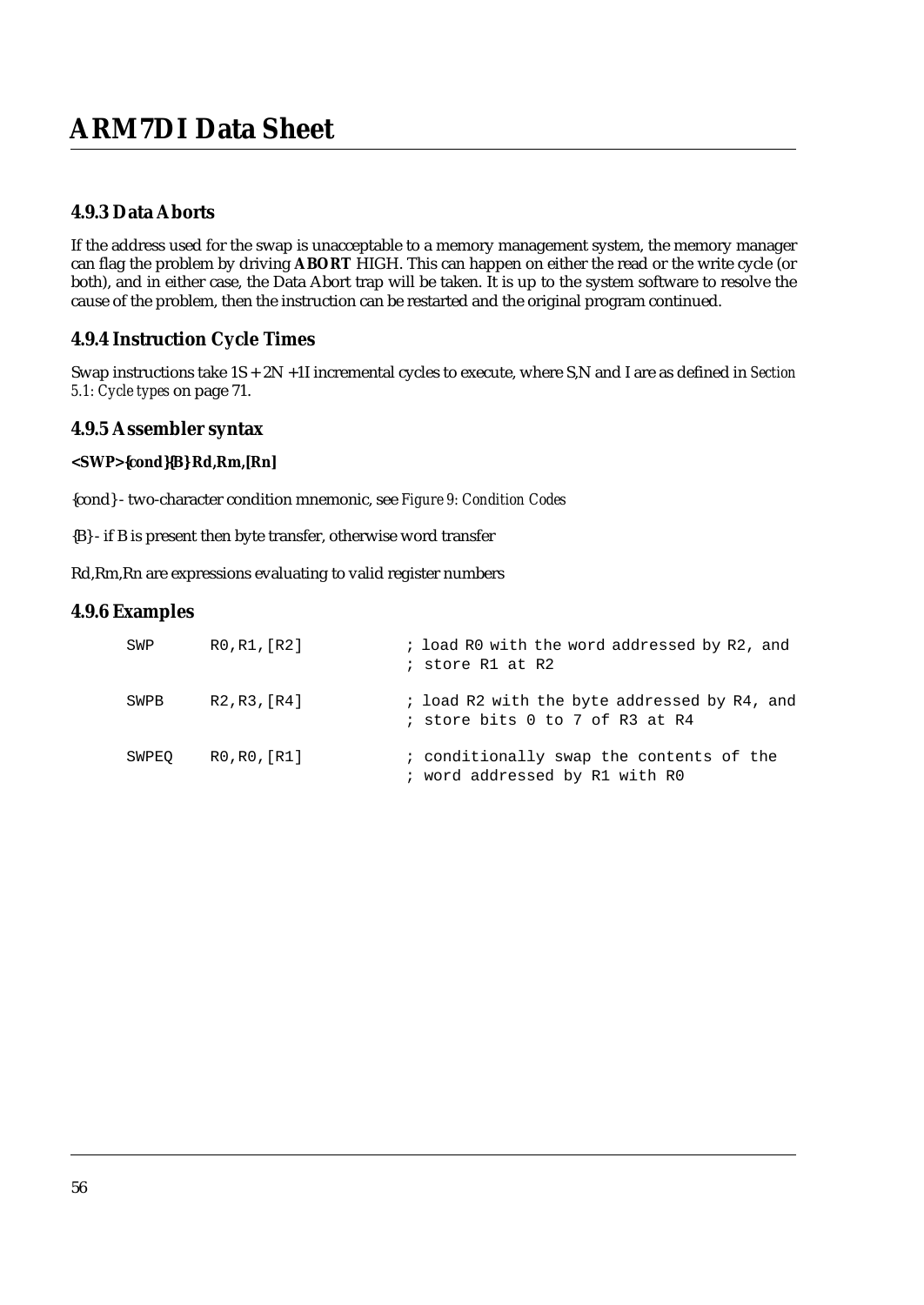# **4.10 Software interrupt (SWI)**



The instruction is only executed if the condition is true. The various conditions are defined at the beginning of this chapter. The instruction encoding is shown in *Figure 28: Software Interrupt Instruction*.

The software interrupt instruction is used to enter Supervisor mode in a controlled manner. The instruction causes the software interrupt trap to be taken, which effects the mode change. The PC is then forced to a fixed value (0x08) and the CPSR is saved in SPSR svc. If the SWI vector address is suitably protected (by external memory management hardware) from modification by the user, a fully protected operating system may be constructed.

## **4.10.1 Return from the supervisor**

The PC is saved in R14\_svc upon entering the software interrupt trap, with the PC adjusted to point to the word after the SWI instruction. MOVS PC, R14 svc will return to the calling program and restore the CPSR.

Note that the link mechanism is not re-entrant, so if the supervisor code wishes to use software interrupts within itself it must first save a copy of the return address and SPSR.

## **4.10.2 Comment field**

The bottom 24 bits of the instruction are ignored by the processor, and may be used to communicate information to the supervisor code. For instance, the supervisor may look at this field and use it to index into an array of entry points for routines which perform the various supervisor functions.

#### **4.10.3 Instruction Cycle Times**

Software interrupt instructions take 2S + 1N incremental cycles to execute, where S and N are as defined in *Section 5.1: Cycle types* on page 71.

#### **4.10.4 Assembler syntax**

SWI{cond} <expression>

{cond} - two character condition mnemonic, see *Figure 9: Condition Codes*

<expression> is evaluated and placed in the comment field (which is ignored by ARM7DI).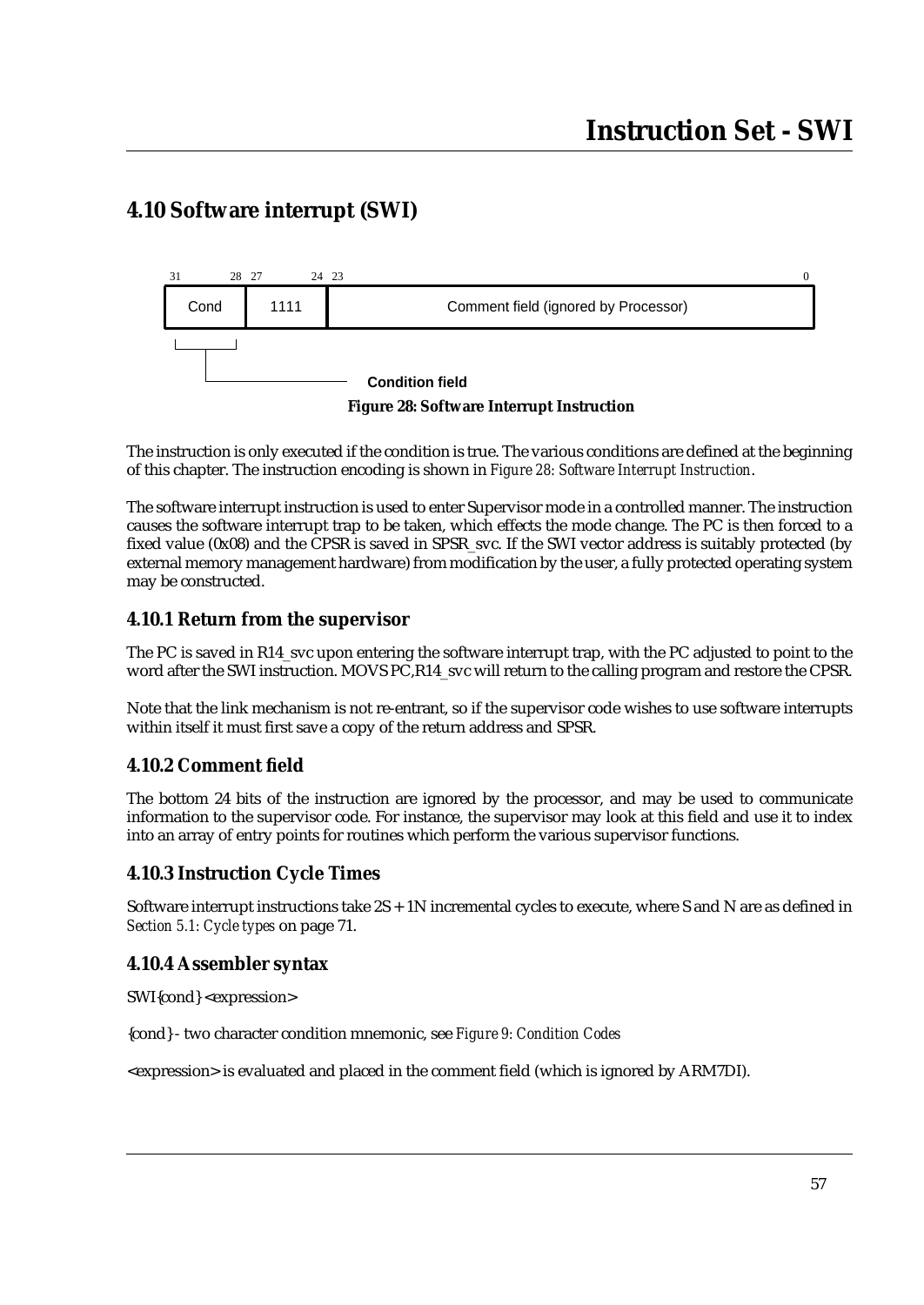### **4.10.5 Examples**

| SWI    | ReadC      | ; get next character from read stream |
|--------|------------|---------------------------------------|
| SWI    | WriteI+"k" | ; output a "k" to the write stream    |
| SWINE. |            | : conditionally call supervisor       |
|        |            | ; with 0 in comment field             |

The above examples assume that suitable supervisor code exists, for instance:

```
0x08 B Supervisor (300) 7 SWI entry point
EntryTable \qquad \qquad ; addresses of supervisor routines
       DCD ZeroRtn
       DCD ReadCRtn
       DCD WriteIRtn
          . . .
Zero EQU 0
ReadC EQU 256
WriteI EQU 512
```
#### Supervisor

; SWI has routine required in bits 8-23 and data (if any) in bits 0-7. ; Assumes R13\_svc points to a suitable stack

| STMFD               | $R13, {R0-R2, R14}$            | ; save work registers and return address |
|---------------------|--------------------------------|------------------------------------------|
| LDR                 | $R0, [R14, #-4]$               | ; get SWI instruction                    |
| BIC                 | R0, R0, #0xFF000000            | ; clear top 8 bits                       |
| MOV                 | R1, R0, LSR#8                  | ; get routine offset                     |
| ADR                 | R2, EntryTable                 | ; get start address of entry table       |
| LDR                 | R15, [R2, R1, LSL#2]           | ; branch to appropriate routine          |
| WriteIRtn           |                                | ; enter with character in RO bits 0-7    |
| $\bullet$ $\bullet$ |                                |                                          |
| LDMFD               | $R13, \{R0-R2, R15\}^{\wedge}$ | ; restore workspace and return           |
|                     |                                | ; restoring processor mode and flags     |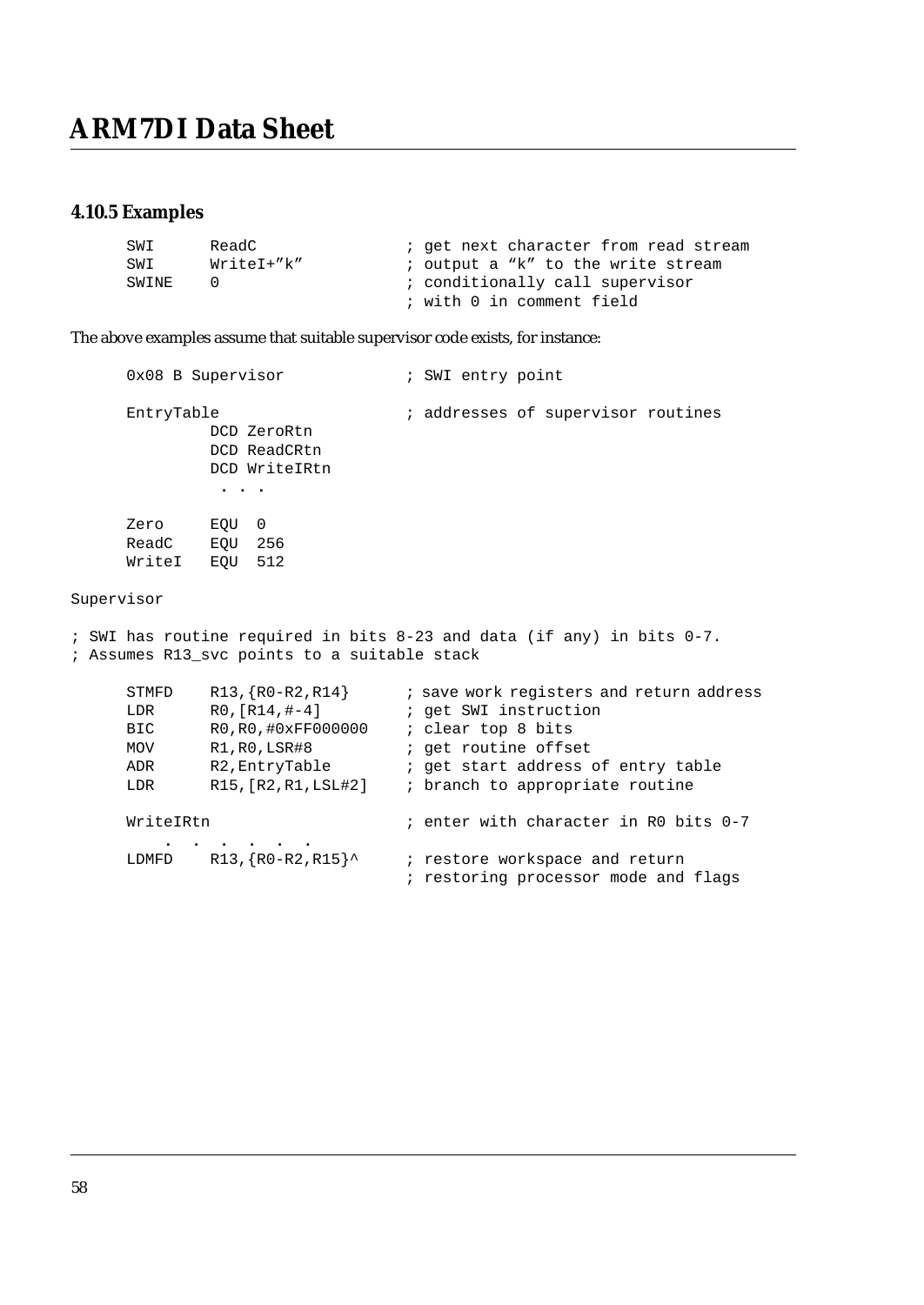# **4.11 Coprocessor data operations (CDP)**

The instruction is only executed if the condition is true. The various conditions are defined at the beginning of this chapter. The instruction encoding is shown in *Figure 29: Coprocessor Data Operation Instruction*. This class of instruction is used to tell a coprocessor to perform some internal operation. No result is communicated back to ARM7DI, and it will not wait for the operation to complete. The coprocessor could contain a queue of such instructions awaiting execution, and their execution can overlap other ARM7DI activity, allowing the coprocessor and to perform independent tasks in parallel.



 **Figure 29: Coprocessor Data Operation Instruction**

## **4.11.1 The Coprocessor fields**

Only bit 4 and bits 24 to 31 are significant toARM7DI . The remaining bits are used by coprocessors. The above field names are used by convention, and particular coprocessors may redefine the use of all fields except CP# as appropriate. The CP# field is used to contain an identifying number (in the range 0 to 15) for each coprocessor, and a coprocessor will ignore any instruction which does not contain its number in the CP# field.

The conventional interpretation of the instruction is that the coprocessor should perform an operation specified in the CP Opc field (and possibly in the CP field) on the contents of CRn and CRm, and place the result in CRd.

## **4.11.2 Instruction Cycle Times**

Coprocessor data operations take 1S + bI incremental cycles to execute, where S and I are as defined in *Section 5.1: Cycle types* on page 71.

*b* is the number of cycles spent in the coprocessor busy-wait loop.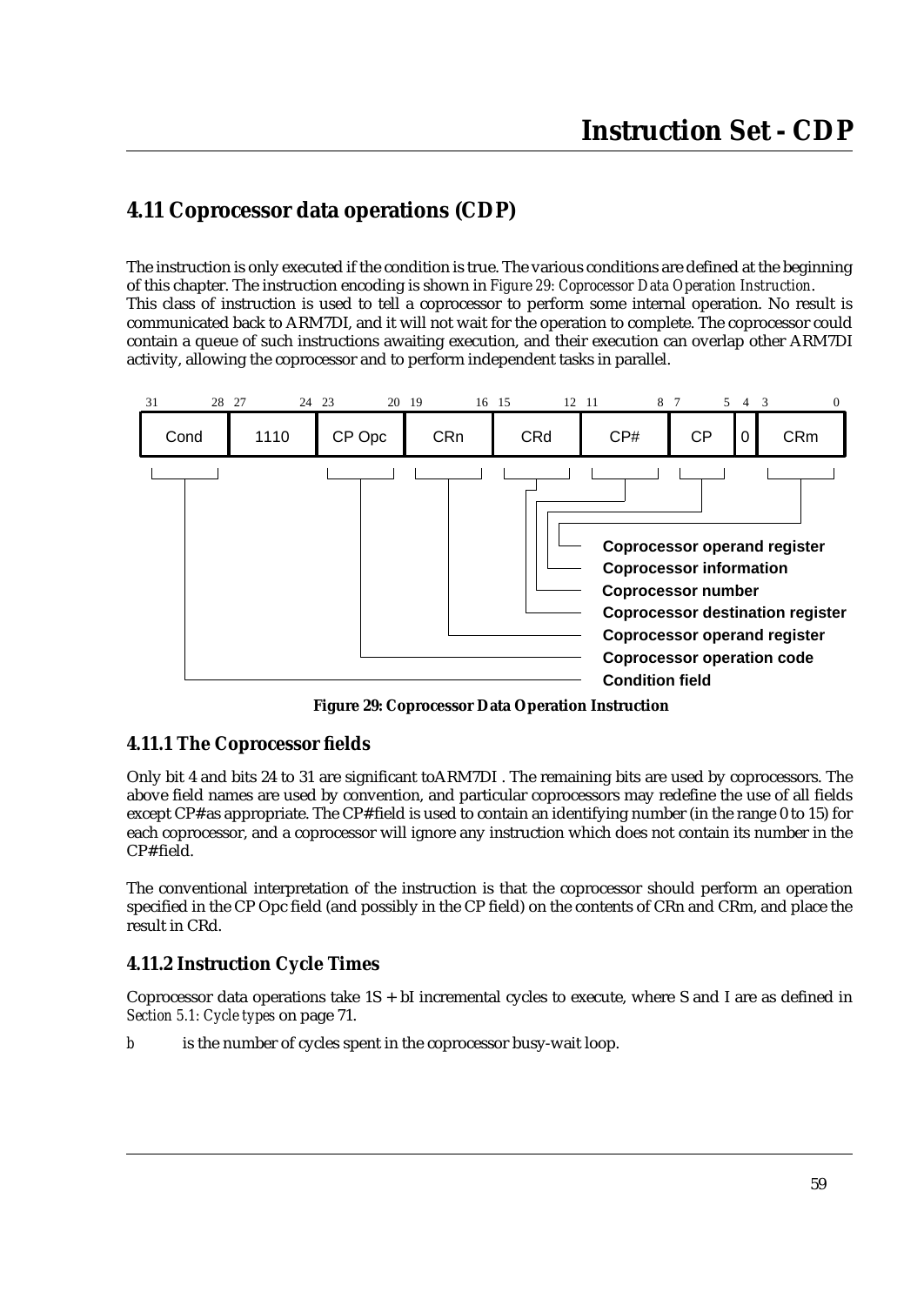#### **4.11.3 Assembler syntax**

**CDP{cond} p#,<expression1>,cd,cn,cm{,<expression2>}**

{cond} - two character condition mnemonic, see *Figure 9: Condition Codes*

p# - the unique number of the required coprocessor

<expression1> - evaluated to a constant and placed in the CP Opc field

cd, cn and cm evaluate to the valid coprocessor register numbers CRd, CRn and CRm respectively

<expression2> - where present is evaluated to a constant and placed in the CP field

# **4.11.4 Examples**

| CDP   | p1,10,c1,c2,c3  | ; request coproc 1 to do operation 10<br>; on CR2 and CR3, and put the result in CR1                               |
|-------|-----------------|--------------------------------------------------------------------------------------------------------------------|
| CDPEO | p2,5,c1,c2,c3,2 | ; if Z flag is set request coproc 2 to do<br>; operation 5 (type 2) on CR2 and CR3,<br>; and put the result in CR1 |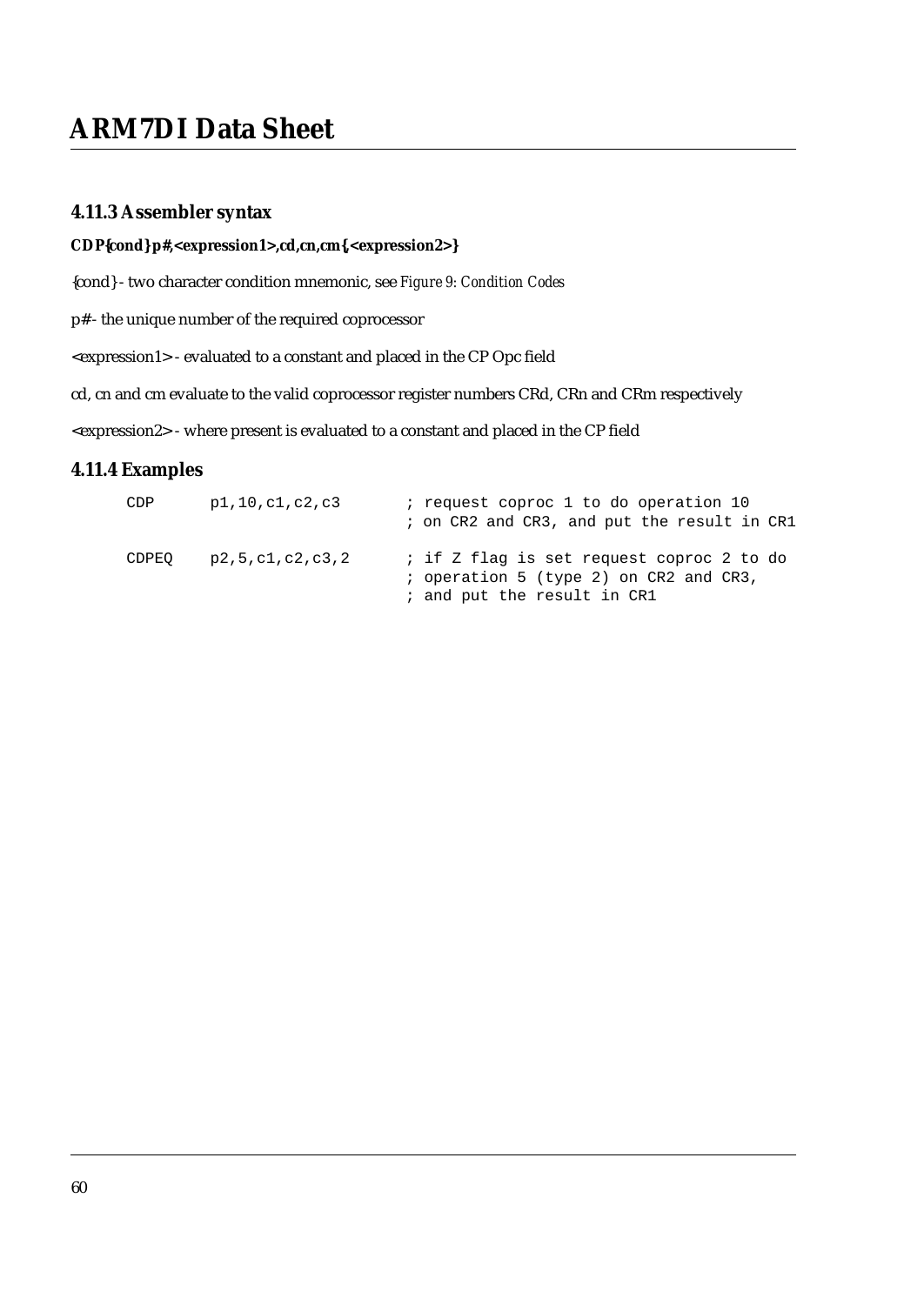# **4.12 Coprocessor data transfers (LDC, STC)**

The instruction is only executed if the condition is true. The various conditions are defined at the beginning of this chapter. The instruction encoding is shown in *Figure 30: Coprocessor Data Transfer Instructions*. This class of instruction is used to load (LDC) or store (STC) a subset of a coprocessors's registers directly to memory. ARM7DI is responsible for supplying the memory address, and the coprocessor supplies or accepts the data and controls the number of words transferred.



 **Figure 30: Coprocessor Data Transfer Instructions**

## **4.12.1 The Coprocessor fields**

The CP# field is used to identify the coprocessor which is required to supply or accept the data, and a coprocessor will only respond if its number matches the contents of this field.

The CRd field and the N bit contain information for the coprocessor which may be interpreted in different ways by different coprocessors, but by convention CRd is the register to be transferred (or the first register where more than one is to be transferred), and the N bit is used to choose one of two transfer length options. For instance N=0 could select the transfer of a single register, and N=1 could select the transfer of all the registers for context switching.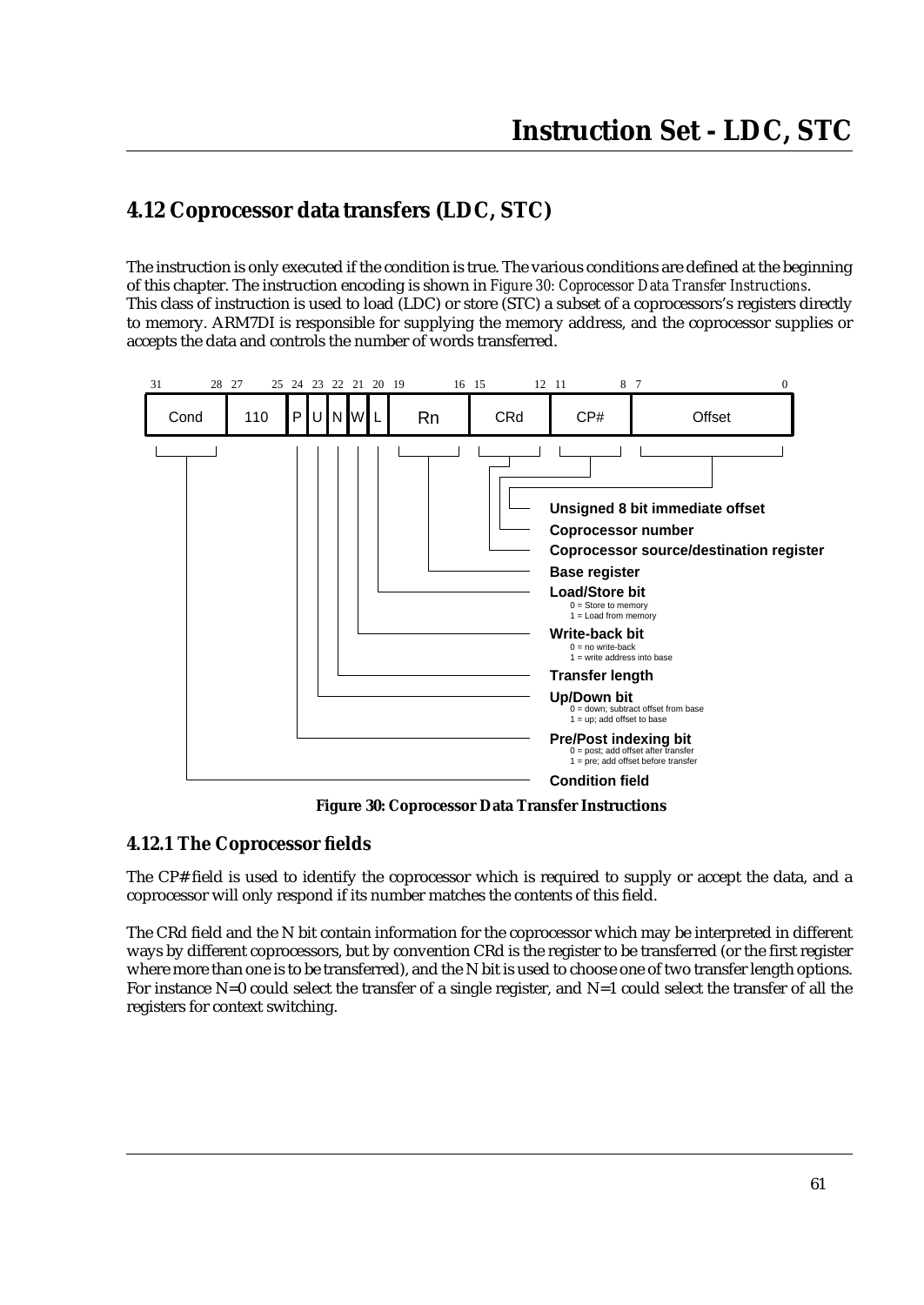## **4.12.2 Addressing modes**

ARM7DI is responsible for providing the address used by the memory system for the transfer, and the addressing modes available are a subset of those used in single data transfer instructions. Note, however, that the immediate offsets are 8 bits wide and specify word offsets for coprocessor data transfers, whereas they are 12 bits wide and specify byte offsets for single data transfers.

The 8 bit unsigned immediate offset is shifted left 2 bits and either added to  $(U=1)$  or subtracted from  $(U=0)$ the base register (Rn); this calculation may be performed either before (P=1) or after (P=0) the base is used as the transfer address. The modified base value may be overwritten back into the base register (if  $W=1$ ), or the old value of the base may be preserved (W=0). Note that post-indexed addressing modes require explicit setting of the W bit, unlike LDR and STR which always write-back when post-indexed.

The value of the base register, modified by the offset in a pre-indexed instruction, is used as the address for the transfer of the first word. The second word (if more than one is transferred) will go to or come from an address one word (4 bytes) higher than the first transfer, and the address will be incremented by one word for each subsequent transfer.

## **4.12.3 Address Alignment**

The base address should normally be a word aligned quantity. The bottom 2 bits of the address will appear on **A[1:0]** and might be interpreted by the memory system.

# **4.12.4 Use of R15**

If Rn is R15, the value used will be the address of the instruction plus 8 bytes. Base write-back to R15 shall not be specified.

## **4.12.5 Data aborts**

If the address is legal but the memory manager generates an abort, the data trap will be taken. The writeback of the modified base will take place, but all other processor state will be preserved. The coprocessor is partly responsible for ensuring that the data transfer can be restarted after the cause of the abort has been resolved, and must ensure that any subsequent actions it undertakes can be repeated when the instruction is retried.

## **4.12.6 Instruction Cycle Times**

All LDC instructions are emulated in software: the number of cycles taken will depend on the coprocessor support software.

Coprocessor data transfer instructions take  $(n-1)S + 2N + bI$  incremental cycles to execute, where S, N and I are as defined in *Section 5.1: Cycle types* on page 71.

- *n* is the number of words transferred.
- *b* is the number of cycles spent in the coprocessor busy-wait loop.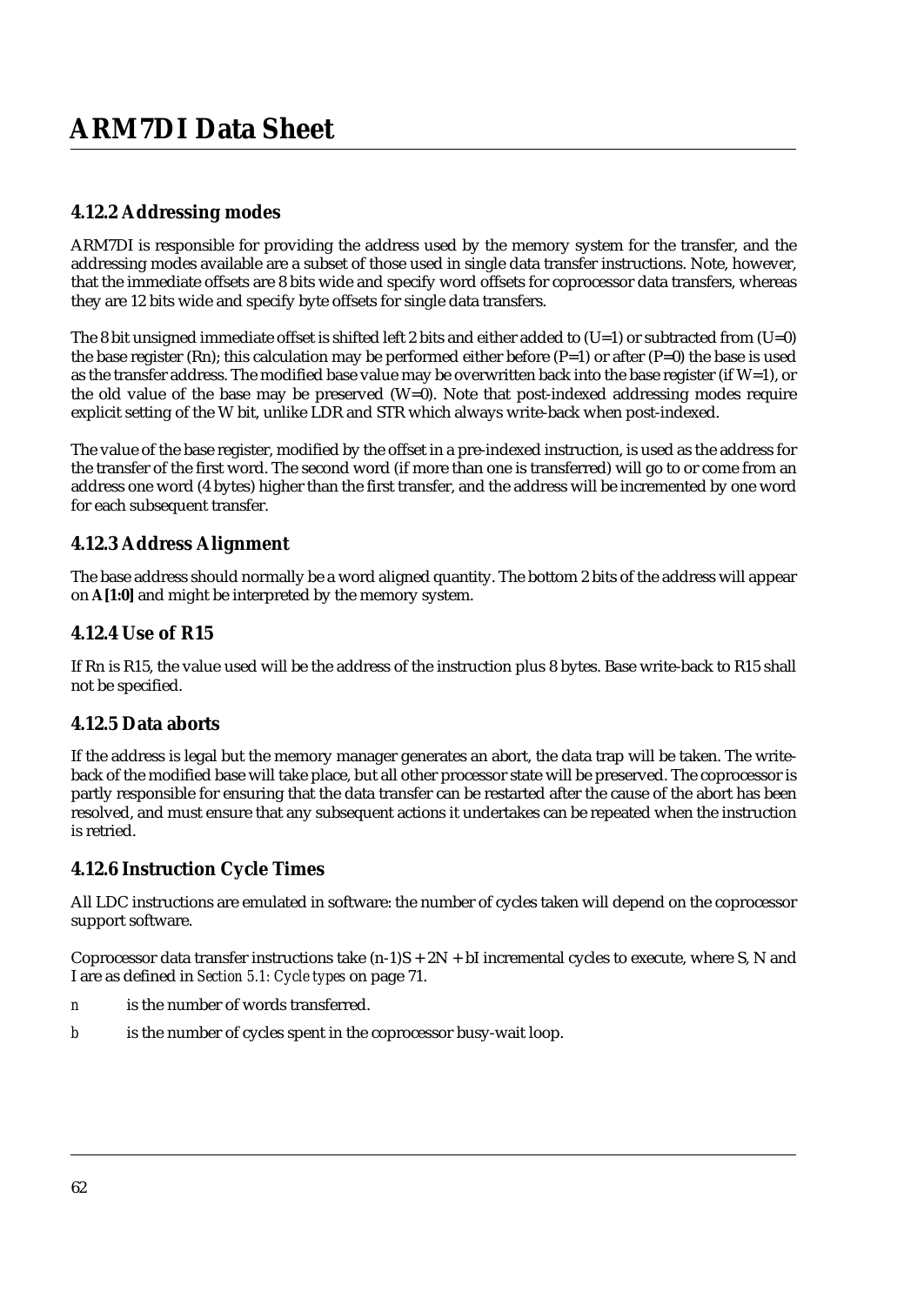#### **4.12.7 Assembler syntax**

#### **<LDC|STC>{cond}{L} p#,cd,<Address>**

LDC - load from memory to coprocessor

STC - store from coprocessor to memory

 ${L}$  - when present perform long transfer (N=1), otherwise perform short transfer (N=0)

{cond} - two character condition mnemonic, see *Figure 9: Condition Codes*

p# - the unique number of the required coprocessor

cd is an expression evaluating to a valid coprocessor register number that is placed in the CRd field

<Address> can be:

(i) An expression which generates an address:

<expression>

The assembler will attempt to generate an instruction using the PC as a base and a corrected immediate offset to address the location given by evaluating the expression. This will be a PC relative, pre-indexed address. If the address is out of range, an error will be generated.

(ii) A pre-indexed addressing specification:

**[Rn]** offset of zero

**[Rn,<#expression>]{!}** offset of <expression> bytes

(iii) A post-indexed addressing specification:

**[Rn],<#expression>** offset of <expression> bytes

Rn is an expression evaluating to a valid ARM7DI register number. Note, if Rn is R15 then the assembler will subtract 8 from the offset value to allow for ARM7DI pipelining.

{!} write back the base register (set the W bit) if ! is present

#### **4.12.8 Examples**

| LDC    | p1,c2,table     | ; load c2 of coproc 1 from address table,    |
|--------|-----------------|----------------------------------------------|
|        |                 | ; using a PC relative address.               |
| STCEOL | p2,c3,[R5,#24]! | : conditionally store c3 of coproc 2 into    |
|        |                 | ; an address 24 bytes up from R5, write this |
|        |                 | ; address back to R5, and use long transfer  |
|        |                 | ; option (probably to store multiple words)  |

Note that though the address offset is expressed in bytes, the instruction offset field is in words. The assembler will adjust the offset appropriately.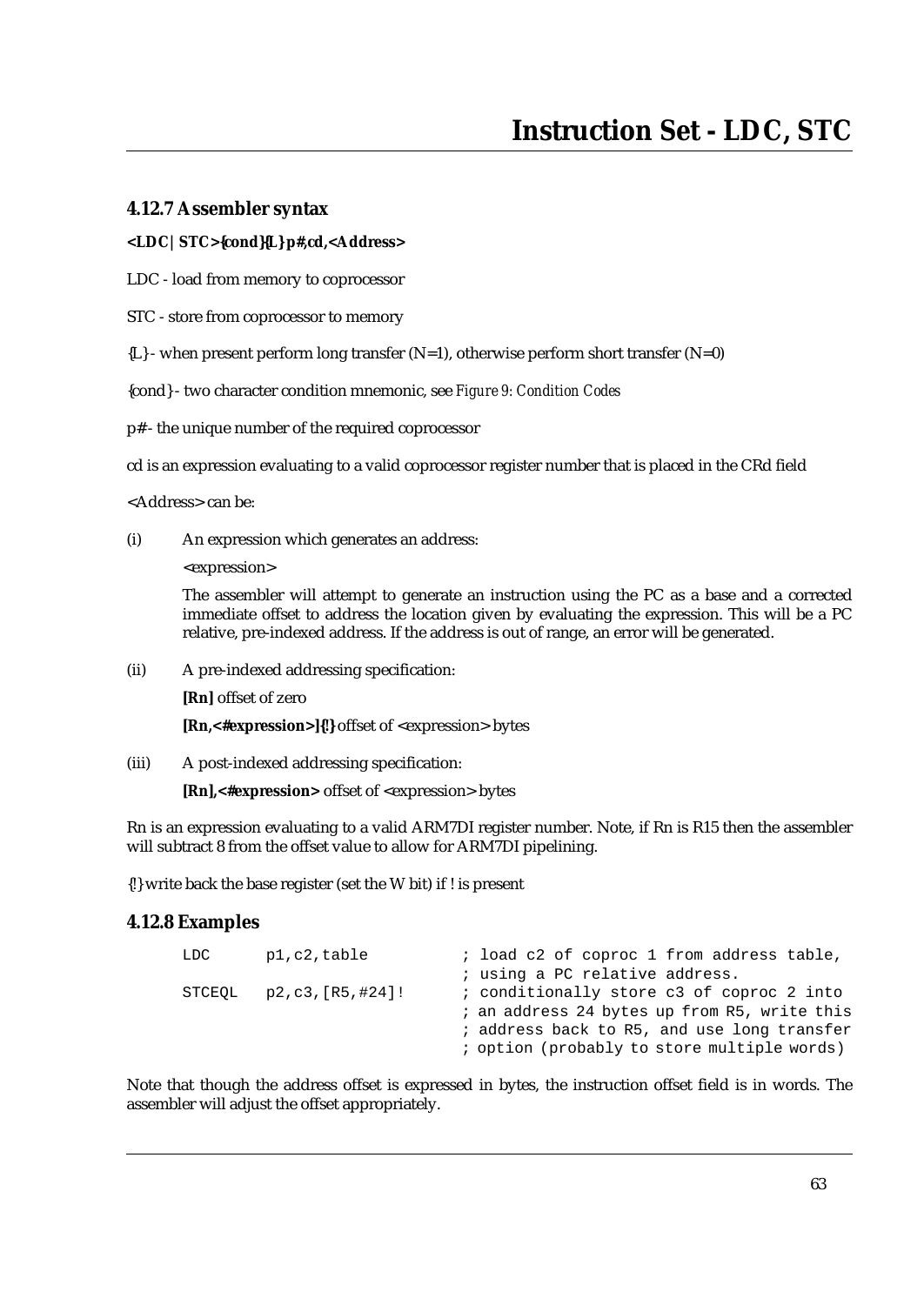# **4.13 Coprocessor register transfers (MRC, MCR)**

The instruction is only executed if the condition is true. The various conditions are defined at the beginning of this chapter. The instruction encoding is shown in *Figure 31: Coprocessor Register Transfer Instructions*.

This class of instruction is used to communicate information directly between ARM7DI and a coprocessor. An example of a coprocessor to ARM7DI register transfer (MRC) instruction would be a FIX of a floating point value held in a coprocessor, where the floating point number is converted into a 32 bit integer within the coprocessor, and the result is then transferred to ARM7DI register. A FLOAT of a 32 bit value in ARM7DI register into a floating point value within the coprocessor illustrates the use of ARM7DI register to coprocessor transfer (MCR).

An important use of this instruction is to communicate control information directly from the coprocessor into the ARM7DI CPSR flags. As an example, the result of a comparison of two floating point values within a coprocessor can be moved to the CPSR to control the subsequent flow of execution.



 **Figure 31: Coprocessor Register Transfer Instructions**

#### **4.13.1 The Coprocessor fields**

The CP# field is used, as for all coprocessor instructions, to specify which coprocessor is being called upon.

The CP Opc, CRn, CP and CRm fields are used only by the coprocessor, and the interpretation presented here is derived from convention only. Other interpretations are allowed where the coprocessor functionality is incompatible with this one. The conventional interpretation is that the CP Opc and CP fields specify the operation the coprocessor is required to perform, CRn is the coprocessor register which is the source or destination of the transferred information, and CRm is a second coprocessor register which may be involved in some way which depends on the particular operation specified.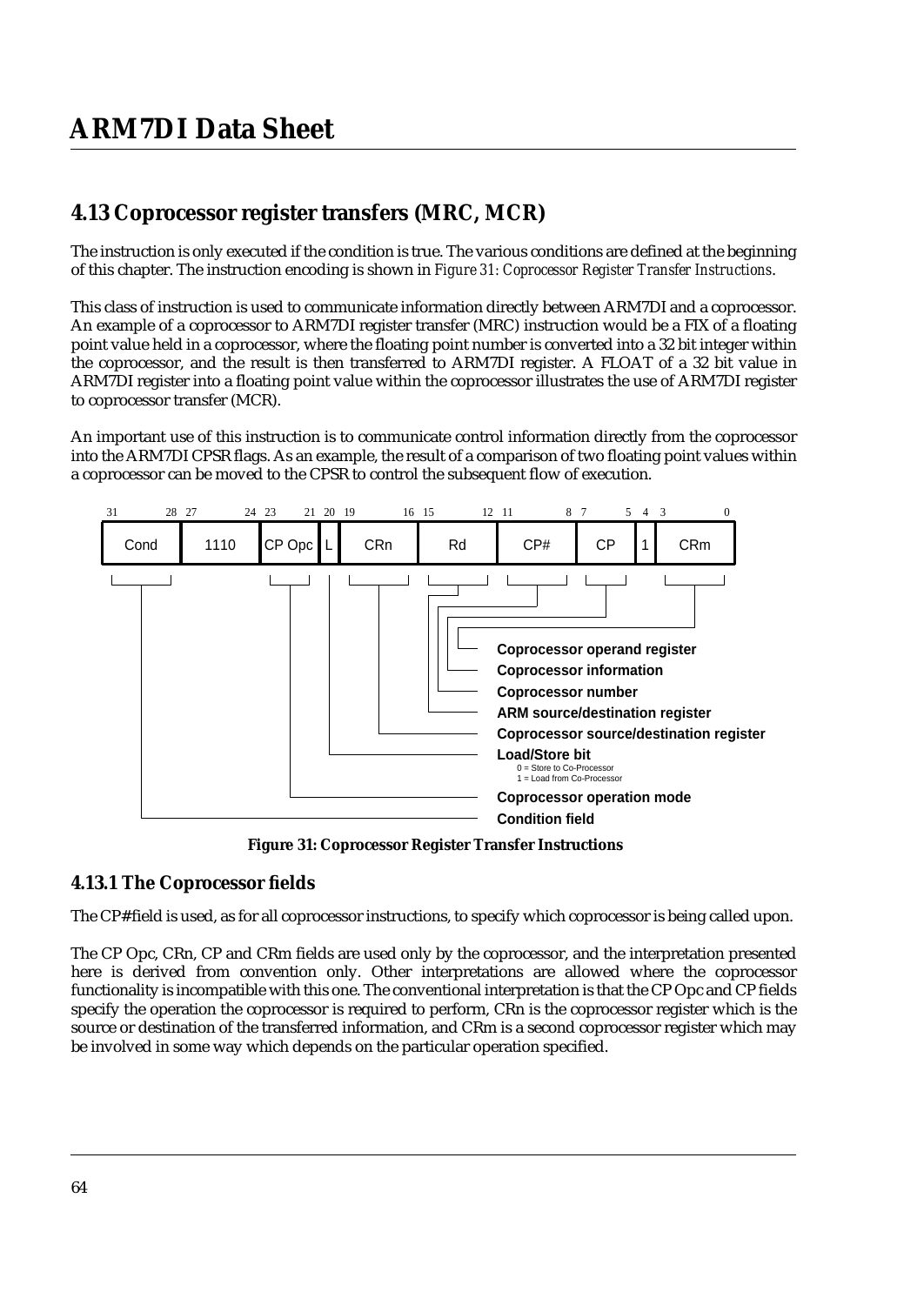### **4.13.2 Transfers to R15**

When a coprocessor register transfer to ARM7DI has R15 as the destination, bits 31, 30, 29 and 28 of the transferred word are copied into the N, Z, C and V flags respectively. The other bits of the transferred word are ignored, and the PC and other CPSR bits are unaffected by the transfer.

#### **4.13.3 Transfers from R15**

A coprocessor register transfer from ARM7DI with R15 as the source register will store the PC+12.

#### **4.13.4 Instruction Cycle Times**

MRC instructions take  $1S + (b+1)I + 1C$  incremental cycles to execute, where S, I and C are as defined in *Section 5.1: Cycle types* on page 71.

MCR instructions take 1S + bI +1C incremental cycles to execute.

*b* is the number of cycles spent in the coprocessor busy-wait loop.

#### **4.13.5 Assembler syntax**

**<MCR|MRC>{cond} p#,<expression1>,Rd,cn,cm{,<expression2>}**

 $MRC$  - move from coprocessor to ARM7DI register  $(L=1)$ 

MCR - move from ARM7DI register to coprocessor (L=0)

{cond} - two character condition mnemonic, see *Figure 9: Condition Codes*

p# - the unique number of the required coprocessor

<expression1> - evaluated to a constant and placed in the CP Opc field

Rd is an expression evaluating to a valid ARM7DI register number

cn and cm are expressions evaluating to the valid coprocessor register numbers CRn and CRm respectively

<expression2> - where present is evaluated to a constant and placed in the CP field

#### **4.13.6 Examples**

| MRC   | 2, 5, R3, c5, c6  | ; request coproc 2 to perform operation 5<br>; on c5 and c6, and transfer the (single<br>; 32 bit word) result back to R3               |
|-------|-------------------|-----------------------------------------------------------------------------------------------------------------------------------------|
| MCR   | 6,0, R4, c6       | ; request coproc 6 to perform operation 0<br>; on R4 and place the result in c6                                                         |
| MRCEO | 3.9. R3. c5. c6.2 | ; conditionally request coproc 3 to perform<br>operation 9 (type 2) on c5 and c6, and<br>$\ddot{i}$<br>; transfer the result back to R3 |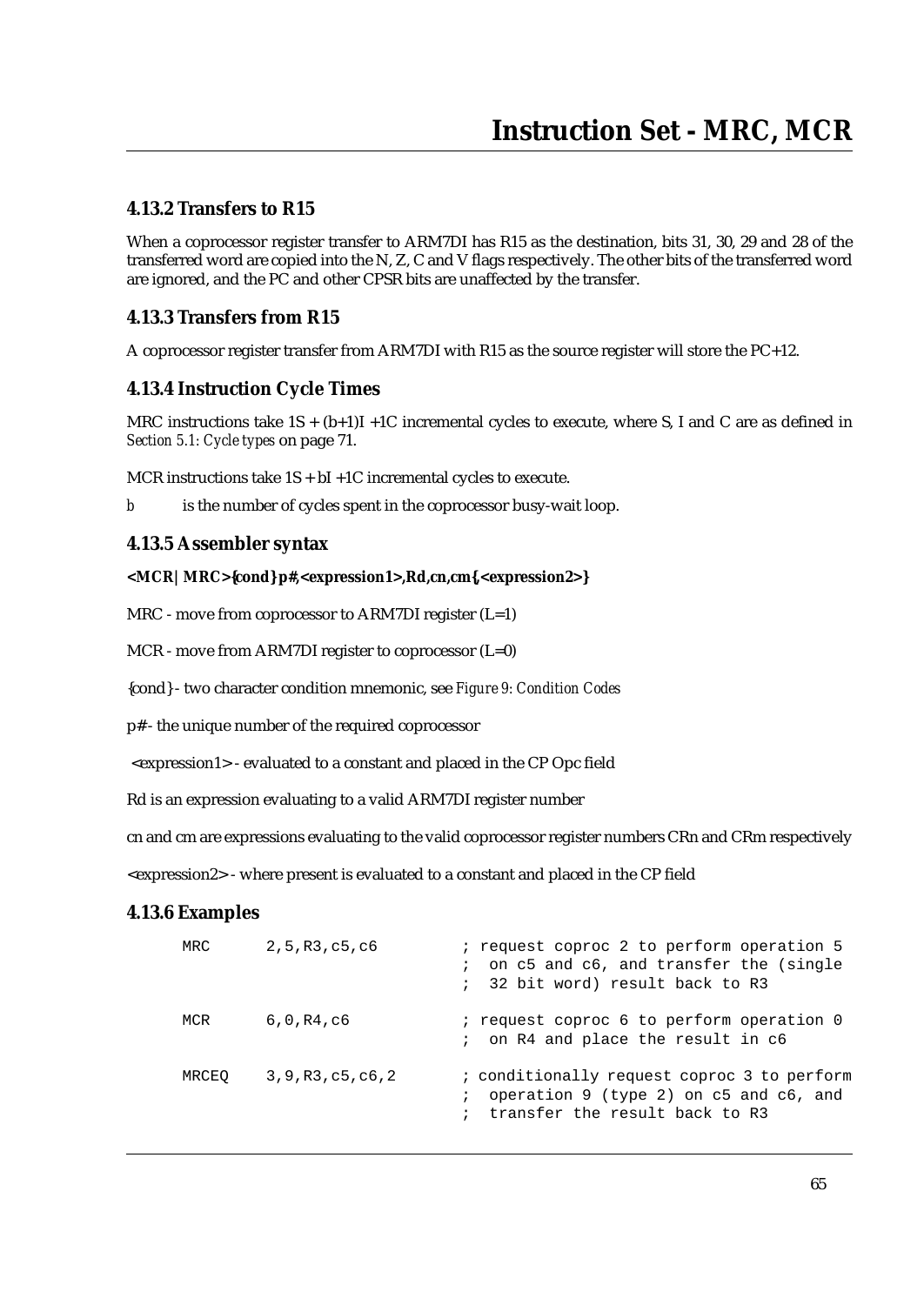# **4.14 Undefined instruction**



#### **Figure 32: Undefined Instruction**

The instruction is only executed if the condition is true. The various conditions are defined at the beginning of this chapter. The instruction format is shown in *Figure 32: Undefined Instruction*.

If the condition is true, the undefined instruction trap will be taken.

Note that the undefined instruction mechanism involves offering this instruction to any coprocessors which may be present, and all coprocessors must refuse to accept it by driving **CPA** and **CPB** HIGH.

## **4.14.1 Instruction cycle times**

This cycle takes 2S + 1I + 1N,where S, N and I are as defined in *Section 5.1: Cycle types* on page 71.

## **4.14.2 Assembler syntax**

At present the assembler has no mnemonics for generating this instruction. If it is adopted in the future for some specified use, suitable mnemonics will be added to the assembler. Until such time, this instruction shall not be used.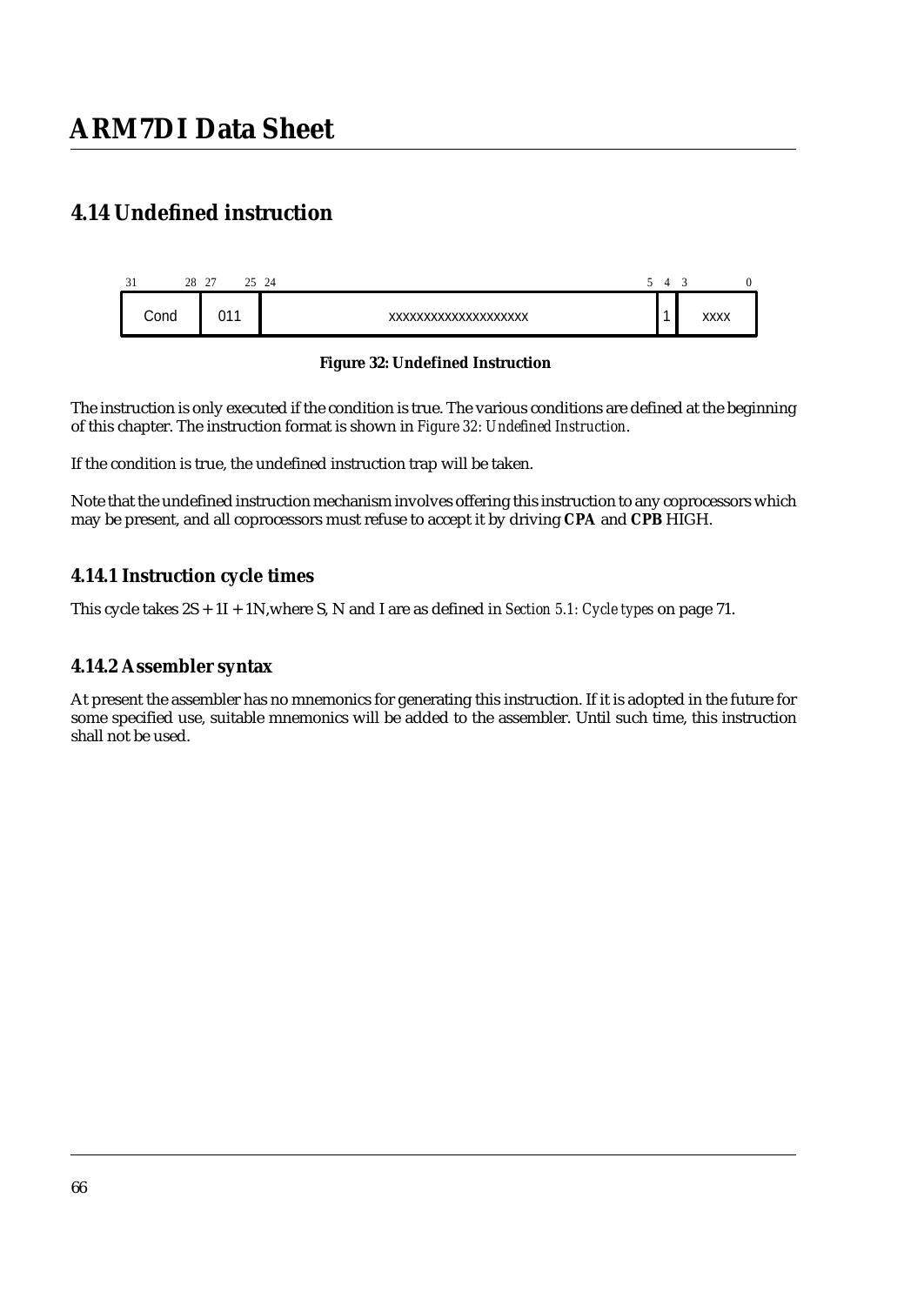# **4.15 Instruction Set Examples**

The following examples show ways in which the basic ARM7DI instructions can combine to give efficient code. None of these methods saves a great deal of execution time (although they may save some), mostly they just save code.

#### **4.15.1 Using the conditional instructions**

(1) using conditionals for logical OR

|     | $\texttt{CMP}$     | $Rn,$ # $p$                            | ; if Rn=p OR Rm=q THEN GOTO Label           |  |
|-----|--------------------|----------------------------------------|---------------------------------------------|--|
|     | BEQ                | Label                                  |                                             |  |
|     | $\texttt{CMP}$     | Rm, Hq                                 |                                             |  |
|     | BEQ                | Label                                  |                                             |  |
|     |                    |                                        |                                             |  |
|     | can be replaced by |                                        |                                             |  |
|     | $\texttt{CMP}$     | $Rn,$ # $p$                            |                                             |  |
|     | <b>CMPNE</b>       | Rm,#q                                  | ; if condition not satisfied try other test |  |
|     | BEQ                | Label                                  |                                             |  |
| (2) | absolute value     |                                        |                                             |  |
|     | TEO                | Rn,#0                                  | ; test sign                                 |  |
|     | RSBMI              | Rn, Rn, #0                             | ; and 2's complement if necessary           |  |
| (3) |                    | multiplication by 4, 5 or 6 (run time) |                                             |  |
|     | MOV                | Rc,Ra,LSL#2                            | ; multiply by 4                             |  |
|     | CMP                | Rb, #5                                 | ; test value                                |  |
|     | ADDCS              | Rc,Rc,Ra                               | ; complete multiply by 5                    |  |
|     | ADDHI              | Rc,Rc,Ra                               | ; complete multiply by 6                    |  |
| (4) |                    | combining discrete and range tests     |                                             |  |
|     | TEQ                | Rc,#127                                | ; discrete test                             |  |
|     |                    | CMPNE $RC, #" " -1$                    | ; range test                                |  |
|     | MOVLS              | $Rc$ , $\#''$ . "                      | $Rc \leq 7$ " OR $Rc = ASCII(127)$<br>7 F   |  |
|     |                    |                                        | ; THEN $RC := "$ ."                         |  |
|     |                    |                                        |                                             |  |

(5) division and remainder

 $(2)$ 

A number of divide routines for specific applications are provided in source form as part of the ANSI C library provided with the ARM Cross Development Toolkit, available from your supplier. A short general purpose divide routine follows.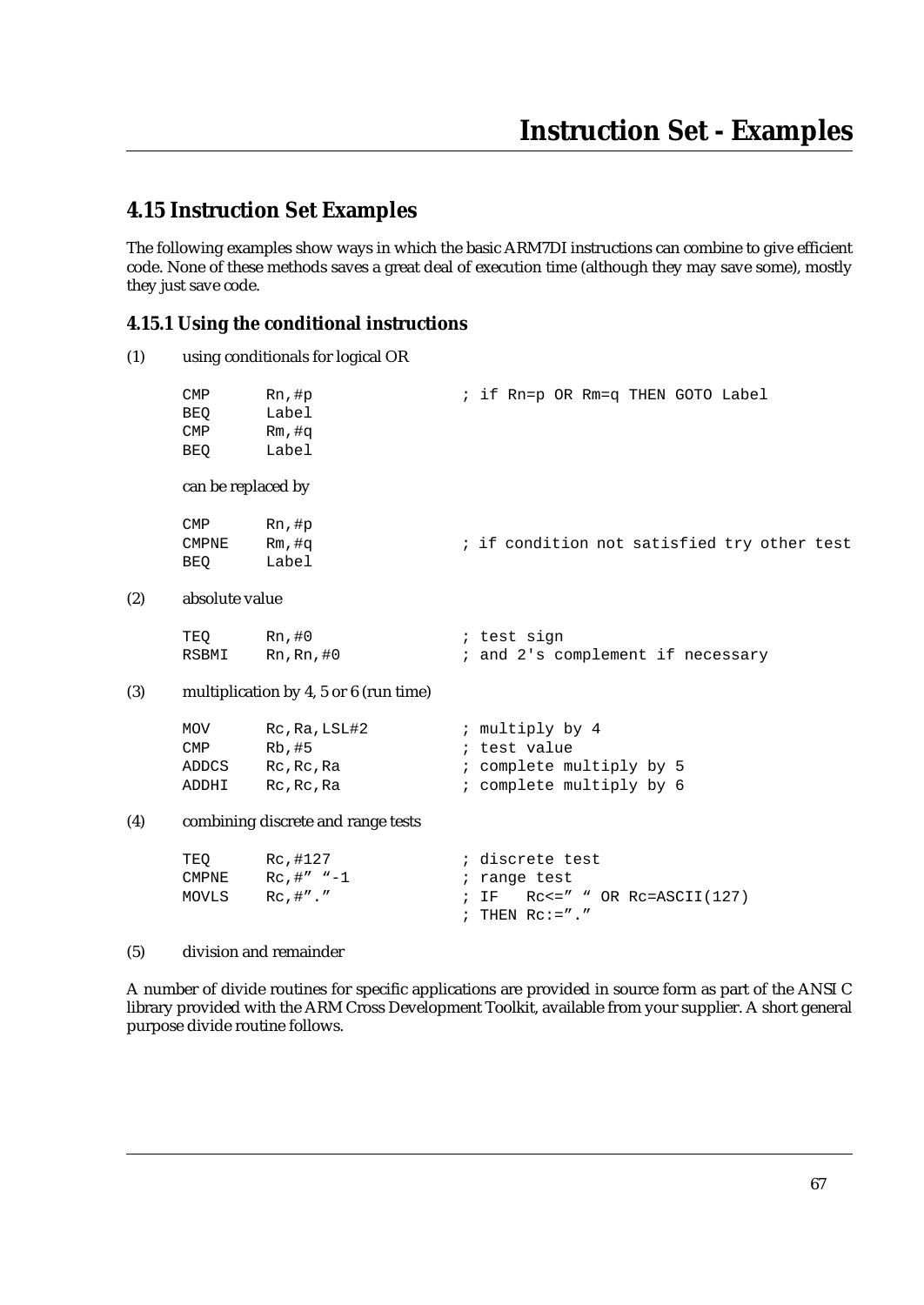|      |              |                   | ; enter with numbers in Ra and Rb<br>$\mathbf{r}$ |
|------|--------------|-------------------|---------------------------------------------------|
|      | MOV          | Rcnt,#1           | ; bit to control the division                     |
| Div1 | <b>CMP</b>   | Rb, #0x80000000   | ; move Rb until greater than Ra                   |
|      | CMPCC        | Rb, Ra            |                                                   |
|      | MOVCC        | Rb, Rb, ASL#1     |                                                   |
|      | MOVCC        | Rcnt, Rcnt, ASL#1 |                                                   |
|      | <b>BCC</b>   | Div1              |                                                   |
|      | MOV          | Rc, #0            |                                                   |
| Div2 | CMP          | Ra,Rb             | ; test for possible subtraction                   |
|      | <b>SUBCS</b> | Ra, Ra, Rb        | ; subtract if ok                                  |
|      | ADDCS        | Rc, Rc, Rcnt      | ; put relevant bit into result                    |
|      | MOVS         | Rcnt, Rcnt, LSR#1 | ; shift control bit                               |
|      | MOVNE        | Rb, Rb, LSR#1     | ; halve unless finished                           |
|      | BNE          | Div2              |                                                   |
|      |              |                   |                                                   |
|      |              |                   | ; divide result in Rc                             |
|      |              |                   | ; remainder in Ra                                 |

#### **4.15.2 Pseudo random binary sequence generator**

It is often necessary to generate (pseudo-) random numbers and the most efficient algorithms are based on shift generators with exclusive-OR feedback rather like a cyclic redundancy check generator. Unfortunately the sequence of a 32 bit generator needs more than one feedback tap to be maximal length (i.e. 2^32-1 cycles before repetition), so this example uses a 33 bit register with taps at bits 33 and 20. The basic algorithm is newbit:=bit 33 eor bit 20, shift left the 33 bit number and put in newbit at the bottom; this operation is performed for all the newbits needed (i.e. 32 bits). The entire operation can be done in 5 S cycles:

|            |                    | ; enter with seed in Ra (32 bits), |
|------------|--------------------|------------------------------------|
|            |                    | Rb (1 bit in Rb 1sb), uses Rc      |
|            |                    |                                    |
| TST        | Rb, Rb, LSR#1      | ; top bit into carry               |
| MOVS       | Rc, Ra, RRX        | ; 33 bit rotate right              |
| ADC        | Rb, Rb, Rb         | ; carry into lsb of Rb             |
| <b>EOR</b> | Rc, Rc, Ra, LSL#12 | ; (involved!)                      |
| EOR        | Ra, Rc, Rc, LSR#20 | ; (similarly involved!)            |
|            |                    |                                    |
|            |                    | ; new seed in Ra, Rb as before     |
|            |                    |                                    |

#### **4.15.3 Multiplication by constant using the barrel shifter**

(1) Multiplication by 2^n (1,2,4,8,16,32..)

MOV Ra, Rb, LSL #n

(2) Multiplication by  $2^n n+1$  (3,5,9,17..)

ADD Ra,Ra,Ra,LSL #n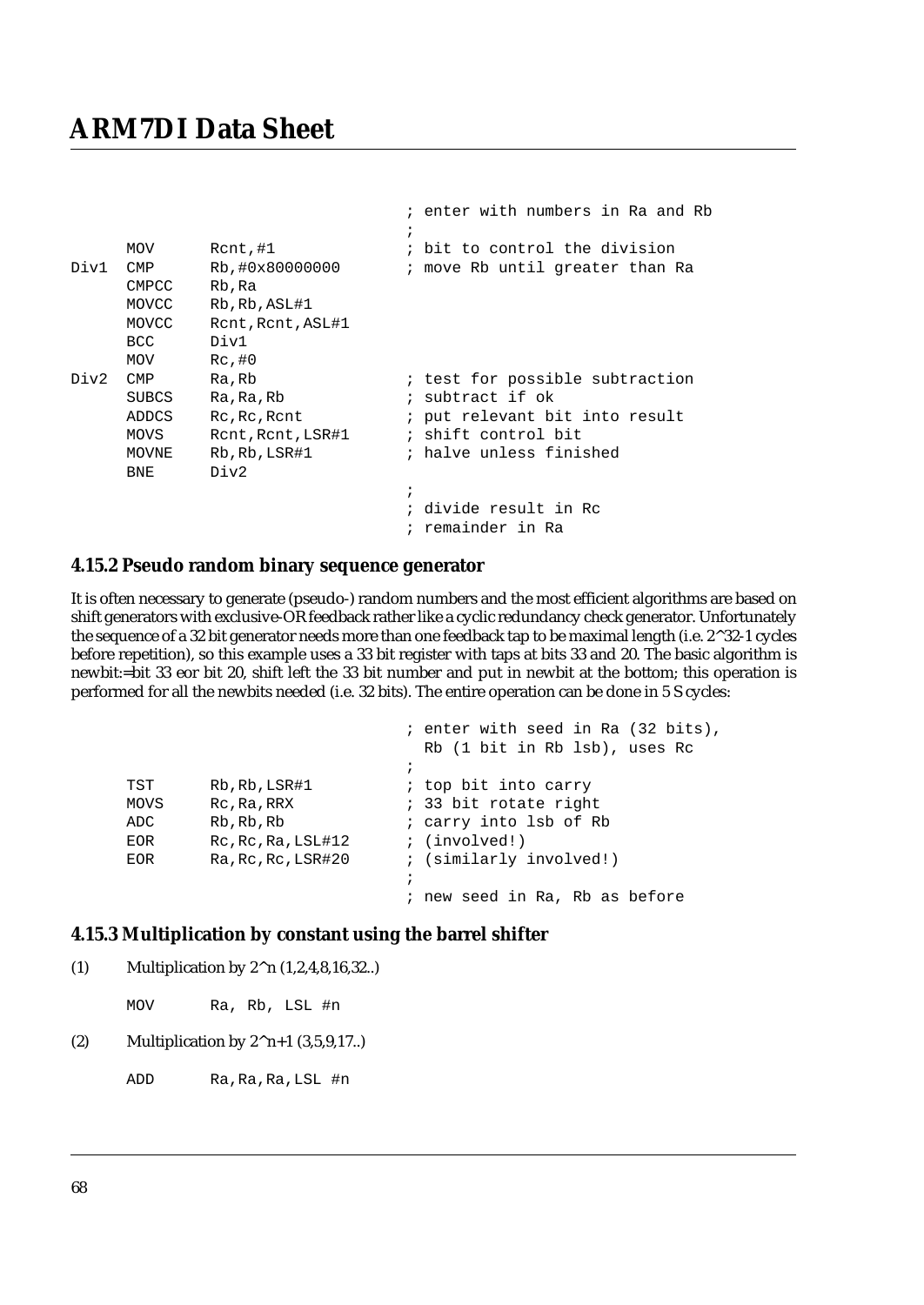```
(3) Multiplication by 2^{\wedge}n-1 (3,7,15..)
      RSB Ra, Ra, Ra, LSL #n
(4) Multiplication by 6
      ADD Ra, Ra, Ra, LSL #1 ; multiply by 3
      MOV Ra, Ra, LSL#1 ; and then by 2
(5) Multiply by 10 and add in extra number
      ADD Ra, Ra, Ra, LSL#2 ; multiply by 5
      ADD Ra, Rc, Ra, LSL#1 ; multiply by 2 and add in next digit
(6) General recursive method for Rb := Ra^*C, C a constant:
  (a) If C even, say C = 2^n n^*D, D odd:
      D=1: MOV Rb,Ra,LSL #n
      D \leq 1: {Rb := Ra*D}
               MOV Rb,Rb,LSL #n
  (b) If C MOD 4 = 1, say C = 2^n n^*D+1, D odd, n>1:
      D=1: ADD Rb,Ra,Ra,LSL #n
      D \le 1: {Rb := Ra*D}
               ADD Rb,Ra,Rb,LSL #n
  (c) If C MOD 4 = 3, say C = 2^n n^*D-1, D odd, n>1:
      D=1: RSB Rb, Ra, Ra, LSL #n
      D \leq 1: {Rb := Ra*D}
               RSB Rb,Ra,Rb,LSL #n
This is not quite optimal, but close. An example of its non-optimality is multiply by 45 which is done by:
      RSB Rb, Ra, Ra, I.SI.#2 ; multiply by 3
```

| LOD. | NU, NA, NA, DJIHZ  | N IIIULLULLY DY J |                             |
|------|--------------------|-------------------|-----------------------------|
| RSB  | Rb, Ra, Rb, LSL#2  |                   | ; multiply by $4*3-1 = 11$  |
| ADD  | Rb, Ra, Rb, LSL# 2 |                   | ; multiply by $4*11+1 = 45$ |
|      |                    |                   |                             |

rather than by:

| ADD | Rb, Ra, Ra, LSL#3 | ; multiply by 9          |  |  |
|-----|-------------------|--------------------------|--|--|
| ADD | Rb, Rb, Rb, LSL#2 | ; multiply by $5*9 = 45$ |  |  |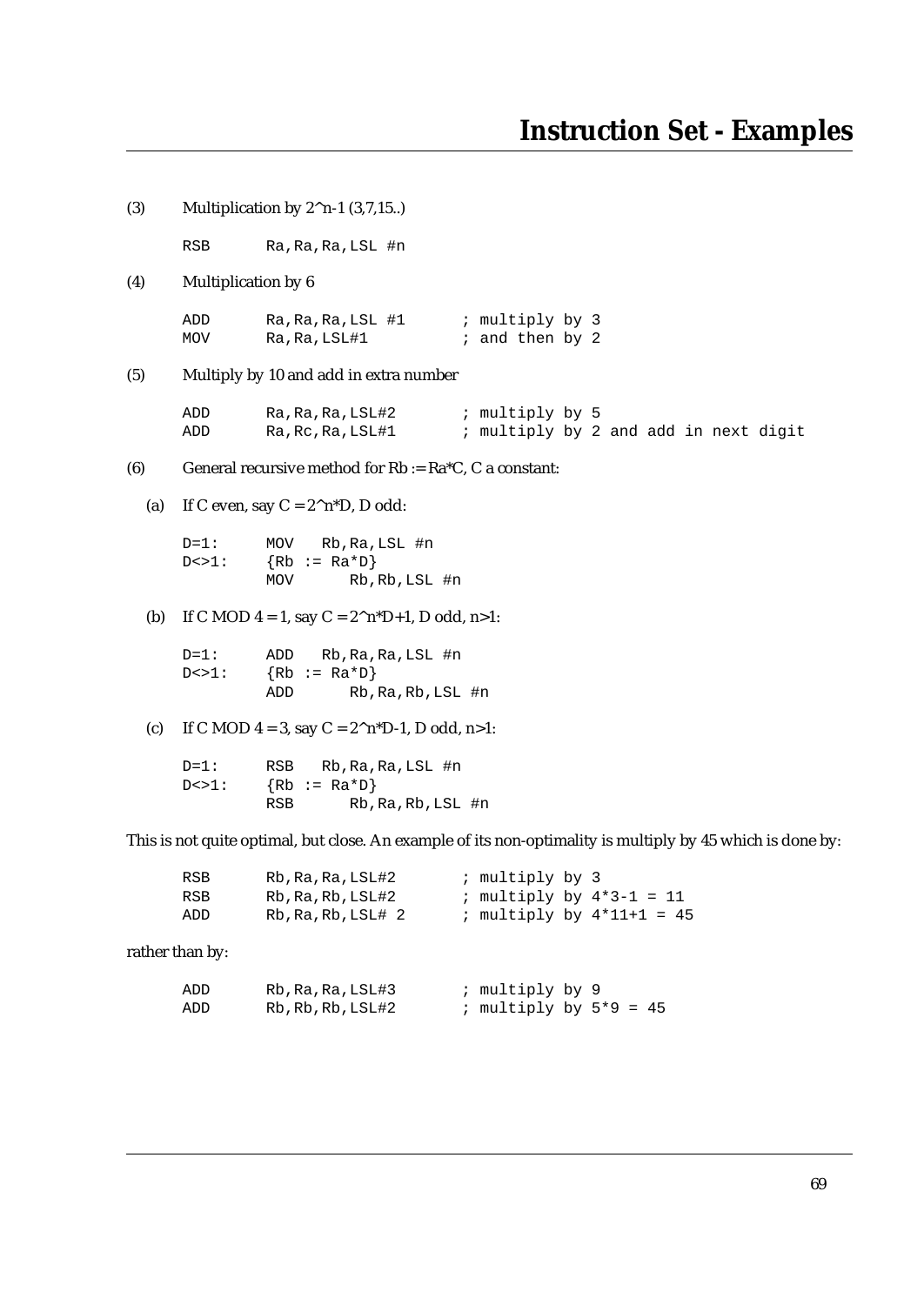# **4.15.4 Loading a word from an unknown alignment**

|            |                    |   | ; enter with address in Ra (32 bits)  |
|------------|--------------------|---|---------------------------------------|
|            |                    |   | ; uses Rb, Rc; result in Rd.          |
|            |                    |   | ; Note d must be less than c e.g. 0,1 |
|            |                    | ÷ |                                       |
| <b>BIC</b> | Rb, Ra, #3         |   | ; get word aligned address            |
| LDMIA      | $Rb, \{Rd, RC\}$   |   | ; get 64 bits containing answer       |
| AND        | Rb, Ra, #3         |   | ; correction factor in bytes          |
| MOVS       | Rb, Rb, LSL#3      |   | ;  now in bits and test if aligned    |
| MOVNE      | Rd, Rd, LSR Rb     |   | ; produce bottom of result word       |
|            |                    |   | $:$ (if not aligned)                  |
| RSBNE      | Rb, Rb, #32        |   | ; get other shift amount              |
| ORRNE      | Rd, Rd, Rc, LSL Rb |   | ; combine two halves to get result    |
|            |                    |   |                                       |

# **4.15.5 Loading a halfword (Little Endian)**

| LDR        | Ra, [Rb,#2]   | ; Get halfword to bits 15:0            |
|------------|---------------|----------------------------------------|
| MOV        | Ra,Ra,LSL #16 | ; move to top                          |
| <b>MOV</b> | Ra,Ra,LSR #16 | ; and back to bottom                   |
|            |               | ; use ASR to get sign extended version |

# **4.15.6 Loading a halfword (Big Endian)**

| LDR | Ra, [Rb,#2]   |  | ; Get halfword to bits 31:16           |
|-----|---------------|--|----------------------------------------|
| MOV | Ra,Ra,LSR #16 |  | ; and back to bottom                   |
|     |               |  | ; use ASR to get sign extended version |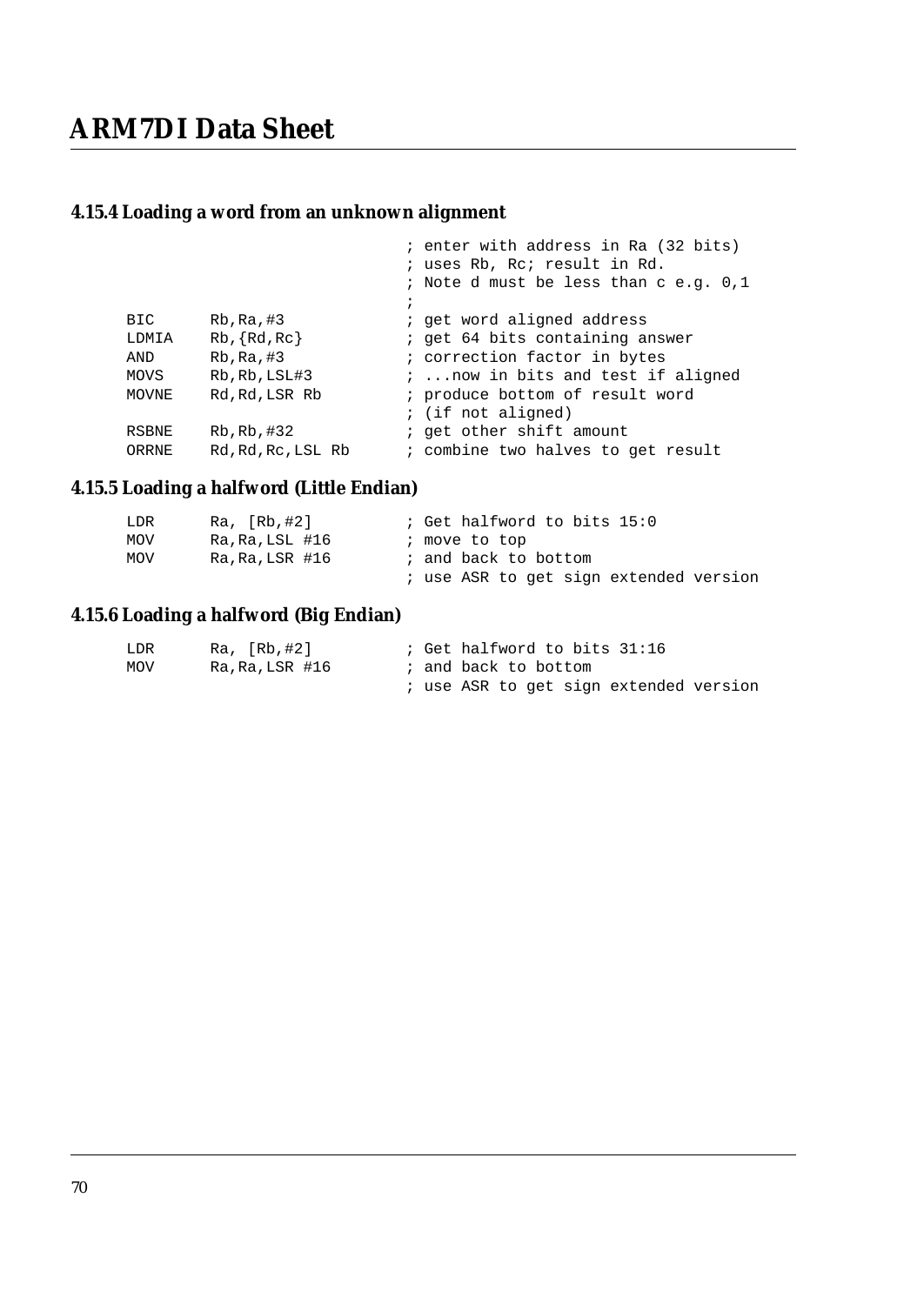# **5.0 Memory Interface**

A separate 32 bit address bus specifies the memory location to be used for the transfer, and the **nRW** signal gives the direction of transfer (ARM7DI to memory or memory to ARM7DI). Control signals give additional information about the transfer cycle, and in particular they facilitate the use of DRAM page mode where applicable. Interfaces to static RAM based memories are not ruled out and, in general, they are much simpler than the DRAM interface described here.

# **5.1 Cycle types**

All memory transfer cycles can be placed in one of four categories:

- (1) Non-sequential cycle. ARM7DI requests a transfer to or from an address which is unrelated to the address used in the preceding cycle.
- (2) Sequential cycle. ARM7DI requests a transfer to or from an address which is either the same as the address in the preceding cycle, or is one word after the preceding address.
- (3) Internal cycle. ARM7DI does not require a transfer, as it is performing an internal function and no useful prefetching can be performed at the same time.
- (4) Coprocessor register transfer. ARM7DI wishes to use the data bus to communicate with a coprocessor, but does not require any action by the memory system.

These four classes are distinguishable to the memory system by inspection of the **nMREQ** and **SEQ** control lines (see *Table 6: Memory Cycle Types*). These control lines are generated during phase 1 of the cycle before the cycle whose characteristics they forecast, and this pipelining of the control information gives the memory system sufficient time to decide whether or not it can use a page mode access.

| nMREQ | <b>SEQ</b> | <b>Cycle type</b>             |                 |
|-------|------------|-------------------------------|-----------------|
|       | 0          | Non-sequential cycle          | (N-cycle)       |
|       |            | Sequential cycle              | (S-cycle)       |
|       | 0          | Internal cycle                | (I-cycle)       |
|       |            | Coprocessor register transfer | $(C$ -cycle $)$ |

#### **Table 6: Memory Cycle Types**

*Figure 33: ARM Memory Cycle Timing* shows the pipelining of the control signals, and suggests how the DRAM address strobes (**nRAS** and **nCAS**) might be timed to use page mode for S-cycles. Note that the Ncycle is longer than the other cycles. This is to allow for the DRAM precharge and row access time, and is not an ARM7DI requirement.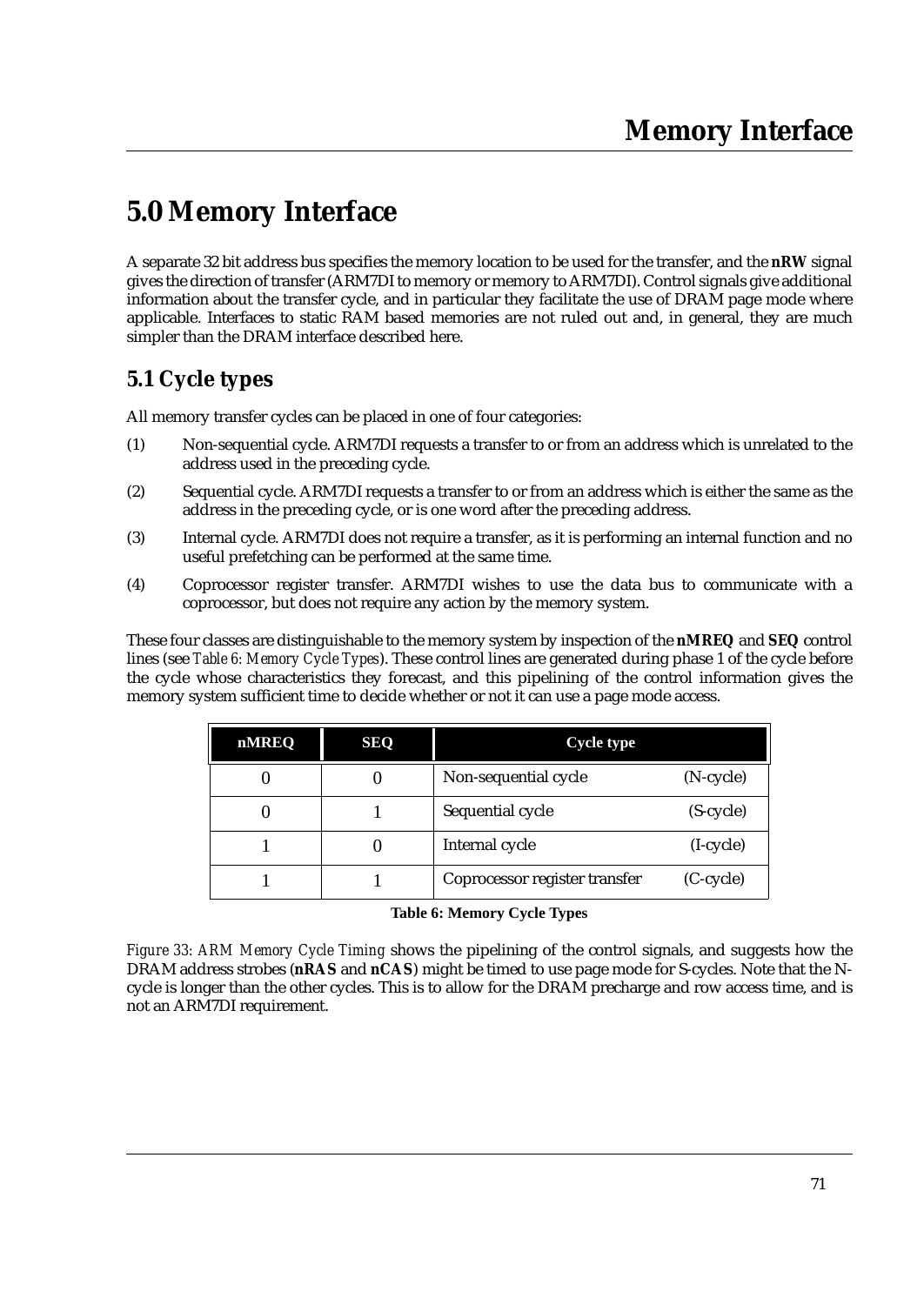

 **Figure 33: ARM Memory Cycle Timing**

When an S-cycle follows an N-cycle, the address will always be one word greater than the address used in the N-cycle. This address (marked "a" in the above diagram) should be checked to ensure that it is not the last in the DRAM page before the memory system commits to the S-cycle. If it is at the page end, the S-cycle cannot be performed in page mode and the memory system will have to perform a full access.

The processor clock must be stretched to match the full access. When an S-cycle follows an I- or C-cycle, the address will be the same as that used in the I- or C-cycle. This fact may be used to start the DRAM access during the preceding cycle, which enables the S-cycle to run at page mode speed whilst performing a full DRAM access. This is shown in *Figure 34: Memory Cycle Optimization*.

# **5.2 Byte addressing**

The processor address bus gives byte addresses, but instructions are always words (where a word is 4 bytes) and data quantities are usually words. Single data transfers (LDR and STR) can, however, specify that a byte quantity is required. The **nBW** control line is used to request a byte from the memory system; normally it is HIGH, signifying a request for a word quantity, and it goes LOW during phase 2 of the preceding cycle to request a byte transfer.

When the processor is fetching an instruction from memory, the state of the bottom two address lines **A[1:0]** is undefined.

When a byte is requested in a read transfer (LDRB), the memory system can safely ignore that the request is for a byte quantity and present the whole word.

ARM7DI will perform the byte extraction internally. Alternatively, the memory system may activate only the addressed byte of the memory. This may be desirable in order to save power, or to enable the use of a common decoding system for both read and write cycles.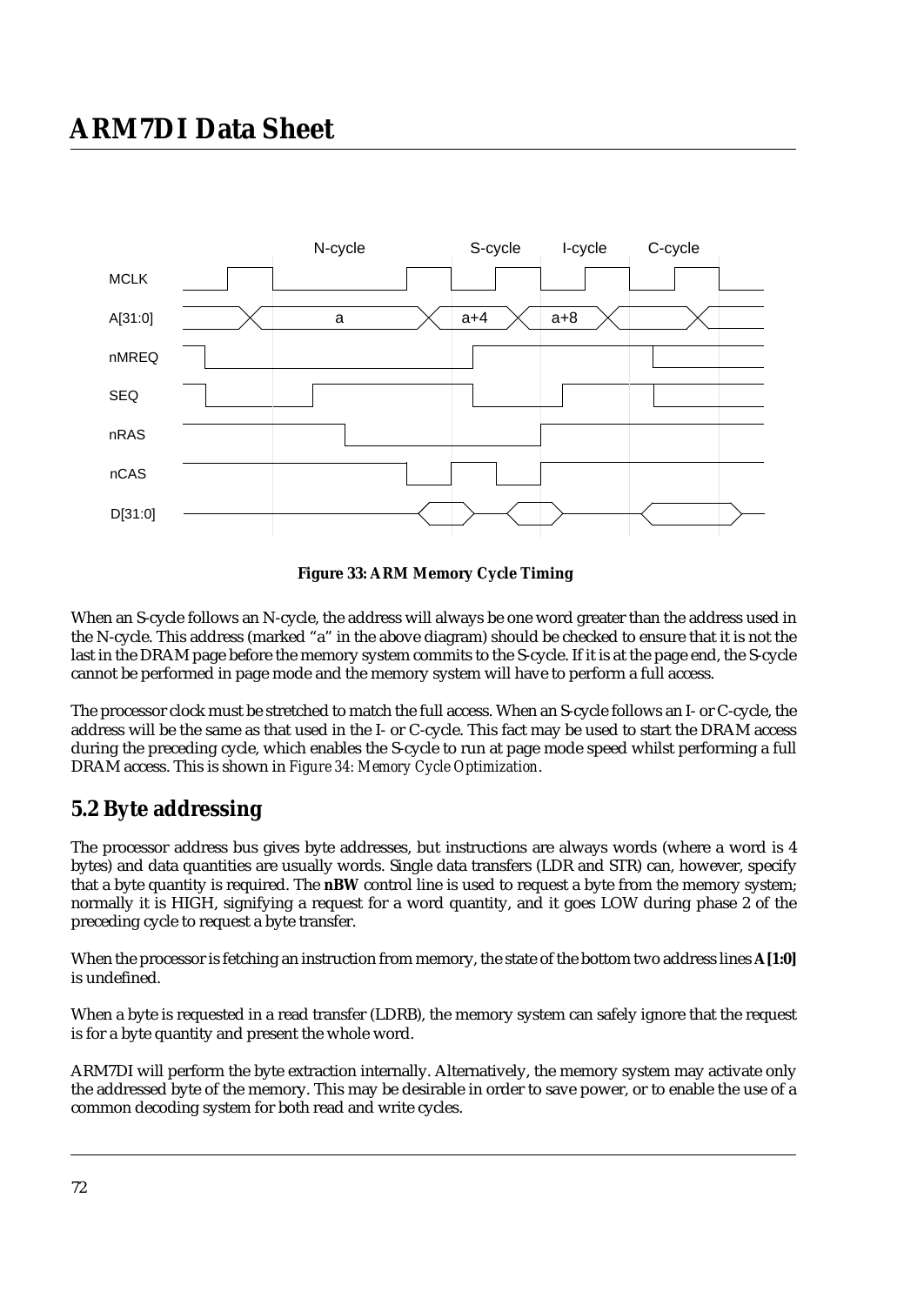

#### **Figure 34: Memory Cycle Optimization**

If a byte write is requested (STRB), ARM7DI will broadcast the byte value across the data bus, presenting it at each byte location within the word. The memory system must decode **A[1:0]** to enable writing only to the addressed byte.

One way of implementing the byte decode in a DRAM system is to separate the 32 bit wide block of DRAM into four byte wide banks, and generate the column address strobes independently as shown in *Figure 35: Decoding Byte Accesses to Memory*.

When the processor is configured for Little Endian operation byte 0 of the memory system should be connected to data lines 7 through 0 (**D[7:0]**) and strobed by **nCAS0**. **nCAS1** drives the bank connected to data lines 15 though 8, and so on. This has the added advantage of reducing the load on each column strobe driver, which improves the precision of this time critical signal.

In the Big Endian case, byte 0 of the memory system should be connected to data lines 31 through 24.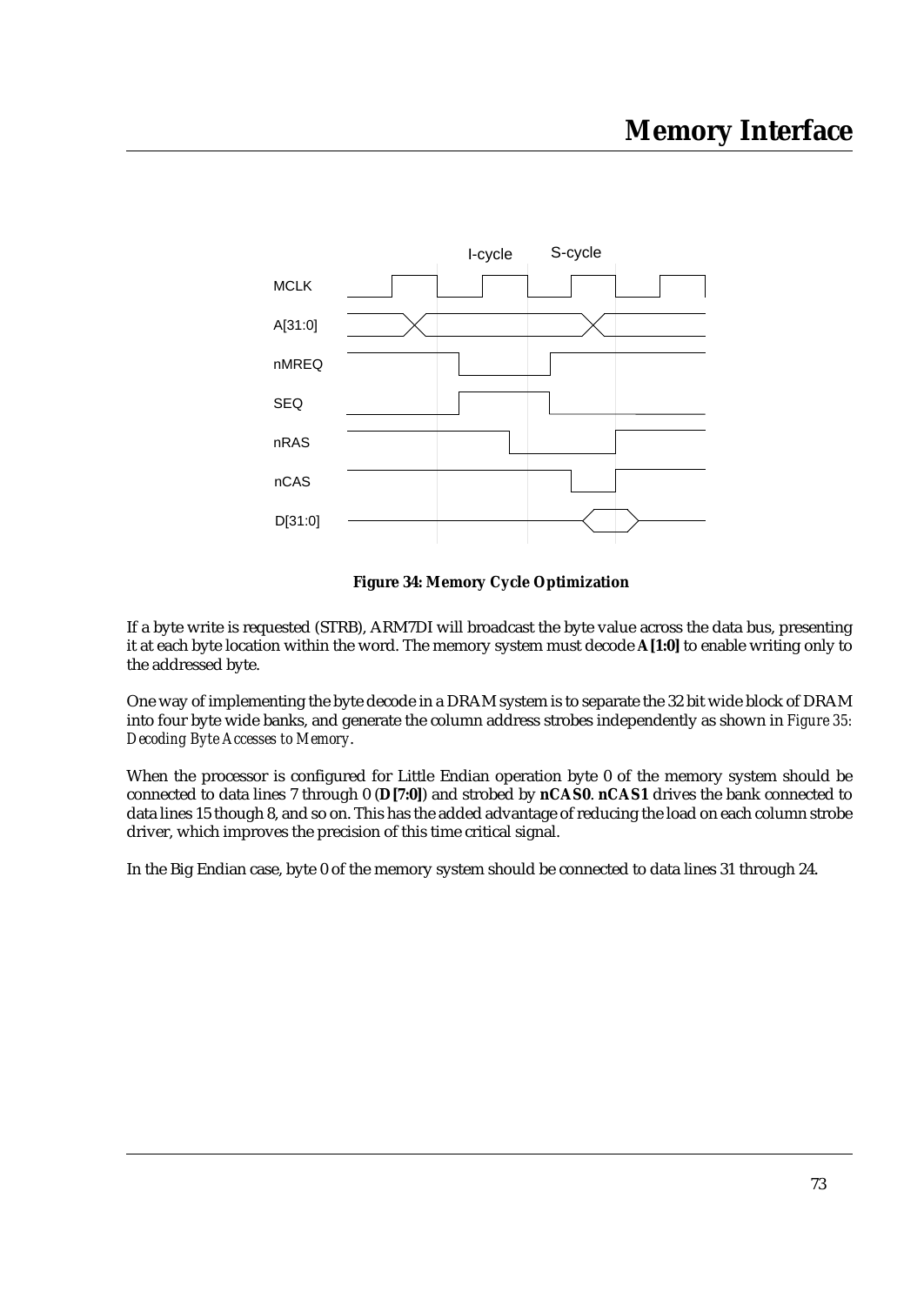

 **Figure 35: Decoding Byte Accesses to Memory**

## **5.3 Address timing**

Normally the processor address changes during phase 2 to the value which the memory system should use during the following cycle. This gives maximum time for driving the address to large memory arrays, and for address translation where required. Dynamic memories usually latch the address on chip, and if the latch is timed correctly they will work even though the address changes before the access has completed.

Static RAMs and ROMs will not work under such circumstances, as they require the address to be stable until after the access has completed. Therefore, for use with such devices, the address transition must be delayed until after the end of phase 2. An on-chip address latch, controlled by **ALE**, allows the address timing to be modified in this way. In a system with a mixture of static and dynamic memories (which for these purposes means a mixture of devices with and without address latches), the use of **ALE** may change dynamically from one cycle to the next, at the discretion of the memory system.

## **5.4 Memory management**

The ARM7DI address bus may be processed by an address translation unit before being presented to the memory, and ARM7DI is capable of running a virtual memory system. The abort input to the processor may be used by the memory manager to inform ARM7DI of page faults. Various other signals enable different page protection levels to be supported:

- (1) **nRW** can be used by the memory manager to protect pages from being written to.
- (2) **nTRANS** indicates whether the processor is in user or a privileged mode, and may be used to protect system pages from the user, or to support completely separate mappings for the system and the user.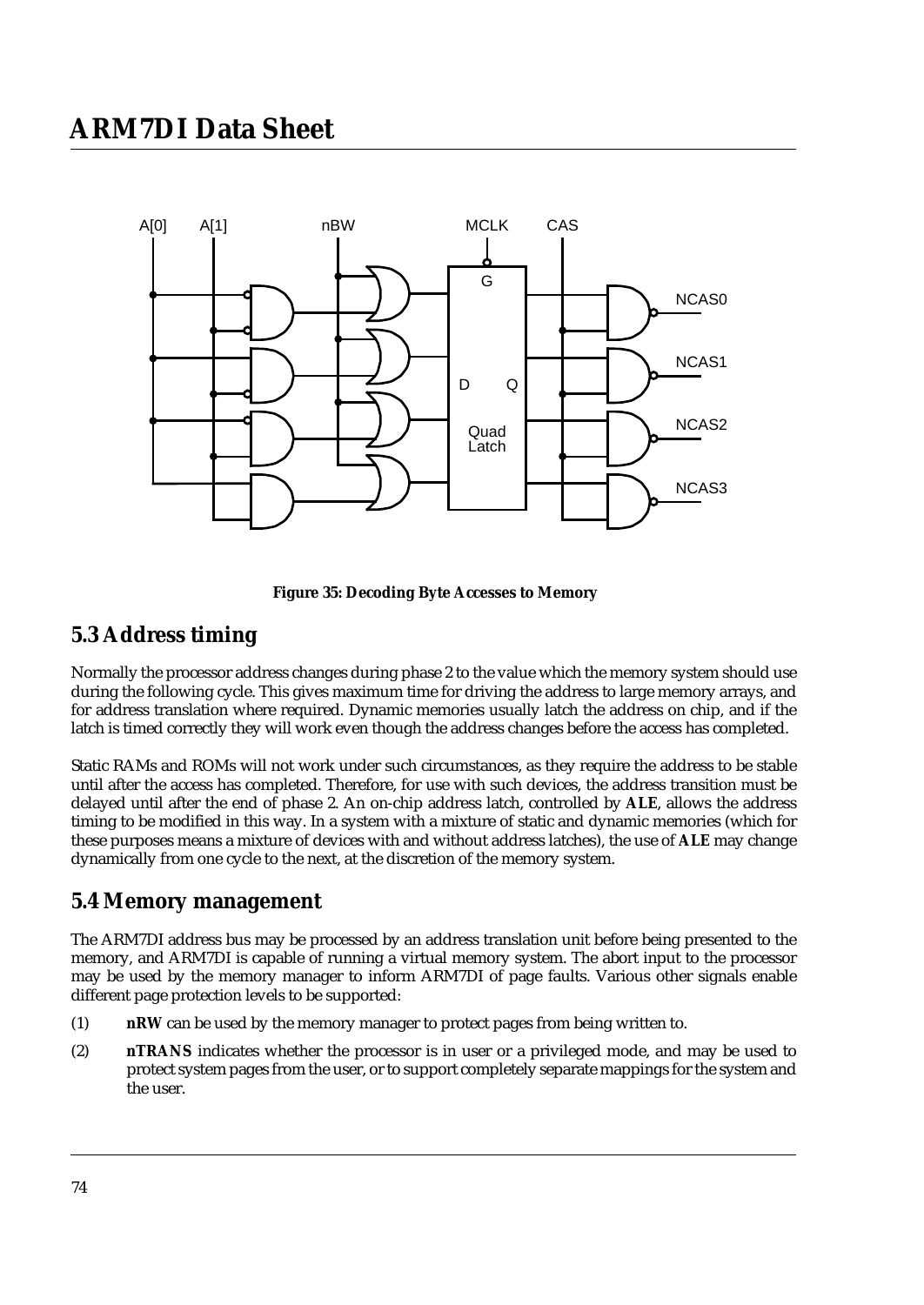Address translation will normally only be necessary on an N-cycle, and this fact may be exploited to reduce power consumption in the memory manager and avoid the translation delay at other times. The times when translation is necessary can be deduced by keeping track of the cycle types that the processor uses.

If an N-cycle is matched to a full DRAM access, it will be longer than the minimum processor cycle time. Stretching phase 1 rather than phase 2 will give the translation system more time to generate an abort.

## **5.5 Locked operations**

ARM7DI includes a data swap (SWP) instruction that allows the contents of a memory location to be swapped with the contents of a processor register. This instruction is implemented as an uninterruptable pair of accesses; the first access reads the contents of the memory, and the second writes the register data to the memory. These accesses must be treated as a contiguous operation by the memory controller to prevent another device from changing the affected memory location before the swap is completed. ARM7DI drives the **LOCK** signal HIGH for the duration of the swap operation to warn the memory controller not to give the memory to another device.

## **5.6 Stretching access times**

All memory timing is defined by **MCLK**, and long access times can be accommodated by stretching this clock. It is usual to stretch the LOW period of **MCLK**, as this allows the memory manager to abort the operation if the access is eventually unsuccessful.

Either **MCLK** can be stretched before it is applied to ARM7DI, or the **nWAIT** input can be used together with a free-running **MCLK**. Taking **nWAIT** LOW has the same effect as stretching the LOW period of **MCLK**, and **nWAIT** must only change when **MCLK** is LOW.

ARM7DI does not contain any dynamic logic which relies upon regular clocking to maintain its internal state. Therefore there is no limit upon the maximum period for which **MCLK** may be stretched, or **nWAIT** held LOW.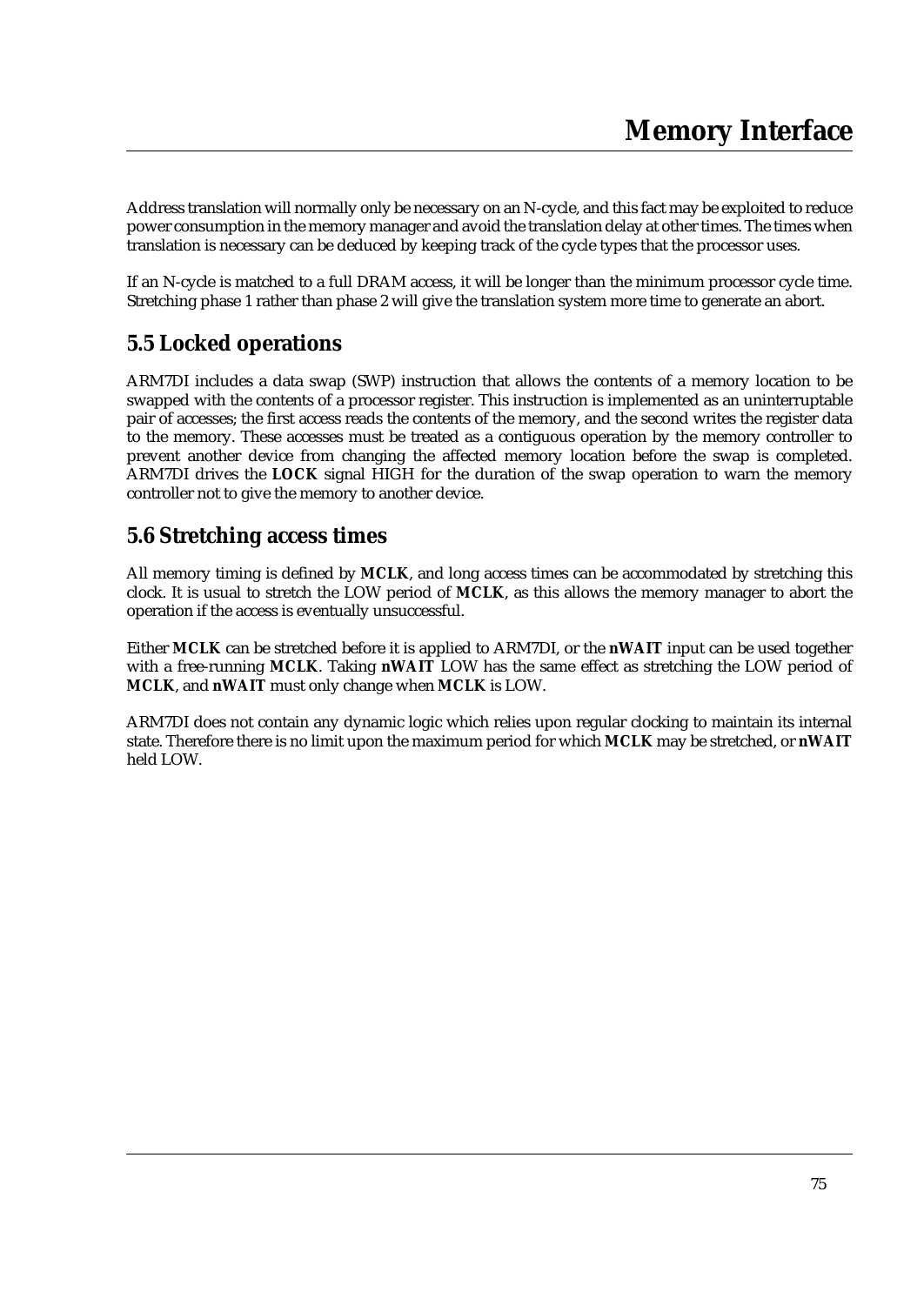## **5.7 The External Data Bus**

ARM7DI has a single, bidirectional data bus. Most of the time, the ARM reads from memory and so this bus is configured to input. During write cycles however, the ARM7DI must output data. During phase 2 of the previous cycle, the signal **nRW** is driven HIGH to indicate a write cycle. During the actual cycle, **nENOUT** is driven LOW to indicate that the ARM7DI is driving **D[31:0]** as an output. *Figure 36: Data Write Bus Cycle* shows this bus timing (**DBE** has been tied HIGH in this example). *Figure 37: ARM7DI Data Bus Control Circuit* shows the circuit which exists in ARM7DI for controlling exactly when the external bus is driven out.



 **Figure 36: Data Write Bus Cycle**

The ARM7DI macrocell has an additional bus control signal, **nENIN,** which allows the external system to manually tristate the bus. In the simplest systems, **nENIN** can be tied LOW and **nENOUT** can be ignored. However, in many applications when the external data bus is a shared resource, greater control may be required. In this situation, **nENIN** can be used to delay when the external bus is driven. Note that for backwards compatibility, **DBE** is also included. At the macrocell level,**DBE** and **nENIN** have almost identical functionality and in most applications one can be tied off.

*Section 5.7.1 Example System: The ARM70D* describes how ARM7DI may be interfaced to an external data bus, using ARM70D as an example.

ARM7DI has another output control signal called **TBE**. This signal is normally only used during test and must be tied HIGH when not in use. When driven LOW, **TBE** forces all three-stateable outputs to high impedance. It is as if both **DBE** and **ABE** have been driven LOW, causing the data bus, the address bus, and all other signals normally controlled by **ABE** to become high impedance. Note, however, that there is no scan cell on **TBE**. Thus, **TBE** is completely independent of scan data and may be used to put the outputs into a high impedance state while scan testing takes place.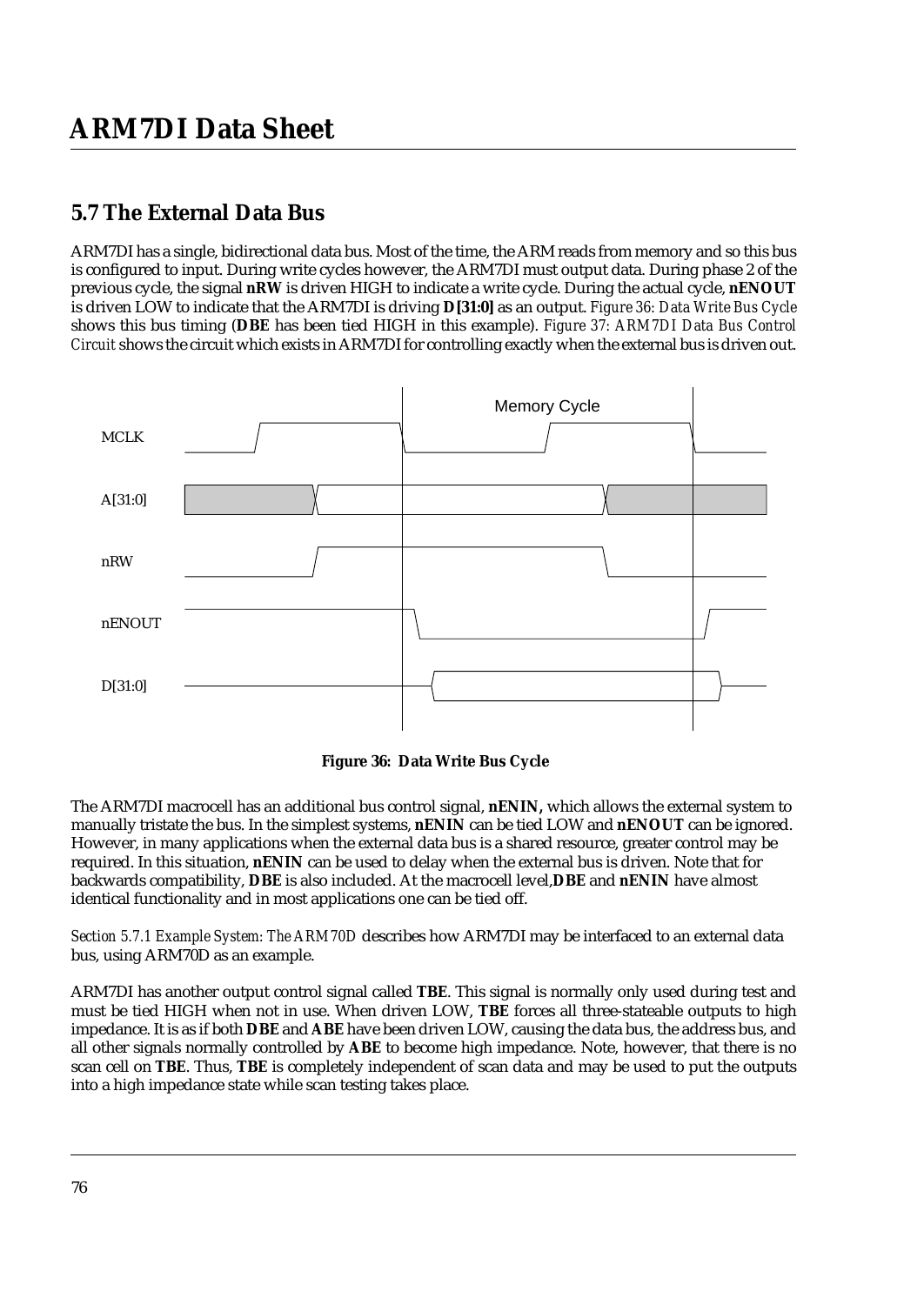| <b>ARM7DI</b> output | <b>ABE</b> | <b>DBE</b> | <b>TBE</b> |
|----------------------|------------|------------|------------|
| A[31:0]              | $\ast$     |            | $\ast$     |
| D[31:0]              |            | *          | $\ast$     |
| nBW                  | $\ast$     |            | $\ast$     |
| nRW                  | $\ast$     |            | $\ast$     |
| <b>LOCK</b>          | $\ast$     |            | $\ast$     |
| $n$ OPC              | $\ast$     |            | $\ast$     |
| nTRANS               | $\ast$     |            | $\ast$     |
| <b>DBGACK</b>        |            |            |            |
| <b>ECLK</b>          |            |            |            |
| $n$ CPI              |            |            |            |
| nENOUT               |            |            |            |
| <b>nEXEC</b>         |            |            |            |
| nM[4:0]              |            |            |            |
| nMREQ                |            |            |            |
| <b>SDOUTMS</b>       |            |            |            |
| <b>SDOUTDATA</b>     |            |            |            |
| <b>SEQ</b>           |            |            |            |

*Table 7: Output Enable Control Summary* shows the tri-state control of ARM7DI's outputs. Those signals which do not have an asterix in the **ABE**, **DBE** or **TBE** column cannot be driven to the high impedance state:

**Table 7: Output Enable Control Summary**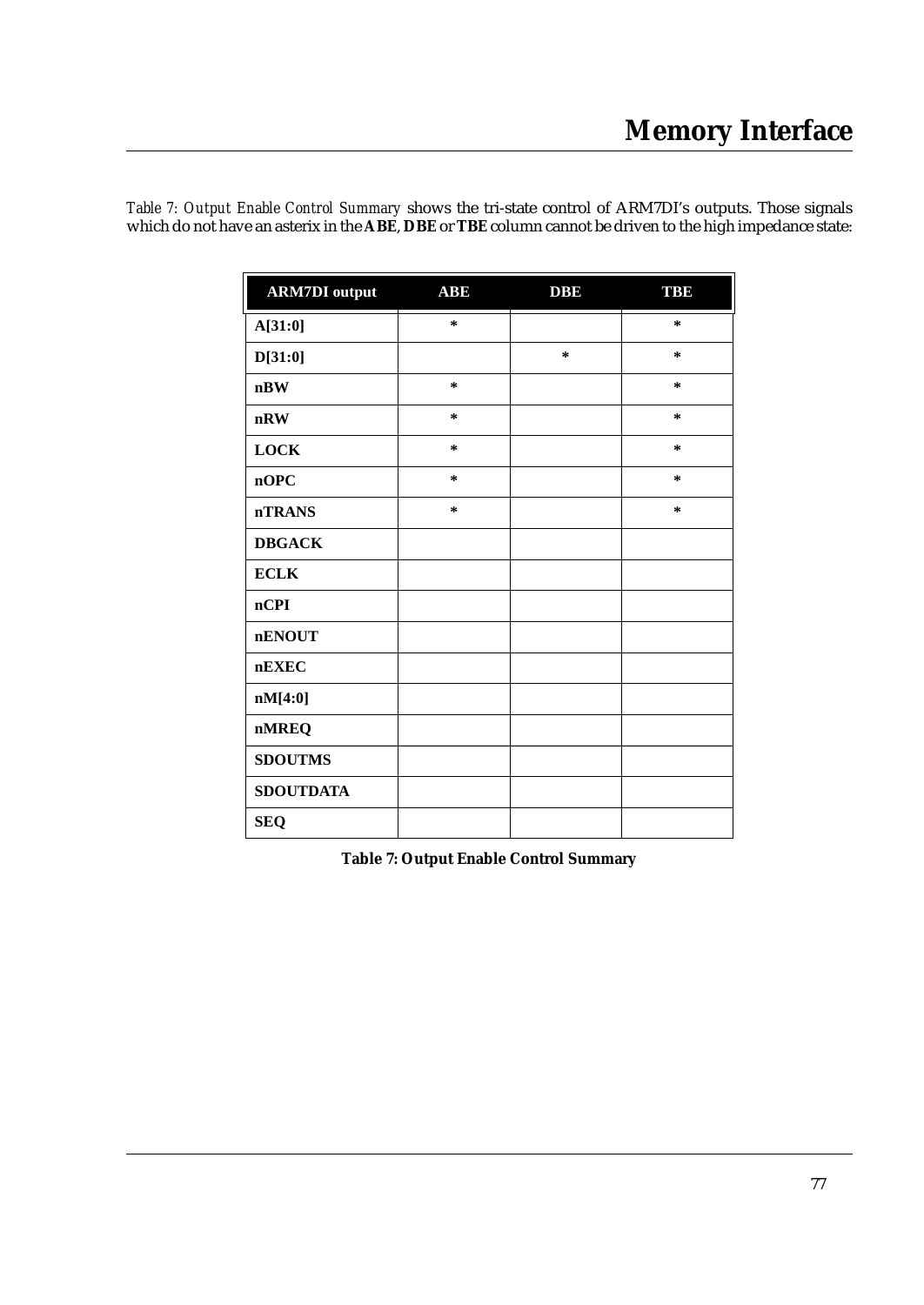

 **Figure 37: ARM7DI Data Bus Control Circuit**

### **5.7.1 Example System: The ARM70D**

Connecting ARM7DI's data bus, **D[31:0]** to an external shared bus requires some simple additional logic. This will vary from application to application. As an example, the following describes how the ARM7D macrocell was connected to the bi-directional data bus pads of the ARM70D.

In this application, care must be taken to prevent bus clash on **D[31:0]** when the data bus drive changes direction. The timing of **nENIN**, and the pad control signals must be arranged so that when the core starts to drive out, the pad drive onto **D[31:0]** switches off before the core starts to drive. Similarly, when the bus switches back to input, the core must stop driving before the pad switches on.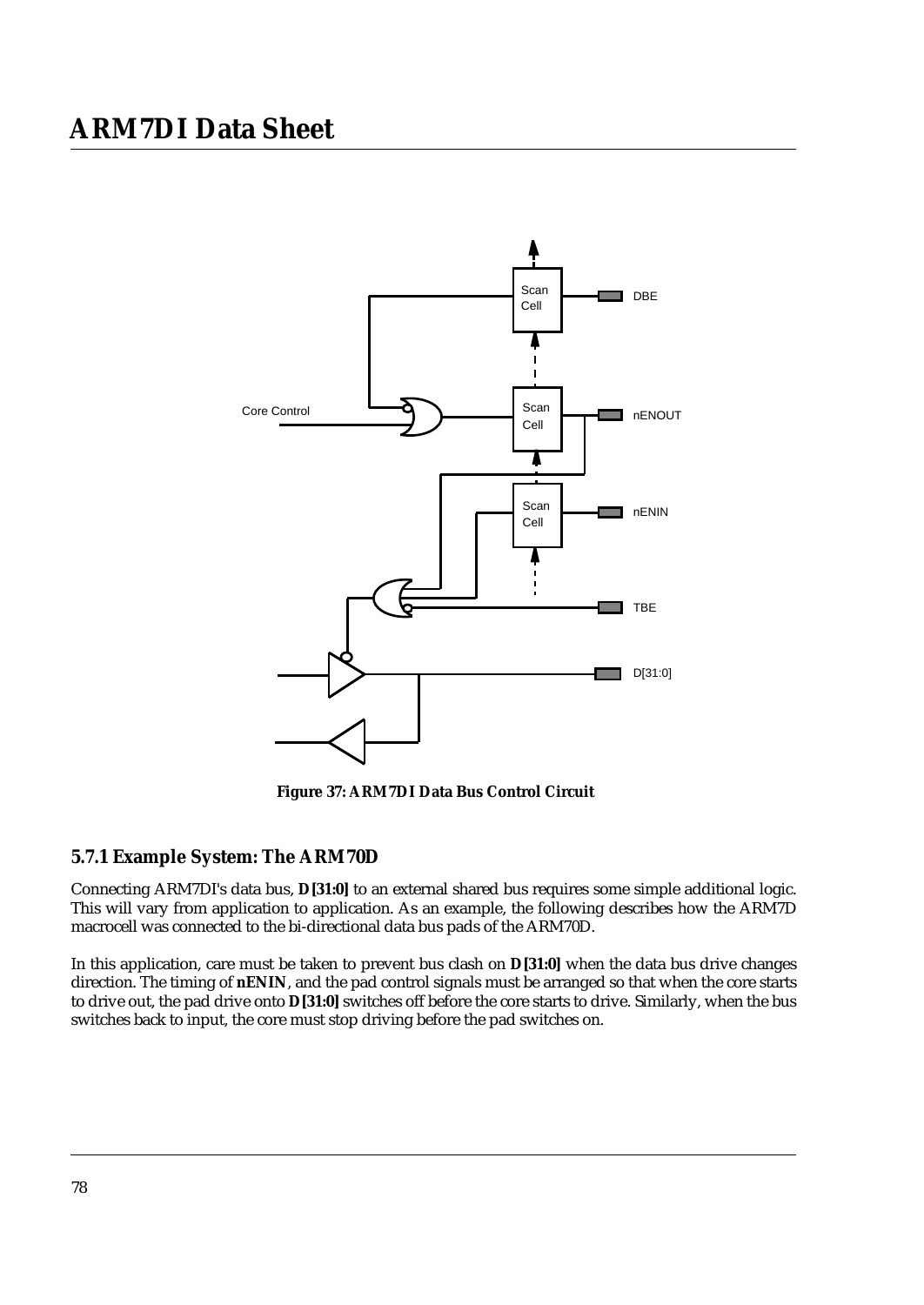All this can be achieved using a simple non-overlapping clock generator. The actual circuit implemented in the ARM70D is shown in *Figure 38: The ARM70D Data Bus Circuit*. Note that at the core level, **TBE** and **DBE** are tied HIGH (inactive). This is because in a packaged part, there is no need to ever manually force the internal buses into a high impedance state. Note also that at the pad level, the signal **EDBE** is factored into the bus control logic. This allows the external memory controller to arbitrate the bus and asynchronously disable ARM70D if required.



 **Figure 38: The ARM70D Data Bus Circuit**

*Figure 39: Data Bus Control Signal Timing* shows how the various control signals interact. Under normal conditions, when the data bus is configured as input, **nENOUT** is HIGH, **nEN1** is LOW, and **nEN2**/**nENIN** is HIGH. Thus the pads drive **XD[31:0]** onto **D[31:0]**.

When a write cycle occurs, **nRW** is driven HIGH to indicate a write during phase 2 of the previous cycle, (ie, with the address). During phase 1 of the actual cycle, **nENOUT** is driven LOW to indicate that ARM7DI is about to drive the bus. The falling edge of this signal makes **nEN1** go HIGH, which disables the input half pad from driving **D[31:0]**. This in turn makes **nEN2** go LOW, which enables the output half of the pad so that the ARM70D is now driving the external data bus, **XD[31:0]**. **nEN2** is then buffered and driven back into the core on **nENIN,** so that finally the ARM7DI macrocell drives **D[31:0]**. The delay between all the signals ensures that there is no clash on the data bus as it changes direction from input to output.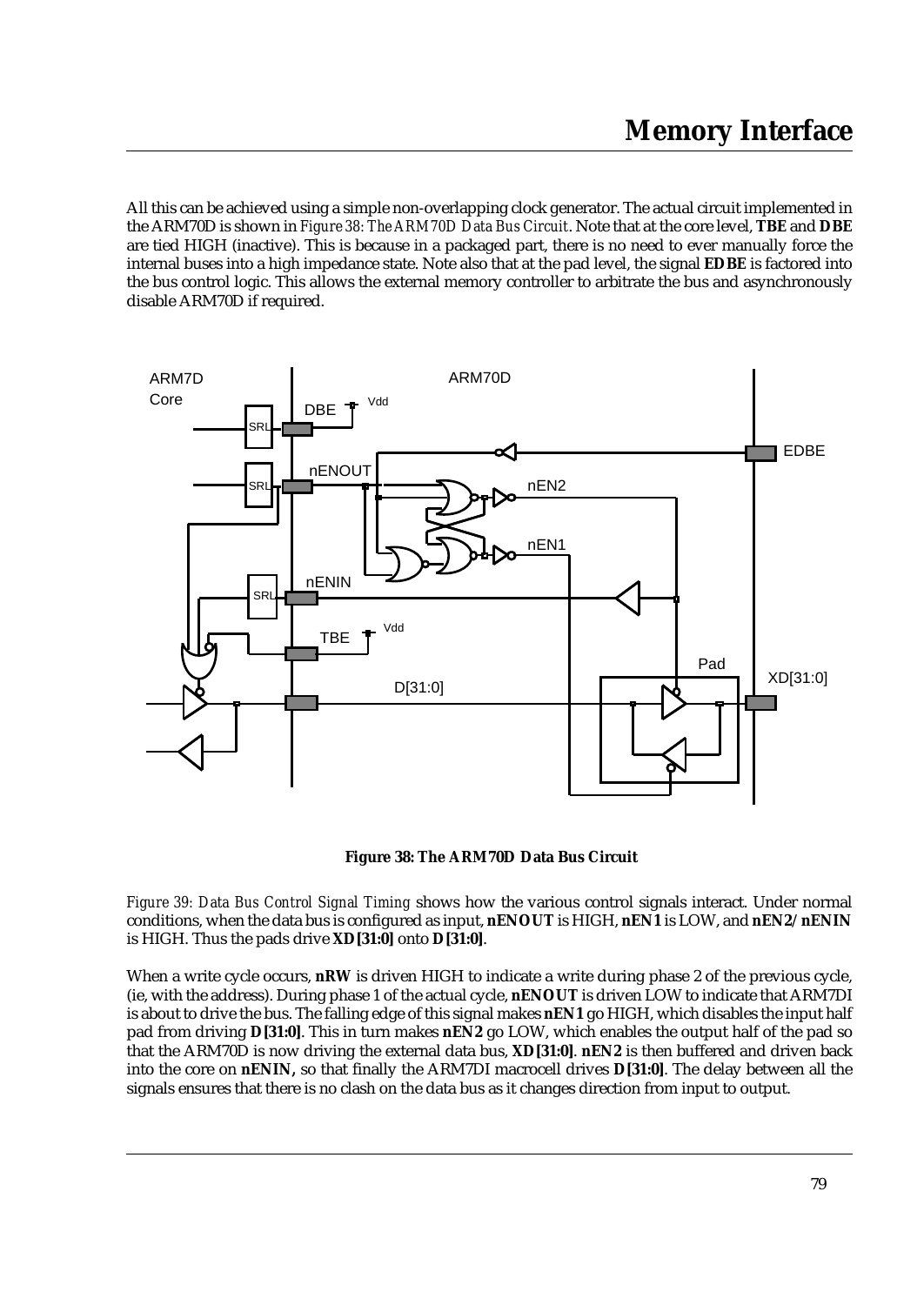

 **Figure 39: Data Bus Control Signal Timing**

When the bus turns around to the other direction at the end of the cycle, the various control signals switch the other way. Again, the non-overlap ensures that there is never a bus clash. This time, **nENOUT** is driven HIGH to denote that ARM7DI no longer needs to drive the bus and the core's output is immediately switched off. This causes **nEN2** to disable the output half of the pad which in turn causes **nEN1** to switch on the input half. Thus, the bus is back to its original input configuration.

Note that the data out time of ARM7DI is not directly determined by **nENOUT** and **nENIN**, and so delaying exactly when the bus is driven will not affect the propagation delay. Please refer to *Chapter 11.0 AC Parameters* for timing details.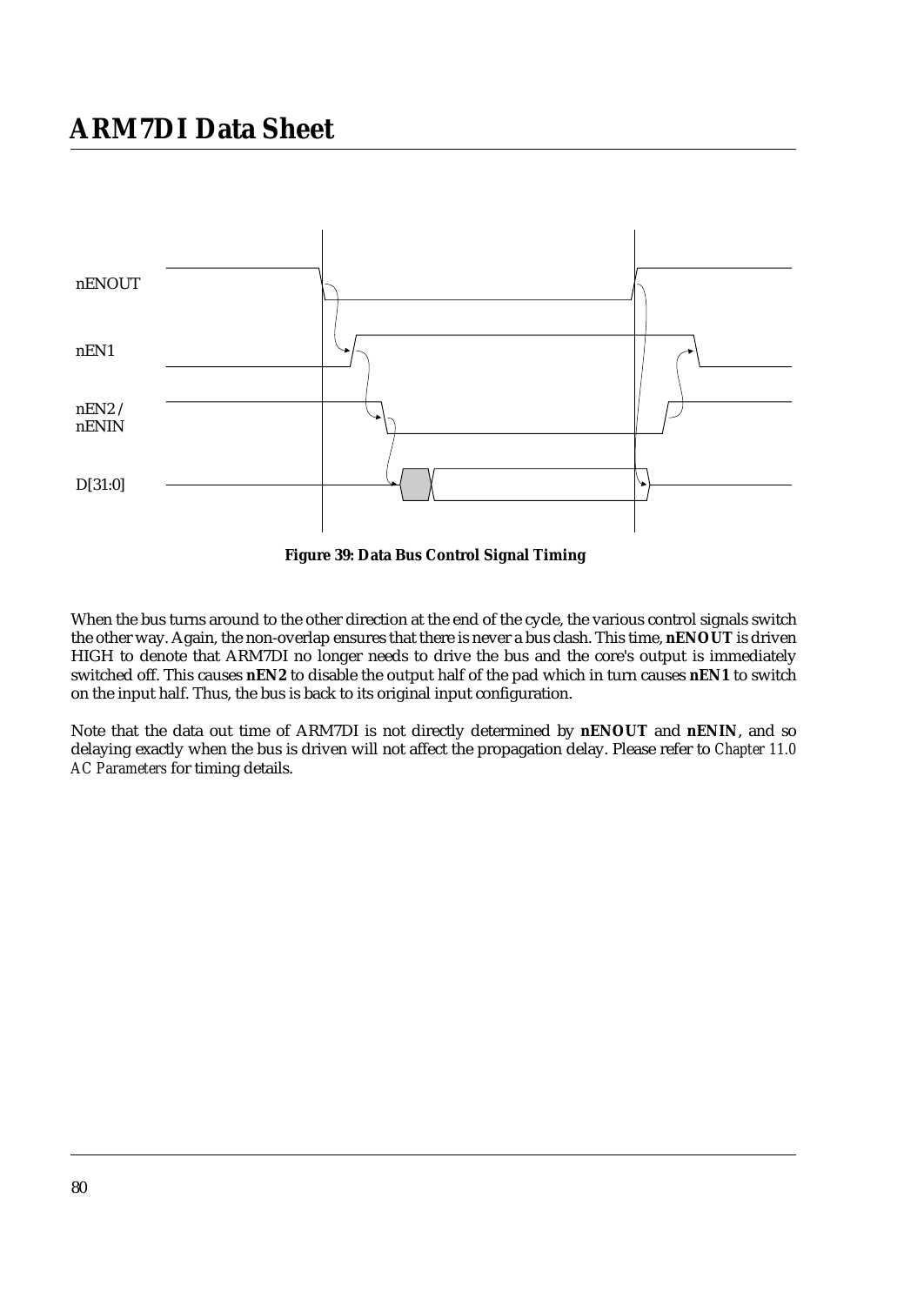# **6.0 Coprocessor Interface**

The functionality of the ARM7DI instruction set may be extended by the addition of up to 16 external coprocessors. When the coprocessor is not present, instructions intended for it will trap, and suitable software may be installed to emulate its functions. Adding the coprocessor will then increase the system performance in a software compatible way. Note that some coprocessor numbers have already been assigned. Contact ARM Ltd for up to date information.

## **6.1 Interface signals**

Three dedicated signals control the coprocessor interface, **nCPI**, **CPA** and **CPB**. The **CPA** and **CPB** inputs should be driven HIGH except when they are being used for handshaking.

### **6.1.1 Coprocessor present/absent**

ARM7DI takes **nCPI** LOW whenever it starts to execute a coprocessor (or undefined) instruction. (This will not happen if the instruction fails to be executed because of the condition codes.) Each coprocessor will have a copy of the instruction, and can inspect the CP# field to see which coprocessor it is for. Every coprocessor in a system must have a unique number and if that number matches the contents of the CP# field the coprocessor should drive the **CPA** (coprocessor absent) line LOW. If no coprocessor has a number which matches the CP# field, **CPA** and **CPB** will remain HIGH, and ARM7DI will take the undefined instruction trap. Otherwise ARM7DI observes the **CPA** line going LOW, and waits until the coprocessor is not busy.

### **6.1.2 Busy-waiting**

If **CPA** goes LOW, ARM7DI will watch the **CPB** (coprocessor busy) line. Only the coprocessor which is driving **CPA** LOW is allowed to drive **CPB** LOW, and it should do so when it is ready to complete the instruction. ARM7DI will busy-wait while **CPB** is HIGH, unless an enabled interrupt occurs, in which case it will break off from the coprocessor handshake to process the interrupt. Normally ARM7DI will return from processing the interrupt to retry the coprocessor instruction.

When **CPB** goes LOW, the instruction continues to completion. This will involve data transfers taking place between the coprocessor and either ARM7DI or memory, except in the case of coprocessor data operations which complete immediately the coprocessor ceases to be busy.

All three interface signals are sampled by both ARM7DI and the coprocessor(s) on the rising edge of **MCLK**. If all three are LOW, the instruction is committed to execution, and if transfers are involved they will start on the next cycle. If **nCPI** has gone HIGH after being LOW, and before the instruction is committed, ARM7DI has broken off from the busy-wait state to service an interrupt. The instruction may be restarted later, but other coprocessor instructions may come sooner, and the instruction should be discarded.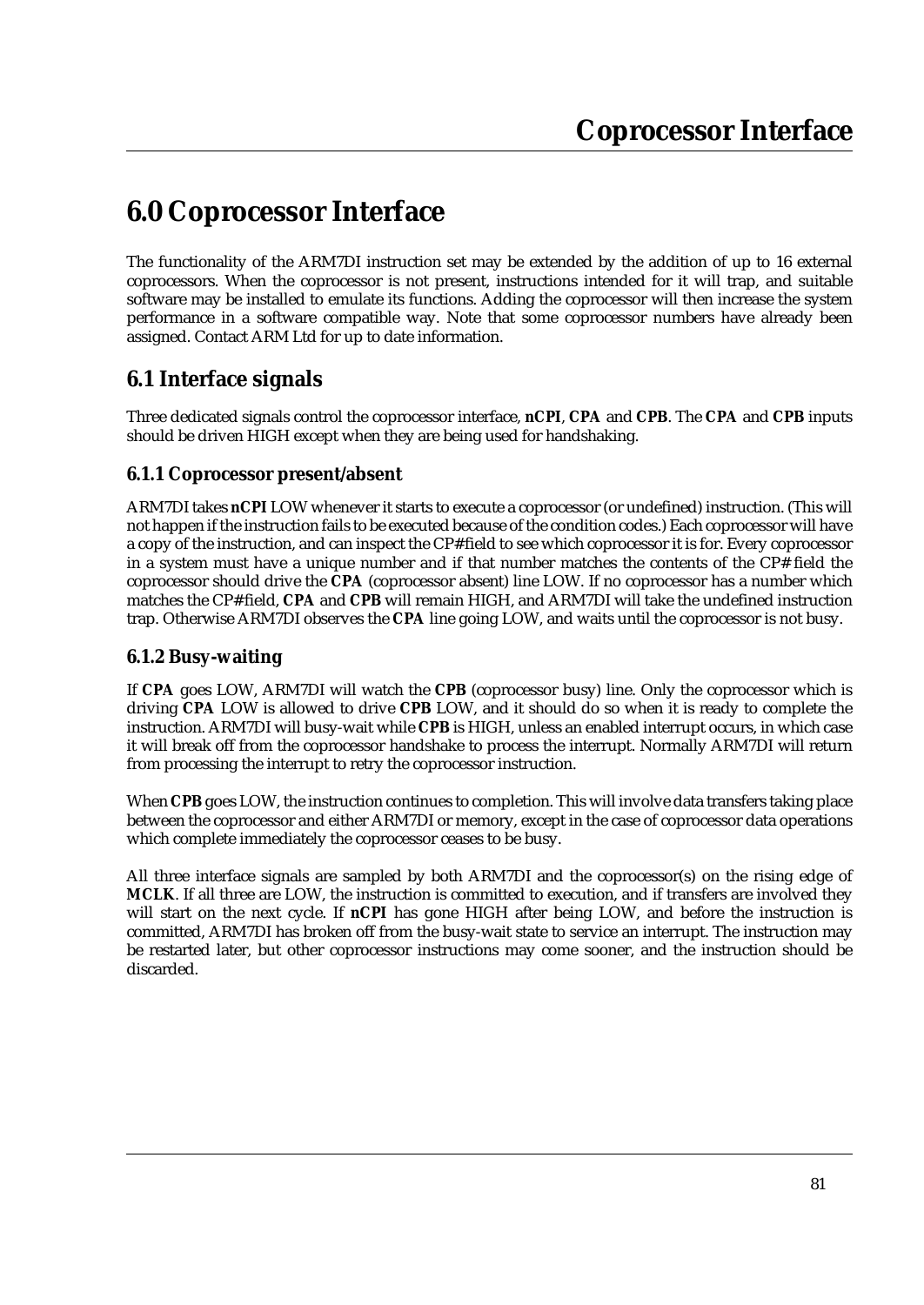## **6.1.3 Pipeline following**

In order to respond correctly when a coprocessor instruction arises, each coprocessor must have a copy of the instruction. All ARM7DI instructions are fetched from memory via the main data bus, and coprocessors are connected to this bus, so they can keep copies of all instructions as they go into the ARM7DI pipeline. The **nOPC** signal indicates when an instruction fetch is taking place, and **MCLK** gives the timing of the transfer, so these may be used together to load an instruction pipeline within the coprocessor.

## **6.2 Data transfer cycles**

Once the coprocessor has gone not-busy in a data transfer instruction, it must supply or accept data at the ARM7DI bus rate (defined by **MCLK**). It can deduce the direction of transfer by inspection of the L bit in the instruction, but must only drive the bus when permitted to by **DBE** being HIGH. The coprocessor is responsible for determining the number of words to be transferred; ARM7DI will continue to increment the address by one word per transfer until the coprocessor tells it to stop. The termination condition is indicated by the coprocessor driving **CPA** and **CPB** HIGH.

There is no limit in principle to the number of words which one coprocessor data transfer can move, but by convention no coprocessor should allow more than 16 words in one instruction. More than this would worsen the worst case ARM7DI interrupt latency, as the instruction is not interruptible once the transfers have commenced. At 16 words, this instruction is comparable with a block transfer of 16 registers, and therefore does not affect the worst case latency.

## **6.3 Register transfer cycle**

The coprocessor register transfer cycle is the one case when ARM7DI requires the data bus without requiring the memory to be active. The memory system is informed that the bus is required by ARM7DI taking both **nMREQ** and **SEQ** HIGH. When the bus is free, **DBE** should be taken HIGH to allow ARM7DI or the coprocessor to drive the bus, and an **MCLK** cycle times the transfer.

## **6.4 Privileged instructions**

The coprocessor may restrict certain instructions for use in privileged modes only. To do this, the coprocessor will have to track the **nTRANS** output.

As an example of the use of this facility, consider the case of a floating point coprocessor (FPU) in a multitasking system. The operating system could save all the floating point registers on every task switch, but this is inefficient in a typical system where only one or two tasks will use floating point operations. Instead, there could be a privileged instruction which turns the FPU on or off. When a task switch happens, the operating system can turn the FPU off without saving its registers. If the new task attempts an FPU operation, the FPU will appear to be absent, causing an undefined instruction trap. The operating system will then realise that the new task requires the FPU, so it will re-enable it and save FPU registers. The task can then use the FPU as normal. If, however, the new task never attempts an FPU operation (as will be the case for most tasks), the state saving overhead will have been avoided.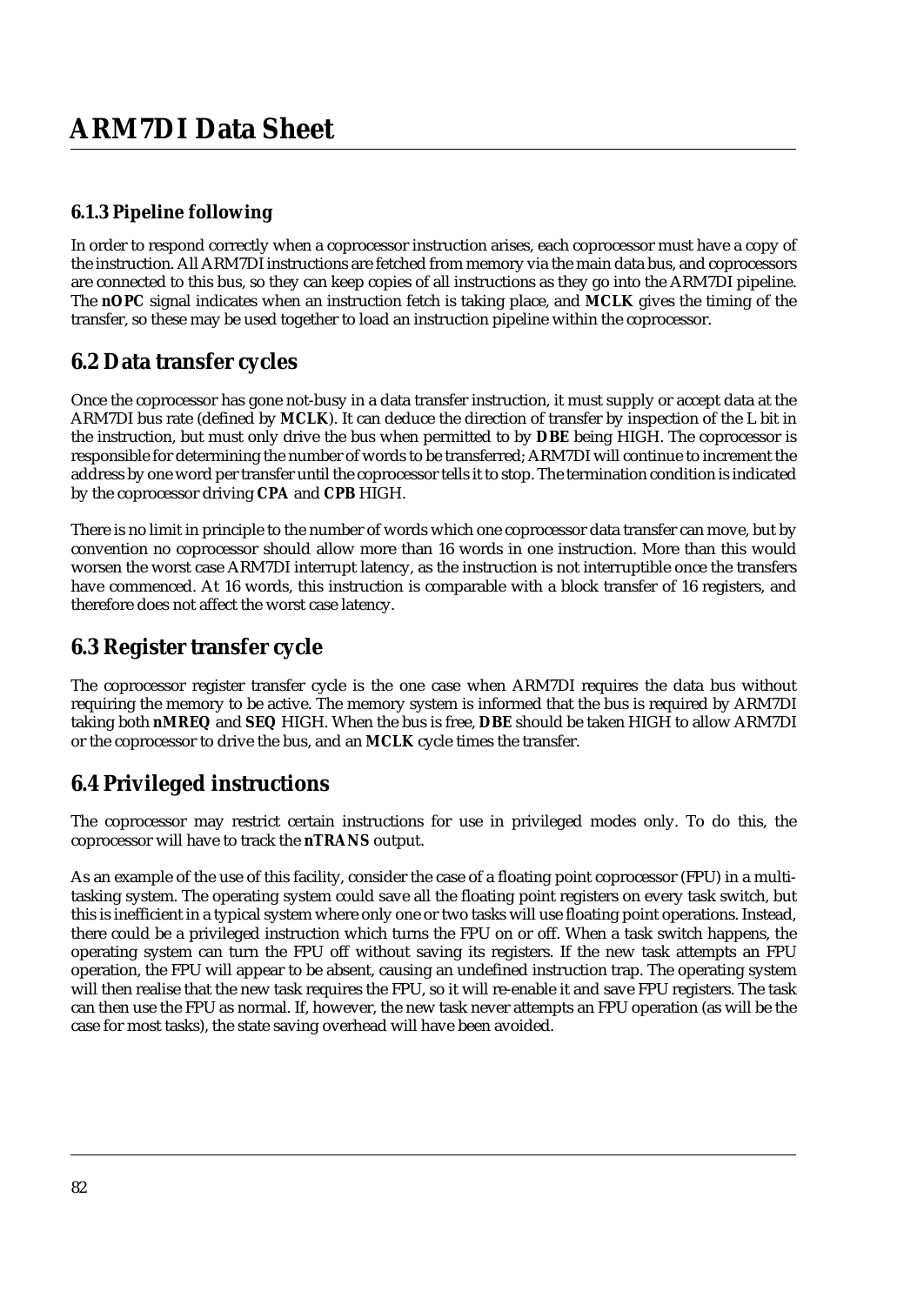## **6.5 Idempotency**

A consequence of the implementation of the coprocessor interface, with the interruptible busy-wait state, is that all instructions may be interrupted at any point up to the time when the coprocessor goes not-busy. If so interrupted, the instruction will normally be restarted from the beginning after the interrupt has been processed. It is therefore essential that any action taken by the coprocessor before it goes not-busy must be idempotent, ie must be repeatable with identical results.

For example, consider a FIX operation in a floating point coprocessor which returns the integer result to an ARM7DI register. The coprocessor must stay busy while it performs the floating point to fixed point conversion, as ARM7DI will expect to receive the integer value on the cycle immediately following that where it goes not-busy. The coprocessor must therefore preserve the original floating point value and not corrupt it during the conversion, because it will be required again if an interrupt arises during the busy period.

The coprocessor data operation class of instruction is not generally subject to idempotency considerations, as the processing activity can take place after the coprocessor goes not-busy. There is no need for ARM7DI to be held up until the result is generated, because the result is confined to stay within the coprocessor.

## **6.6 Undefined instructions**

Undefined instructions are treated by ARM7DI as coprocessor instructions. All coprocessors must be absent (ie **CPA** and **CPB** must be HIGH) when an undefined instruction is presented. ARM7DI will then take the undefined instruction trap. Note that the coprocessor need only look at bit 27 of the instruction to differentiate undefined instructions (which all have 0 in bit 27) from coprocessor instructions (which all have 1 in bit 27).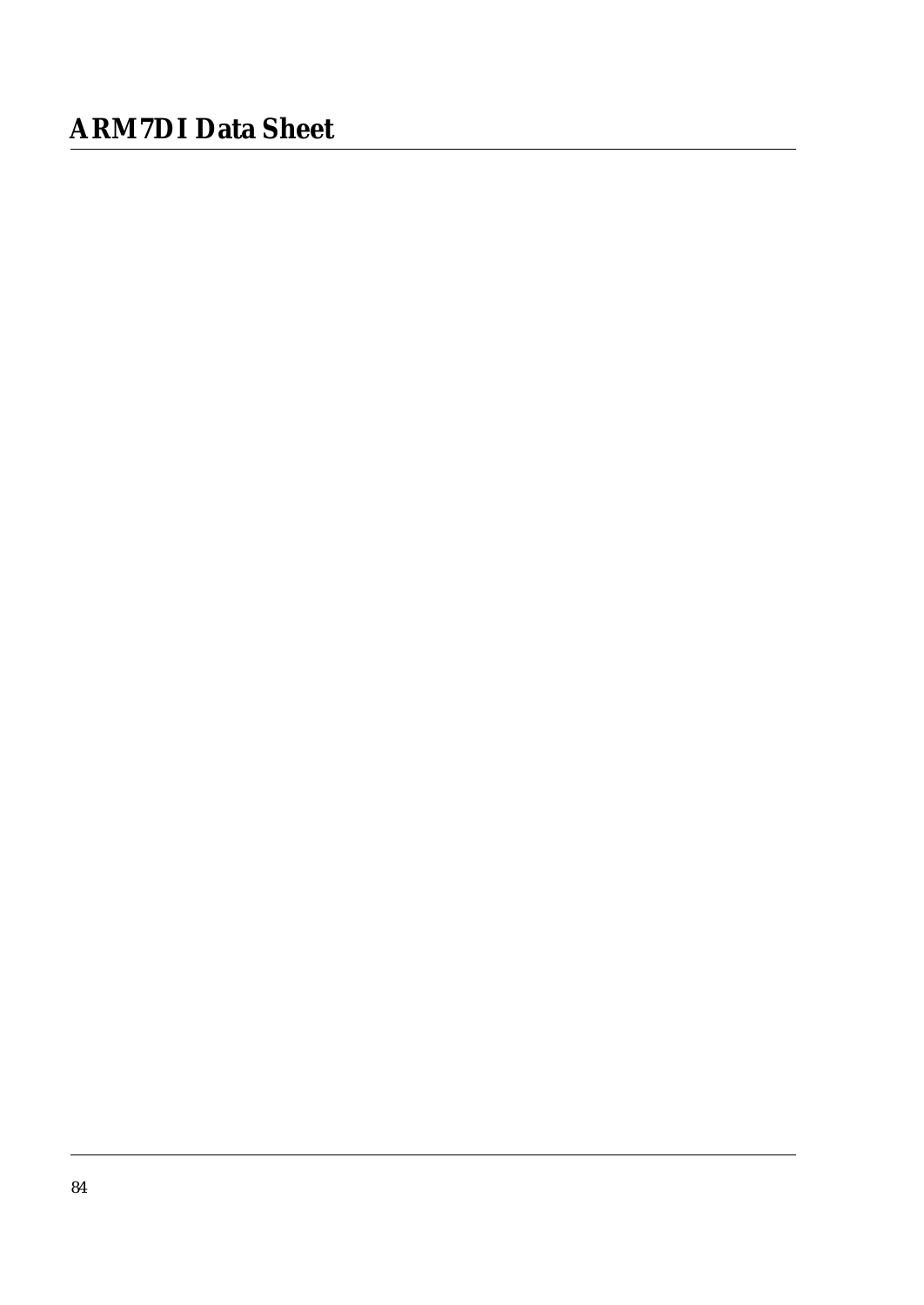# **7.0 Debug Interface**

The debug interface is based on the IEEE Std. 1149.1- 1990, "Standard Test Access Port and Boundary-Scan Architecture" (please refer to this standard for an explanation of the terms used in this section and for a description of the TAP controller states.)

## **7.1 Overview**

ARM7DI contains hardware support for advanced debugging features. This is intended to ease the user's development of application software, operating systems, and the hardware itself.

Simplistically, ARM7DI's debug extensions allow the core to be stopped on a given instruction fetch (breakpoint), or data access (watchpoint), or asynchronously by a debug-request. When this happens, ARM7DI is said to be in *debug state*. At this point, the core's internal state and the system's external state may be examined. Once examination is complete, the core and system state may be restored and program execution may resume.

ARM7DI is forced into debug state either by a request on one of the external debug interface signals, or by an internal functional unit known as *ICEBreaker*. Once in debug state, the core isolates itself from the memory system. The core can then be examined while all other system activity continues as normal.

ARM7DI's internal state is examined via a JTAG-style serial interface. This allows instructions to be serially inserted into the core's pipeline without using the external data bus. Thus, when in debug state, a storemultiple (STM) could be inserted into the instruction pipeline and this would dump the contents of ARM7DI's registers. This data can be serially shifted out without affecting the rest of the system.

## **7.2 Debug Systems**

The ARM7DI forms one component of a debug system that interfaces from the high-level debugging performed by the user to the low-level interface supported by ARM7DI. Such a system will typically have three parts:

1. *The Debug Host*

This is a computer - for example a PC - running a software debugger such as ARMSD. It allows the user to issue high level commands such as "set breakpoint at location XX", or "examine the contents of memory from 0x0 to 0x100".

2. *The Protocol Converter*

The Debug Host will be connected to the ARM7DI development system via an interface such as RS232. The messages broadcast over this connection must be converted to the interface signals of the ARM7DI, and this function is performed by the protocol converter.

3. *ARM7DI*

ARM7DI is the lowest level of the system, containing hardware extensions to ease debugging. The debug extensions allow the user to stall the core from program execution, examine its internal state and the state of the memory system, and then resume program execution.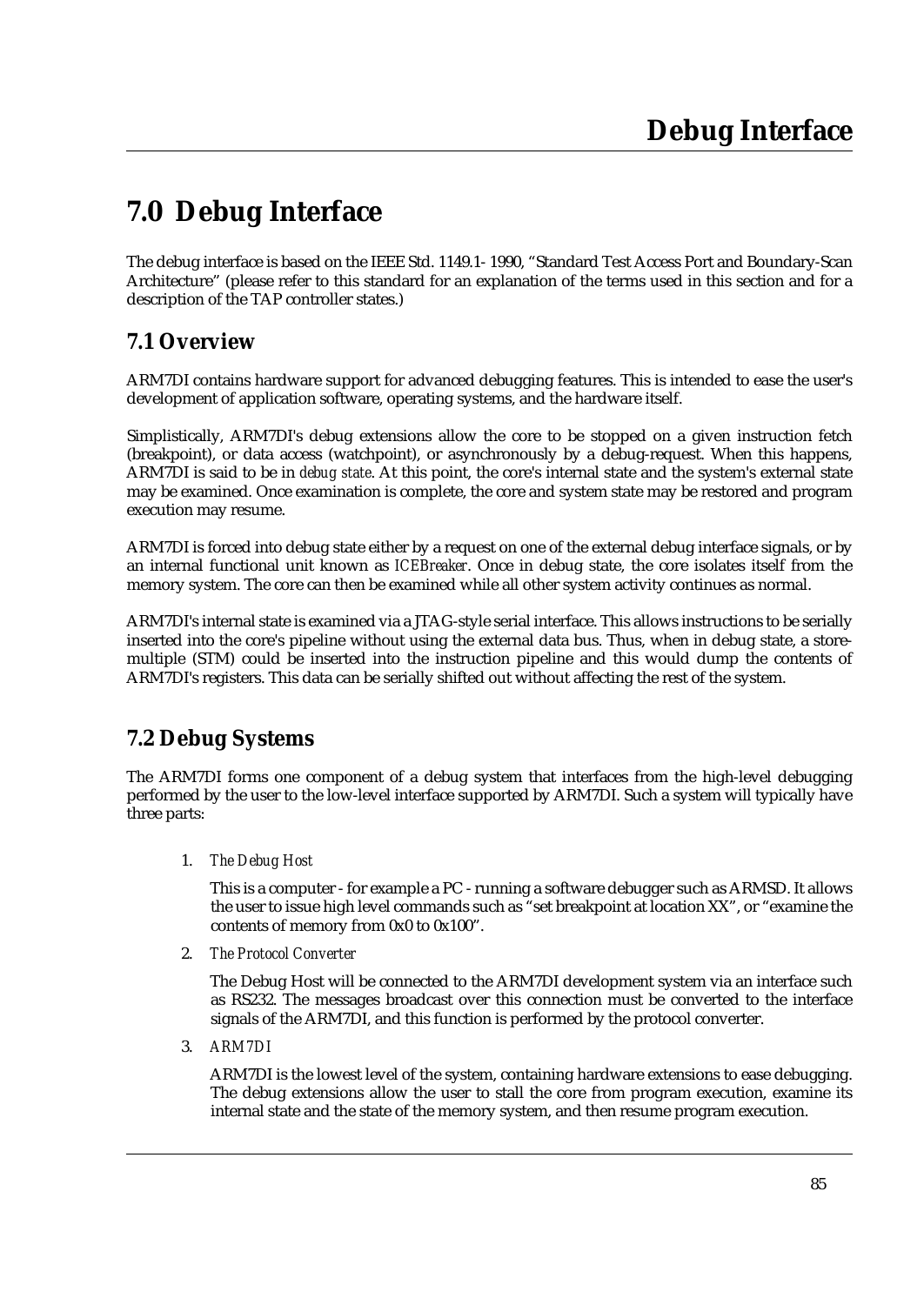These are shown in *Figure 40: Typical debug system*.



 **Figure 40: Typical debug system**

The anatomy of ARM7DI is shown in *Figure 43: ARM7DI Scan Chain Arrangement*. The major blocks are:

a) *ARM7DM*

This is the CPU core, with hardware support for debug.

b) *ICEBreaker*

This is a set of registers and comparators used to generate debug exceptions (eg breakpoints). This unit is described in full later in this chapter.

c) *TAP controller*

This controls the action of the scan chains via a JTAG serial interface.

The Debug Host and the Protocol Converter are system dependent. The rest of this chapter is given over to the hardware debug extensions of ARM7DI.

## **7.3 Debug Interface Signals**

There are three primary external signals associated with the debug interface:

• **BREAKPT** and **DBGRQ**

with which the system requests ARM7DI to enter debug state.

• **DBGACK**

which ARM7DI uses to flag back to the system that it is in debug state.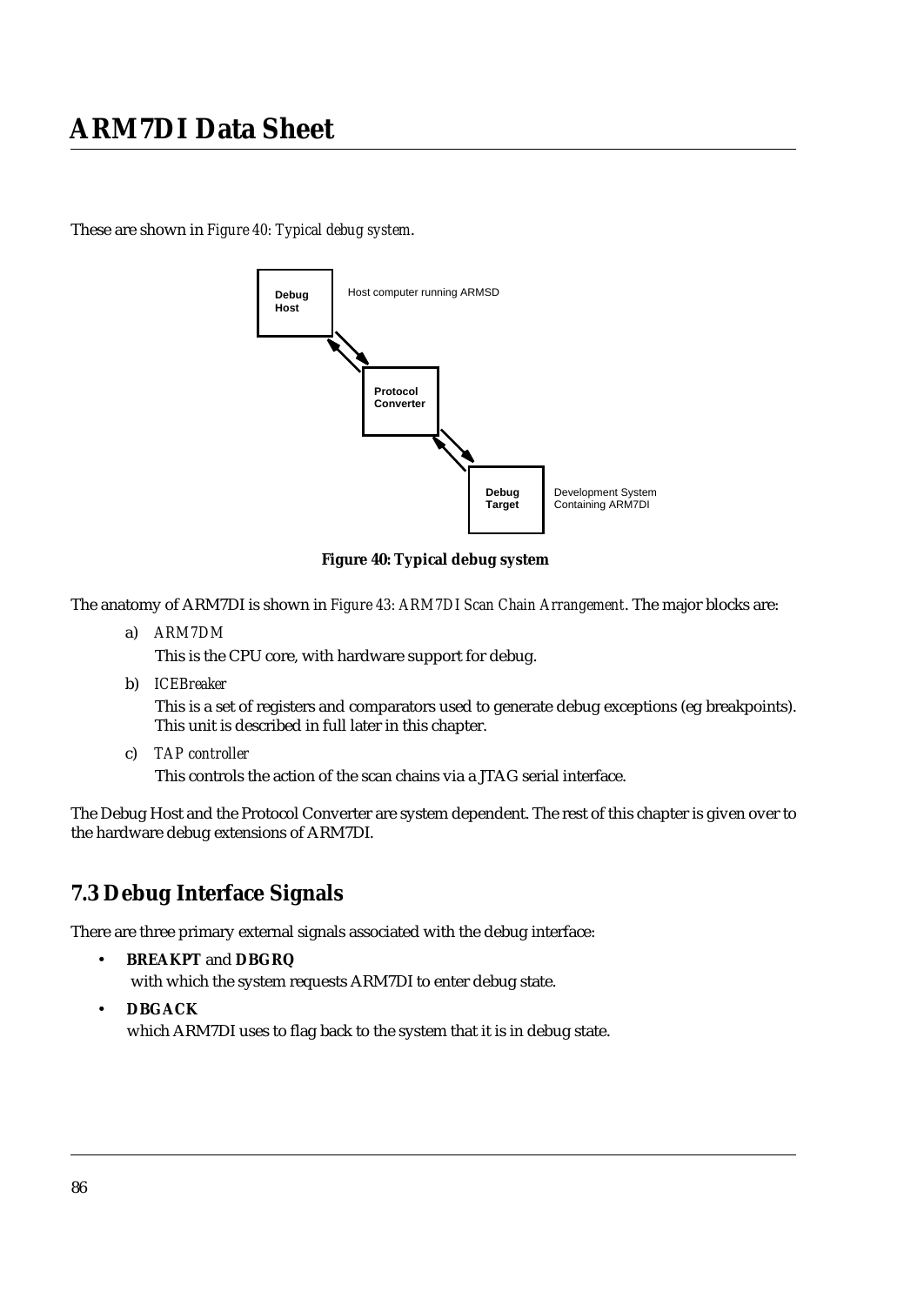### **7.3.1 Entry into Debug State**

ARM7DI is forced into debug state after a breakpoint, watchpoint or debug-request has occurred.

Conditions under which a breakpoint or watchpoint occur can be programmed using ICEBreaker. Alternatively, external logic can monitor the address and data bus, and flag breakpoints and watchpoints via the **BREAKPT** pin.

The timing is the same for externally generated breakpoints and watchpoints. Data must always be valid around the falling edge of **MCLK**. If this data is an instruction to be breakpointed, then the **BREAKPT** signal must be HIGH around the next rising edge of **MCLK**. Similarly, if the data is for a load or store, then this can be marked as watchpointed by asserting **BREAKPT** around the next rising edge of **MCLK**.

When a breakpoint or watchpoint is generated, there may be a delay before ARM7DI enters debug state. When it does, the signal **DBGACK** is asserted in the HIGH phase of **MCLK**. The timing for an externally generated breakpoint is shown in *Figure 41: Debug State Entry*.

#### *Entry into debug state on breakpoint*

After an instruction has been breakpointed, the core does not enter debug state immediately. Instructions are marked as being breakpointed as they enter ARM7DI's instruction pipeline. Thus ARM7DI only enters debug state when (and if) the instruction reaches the pipeline's execute stage.

A breakpointed instruction may not cause ARM7DI to enter debug state for one of two reasons:

• *a branch precedes the breakpointed instruction*.

When the branch is executed, the instruction pipeline is flushed and the breakpoint is cancelled.

• *an exception has occurred.*

Again, the instruction pipeline is flushed and the breakpoint is cancelled. However, the normal way to exit from an exception is to branch back to the instruction that would have executed next. This involves refilling the pipeline, and so the breakpoint can be re-flagged.

When a breakpointed conditional instruction reaches the execute stage of the pipeline, the breakpoint is *always* taken and ARM7DI enters debug state, regardless of whether the condition was met.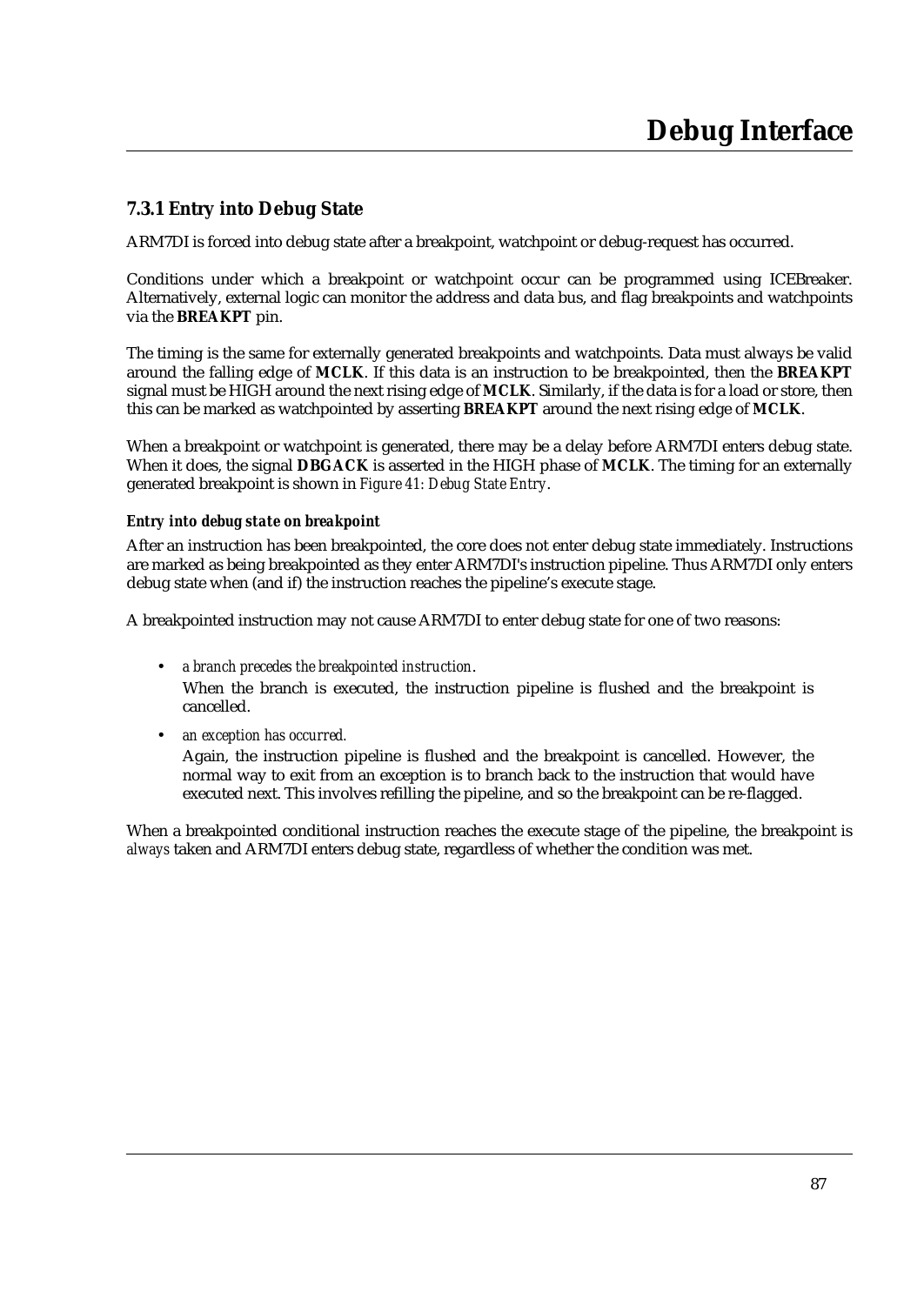

#### **Figure 41: Debug State Entry**

Breakpointed instructions *do not* get executed: instead, ARM7DI enters debug state. Thus, when the internal state is examined, the state *before* the breakpointed instruction is seen. Once examination is complete, the breakpoint should be removed and program execution restarted from the previously breakpointed instruction.

#### *Entry into debug state on watchpoint*

Watchpoints occur on data accesses. A watchpoint is always taken, but the core may not enter debug state immediately. In all cases, the current instruction will complete. If this is a multi-word load or store (LDM or STM), then many cycles may elapse before the watchpoint is taken.

Watchpoints can be thought of as being similar to data aborts. The difference is however that if a data abort occurs, then although the instruction completes, all subsequent changes to ARM7DI's state are prevented. This allows the cause of the abort to be cured by the abort handler, and the instruction re-executed. This is not so in the case of a watchpoint. Here, the instruction completes and all changes to the core's state occur (ie load data is written into the destination registers, and base write-back occurs). Thus the instruction does not need to be restarted

Watchpoints are *always* taken. If an exception is pending when a watchpoint occurs, then the core enters debug state in the mode of that exception.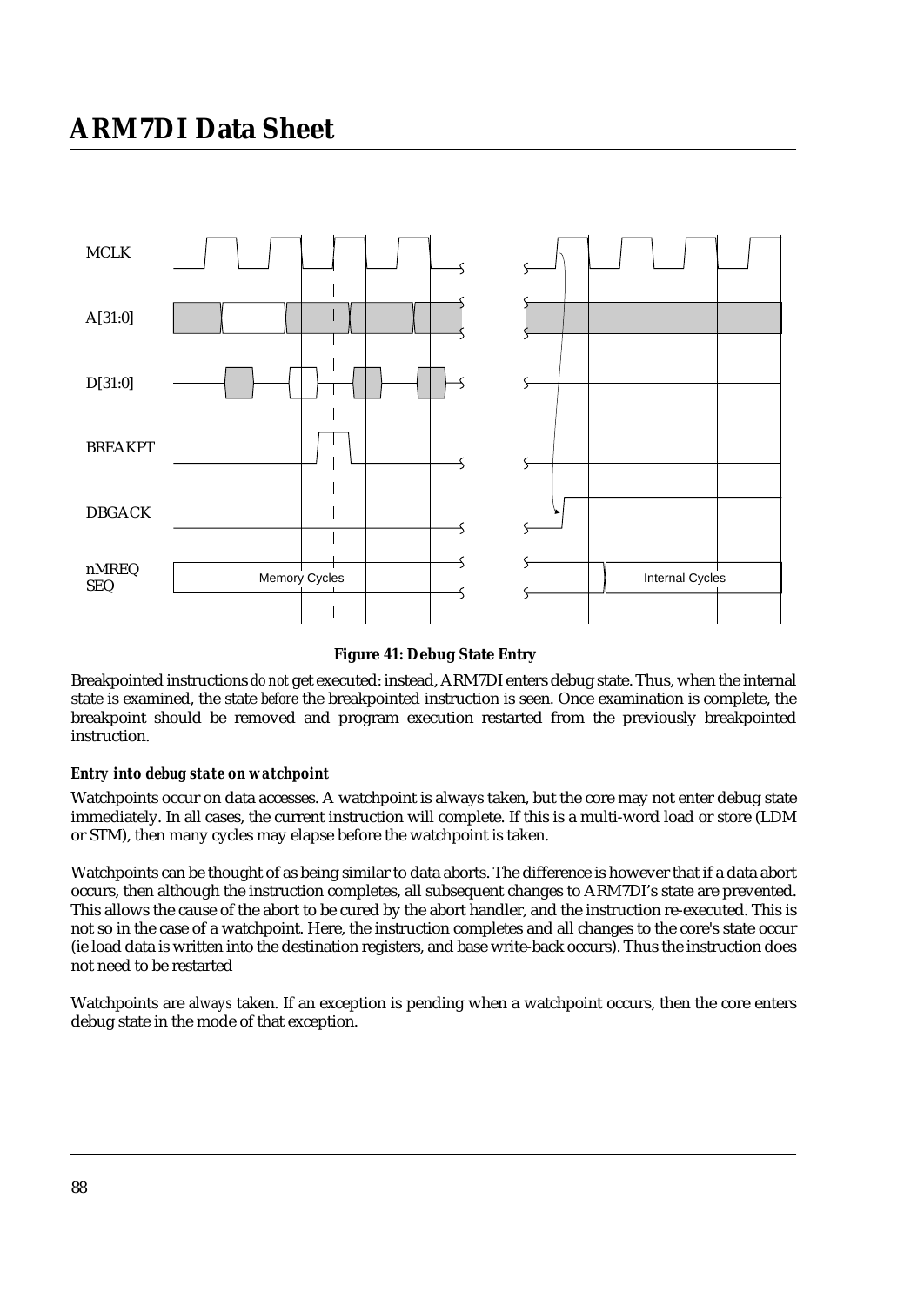#### *Entry into debug state on debug-request*

ARM7DI may also be forced into debug state on debug request. This can be done either through ICEBreaker programming (see *Chapter 8.0: The ARM7DI ICEBreaker Module* on page 109), or by the assertion of the **DBGRQ** pin. This pin is an asynchronous input and is thus synchronised by logic inside ARM7DI before it takes effect. Following synchronisation, the core will normally enter debug state at the end of the current instruction. However, if the current instruction is a busy-waiting access to a coprocessor, the instruction terminates and ARM7DI enters debug state immediately (this is similar to the action of **nIRQ** and **nFIQ**).

#### *Action of ARM7DI in debug state*

Once ARM7DI is in debug state, **nMREQ** and **SEQ** are forced to indicate internal cycles. This allows the rest of the memory system to ignore ARM7DI and functions as normal. Since the rest of the system continues operation, ARM7DI must be forced to ignore aborts and interrupts.

When instructions are executed in debug state, ARM7DI outputs (except **nMREQ** and **SEQ**) will change asynchronously to the memory system. For example, every time a new instruction is scanned into the pipeline, the address bus will change. Although this is asynchronous it should not affect the system, since **nMREQ** and **SEQ** are forced to indicate internal cycles regardless of what the rest of ARM7DI is doing. The memory controller must be designed to ensure that this asynchronous behaviour does not affect the rest of the system.

## **7.4 Scan Chains and JTAG Interface**

#### **7.4.1 Overview**

There are three JTAG style scan chains inside ARM7DI. These allow testing, debugging and ICEBreaker programming. The scan chains are controlled from a JTAG style TAP (Test Access Port) controller. For further details of the JTAG specification, please refer to the IEEE Standard 1149.1 - 1990 *"Standard Test Access Port and Boundary-Scan Architecture"*. Note that the scan cells are not fully JTAG compliant. The following sections describe the limitations on their use.

The three scan paths are referred to as scan chain 0,1 and 2: these are shown in *Figure 43: ARM7DI Scan Chain Arrangement*.

#### *Scan chain 0*

Scan chain 0 allows access to the entire periphery of the ARM7DI core, including the data bus. The scan chain functions allow inter-device testing (EXTEST) and serial testing of the core (INTEST).

The order of the scan chain (from **SDIN** to **SDOUTMS**) is: data bus bits 0 through 31, the control signals, followed by the address bus bits 31 through 0. See *Table 9: Scan Signals and Pins* on page 108 for a detailed listing of the scan order.

#### *Scan chain 1*

Scan chain 1 is a subset of the signals that are accessible through scan chain 0. Access to the core's data bus **D[31:0]**, and the **BREAKPT** signal is available serially. There are 33 bits in this scan chain, the order being (from serial data in to out): data bus bits 0 through 31, followed by **BREAKPT**.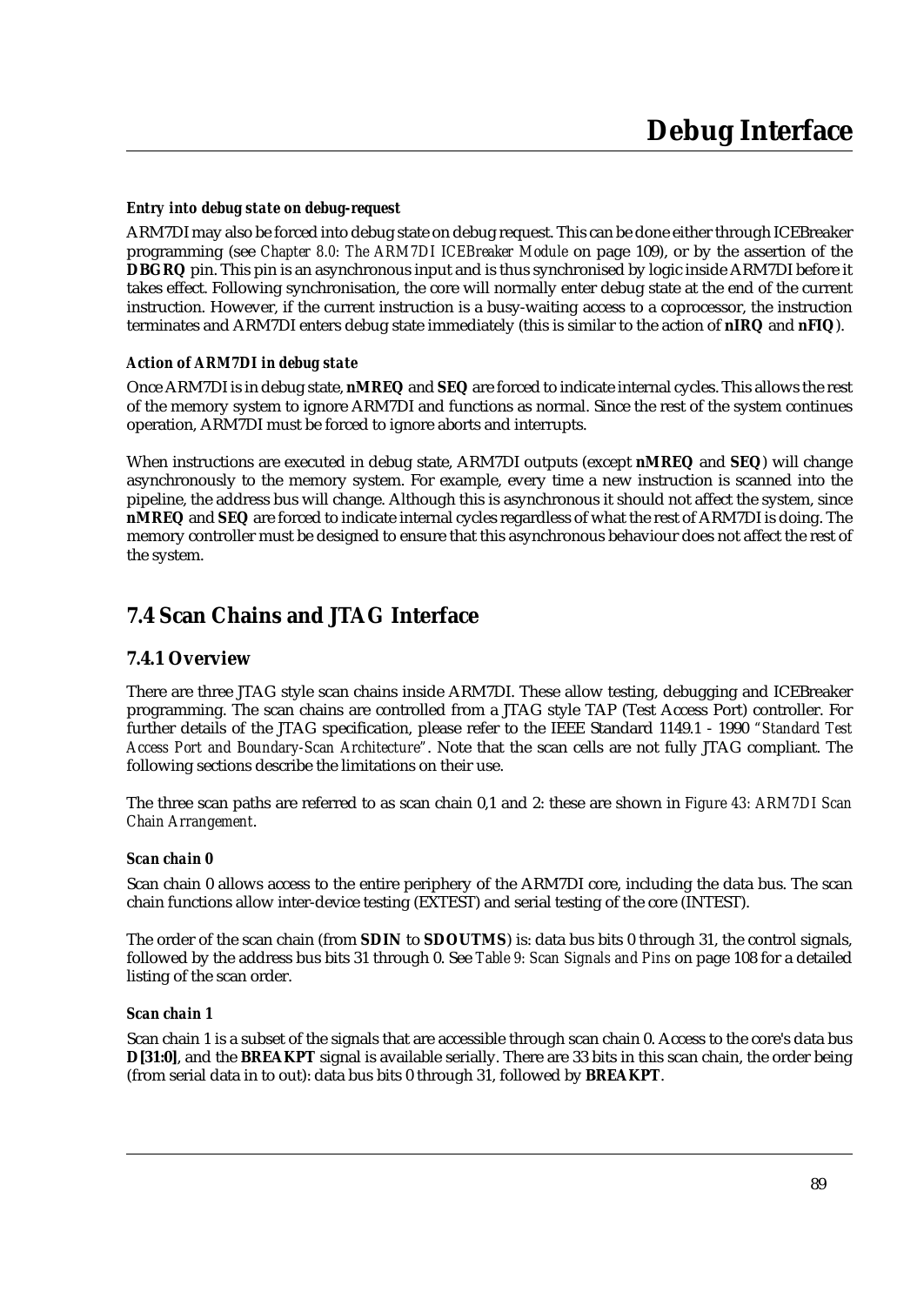#### *Scan Chain 2*

This scan chain simply allows access to the ICEBreaker registers. Refer to *Chapter 8.0: The ARM7DI ICEBreaker Module* on page 109 for details.

### **7.4.2 The JTAG State Machine**

The process of serial test and debug is best explained in conjunction with the JTAG state machine. *Figure 42: Test Access Port (TAP) Controller State Transitions* shows the state transitions that occur in the TAP controller.



 **Figure 42: Test Access Port (TAP) Controller State Transitions**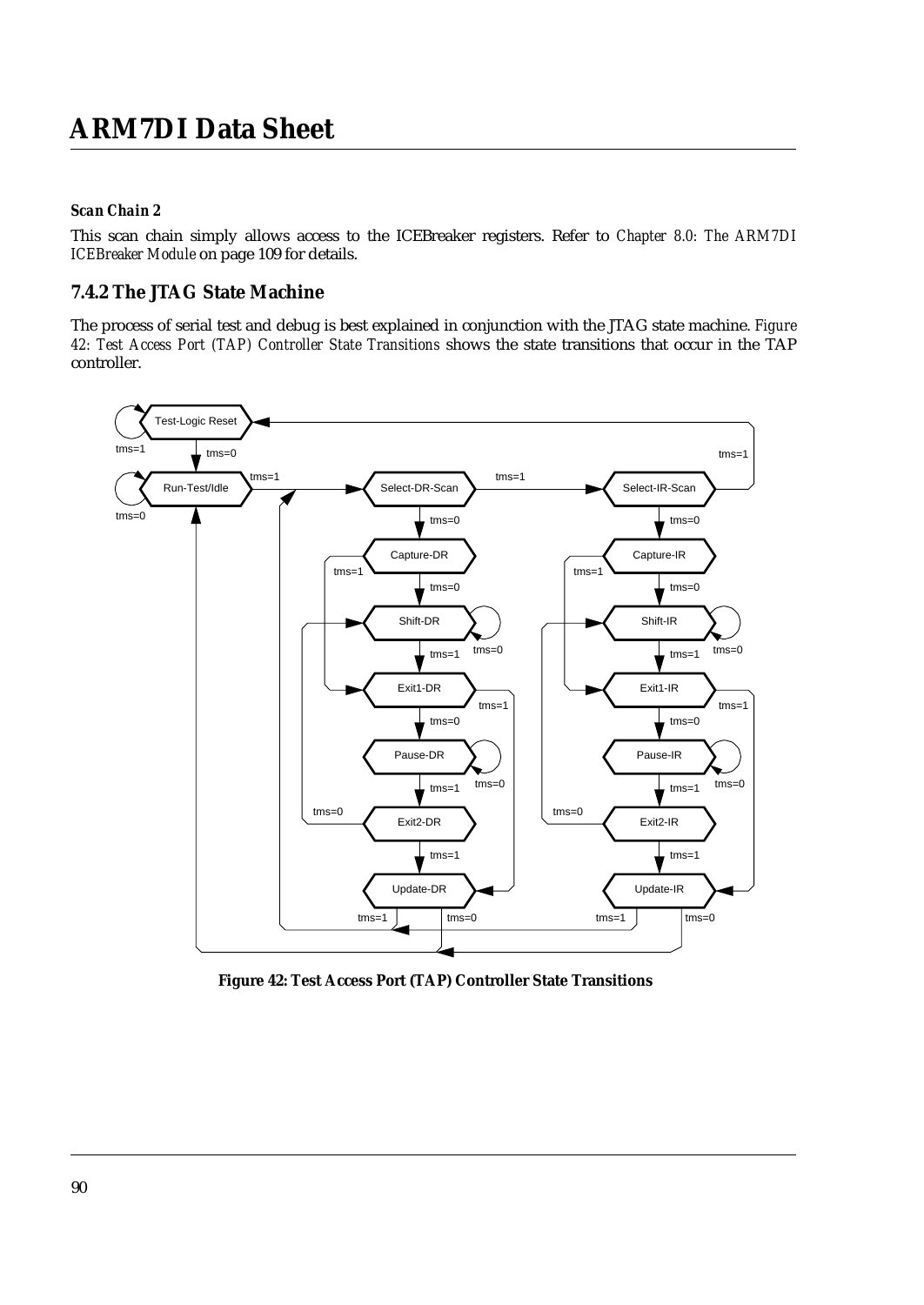## **7.5 Reset**

The boundary-scan interface includes a state-machine controller (the TAP controller). In order to force the TAP controller into the correct state after power-up of the device, a reset pulse must be applied to the **nTRST** signal. If the boundary scan interface is to be used, then **nTRST** must be driven LOW, and then HIGH again. If the boundary scan interface is not to be used, then the **nTRST** input may be tied permanently LOW. Note that a clock on **TCK** is not necessary to reset the device.

The action of reset is as follows:

System mode is selected (i.e. the boundary scan chain cells do *not* intercept any of the signals passing between the external system and the core).

IDcode mode is selected. If the TAP controller is put into the Shift-DR state and **TCK** is pulsed, the contents of the ID register will be clocked out of **TDO**.

## **7.6 Pullup Resistors**

The IEEE 1149.1 standard effectively requires that **TDI** and **TMS** should have internal pullup resistors. In order to minimise static current draw, these resistors are *not* fitted to ARM7DI. Accordingly, the 4 inputs to the test interface (the above 3 signals plus **TCK**) must all be driven to good logic levels to achieve normal circuit operation.



 **Figure 43: ARM7DI Scan Chain Arrangement**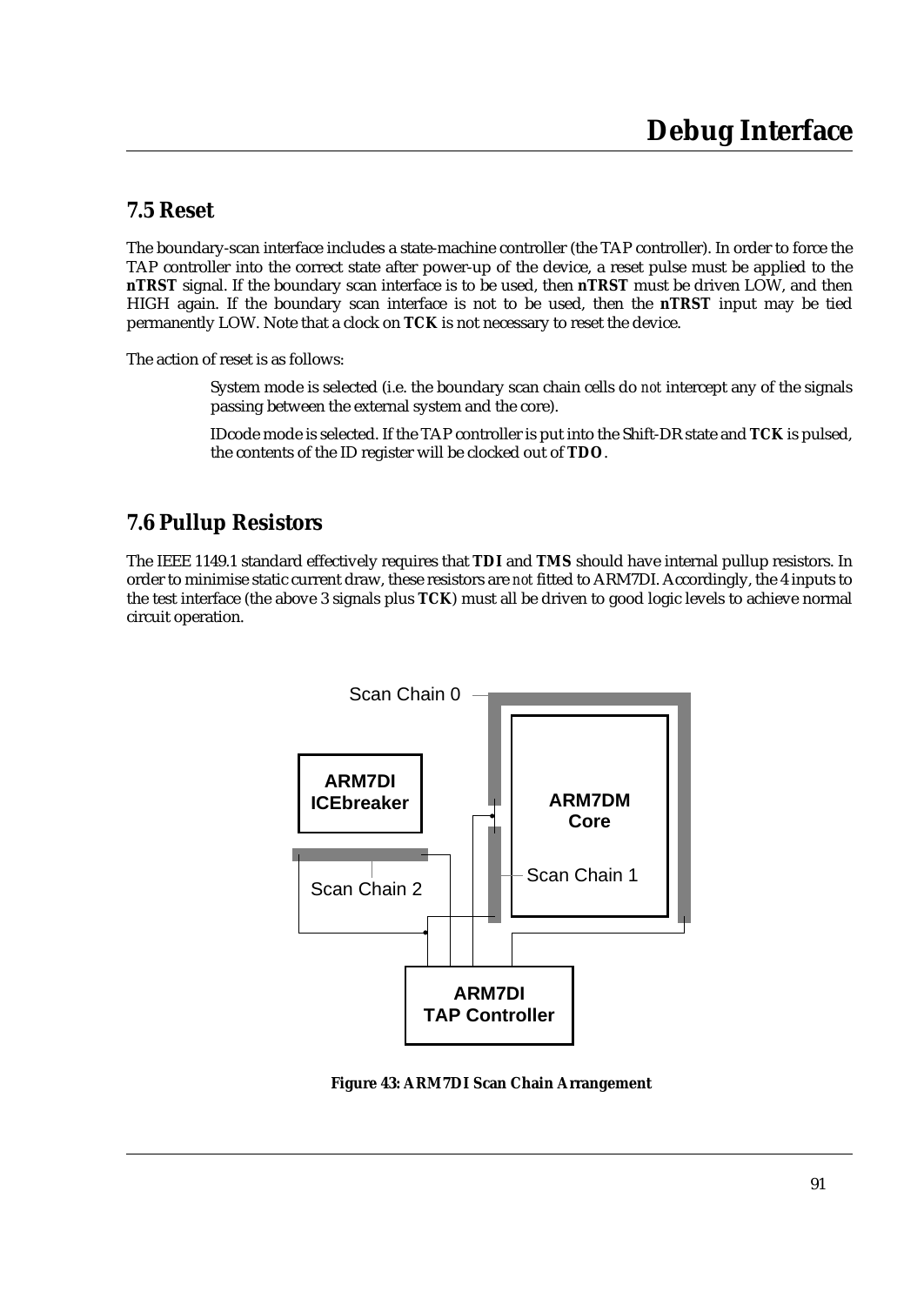## **7.7 Instruction Register**

The instruction register is 4 bits in length.

There is no parity bit. The fixed value loaded into the instruction register during the CAPTURE-IR controller state is: 0001.

## **7.8 Public Instructions**

The following public instructions are supported:

| <b>Binary Code</b> |
|--------------------|
| 0000               |
| 0010               |
| 1100               |
| 1110               |
| 1111               |
| 0101               |
| 0111               |
| 1001               |
| 0011               |
|                    |

In the descriptions that follow, **TDI** and **TMS** are sampled on the rising edge of **TCK** and all output transitions on **TDO** occur as a result of the falling edge of **TCK**.

### **7.8.1 EXTEST (0000)**

The selected scan chain is placed in test mode by the EXTEST instruction.

The EXTEST instruction connects the selected scan chain between **TDI** and **TDO**.

When the instruction register is loaded with the EXTEST instruction, all the scan cells are placed in their test mode of operation.

In the CAPTURE-DR state, inputs from the system logic and outputs from the output scan cells to the system are captured by the scan cells. In the SHIFT-DR state, the previously captured test data is shifted out of the scan chain via **TDO**, while new test data is shifted in via the **TDI** input. Note that this data is applied immediately to the system logic and system pins.

### **7.8.2 SCAN\_N (0010)**

This instruction connects the Scan Path Select Register between **TDI** and **TDO**. During the CAPTURE-DR state, the fixed value 1000 is loaded into the register. During the SHIFT-DR state, the ID number of the desired scan path is shifted into the scan path select register. In the UPDATE-DR state, the scan register of the selected scan chain is connected between **TDI** and **TDO**, and remains connected until a subsequent SCAN N instruction is issued. On reset, scan chain 0 is selected by default. The scan path select register is 4 bits long in this implementation, although no finite length is specified.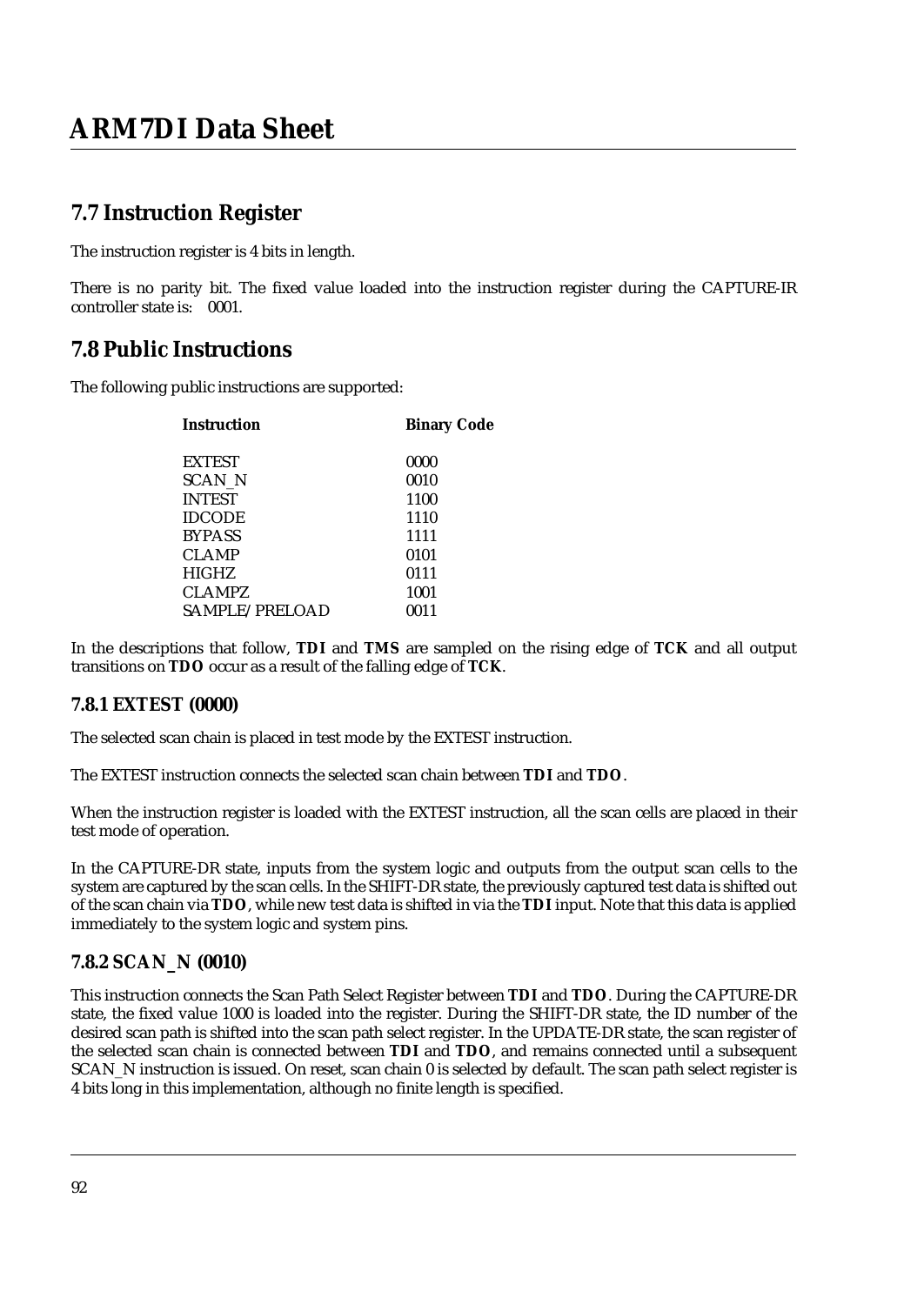### **7.8.3 INTEST (1100)**

The selected scan chain is placed in test mode by the INTEST instruction.

The INTEST instruction connects the selected scan chain between **TDI** and **TDO**.

When the instruction register is loaded with the INTEST instruction, all the scan cells are placed in their test mode of operation.

In the CAPTURE-DR state, the value of the data applied from the core logic to the output scan cells, and the value of the data applied from the system logic to the input scan cells is captured.

In the SHIFT-DR state, the previously captured test data is shifted out of the scan chain via the **TDO** pin, while new test data is shifted in via the **TDI** pin.

Single-step operation is possible using the INTEST instruction.

### **7.8.4 IDCODE (1110)**

The IDCODE instruction connects the device identification register (or ID register) between **TDI** and **TDO**. The ID register is a 32-bit register that allows the manufacturer, part number and version of a component to be determined through the TAP.

When the instruction register is loaded with the IDCODE instruction, all the scan cells are placed in their normal (system) mode of operation.

In the CAPTURE-DR state, the device identification code (specified at the end of this section) is captured by the ID register. In the SHIFT-DR state, the previously captured device identification code is shifted out of the ID register via the **TDO** pin, while data is shifted in via the **TDI** pin into the ID register. In the UPDATE-DR state, the ID register is unaffected.

### **7.8.5 BYPASS (1111)**

The BYPASS instruction connects a 1 bit shift register (the BYPASS register) between **TDI** and **TDO**.

When the BYPASS instruction is loaded into the instruction register, all the scan cells are placed in their normal (system) mode of operation. This instruction has no effect on the system pins.

In the CAPTURE-DR state, a logic 0 is captured by the bypass register. In the SHIFT-DR state, test data is shifted into the bypass register via **TDI** and out via **TDO** after a delay of one **TCK** cycle. Note that the first bit shifted out will be a zero. The bypass register is not affected in the UPDATE-DR state. Note that all unused instruction codes default to the BYPASS instruction.

### **7.8.6 CLAMP (0101)**

This instruction connects a 1 bit shift register (the BYPASS register) between **TDI** and **TDO**.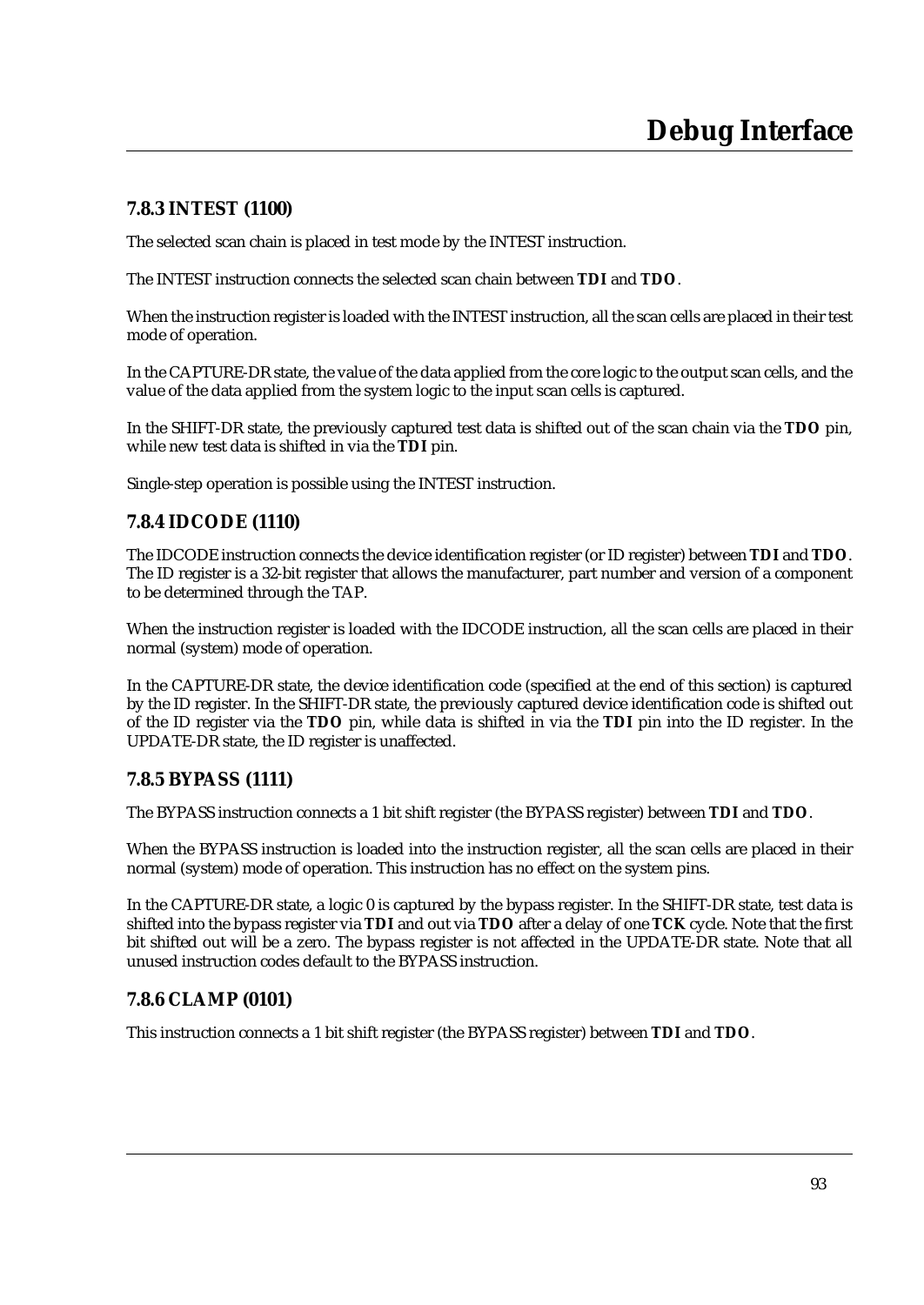When the CLAMP instruction is loaded into the instruction register, the state of all the output signals is defined by the values previously loaded into the currently loaded scan chain. Note that this instruction should only be used when scan chain 0 is the currently selected scan chain.

In the CAPTURE-DR state, a logic 0 is captured by the bypass register. In the SHIFT-DR state, test data is shifted into the bypass register via **TDI** and out via **TDO** after a delay of one **TCK** cycle. Note that the first bit shifted out will be a zero. The bypass register is not affected in the UPDATE-DR state.

### **7.8.7 HIGHZ (0111)**

This instruction connects a 1 bit shift register (the BYPASS register) between **TDI** and **TDO**.

When the HIGHZ instruction is loaded into the instruction register, the Address bus, **A[31:0]**, the data bus, **D[31:0**], plus **nRW**, **nBW**, **nOPC**, **LOCK** and **nTRANS** are all driven to the high impedance state. This is as if the signal **TBE** had been driven low.

In the CAPTURE-DR state, a logic 0 is captured by the bypass register. In the SHIFT-DR state, test data is shifted into the bypass register via **TDI** and out via **TDO** after a delay of one **TCK** cycle. Note that the first bit shifted out will be a zero. The bypass register is not affected in the UPDATE-DR state.

### **7.8.8 CLAMPZ (1001)**

This instruction connects a 1 bit shift register (the BYPASS register) between **TDI** and **TDO**.

When the CLAMPZ instruction is loaded into the instruction register, all the 3-state outputs (as described above) are placed in their inactive state, but the data supplied to the outputs is derived from the scan cells. The purpose of this instruction is to ensure that, during production test, each output can be disabled when its data value is either a logic 0 or a logic 1.

In the CAPTURE-DR state, a logic 0 is captured by the bypass register. In the SHIFT-DR state, test data is shifted into the bypass register via **TDI** and out via **TDO** after a delay of one **TCK** cycle. Note that the first bit shifted out will be a zero. The bypass register is not affected in the UPDATE-DR state.

### **7.8.9 SAMPLE/PRELOAD (0011)**

This instruction is included for production test only, and should never be used.

## **7.9 Test Data Registers**

There are 6 test data registers which may be connected between **TDI** and **TDO**. They are: Bypass Register, ID Code Register, Scan Chain Select Register, Scan chain 0, 1 or 2. These are now described in detail.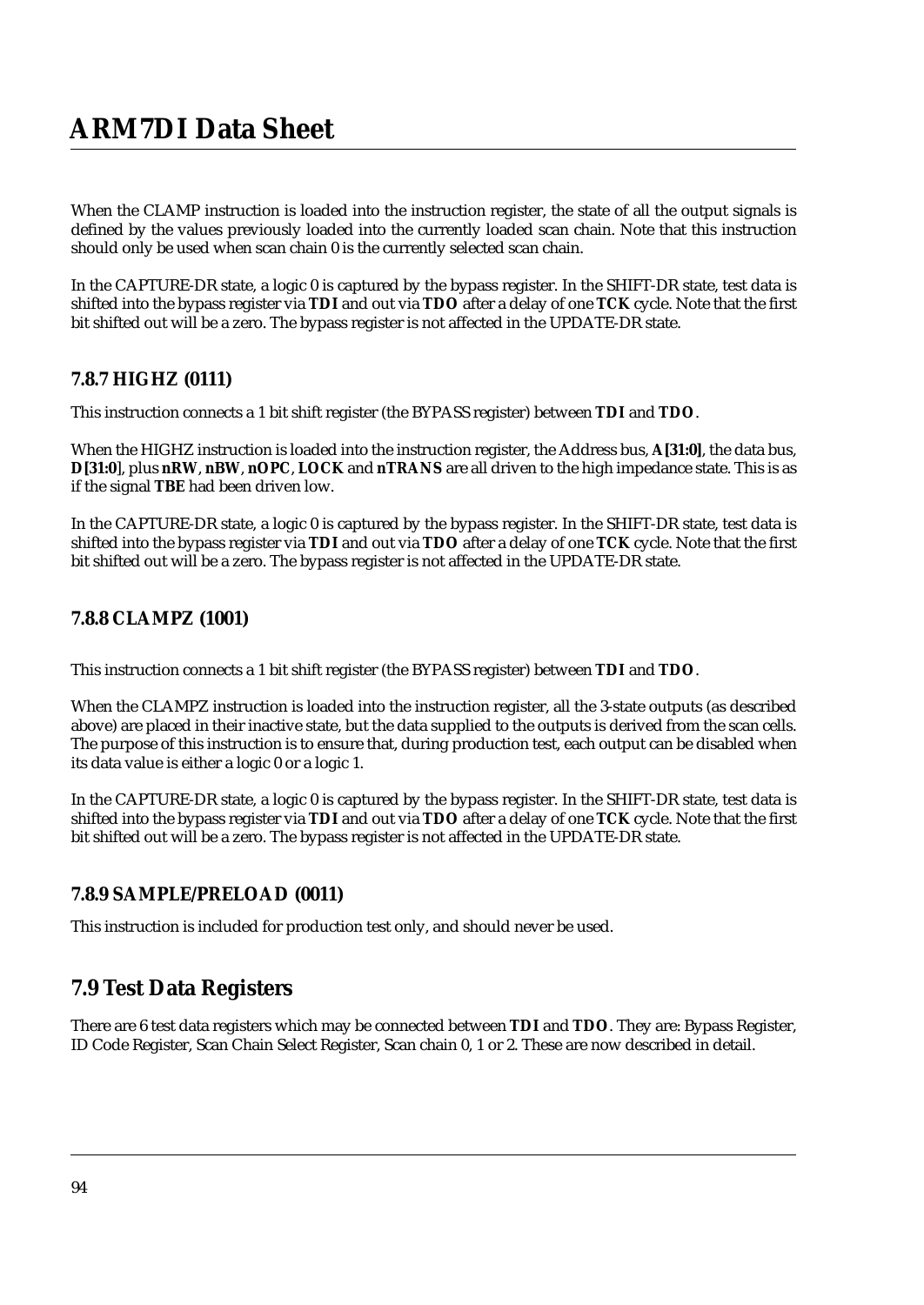### **7.9.1 Bypass Register**

Purpose: This is a single bit register which can be selected as the path between **TDI** and **TDO** to allow the device to be bypassed during scan testing.

Length: 1 bit

Operating Mode: When the BYPASS instruction is the current instruction in the instruction register, serial data is transferred from **TDI** to **TDO** in the SHIFT-DR state with a delay of one **TCK** cycle.

There is no parallel output from the bypass register.

A logic 0 is loaded from the parallel input of the bypass register in the CAPTURE-DR state.

### **7.9.2 ARM7DI Device Identification (ID) Code Register**

Purpose: This register is used to read the 32-bit device identification code. No programmable supplementary identification code is provided.

Length: 32 bits

The format of the ID register is as follows:

| 31 | 28            | 27 |                    |                              |  |
|----|---------------|----|--------------------|------------------------------|--|
|    | <i>ersion</i> |    | <b>Part Number</b> | <b>Manufacturer Identity</b> |  |

Please contact your supplier for the correct Device Identification Code.

Operating Mode: When the IDCODE instruction is current, the ID register is selected as the serial path between **TDI** and **TDO**.

There is no parallel output from the ID register.

The 32-bit device identification code is loaded into the ID register from its parallel inputs during the CAPTURE-DR state.

### **7.9.3 Instruction Register**

Purpose: This is a 4 bit register which is used to change the current TAP instruction.

Length: 4 bits

Operating mode: When in the SHIFT-IR state, the instruction register is selected as the serial path between **TDI** and **TDO**.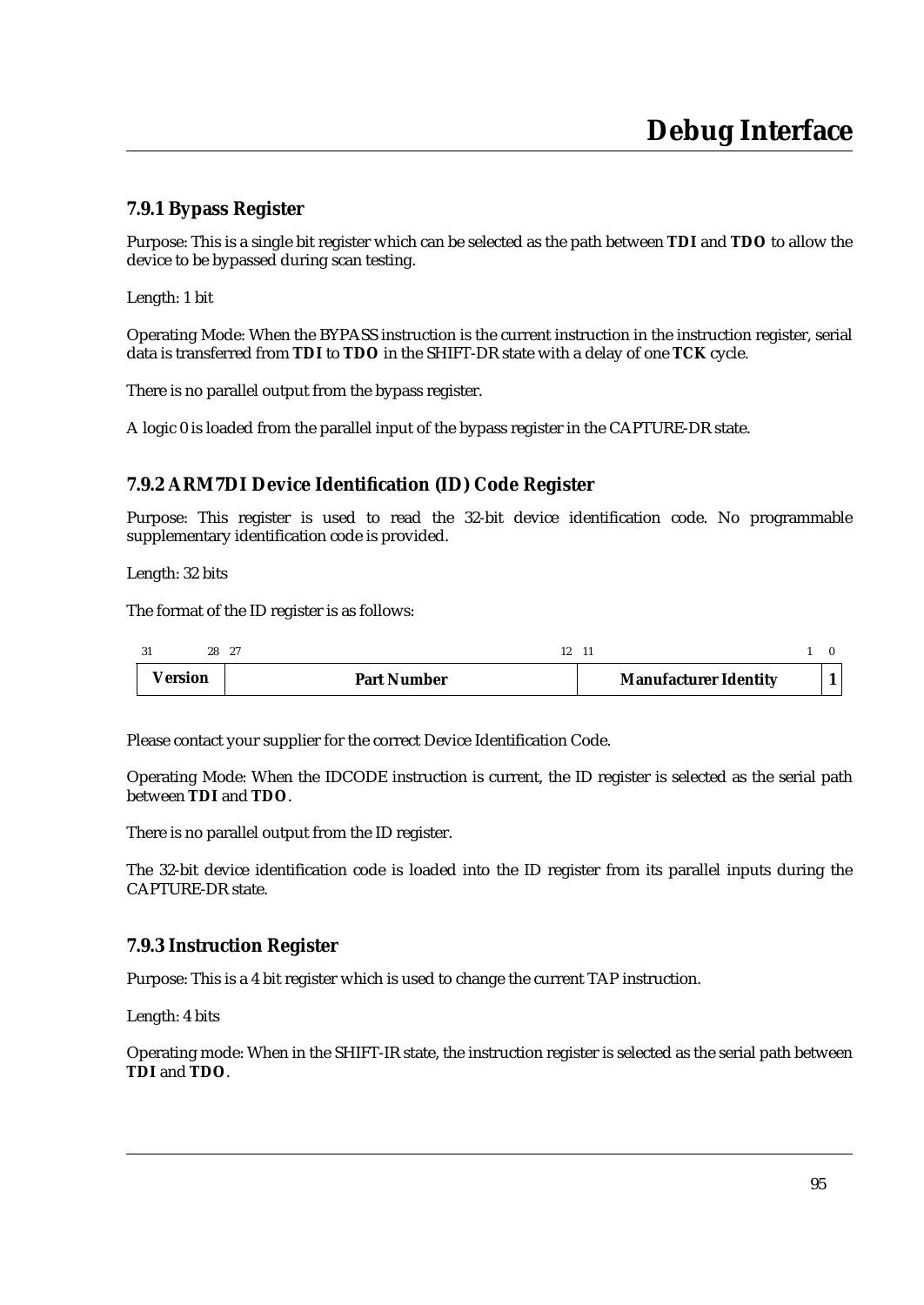During the CAPTURE-IR state, the value 0001 binary is loaded into this register. This is shifted out during SHIFT-IR (lsb first), while a new instruction is shifted in (lsb first). During the UPDATE-IR state, the value in the instruction register becomes the current instruction. On reset, BYPASS becomes the current instruction.

### **7.9.4 Scan Chain Select Register**

Purpose: This is a 4 bit register which is used to change the current active scan chain.

Length: 4 bits

Operating mode: After SCAN\_N has been selected as the current instruction, when in the SHIFT-DR state, the Scan Chain Select Register is selected as the serial path between **TDI** and **TDO**.

During the CAPTURE-DR state, the value 1000 binary is loaded into this register. This is shifted out during SHIFT-DR (lsb first), while a new value is shifted in (lsb first). During the UPDATE-DR state, the value in the register selects a scan chain to become the currently active scan chain. All further instructions such as INTEST then apply to that scan chain.

The currently selected scan chain only changes when a SCAN\_N instruction is executed, or a reset occurs. On reset, scan chain 0 is selected as the active scan chain.

### **7.9.5 Scan Chains 0,1 and 2**

These allow serial access to the core logic, and to ICEBreaker for programming purposes. They are described in detail below.

#### **7.9.5.1 Scan Chain 0 and 1**

Purpose: To allow access to the ARM7DM CPU core for test and debug.

Length: Scan chain 0: 97 bits, Scan Chain 1: 33 bits.

Each scan chain cell is fairly simple. Each consists of a serial register and a multiplexer. The scan cells perform two basic functions, *capture* and *shift*.

For input cells, the capture stage involves copying the value of the system input to the core into the serial register. During shift, this value is output serially. The value applied to the core from an input cell is either the system input or the contents of the serial register, and this is controlled by the multiplexer.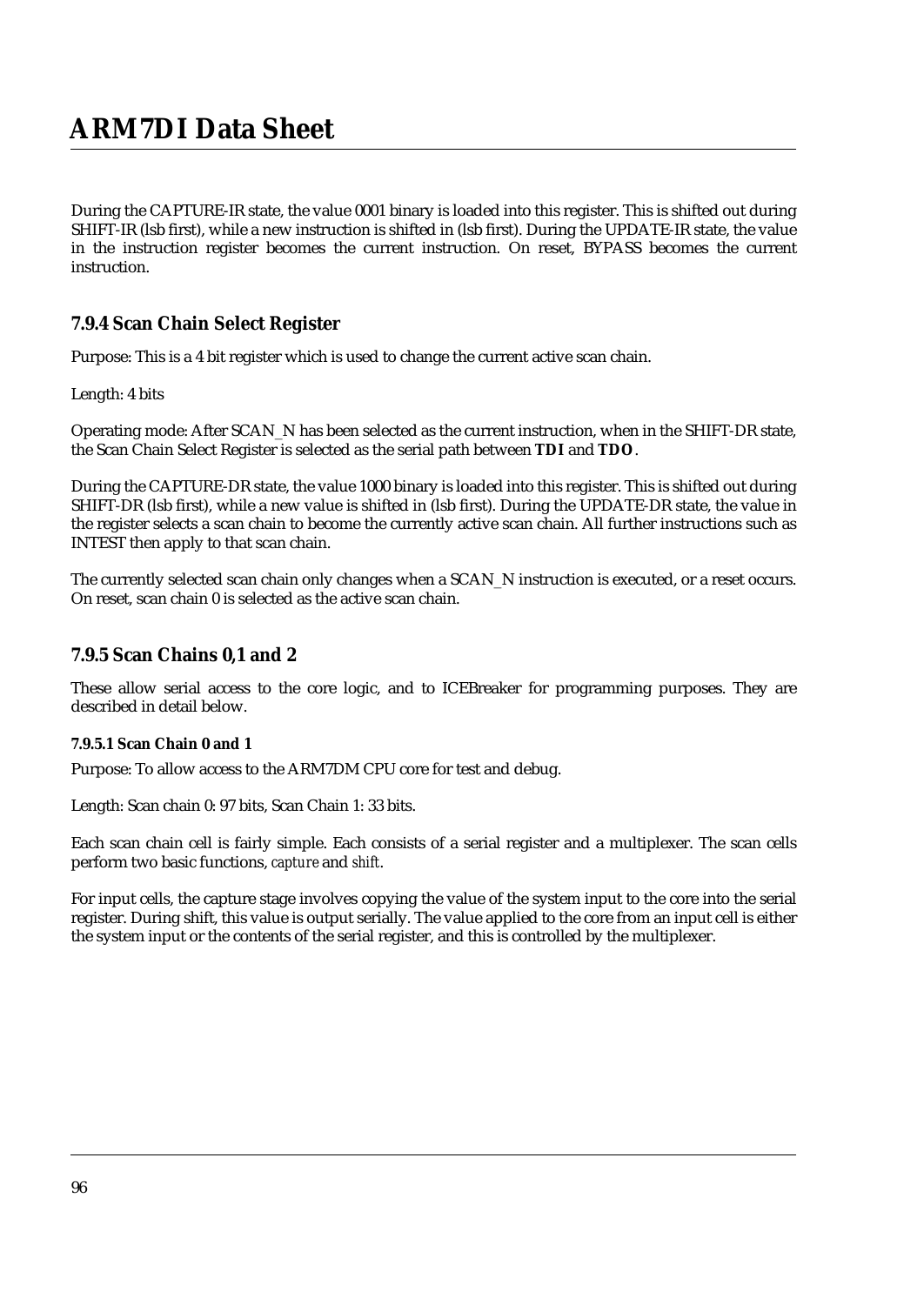

 **Figure 44: Input Scan Cell**

For output cells, capture involves placing the value of a core's output into the serial register. During shift, this value is serially output as before. The value applied to the system from an output cell is either the core output, or the contents of the serial register.

All the control signals for the scan cells are generated internally by the TAP controller. The action of the TAP controller is determined by the current instruction, and the state of the TAP state machine. This is described below.

There are three basic modes of operation of the scan chains, INTEST, EXTEST and SYSTEM, and these are selected by the various TAP controller instructions. In SYSTEM mode, the scan cells are idle. System data is applied to inputs, and core outputs are applied to the system. In INTEST mode, the core is internally tested. The data serially scanned in is applied to the core, and the resulting outputs are captured in the output cells and scanned out. In EXTEST mode, data is scanned onto the core's outputs and applied to the external system. System input data is captured in the input cells and then shifted out.

Note that the scan cells are not fully JTAG compliant in that they do not have an *Update* stage. Therefore, while data is being moved around the scan chain, the contents of the scan cell is not isolated from the output. Thus the output from the scan cell to the core or to the external system could change on every scan clock.

This does not affect ARM7DI since its internal state does not change until it is clocked. The rest of the system needs to be aware though that every output could change asynchronously as data is moved around the scan chain. External logic must ensure that this does not harm the rest of the system.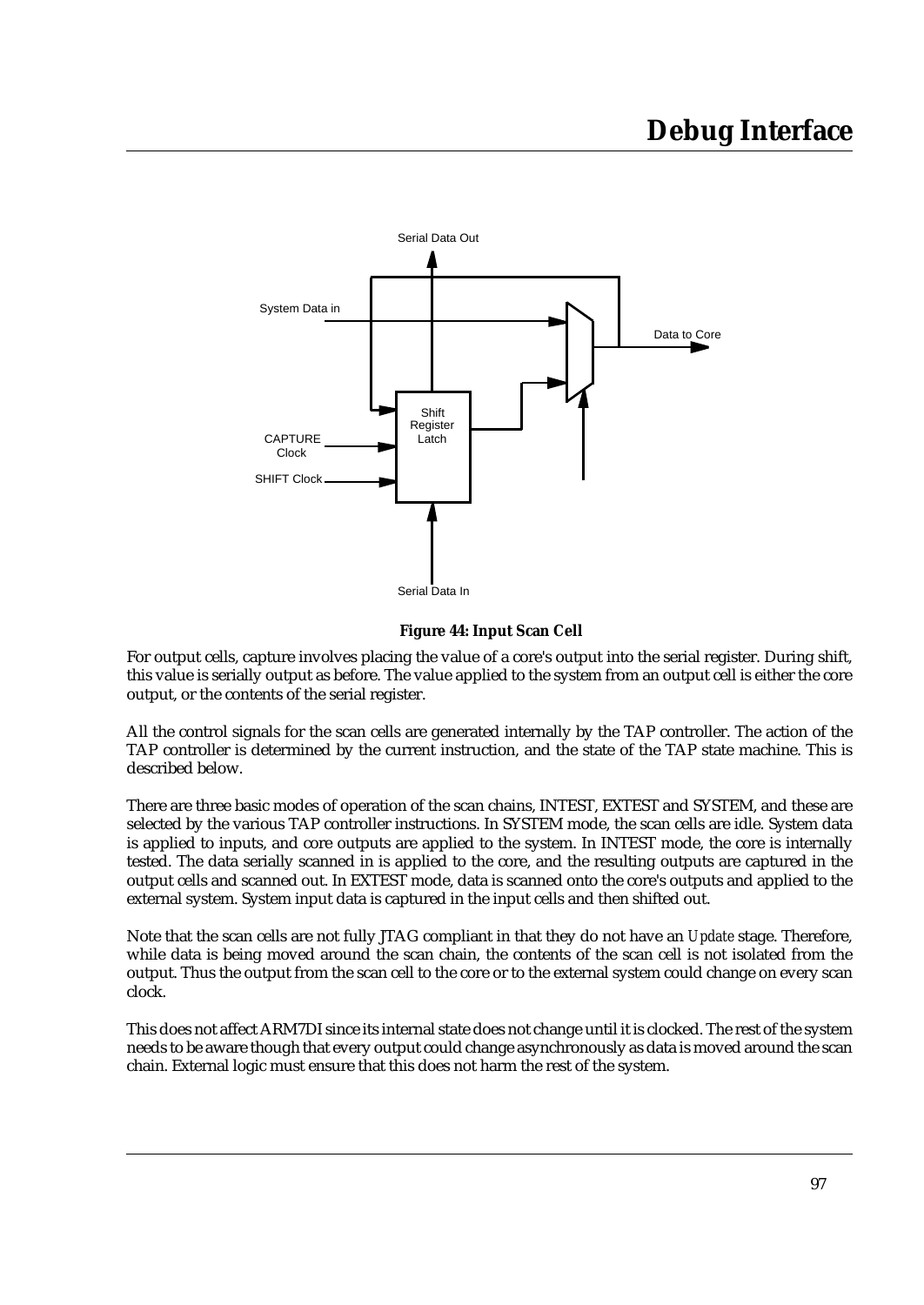#### *Scan chain 0*

Scan chain 0 is intended primarily for inter-device testing (EXTEST), and testing the core (INTEST). Scan chain 0 is selected via the SCAN\_N TAP Controller instruction.

INTEST allows serial testing of the core. The TAP Controller must be placed in INTEST mode after scan chain 0 has been selected. During CAPTURE-DR, the current outputs from the core's logic are captured in the output cells. During SHIFT-DR, this captured data is shifted out while a new serial test pattern is scanned in, thus applying known stimuli to the inputs. During RUN-TEST/IDLE, the core is clocked. Normally, the TAP controller should only spend 1 cycle in RUN-TEST/IDLE (see later section for details of the core's clocks during test and debug). The whole operation may then be repeated.

EXTEST allows inter-device testing, useful for verifying the connections between devices on a circuit board. The TAP Controller must be placed in EXTEST mode after scan chain 0 has been selected. During CAPTURE-DR, the current inputs to the core's logic from the system are captured in the input cells. During SHIFT-DR, this captured data is shifted out while a new serial test pattern is scanned in, thus applying known values on the core's outputs. During UPDATE-DR, the value shifted into the data bus **D[31:0]** scan cells appears on the outputs. For all other outputs, the value appears as the data is shifted round. Note, during RUN-TEST/IDLE, the core is not clocked. The operation may then be repeated.

#### *Scan chain 1*

The primary use for scan chain 1 is for debugging, although it can be used for EXTEST on the data bus. Scan chain 1 is selected via the SCAN\_N TAP Controller instruction. Debugging is similar to INTEST, and the procedure described above for scan chain 0 should be followed.

Note that this scan chain is 33 bits long - 32 bits for the data value, plus the scan cell on the **BREAKPT** core input. This 33rd bit serves 4 purposes. Firstly, under normal INTEST test conditions, this allows a known value to be scanned into the **BREAKPT** input. Secondly, during EXTEST test conditions, the value applied to the **BREAKPT** input from the system can be captured. Thirdly, while debugging, the value placed in the 33rd bit determines whether ARM7DI synchronises back to system speed before executing the instruction. See*Section 7.12.5: System Speed Access* for further details. Finally, after ARM7DI has entered debug state, the first time this bit is captured and scanned out, its value tells the debugger whether the core entered debug state due to a breakpoint (bit 33 LOW), or a watchpoint (bit 33 HIGH).

#### **7.9.5.2 Scan Chain 2**

Purpose: Scan chain 2 is provided to allow ICEBreaker's registers to be accessed. The order of the scan chain, from TDI to TDO is: read/write, register address bits 4 to 0, followed by data value bits 31 to 0.

#### Length: 38 bits.

To access this serial register, scan chain 2 must first be selected via the SCAN\_N TAP controller instruction. The TAP controller must then be place in INTEST mode. No action is taken during CAPTURE-DR. During SHIFT-DR, a data value is shifted into the serial register. Bits 32 to 36 specify the address of the ICEBreaker register to be accessed. During UPDATE-DR, this register is either read or written depending on the value of bit 37 (0 = read). Refer to *Chapter 8.0: The ARM7DI ICEBreaker Module* on page 109 for further details.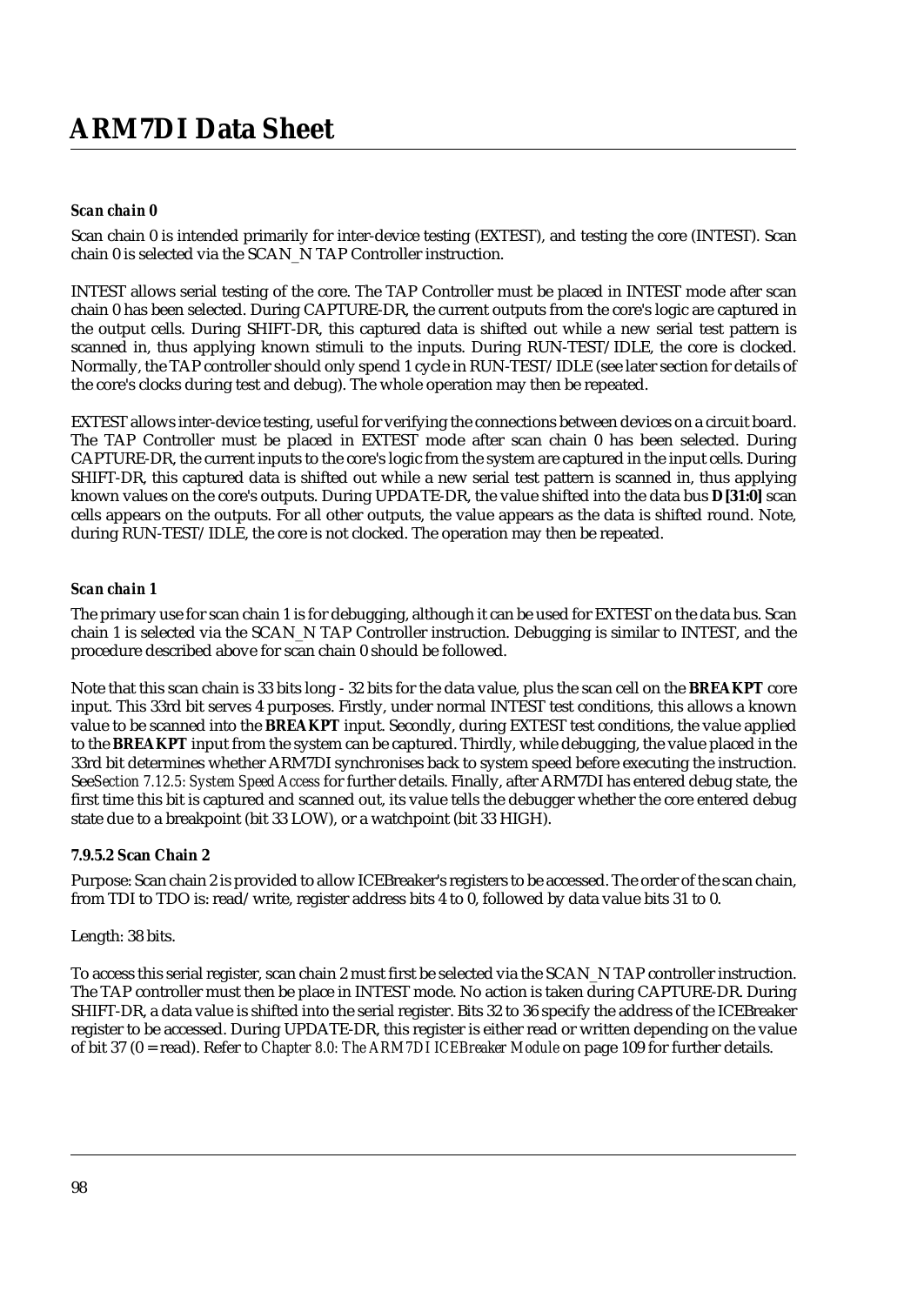## **7.10 ARM7DI Core Clocks**

ARM7DI has two clocks, the memory clock, **MCLK**, and an internally **TCK** generated clock, **DCLK**. During normal operation, the core is clocked by **MCLK**, and internal logic holds **DCLK** LOW. When ARM7DI is in the debug state, the core is clocked by **DCLK** under control of the TAP state machine, and **MCLK** may free run. The selected clock is output on the signal **ECLK** for use by the external system. Note that when the CPU core is being debugged and is running from **DCLK**, **nWAIT** has no effect.

There are two cases in which the clocks switch, during debugging and during testing.

### **7.10.1 Clock Switch During Debug**

When ARM7DI enters debug state, it must switch from **MCLK** to **DCLK**. This is handled automatically by logic in the ARM7DI. On entry to debug state, ARM7DI asserts **DBGACK** in the HIGH phase of **MCLK**. The switch between the two clocks occurs on the next falling edge of **MCLK**. This is shown in *Figure 45: Clock Switching on Entry to Debug State*.



 **Figure 45: Clock Switching on Entry to Debug State**

ARM7DI is forced to use **DCLK** as the primary clock until debugging is complete. On exit from debug, the core must be allowed to synchronise back to **MCLK**. This must be done in the following sequence. The final instruction of the debug sequence must be shifted into the data bus scan chain and clocked in by asserting **DCLK**. At this point, BYPASS must be clocked into the TAP instruction register. ARM7DI will now automatically resynchronise back to **MCLK** and start fetching instructions from memory at **MCLK** speed. Please refer also to *Section 7.11.3: Exit from Debug State*.

### **7.10.2 Clock Switch During Test**

When under serial test conditions - ie when test patterns are being applied to the ARM7DM core through the JTAG interface - ARM7DI must be clocked using **DCLK**. Entry into test is less automatic than debug and some care must be taken.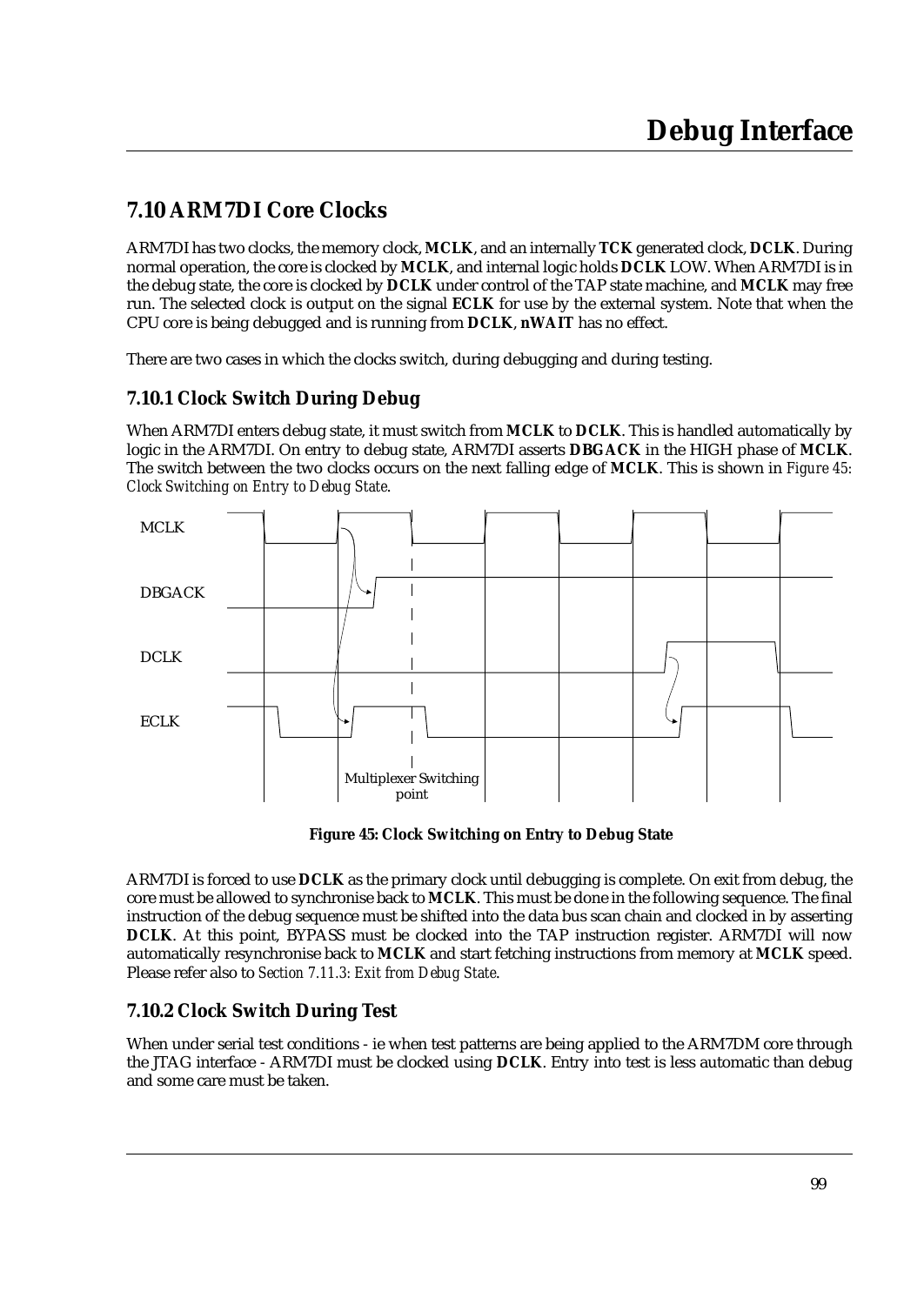On the way into test, **MCLK** must be held LOW. The TAP controller can now be used to serially test ARM7DI. If scan chain 0 and INTEST are selected, then **DCLK** is generated while the state machine is in the RUN-TEST/IDLE state. During EXTEST, **DCLK** is not generated.

On exit from test, BYPASS must be selected as the TAP controller instruction. When this is done, MCLK can be allowed to resume. After INTEST testing, care should be taken to ensure that the core is in a sensible state before switching back. The safest way to do this is to either select BYPASS and then cause a system reset, or to insert MOV PC, #0 into the instruction pipeline before switching back.

## **7.11 Determining the Core and System State**

When ARM7DI is in debug state, the core and system's state may be examined. This is done by forcing load and store multiples into the instruction pipeline.

### **7.11.1 Determining the Core's State**

Typically, the first instruction to be executed would be:

STM R0, {R0-R15}

This causes the contents of the registers to be made visible on the data bus. (Note that the use of R0 here is arbitrary, and for illustration only). These values can then be sampled and shifted out.

After determining the values in the current bank of registers, it may be desirable to access the banked registers. This can only be done by changing mode. Normally, a mode change may only occur if the core is already in a privileged mode. However, while in debug state, a mode change from any mode into any other mode may occur. Note that the debugger must restore the original mode before exiting debug state.

For example, assume that the debugger had been asked to return the state of the USER mode and FIQ mode registers, and debug state was entered in supervisor mode. The instruction sequence could be:

|            | STM RO, {RO-R15}  | ; Save current registers               |
|------------|-------------------|----------------------------------------|
|            | MRS RO, CPSR      |                                        |
| STR RO, RO |                   | ; Save CPSR to determine current mode  |
|            | BIC RO, Ox1F      | ; Clear mode bits                      |
|            | ORR R0, 0x10      | ; Select user mode                     |
|            | MSR CPSR, RO      | ; Enter USER mode                      |
|            | STM RO, {R13,R14} | ; Save register not previously visible |
|            | ORR R0, 0x01      | ; Select FIQ mode                      |
|            | MSR CPSR, RO      | ; Enter FIO mode                       |
|            | STM RO, {R8-R14}  | ; Save banked FIQ registers            |
|            |                   |                                        |

All these instructions are said to execute at *debug speed*. Debug speed is much slower than system speed since between each core clock, 33 scan clocks occur in order to shift in an instruction, or shift out data. Executing instructions more slowly than usual is fine for accessing the core's state since ARM7DI is fully static. However, this same method cannot be used for determining the state of the rest of the system.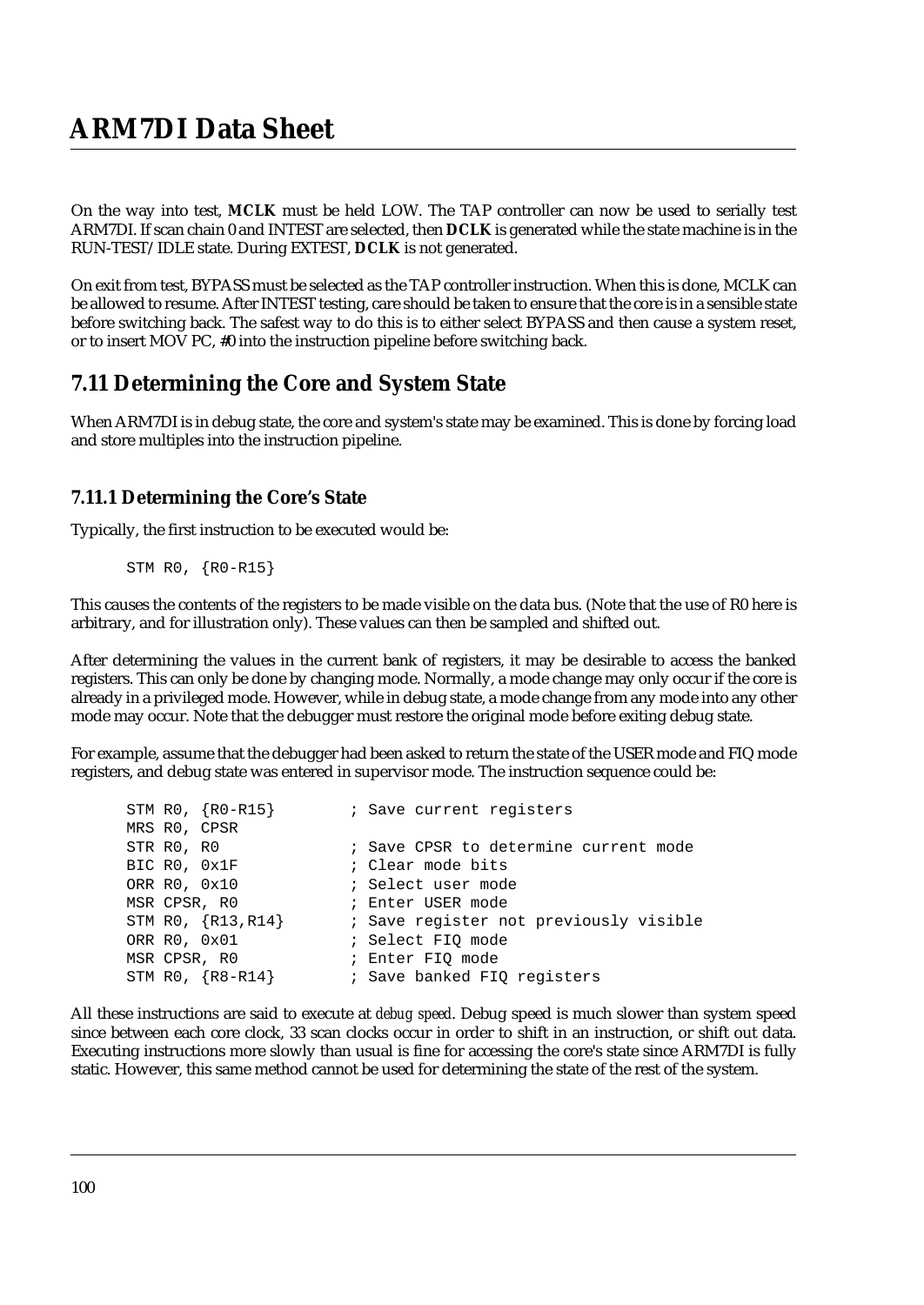### **7.11.2 Determining System State**

In order to meet the dynamic timing requirements of the memory system, any attempt to access system state must occur synchronously to it. Thus, ARM7DI must be forced to synchronise back to system speed. This is controlled by the 33rd bit of scan chain 1.

Any instruction may be placed in scan chain 1 with bit 33 (the **BREAKPT** bit) LOW. This instruction will then be executed at debug speed. To execute an instruction at system speed, the instruction prior to it must be scanned into scan chain 1 with bit 33 set HIGH.

After the system speed instruction has been scanned into the data bus and clocked into the pipeline, the BYPASS instruction must be loaded into the TAP controller. This will cause ARM7DI to automatically synchronise back to **MCLK** (the system clock), execute the instruction at system speed, and then re-enter debug state and switch itself back to the internally generated **DCLK**. When the instruction has completed, **DBGACK** will be HIGH and the core will have switched back to **DCLK**. At this point, INTEST can be selected in the TAP controller, and debugging can resume.

In order to determine that a system speed instruction has completed, the debugger must look at both **DBGACK** and **nMREQ**. In order to access memory, ARM7DI drives **nMREQ** LOW after it has synchronised back to system speed. This transition is used by the memory controller to arbitrate whether ARM7DI can have the bus in the next cycle. If the bus is not available, then ARM7DI may have its clock stalled indefinitely. Therefore, the only way to tell that the memory access has completed, is to examine the state of both **nMREQ** and **DBGACK**. When both are HIGH, the access has completed. Usually, the debugger would be using ICEBreaker to control debugging, and by reading ICEBreaker's status register, the state of **nMREQ** and **DBGACK** can be determined. Refer to *Chapter 8.0: The ARM7DI ICEBreaker Module* on page 109 for more details.

By the use of system speed load multiples and debug speed store multiples, the state of the system's memory can be fed back to the debug host.

There are restrictions on which instructions may have the 33rd bit set. The only valid instructions on which to set this bit are loads, stores, load multiple and store multiple. See also *Section 7.11.3: Exit from Debug State*. When ARM7DI returns to debug state after a system speed access, bit 33 of scan chain 1 is set HIGH. This gives the debugger information about why the core entered debug state the first time this scan chain is read.

### **7.11.3 Exit from Debug State**

Leaving debug state involves restoring ARM7DI's internal state, causing a branch to the next instruction to be executed, and synchronising back to **MCLK**. After restoring internal state, a branch instruction must be loaded into the pipeline. See *Section 7.12: The PC's Behaviour During Debug* for details on calculating the branch.

Bit 33 of scan chain 1 is used to force ARM7DI to resynchronise back to **MCLK**. The penultimate instruction of the debug sequence is scanned in with bit 33 set HIGH. The final instruction of the debug sequence is the branch, and this is scanned in with bit 33 LOW. The core is then clocked to load the branch into the pipeline. Now, the BYPASS instruction is selected in the TAP controller. This allows the scan chain to go back to system mode and allows resynchronisation to occur. ARM7DI then resumes normal operation, fetching instructions from memory.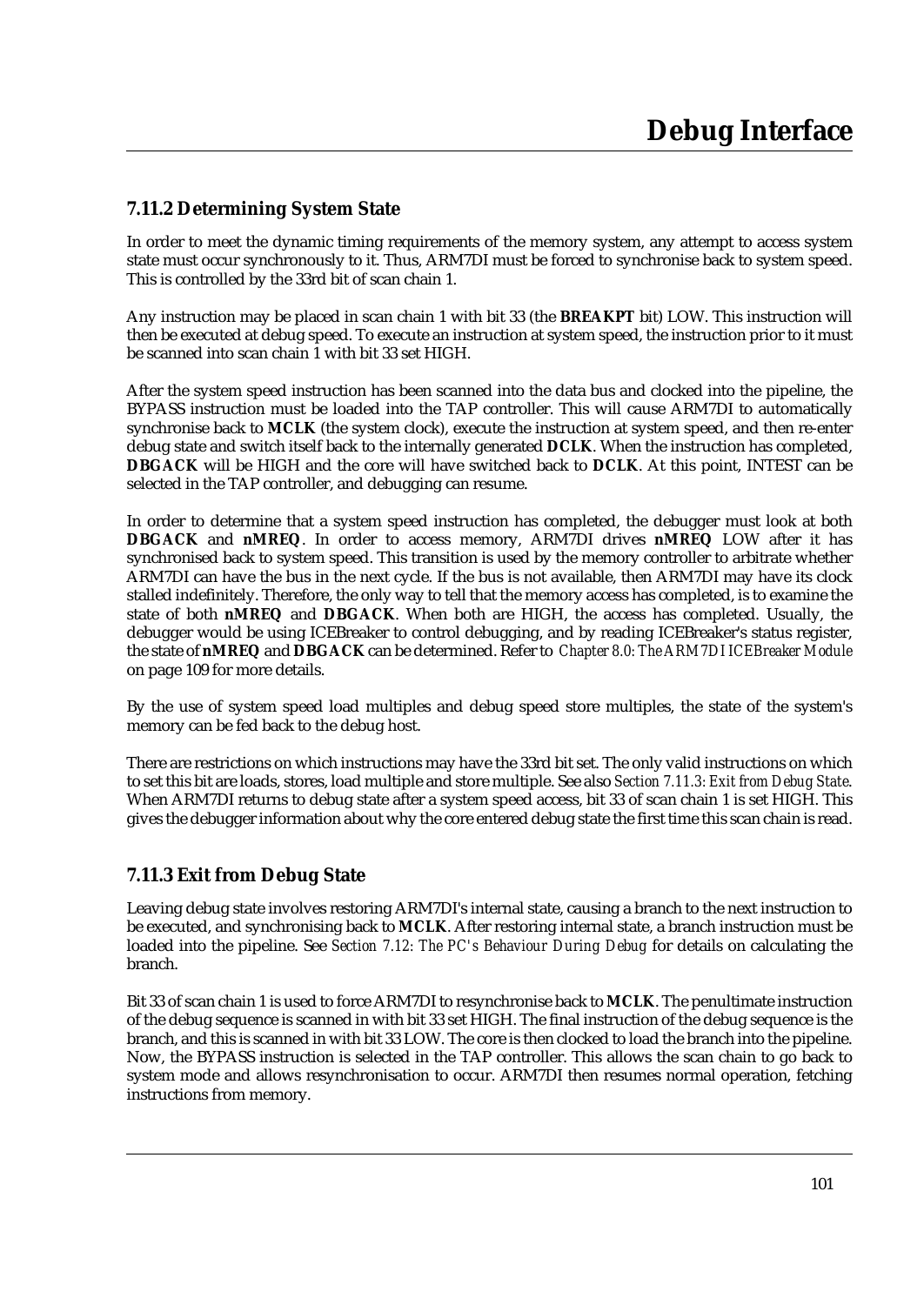The function of **DBGACK** is to tell the rest of the system when ARM7DI is in debug state. This can be used to inhibit peripherals such as watchdog timers which have real time characteristics. Also, **DBGACK** can be used to mask out memory accesses which are caused by the debugging process. For example, when ARM7DI enters debug state after a breakpoint, the instruction pipeline contains the breakpointed instruction plus two other instructions which have been prefetched. On entry to debug state, the pipeline is flushed. Therefore, on exit from debug state, the pipeline must be refilled to its previous state. Thus, because of the debugging process, more memory accesses occur than would normally be expected. Any system peripheral which may be sensitive to the number of memory accesses can be inhibited through the use of **DBGACK**.

For example, imagine a fictitious peripheral that simply counts the number of memory cycles. This device should return the same answer after a program has been run both with and without debugging. *Figure 46: Debug Exit Sequence* shows the behaviour of ARM7DI on exit from the debug state.



 **Figure 46: Debug Exit Sequence**

It can be seen from *Figure 41: Debug State Entry* that the final memory access occurs in the cycle *after* **DBGACK** goes HIGH, and this is the point at which the cycle counter should be disabled. *Figure 46: Debug Exit Sequence* shows that the first memory access that the cycle counter has not seen before occurs in the cycle after **DBGACK** goes LOW, and so this is the point at which the counter should be re-enabled.

Note that when a system speed access from debug state occurs, ARM7DI temporarily drops out of debug state, and so **DBGACK** can go LOW. If there are peripherals which are sensitive to the number of memory accesses, then they must be led to believe that ARM7DI is still in debug state. By programming the ICEBreaker control register, the value on **DBGACK** can be forced to be HIGH. See *Chapter 8.0: The ARM7DI ICEBreaker Module* on page 109 for more details.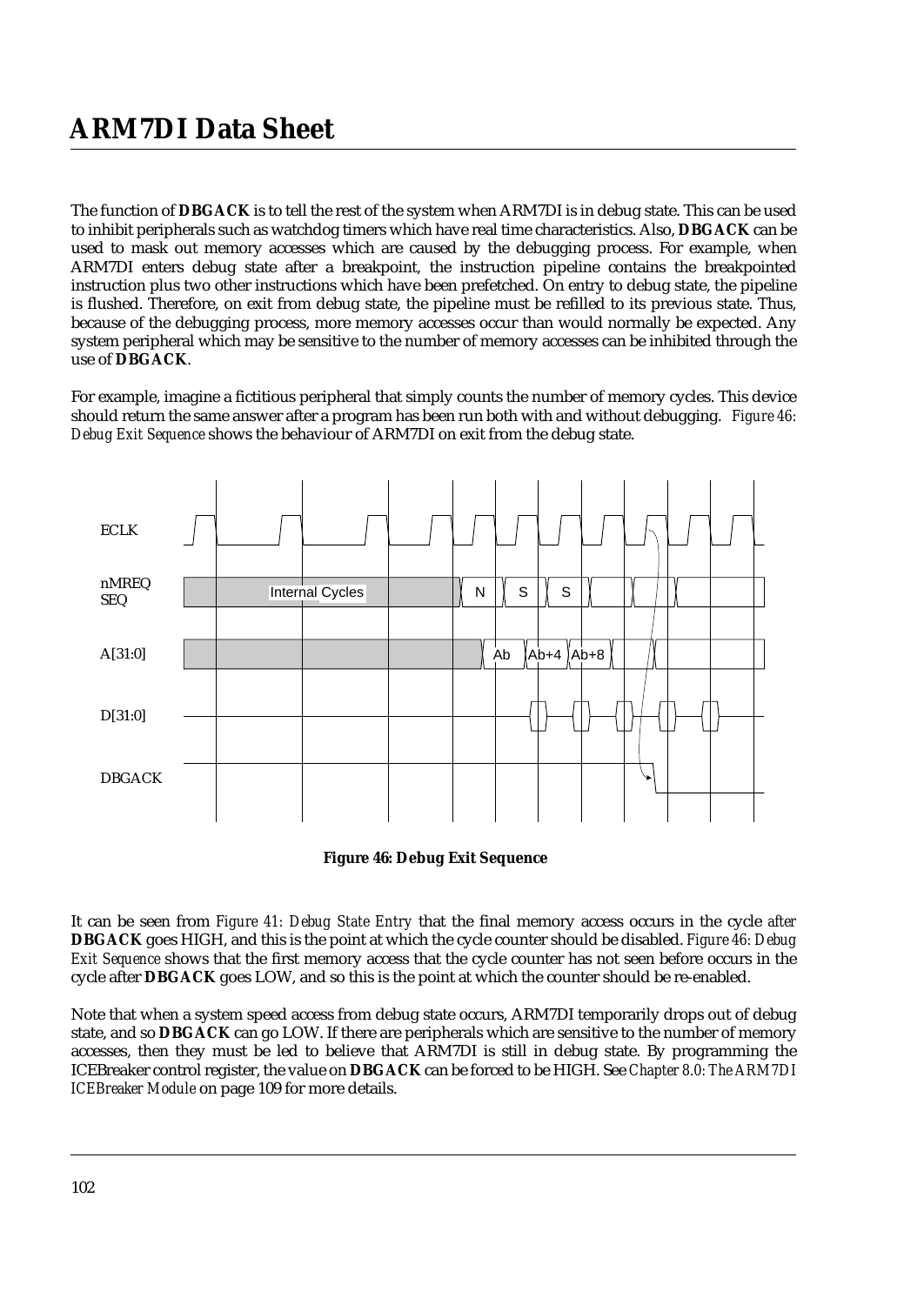## **7.12 The PC's Behaviour During Debug**

In order that ARM7DI may be forced to branch back to the place at which program flow was interrupted by debug, the debugger must keep track of what happens to the PC. There are five cases: breakpoint, watchpoint, watchpoint when another exception occurs, debug request and system speed access.

### **7.12.1 Breakpoint**

Entry to the debug state from a breakpoint advances the PC by 4 addresses, or 16 bytes. Each instruction executed in debug state advances the PC by 1 address, or 4 bytes. The normal way to exit from debug state after a breakpoint is to remove the breakpoint, and branch back to the previously breakpointed address.

For example, if ARM7DI entered debug state from a breakpoint set on a given address and 2 debug speed instructions were executed, then a branch of -7 addresses must occur (4 for debug entry, +2 for the instructions, +1 for the final branch). The following sequence shows the data scanned into scan chain 1. This is msb first, and so the first digit is the value placed in the **BREAKPT** bit, followed by the instruction data.

| 0 E0802000 | ; ADD R2, R0, R0           |
|------------|----------------------------|
| 1 E1826001 | ; ORR R6, R2, R1           |
| 0 EAFFFFF9 | $; B - 7 (2's complement)$ |

Note that once in debug state, a minimum of two instructions must be executed before the branch, although these may both be NOPs (MOV R0, R0). For small branches, the final branch could be replaced with a subtract with the PC as the destination (SUB PC, PC, #28 in the above example).

### **7.12.2 Watchpoints**

Returning to program execution after entering debug state from a watchpoint is done in the same way as the procedure described above. Debug entry adds 4 addresses to the PC, and every instruction adds 1 address. The difference is that since the instruction that caused the watchpoint has executed, the program returns to the next instruction.

### **7.12.3 Watchpoint with another Exception**

If a watchpointed access simultaneously causes a data abort, then ARM7DI will enter debug state in abort mode. Entry into debug is held off until the core has changed into abort mode, and fetched the instruction from the abort vector.

A similar sequence is followed when an interrupt - or any other exception - occurs during a watchpointed memory access. ARM7DI will enter debug state in the exception's mode, and so the debugger must check to see whether this happened. The debugger can deduce whether an exception occurred by looking at the current and previous mode (in the CPSR and SPSR), and the value of the PC. If an exception did take place, then the user should be given the choice of whether to service the exception before debugging.

Exiting debug state if an exception occurred is slightly different from the other cases. Here, entry to debug state causes the PC to be incremented by 3 addresses rather than 4, and this must be taken into account in the return branch calculation. For example, suppose that an abort occurred on a watchpointed access and 10 instructions had been executed to determine this. The following sequence could be used to return to program execution.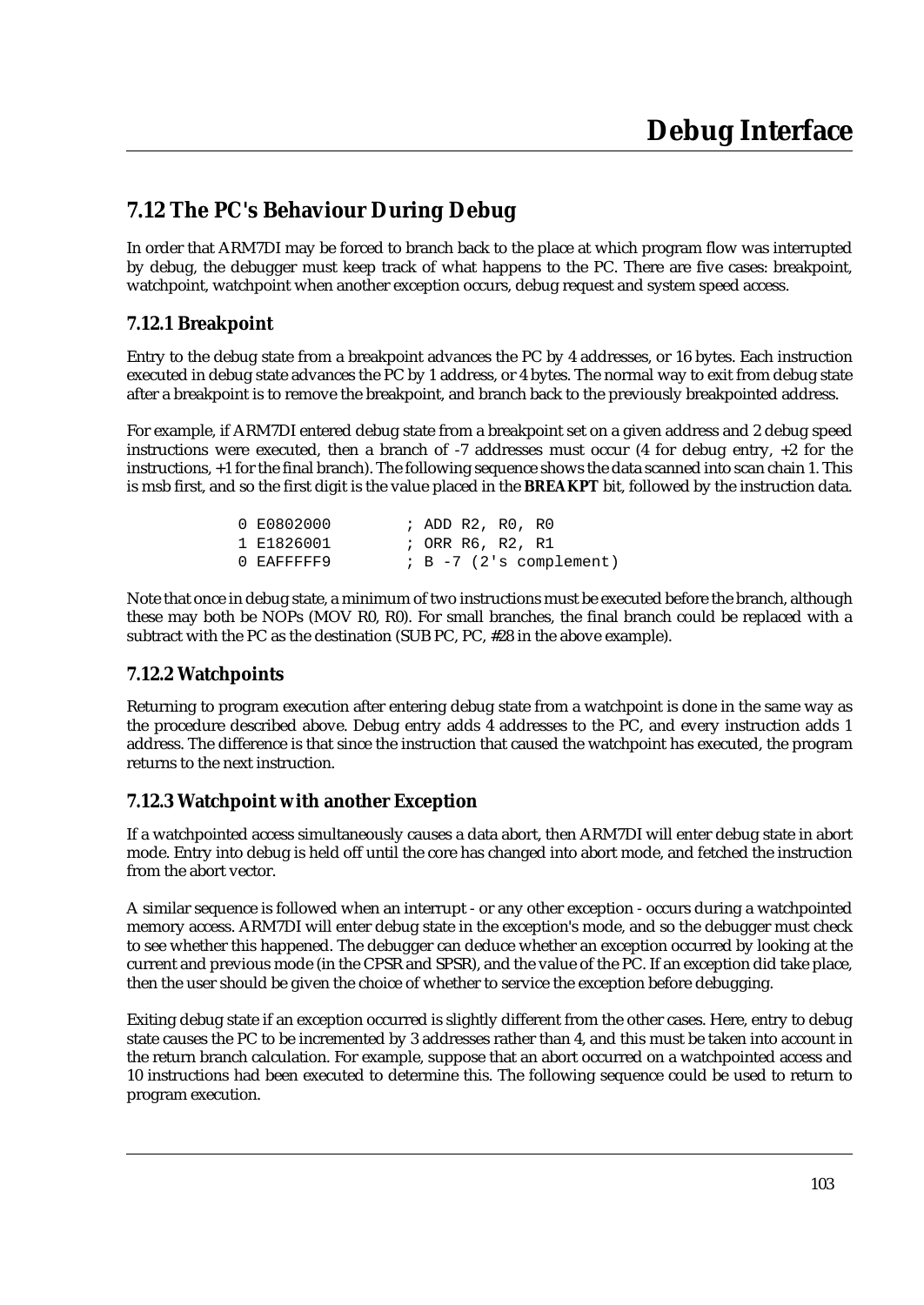| 0 E1A00000 | ; MOV R0, R0 |
|------------|--------------|
| 1 E1A00000 | ; MOV R0, R0 |
| 0 EAFFFFF0 | $; B - 16$   |

This will force a branch back to the abort vector, causing the instruction at that location to be refetched and executed. Note that after the abort service routine, the instruction which caused the abort and watchpoint will be reexecuted. This will cause the watchpoint to be generated and hence ARM7DI will enter debug state again.

### **7.12.4 Debug Request**

Entry into debug state via a debug request is similar to a breakpoint. However, unlike a breakpoint, the last instruction will have completed execution and so must not be refetched on exit from debug state. Therefore, it can be thought that entry to debug state adds 3 addresses to the PC, and every instruction executed in debug state adds 1.

For example, suppose that the user has invoked a debug request, and decides to return to program execution straight away. The following sequence could be used:

| 0 E1A00000  | ; MOV R0, R0 |  |
|-------------|--------------|--|
| 1 E1A00000  | ; MOV RO, RO |  |
| 0 EAFFFFFRA | $; B - 6$    |  |

This restores the PC, and restarts the program from the next instruction.

### **7.12.5 System Speed Access**

If a system speed access is performed during debug state, the value of the PC is increased by 3 addresses. Since system speed instructions access the memory system, it is possible for aborts to take place. If an abort occurs during a system speed memory access, ARM7DI enters abort mode before returning to debug state.

This is similar to an aborted watchpoint except that the problem is much harder to fix, because the abort was not caused by an instruction in the main program, and the PC does not point to the instruction which caused the abort. An abort handler usually looks at the PC to determine the instruction which caused the abort, and hence the abort address. In this case, the value of the PC is invalid, but the debugger should know what location was being accessed. Thus the debugger can be written to help the abort handler fix the memory system.

### **7.12.6 Summary of Return Address Calculations**

The calculation of the branch return address can be summarised as follows:

a) For normal breakpoint and watchpoint, the branch is:

 $-$  (4 + N + 3S)

b) For entry through debug request (**DBGRQ**), or watchpoint with exception, the branch is: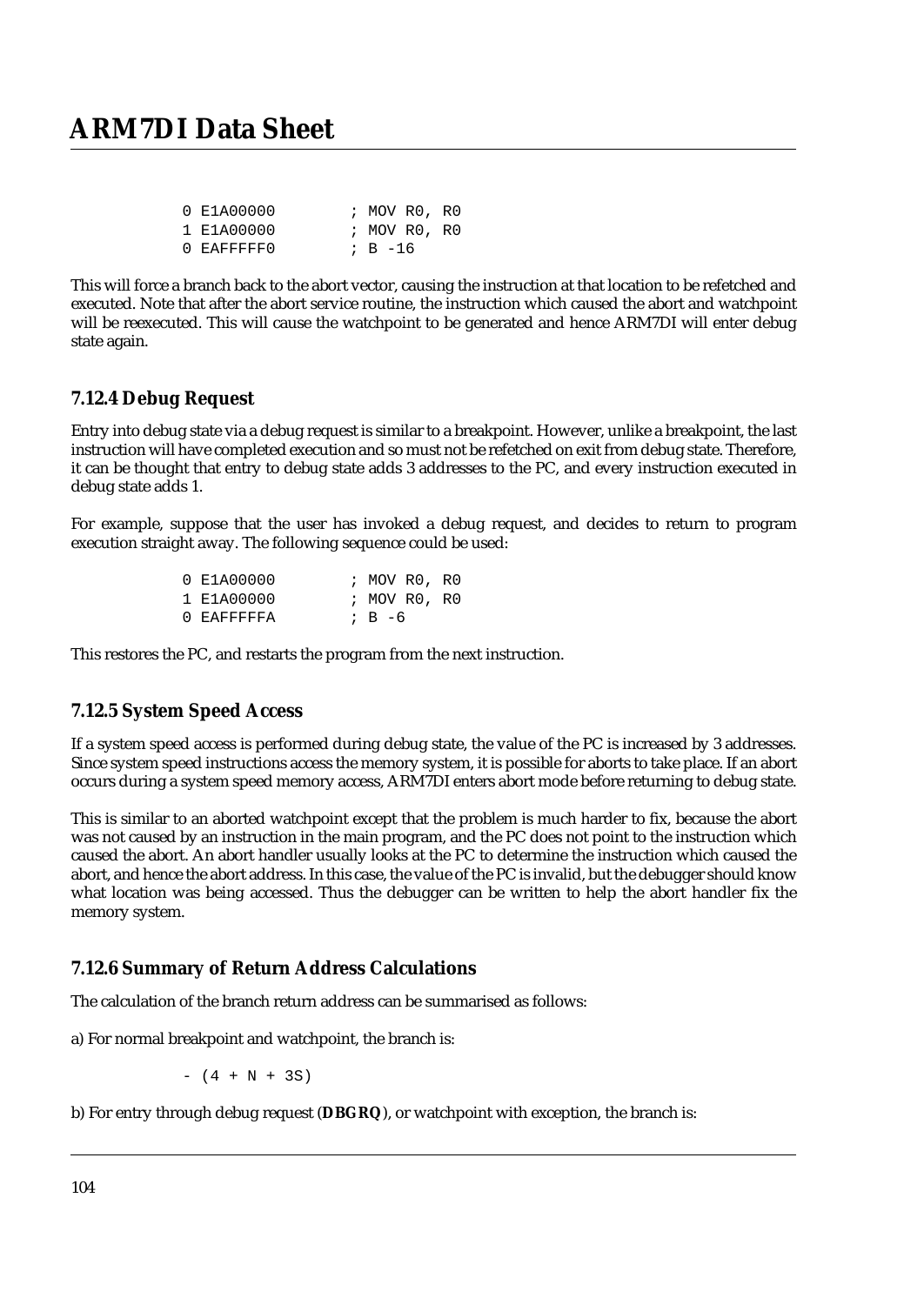$-$  (3 + N + 3S)

where  $N$  is the number of debug speed instructions executed (including the final branch), and  $S$  is the number of system speed instructions executed.

## **7.13 Priorities / Exceptions**

Because the normal program flow is broken when a breakpoint or a debug request occurs, debug can be thought of as being another type of exception. Some of the interaction with other exceptions has been described above. This section summarises the priorities.

### **7.13.1 Breakpoint with Prefetch Abort**

When a breakpointed instruction fetch causes a prefetch abort, the abort is taken and the breakpoint is disregarded. Normally, prefetch aborts occur when, for example, an access is made to a virtual address which does not physically exist, and the returned data is therefore invalid. In such a case the operating system's normal action will be to swap in the page of memory and return to the previously invalid address. This time, when the instruction is fetched, and providing the breakpoint is activated (it may be data dependent), ARM7DI will enter debug state.

Thus the prefetch abort takes higher priority than the breakpoint.

### **7.13.2 Interrupts**

When ARM7DI enters debug state, interrupts are automatically disabled. If interrupts are disabled during debug, ARM7DI will never be forced into an interrupt mode.

If an interrupt was pending during the instruction prior to entering debug state, then ARM7DI will enter debug state in the mode of the interrupt. Thus, on entry to debug state, the debugger cannot assume that ARM7DI will be in the expected mode of the user's program. It must check the PC, the CPSR and the SPSR to fully determine the reason for the exception.

Thus, debug takes higher priority than the interrupt, although ARM7DI *remembers* that an interrupt has occurred.

### **7.13.3 Data Aborts**

As described above, when a data abort occurs on a watchpointed access, ARM7DI enters debug state in abort mode. Thus the watchpoint has higher priority than the abort, although, as in the case of interrupt, ARM7DI remembers that the abort happened.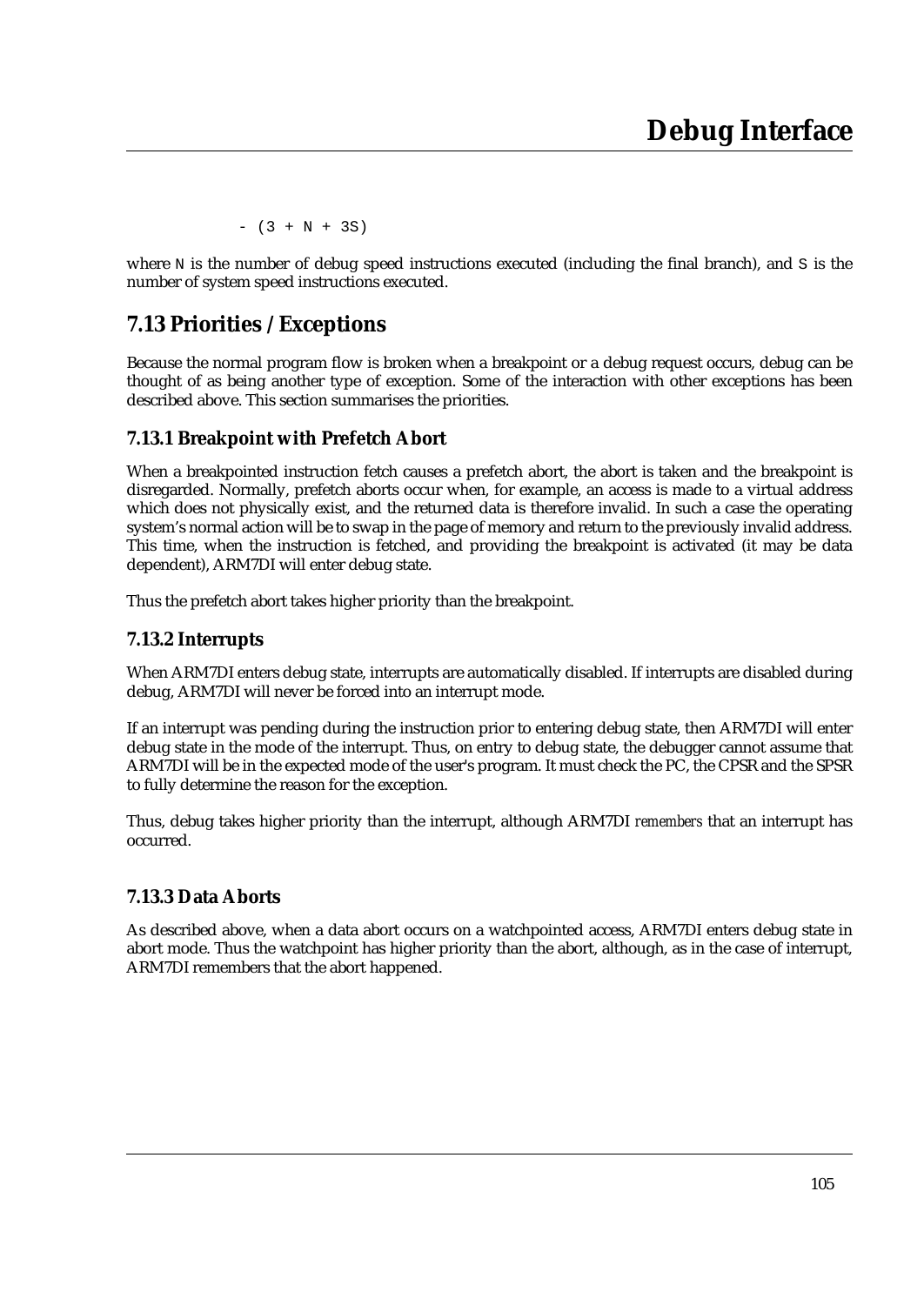## **7.14 Scan Interface Signals**



### **Figure 47: Scan General Timing**





| <b>Symbol</b> | <b>Parameter</b>                | Min | Typ | <b>Max</b> | <b>Units</b> | <b>Notes</b> |
|---------------|---------------------------------|-----|-----|------------|--------------|--------------|
| Tbscl         | <b>TCK</b> low period           | TBD |     |            | ns           |              |
| Tbsch         | <b>TCK</b> high period          | TBD |     |            | ns           |              |
| <b>T</b> bsis | <b>TDI, TMS</b> setup to [TCr]  | TBD |     |            | ns           |              |
| Tbsih         | <b>TDI, TMS</b> hold from [TCr] | TBD |     |            | ns           |              |

#### **Table 8: ARM7DI Scan Interface Timing**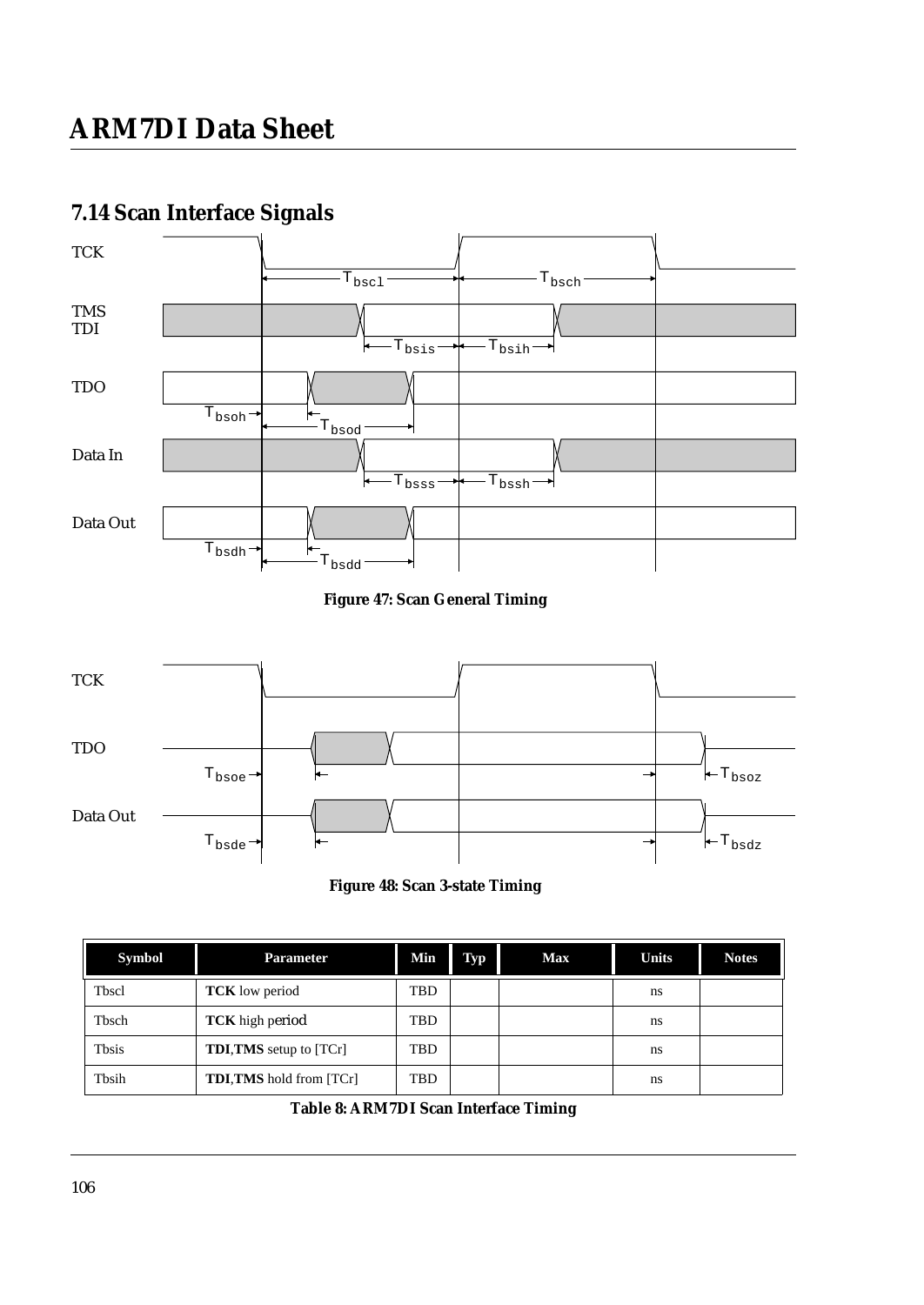| <b>Symbol</b> | Parameter                   |    | Typ | <b>Max</b> | Units | <b>Notes</b>   |
|---------------|-----------------------------|----|-----|------------|-------|----------------|
| Tbsoh         | <b>TDO</b> hold time        | 5  |     |            | ns    | $\mathbf{1}$   |
| Tbsod         | TCf to <b>TDO</b> valid     |    |     | 40         | ns    | 1              |
| <b>T</b> bsss | I/O signal setup to $[TCr]$ | 5  |     |            | ns.   | 4              |
| Tbssh         | I/O signal hold from [TCr]  | 20 |     |            | ns.   | $\overline{4}$ |
| Tbsdh         | data output hold time       | 5  |     |            | ns.   | 5              |
| Tbsdd         | TCf to data output valid    |    |     | 40         | ns.   |                |
| Tbsoe         | <b>TDO</b> enable time      | 5  |     |            | ns    | 1,2            |
| Tbsoz         | <b>TDO</b> disable time     |    |     | 40         | ns    | 1,3            |
| Tbsde         | data output enable time     | 5  |     |            | ns.   | 5,6            |
| Tbsdz         | data output disable time    |    |     | 40         | ns.   | 5,7            |

**Table 8: ARM7DI Scan Interface Timing**

*Please note that the above figures are provisional.*

Notes:

- 1. Assumes a 25pF load on **TDO**. Output timing derates at 0.072ns/pF of extra load applied.
- 2. **TDO** enable time applies when the TAP controller enters the Shift-DR or Shift-IR states.
- 3. **TDO** disable time applies when the TAP controller leaves the Shift-DR or Shift-IR states.
- 4. For correct data latching, the I/O signals (from the core and the pads) must be setup and held with respect to the rising edge of **TCK** in the CAPTURE-DR state of the INTEST and EXTEST instructions.
- 5. Assumes that the data outputs are loaded with the AC test loads (see AC parameter specification).
- 6. Data output enable time applies when the scan logic is used to enable the output drivers.
- 7. Data output disable time applies when the scan logic is used to disable the output drivers.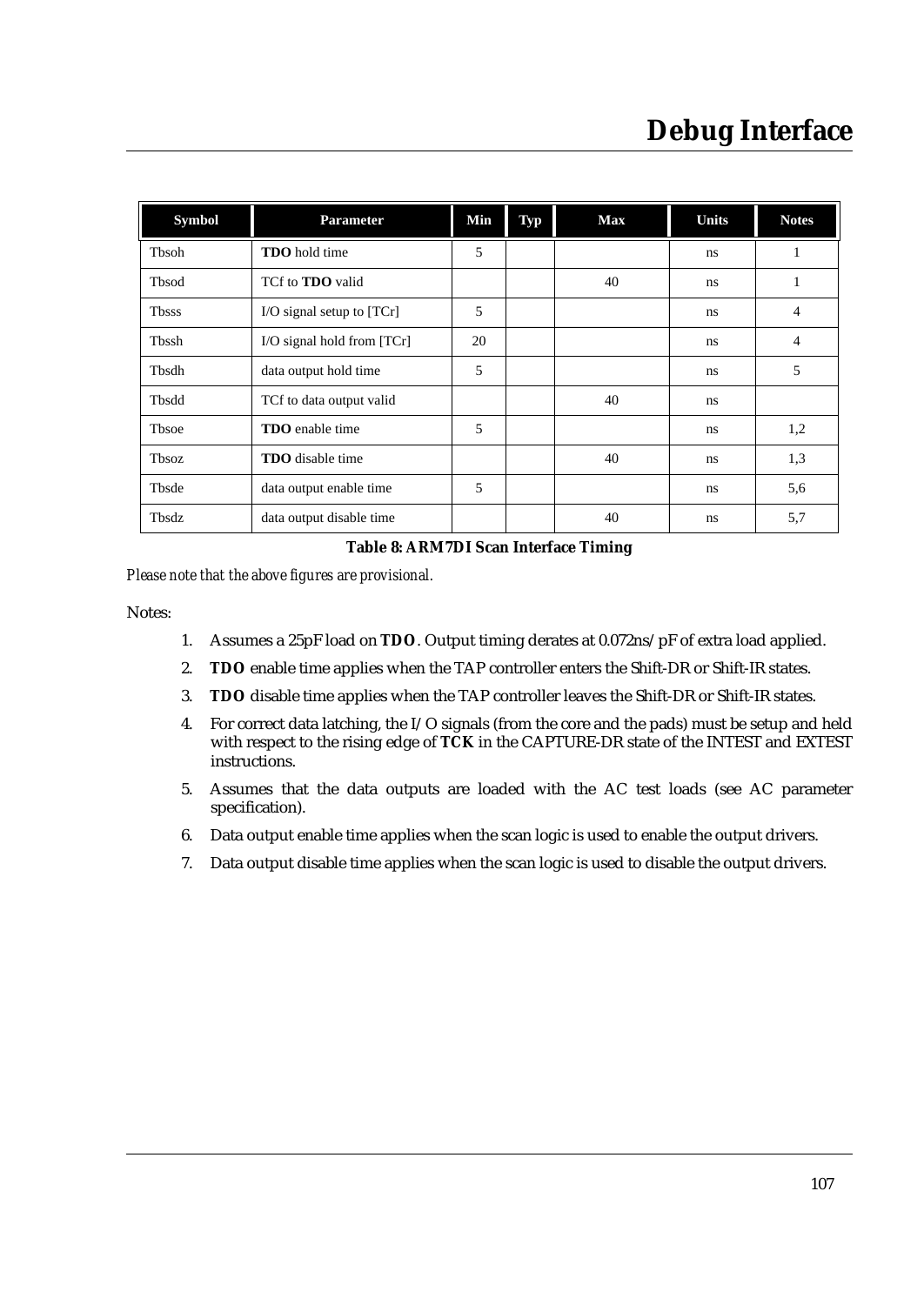| No             | <b>Signal</b> | <b>Type</b> | N <sub>o</sub> | <b>Signal</b>  | <b>Type</b>    | No | <b>Signal</b> | Typ            |
|----------------|---------------|-------------|----------------|----------------|----------------|----|---------------|----------------|
| 1              | D[0]          | I/O         | 26             | D[25]          | I/O            | 51 | nOPC          | O              |
| $\sqrt{2}$     | D[1]          | I/O         | 27             | D[26]          | I/O            | 52 | <b>IFEN</b>   | $\rm I$        |
| 3              | D[2]          | I/O         | 28             | D[27]          | I/O            | 53 | nCPI          | $\mathbf{O}$   |
| $\overline{4}$ | D[3]          | I/O         | 29             | D[28]          | I/O            | 54 | nMREQ         | $\overline{O}$ |
| 5              | D[4]          | I/O         | 30             | D[29]          | I/O            | 55 | <b>SEQ</b>    | $\overline{O}$ |
| 6              | D[5]          | I/O         | 31             | D[30]          | I/O            | 56 | nTRANS        | $\mathcal{O}$  |
| $\overline{7}$ | D[6]          | I/O         | 32             | D[31]          | I/O            | 57 | <b>CPB</b>    | $\rm I$        |
| 8              | D[7]          | I/O         | 33             | <b>BREAKPT</b> | $\mathbf I$    | 58 | nM[4]         | $\overline{O}$ |
| 9              | D[8]          | I/O         | 34             | <b>NENIN</b>   | $\mathbf I$    | 59 | nM[3]         | $\overline{O}$ |
| 10             | D[9]          | I/O         | 35             | <b>NENOUT</b>  | $\Omega$       | 60 | nM[2]         | $\mathbf{O}$   |
| 11             | D[10]         | I/O         | 36             | <b>LOCK</b>    | $\Omega$       | 61 | nM[1]         | $\mathcal{O}$  |
| 12             | D[11]         | I/O         | 37             | <b>BIGEND</b>  | $\mathbf I$    | 62 | nM[0]         | $\mathbf 0$    |
| 13             | D[12]         | I/O         | 38             | <b>DBE</b>     | $\overline{I}$ | 63 | nEXEC         | $\mathbf 0$    |
| 14             | D[13]         | I/O         | 39             | nBW            | $\mathbf O$    | 64 | <b>ALE</b>    | $\bf I$        |
| 15             | D[14]         | I/O         | 40             | <b>DBGACK</b>  | O              | 65 | ABE           | $\rm I$        |
| 16             | D[15]         | I/O         | 41             | nFIQ           | $\mathbf I$    | 66 | A[31]         | $\mathbf 0$    |
| 17             | D[16]         | I/O         | 42             | nIRQ           | $\mathbf I$    | 67 | A[30]         | $\mathbf 0$    |
| 18             | D[17]         | I/O         | 43             | nRESET         | $\mathbf I$    | 68 | A[29]         | $\overline{O}$ |
| 19             | D[18]         | I/O         | 44             | DATA32         | $\mathbf I$    | 69 | A[28]         | $\mathbf 0$    |
| 20             | D[19]         | I/O         | 45             | <b>ISYNC</b>   | $\mathbf I$    | 70 | A[27]         | $\mathbf 0$    |
| 21             | D[20]         | I/O         | 46             | DBGRQ          | $\mathbf I$    | 71 | A[26]         | $\mathbf 0$    |
| 22             | D[21]         | I/O         | 47             | nRW            | $\Omega$       | 72 | A[25]         | $\mathbf 0$    |
| 23             | D[22]         | I/O         | 48             | <b>ABORT</b>   | $\mathbf I$    | 73 | A[24]         | $\mathbf 0$    |
| 24             | D[23]         | I/O         | 49             | <b>CPA</b>     | $\mathbf I$    | 74 | A[23]         | $\mathbf 0$    |
| 25             | D[24]         | I/O         | 50             | PROG32         | $\mathbf I$    | 75 | A[22]         | $\overline{O}$ |

| No.                | Signal             | <b>Type</b>             |
|--------------------|--------------------|-------------------------|
| $\overline{6}$     | $\overline{D[25]}$ | $\overline{VQ}$         |
| 7                  | D[26]              | I/O                     |
| 8                  | D[27]              | I/O                     |
| 9                  | D[28]              | I/O                     |
| $\overline{0}$     | D[29]              | I/O                     |
| $\mathbf{1}$       | D[30]              | I/O                     |
| $\overline{2}$     | D[31]              | I/O                     |
| $\overline{3}$     | <b>BREAKPT</b>     | I                       |
| $\overline{4}$     | <b>NENIN</b>       | $\mathbf I$             |
| $\overline{5}$     | <b>NENOUT</b>      | $\overline{\mathrm{o}}$ |
| $\overline{6}$     | <b>LOCK</b>        | $\overline{\rm o}$      |
| $\overline{7}$     | <b>BIGEND</b>      | I                       |
| $\overline{8}$     | <b>DBE</b>         | I                       |
| $\overline{9}$     | nBW                | $\overline{\rm o}$      |
| $\overline{0}$     | <b>DBGACK</b>      | $\overline{\rm o}$      |
| $\overline{1}$     | nFIQ               | $\overline{I}$          |
| $\overline{2}$     | nIRQ               | $\overline{\mathbf{I}}$ |
| $\overline{\cdot}$ | nRESET             | $\overline{I}$          |
| $\overline{4}$     | DATA32             | I                       |
| $\overline{5}$     | <b>ISYNC</b>       | I                       |
| $\overline{6}$     | <b>DBGRQ</b>       | $\overline{I}$          |
| 7                  | nRW                | $\overline{\rm o}$      |
| $\overline{8}$     | <b>ABORT</b>       | $\overline{I}$          |
| 9.                 | <b>CPA</b>         | Ī                       |
| $\overline{0}$     | PROG32             | Ī                       |

| <b>Signal</b> | <b>Type</b> | $\mathbf{No}$ | <b>Signal</b>  | <b>Type</b>  | $\mathbf{N}\mathbf{o}$ | <b>Signal</b> | <b>Type</b>  | No | <b>Signal</b> | Typ            |
|---------------|-------------|---------------|----------------|--------------|------------------------|---------------|--------------|----|---------------|----------------|
| D[0]          | I/O         | 26            | D[25]          | I/O          | 51                     | $n$ OPC       | $\Omega$     | 76 | A[21]         | $\Omega$       |
| D[1]          | I/O         | 27            | D[26]          | I/O          | 52                     | <b>IFEN</b>   | $\mathbf{I}$ | 77 | A[20]         | $\Omega$       |
| D[2]          | I/O         | 28            | D[27]          | I/O          | 53                     | nCPI          | $\Omega$     | 78 | A[19]         | $\Omega$       |
| D[3]          | ${\rm I/O}$ | 29            | D[28]          | ${\rm I/O}$  | 54                     | nMREQ         | $\mathbf{O}$ | 79 | A[18]         | $\Omega$       |
| D[4]          | I/O         | 30            | D[29]          | I/O          | 55                     | <b>SEQ</b>    | $\mathbf{O}$ | 80 | A[17]         | $\overline{O}$ |
| D[5]          | I/O         | 31            | D[30]          | I/O          | 56                     | nTRANS        | $\Omega$     | 81 | A[16]         | $\mathbf 0$    |
| D[6]          | I/O         | 32            | D[31]          | I/O          | 57                     | <b>CPB</b>    | I            | 82 | A[15]         | $\Omega$       |
| D[7]          | I/O         | 33            | <b>BREAKPT</b> | $\mathbf I$  | 58                     | nM[4]         | $\mathbf{O}$ | 83 | A[14]         | $\Omega$       |
| D[8]          | I/O         | 34            | <b>NENIN</b>   | I            | 59                     | nM[3]         | $\Omega$     | 84 | A[13]         | $\Omega$       |
| D[9]          | I/O         | 35            | <b>NENOUT</b>  | $\mathbf{O}$ | 60                     | nM[2]         | $\mathbf{O}$ | 85 | A[12]         | $\Omega$       |
| D[10]         | I/O         | 36            | <b>LOCK</b>    | $\mathbf{O}$ | 61                     | nM[1]         | $\mathbf{O}$ | 86 | A[11]         | $\overline{O}$ |
| D[11]         | I/O         | 37            | <b>BIGEND</b>  | I            | 62                     | nM[0]         | $\Omega$     | 87 | A[10]         | $\mathbf 0$    |
| D[12]         | I/O         | 38            | <b>DBE</b>     | I            | 63                     | nEXEC         | $\Omega$     | 88 | A[9]          | $\Omega$       |
| D[13]         | I/O         | 39            | nBW            | $\mathbf{O}$ | 64                     | <b>ALE</b>    | $\mathbf I$  | 89 | A[8]          | $\Omega$       |
| D[14]         | I/O         | 40            | <b>DBGACK</b>  | $\mathbf{O}$ | 65                     | <b>ABE</b>    | $\mathbf{I}$ | 90 | A[7]          | $\Omega$       |
| D[15]         | I/O         | 41            | nFIQ           | I            | 66                     | A[31]         | $\mathbf{O}$ | 91 | A[6]          | $\overline{O}$ |
| D[16]         | I/O         | 42            | nIRQ           | $\mathbf I$  | 67                     | A[30]         | $\Omega$     | 92 | A[5]          | $\Omega$       |
| D[17]         | I/O         | 43            | nRESET         | I            | 68                     | A[29]         | $\Omega$     | 93 | A[4]          | $\Omega$       |
| D[18]         | I/O         | 44            | DATA32         | I            | 69                     | A[28]         | $\Omega$     | 94 | A[3]          | $\Omega$       |
| D[19]         | I/O         | 45            | <b>ISYNC</b>   | $\mathbf I$  | 70                     | A[27]         | $\Omega$     | 95 | A[2]          | $\Omega$       |
| D[20]         | I/O         | 46            | <b>DBGRQ</b>   | $\mathbf I$  | 71                     | A[26]         | $\Omega$     | 96 | A[1]          | $\Omega$       |
| D[21]         | I/O         | 47            | nRW            | $\mathbf{O}$ | $72\,$                 | A[25]         | $\mathbf{O}$ | 97 | A[0]          | $\Omega$       |
| D[22]         | I/O         | 48            | <b>ABORT</b>   | $\mathbf I$  | 73                     | A[24]         | $\mathbf{O}$ |    |               |                |
| D[23]         | I/O         | 49            | <b>CPA</b>     | I            | 74                     | A[23]         | $\Omega$     |    |               |                |
| D[24]         | I/O         | 50            | PROG32         | I            | 75                     | A[22]         | $\mathbf{O}$ |    |               |                |
|               |             |               |                |              |                        |               |              |    |               |                |

| No              | <b>Signal</b> | <b>Type</b>      | $\mathbf{No}$ | <b>Signal</b>  | <b>Type</b>    | $\mathbf{N}\mathbf{o}$ | <b>Signal</b> | <b>Type</b>  | No | <b>Signal</b>      | <b>Type</b>    |
|-----------------|---------------|------------------|---------------|----------------|----------------|------------------------|---------------|--------------|----|--------------------|----------------|
|                 | D[0]          | $\overline{1/0}$ | 26            | D[25]          | I/O            | 51                     | $n$ OPC       | $\Omega$     | 76 | $\overline{A[21]}$ | $\mathcal{O}$  |
|                 | D[1]          | I/O              | 27            | D[26]          | I/O            | 52                     | <b>IFEN</b>   | $\mathbf I$  | 77 | A[20]              | $\Omega$       |
|                 | D[2]          | I/O              | 28            | D[27]          | I/O            | 53                     | nCPI          | $\mathbf{O}$ | 78 | A[19]              | $\mathbf O$    |
|                 | D[3]          | I/O              | 29            | D[28]          | I/O            | 54                     | nMREQ         | $\mathbf{O}$ | 79 | A[18]              | $\overline{O}$ |
|                 | D[4]          | I/O              | 30            | D[29]          | I/O            | 55                     | <b>SEQ</b>    | $\mathbf{O}$ | 80 | A[17]              | $\mathbf{O}$   |
|                 | D[5]          | I/O              | 31            | D[30]          | I/O            | 56                     | nTRANS        | $\Omega$     | 81 | A[16]              | $\Omega$       |
|                 | D[6]          | I/O              | 32            | D[31]          | I/O            | 57                     | <b>CPB</b>    | $\mathbf I$  | 82 | A[15]              | $\Omega$       |
|                 | D[7]          | I/O              | 33            | <b>BREAKPT</b> | I              | 58                     | nM[4]         | $\Omega$     | 83 | A[14]              | $\Omega$       |
|                 | D[8]          | I/O              | 34            | <b>NENIN</b>   | $\mathbf I$    | 59                     | nM[3]         | $\mathbf{O}$ | 84 | A[13]              | $\mathbf{O}$   |
| $\overline{0}$  | D[9]          | I/O              | 35            | <b>NENOUT</b>  | $\mathbf{O}$   | 60                     | nM[2]         | $\mathbf{O}$ | 85 | A[12]              | $\mathbf{O}$   |
| $\overline{1}$  | D[10]         | I/O              | 36            | <b>LOCK</b>    | $\mathbf{O}$   | 61                     | nM[1]         | $\Omega$     | 86 | A[11]              | $\Omega$       |
| $\overline{2}$  | D[11]         | I/O              | 37            | <b>BIGEND</b>  | $\bf{I}$       | 62                     | nM[0]         | $\mathbf O$  | 87 | A[10]              | $\Omega$       |
| $\overline{3}$  | D[12]         | I/O              | 38            | <b>DBE</b>     | $\mathbf I$    | 63                     | nEXEC         | $\Omega$     | 88 | A[9]               | $\mathbf{O}$   |
| $\overline{4}$  | D[13]         | I/O              | 39            | nBW            | $\overline{O}$ | 64                     | <b>ALE</b>    | $\mathbf I$  | 89 | A[8]               | $\mathbf{O}$   |
| 5               | D[14]         | I/O              | 40            | <b>DBGACK</b>  | $\mathbf{O}$   | 65                     | ABE           | $\mathbf{I}$ | 90 | A[7]               | $\mathbf{O}$   |
| $6 \frac{1}{2}$ | D[15]         | I/O              | 41            | nFIQ           | $\bf I$        | 66                     | A[31]         | $\mathbf{O}$ | 91 | A[6]               | $\mathbf{O}$   |
| 17              | D[16]         | I/O              | 42            | nIRQ           | $\bf{I}$       | 67                     | A[30]         | $\Omega$     | 92 | A[5]               | $\Omega$       |
| $\overline{8}$  | D[17]         | I/O              | 43            | nRESET         | $\mathbf I$    | 68                     | A[29]         | $\mathbf{O}$ | 93 | A[4]               | $\Omega$       |
| $\overline{9}$  | D[18]         | I/O              | 44            | DATA32         | $\bf{I}$       | 69                     | A[28]         | $\Omega$     | 94 | A[3]               | $\Omega$       |
| $20^{\circ}$    | D[19]         | I/O              | 45            | <b>ISYNC</b>   | $\bf{I}$       | 70                     | A[27]         | $\mathbf{O}$ | 95 | A[2]               | $\mathbf{O}$   |
| $^{21}$         | D[20]         | I/O              | 46            | <b>DBGRQ</b>   | $\mathbf I$    | 71                     | A[26]         | $\mathbf{O}$ | 96 | A[1]               | $\overline{O}$ |
| $^{22}$         | D[21]         | I/O              | 47            | nRW            | $\Omega$       | 72                     | A[25]         | $\Omega$     | 97 | A[0]               | $\mathbf{O}$   |
| $^{23}$         | D[22]         | I/O              | 48            | <b>ABORT</b>   | Ι              | 73                     | A[24]         | $\mathbf O$  |    |                    |                |
| $^{24}$         | D[23]         | I/O              | 49            | <b>CPA</b>     | $\bf I$        | 74                     | A[23]         | $\mathbf{O}$ |    |                    |                |
| $\overline{.5}$ | D[24]         | I/O              | 50            | PROG32         | $\bf I$        | 75                     | A[22]         | $\mathbf{O}$ |    |                    |                |
|                 |               |                  |               |                |                |                        |               |              |    |                    |                |

**Table 9: Scan Signals and Pins**

Key: I - Input

O - Output

I/O - Input / Output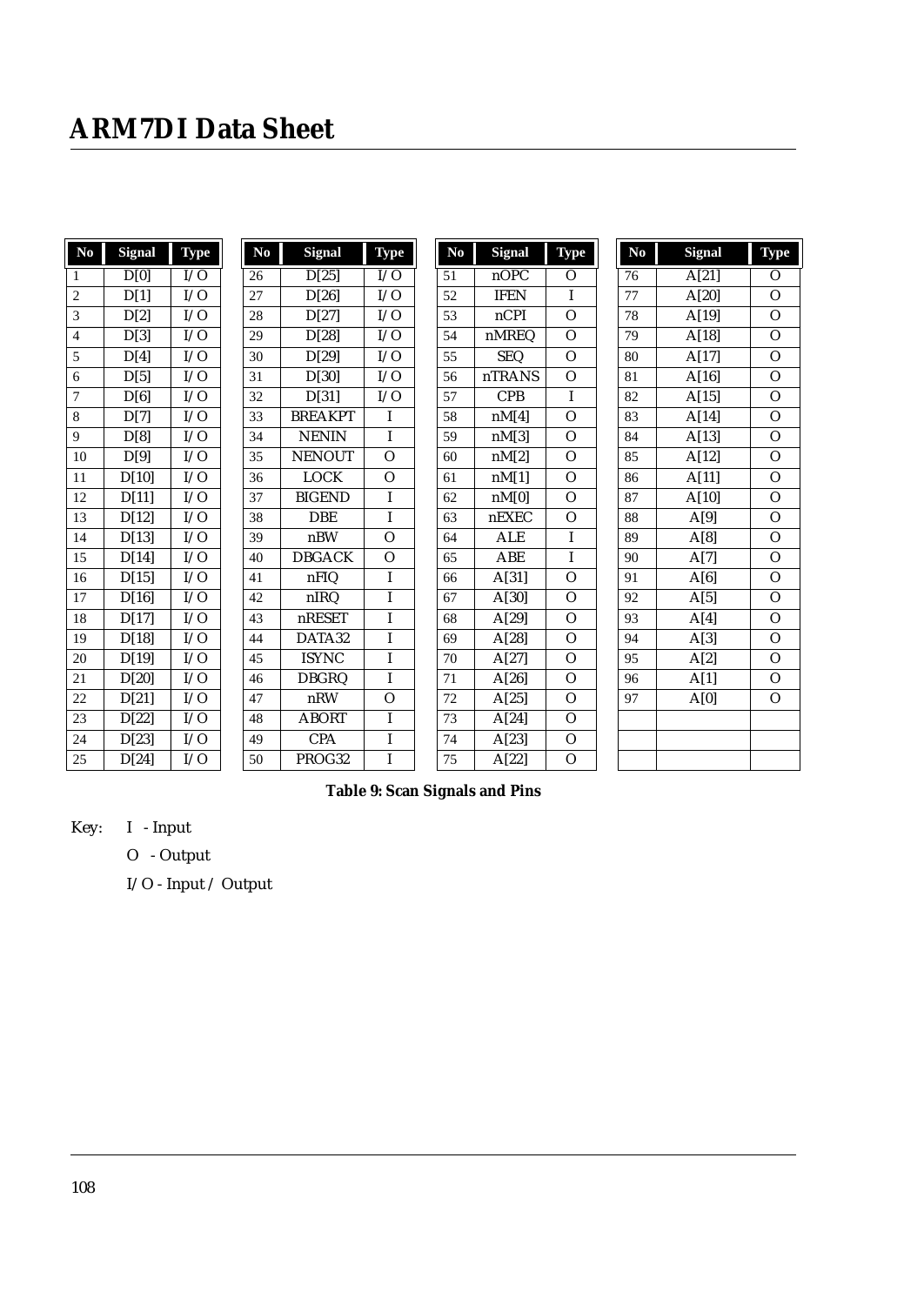## **8.0 The ARM7DI ICEBreaker Module**

The ARM7DI-ICEbreaker module - hereafter referred to simply as *ICEbreaker* - provides integrated on-chip debug support for the ARM7D CPU core. ICEbreaker consists of two real time watchpoint registers, together with a control and status register. One or both of the watchpoint registers can be programmed to halt execution of instructions by the ARM7D CPU core via its **BREAKPT** signal. Execution is halted when a match occurs between the values programmed into ICEbreaker and the values currently appearing on the address bus, data bus and various control signals. Any bit can be masked so that its value does not affect the comparison.

*Figure 49: ARM7DI Block Diagram* shows the relationship between ARM7D, ICEbreaker and the TAP controller. Only those ARM7DI signals that are pertinent to ICEbreaker are shown.



 **Figure 49: ARM7DI Block Diagram**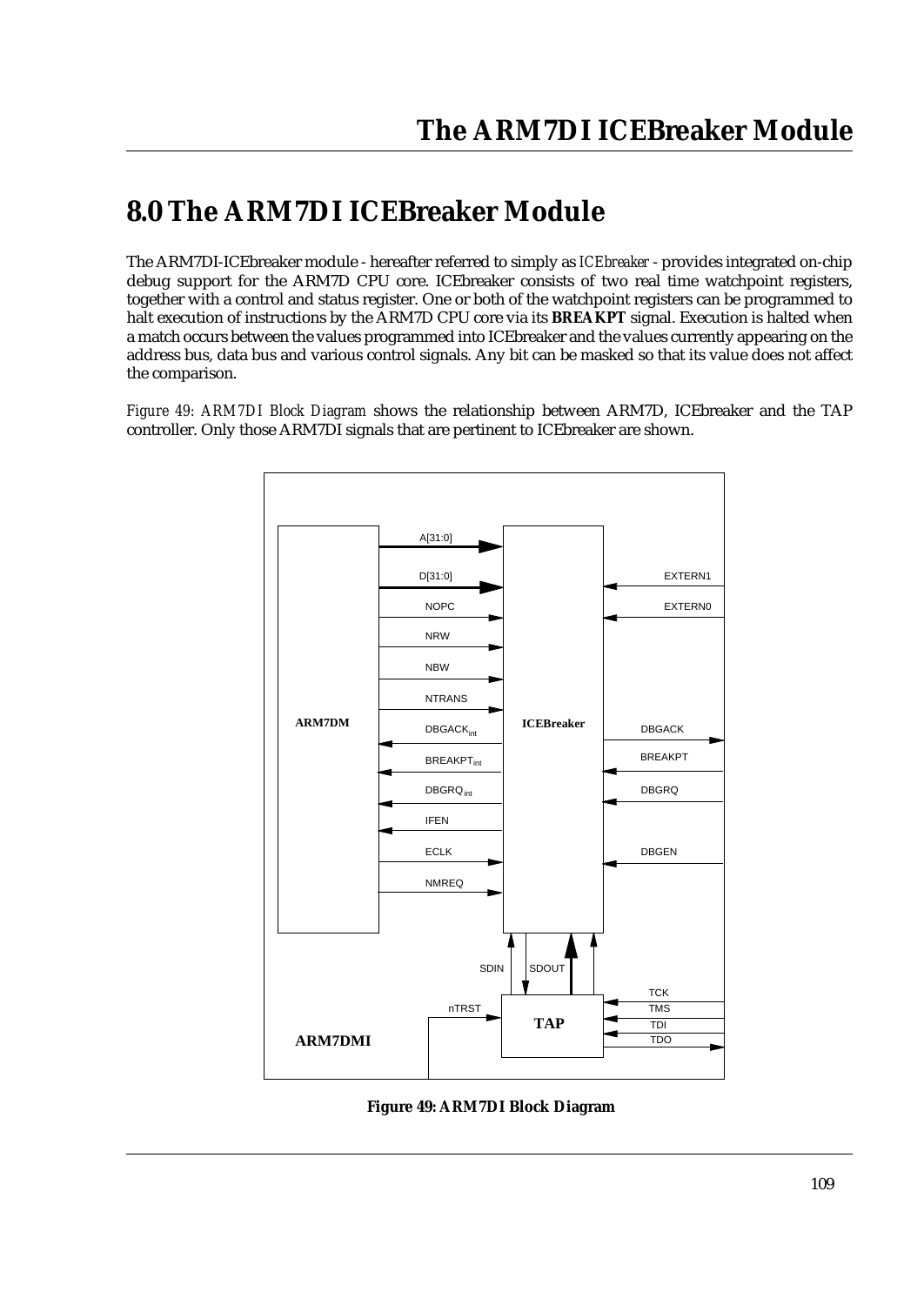Either watchpoint register can be configured as a watchpoint (data access) or a breakpoint (instruction fetch) by suitable programming of the value and mask registers. A particular feature of ICEbreaker is that both watchpoints and breakpoints can be data-dependent.

Independent Debug Control and Debug Status registers are used to provide overall control of ICEbreaker's operation. ICEbreaker is programmed in a serial fashion using the ARM7DI TAP controller.

## **8.1 The Watchpoint Registers**

ICEbreaker consists of two watchpoint registers, known as *Watchpoint 0* and *Watchpoint 1*. Each watchpoint register consists of 6 independently programmable registers. These are:

- 32-bit Address Value register
- 32-bit Address Mask register
- 32-bit Data Value register
- 32-bit Data Mask register
- 8-bit Control Value register
- 7-bit Control Mask register

In addition, there are two global registers which provide overall control and status:

- 3-bit Debug Control register
- 4-bit Debug Status register

Each register is programmed by scanning appropriate data into the ICEbreaker scan chain (scan chain 2). The scan chain register consists of a 38-bit shift register comprising a 32-bit data field, a 5-bit address field and a read/write bit - see *Figure 50: ICEBreaker Block Diagram*.

Programming a register is achieved by scanning the data to be written into the 32-bit data field, the address of the register into the 5-bit address field and a '1' into the read/write bit.

Reading a register is achieved by scanning the address of the register into the 5-bit address field and a '0' into the read/write bit. The 32-bit data field is ignored in the case of reads.

Reading or writing of the register actually occurs when the TAP controller enters the UPDATE-DR state (see *Section 7.4: Scan Chains and JTAG Interface* on page 89).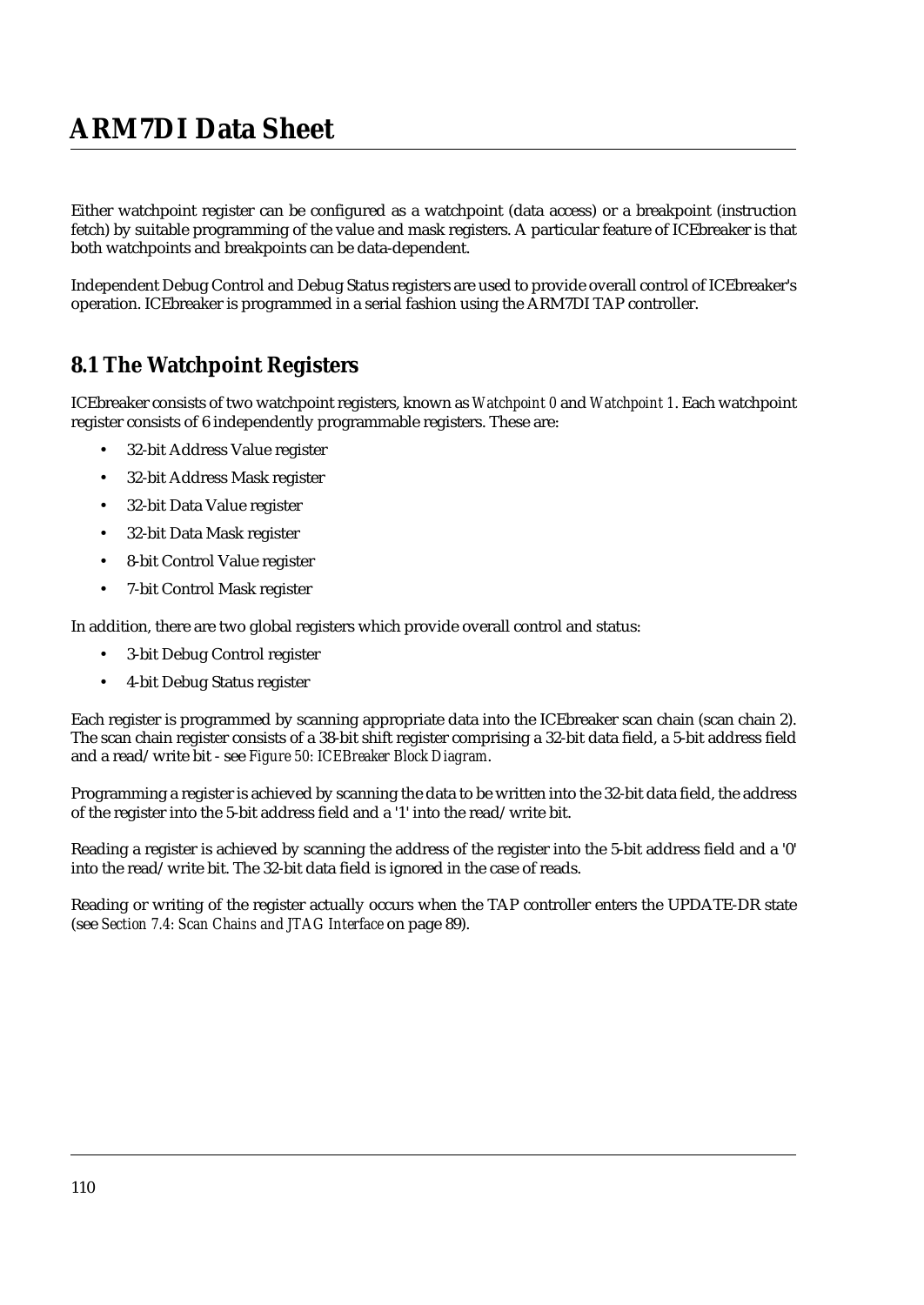## **The ARM7DI ICEBreaker Module**



 **Figure 50: ICEBreaker Block Diagram**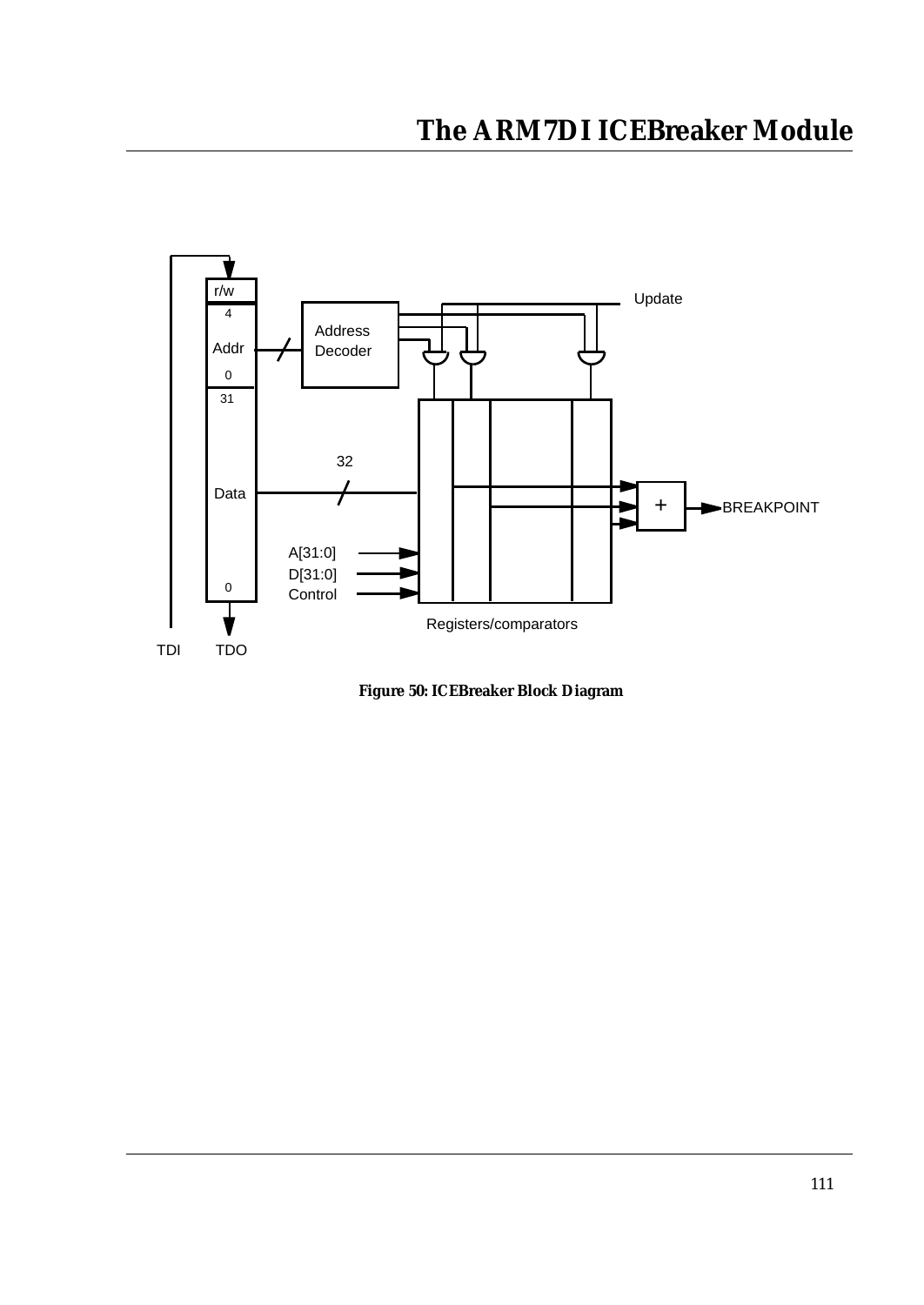| <b>Address</b> | Width          | <b>Function</b>                     |
|----------------|----------------|-------------------------------------|
| 00000          | 3              | Debug Control Register              |
| 00001          | $\overline{4}$ | Debug Status Register               |
| 01000          | 32             | Watchpoint 0 Address Value Register |
| 01001          | 32             | Watchpoint 0 Address Mask Register  |
| 01010          | 32             | Watchpoint 0 Data Value Register    |
| 01011          | 32             | Watchpoint 0 Data Mask Register     |
| 01100          | 8              | Watchpoint 0 Control Value Register |
| 01101          | 7              | Watchpoint 0 Control Mask Register  |
| 10000          | 32             | Watchpoint 1 Address Value Register |
| 10001          | 32             | Watchpoint 1 Address Mask Register  |
| 10010          | 32             | Watchpoint 1 Data Value Register    |
| 10011          | 32             | Watchpoint 1 Data Mask Register     |
| 10100          | 8              | Watchpoint 1 Control Value Register |
| 10101          | 7              | Watchpoint 1 Control Mask Register  |

The registers are mapped as shown in *Table 10: Function and Mapping of ICEBreaker Registers*.

**Table 10: Function and Mapping of ICEBreaker Registers**

The location of bits in the Control Value and Mask registers is shown in *Figure 51: ICEBreaker Watchpoint Control Value and Mask Registers*.

The control value and mask registers are mapped identically in the lower 7 bits. Bit 7 of the control value register is the **ENABLE** bit, which cannot be masked.

| <b>ENABLE</b> | <b>RANGE</b> | <b>CHAIN</b> | <b>EXTERN</b> | nTRANS | $n$ OPC | nBW | nRW |
|---------------|--------------|--------------|---------------|--------|---------|-----|-----|

 **Figure 51: ICEBreaker Watchpoint Control Value and Mask Registers**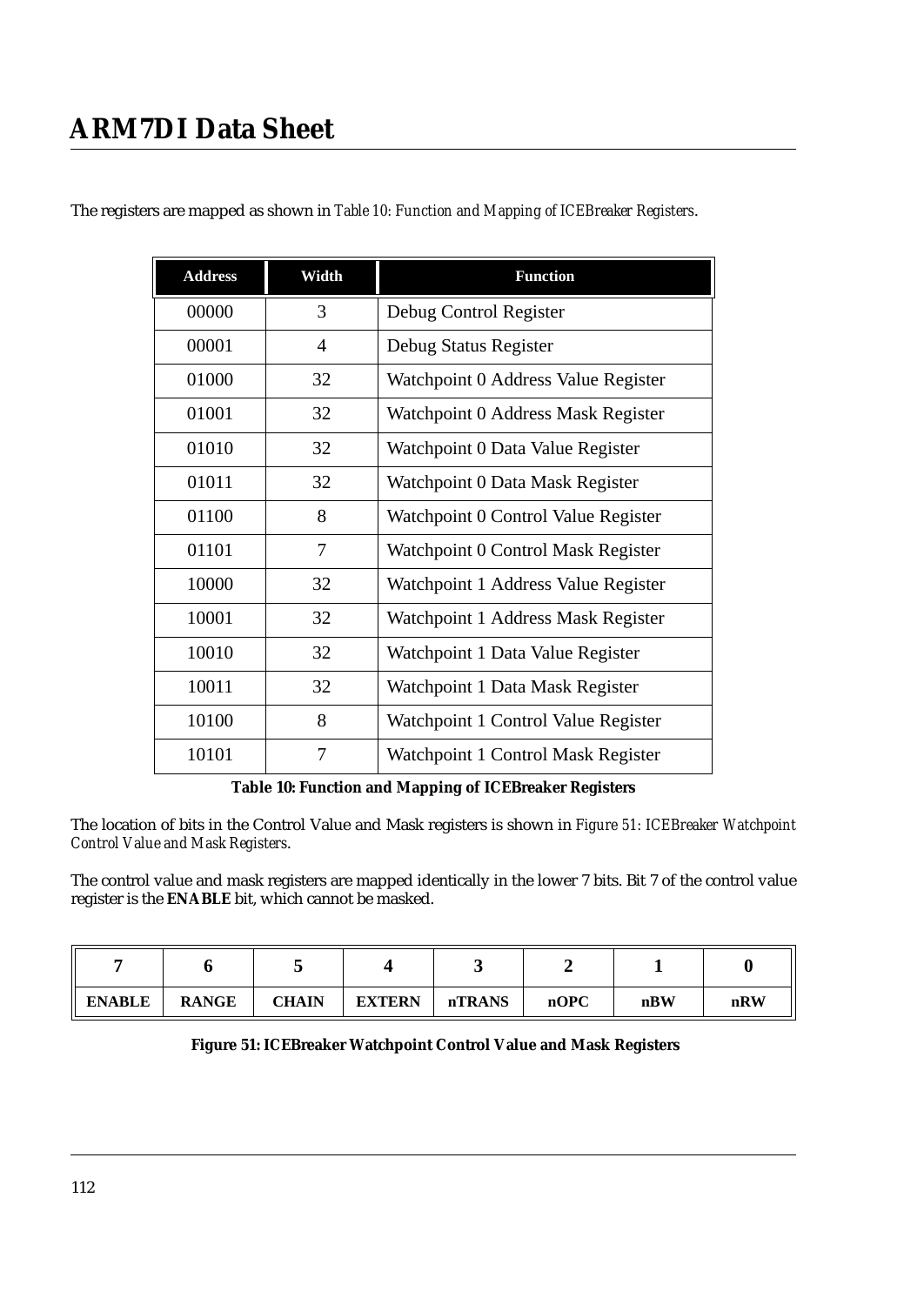- **nRW :** This compares against the not read/write signal from the ARM7D core in order to detect the direction of bus activity. **nRW**=0 for a read cycle and **nRW**=1 for a write cycle.
- **nBW** : This compares against the not byte/word signal from the ARM7D core in order to detect the size of bus activity. **nBW**=0 for a byte access and **nBW**=1 for a word access.
- **nOPC** : This is used to detect whether the current cycle is an instruction fetch (**nOPC**=0) or a data access (**nOPC**=1).
- **nTRANS** : This compares against the not translate signal from the ARM7DI core in order to distinguish between User mode (**nTRANS**=0) and non-User mode (**nTRANS**=1) accesses.
- **EXTERN** : This is an external input to ICEbreaker which allows the watchpoint to be dependent upon some external condition. The **EXTERN** input for Watchpoint 0 is labelled **EXTERN0** and the **EXTERN** input for Watchpoint 1 is labelled **EXTERN1**.
- **CHAIN** : This can be connected to the chain output of another watchpoint register in order to implement, for example, debugger requests of the form 'breakpoint on address YYY only when in process XXX'. In the ARM7DI-ICEbreaker, the **CHAINOUT** output of watchpoint register 1 is connected to the **CHAIN** input of watchpoint register 0. The **CHAINOUT** output is derived from a latch; the address/control field comparator drives the write enable for the latch and the input to the latch is the value of the data field comparator. The **CHAINOUT** latch is cleared when the Control Value register is written or when **NTRST** is LOW.
- **RANGE**: This can be connected to the range output of another watchpoint register. In the ARM7DI-ICEbreaker, the **RANGEOUT** output of watchpoint register 1 is connected to the **RANGE** input of watchpoint register 0. This allows the two watchpoints to be coupled for detecting conditions that occur simultaneously, eg. for range-checking.
- **ENABLE** : If a watchpoint match occurs, the **BREAKPT** signal will only be asserted when the **ENABLE** bit is set. This bit only exists in the value register: it cannot be masked.

For each of the bits 6:0 in the value register, there is a corresponding bit in the mask register. This allows the dependency on particular signals to be removed. For example, if a watchpoint is required on a particular memory location, but the data value is irrelevant, then the mask register can be programmed to make the entire data bus field 'don't care'. Note that the mask is an XNOR mask rather than a conventional AND mask: by setting the mask bit to a '1', the comparator for that bit position will always match, irrespective of the value register or the input value.

Setting the mask bit to '0' means that the comparator will only match if the input value matches the value programmed into the value register.

### **8.1.1 Programming the Watchpoint Registers**

An ICEbreaker watchpoint register can be configured as a breakpoint (for instruction fetches) or as a watchpoint (for data accesses). Breakpoints can be further classified as hardware breakpoints or software breakpoints. Hardware breakpoints typically monitor the address value and can be set in any code, even in code that is in ROM and self-modifying code. Conversely, software breakpoints monitor a particular bit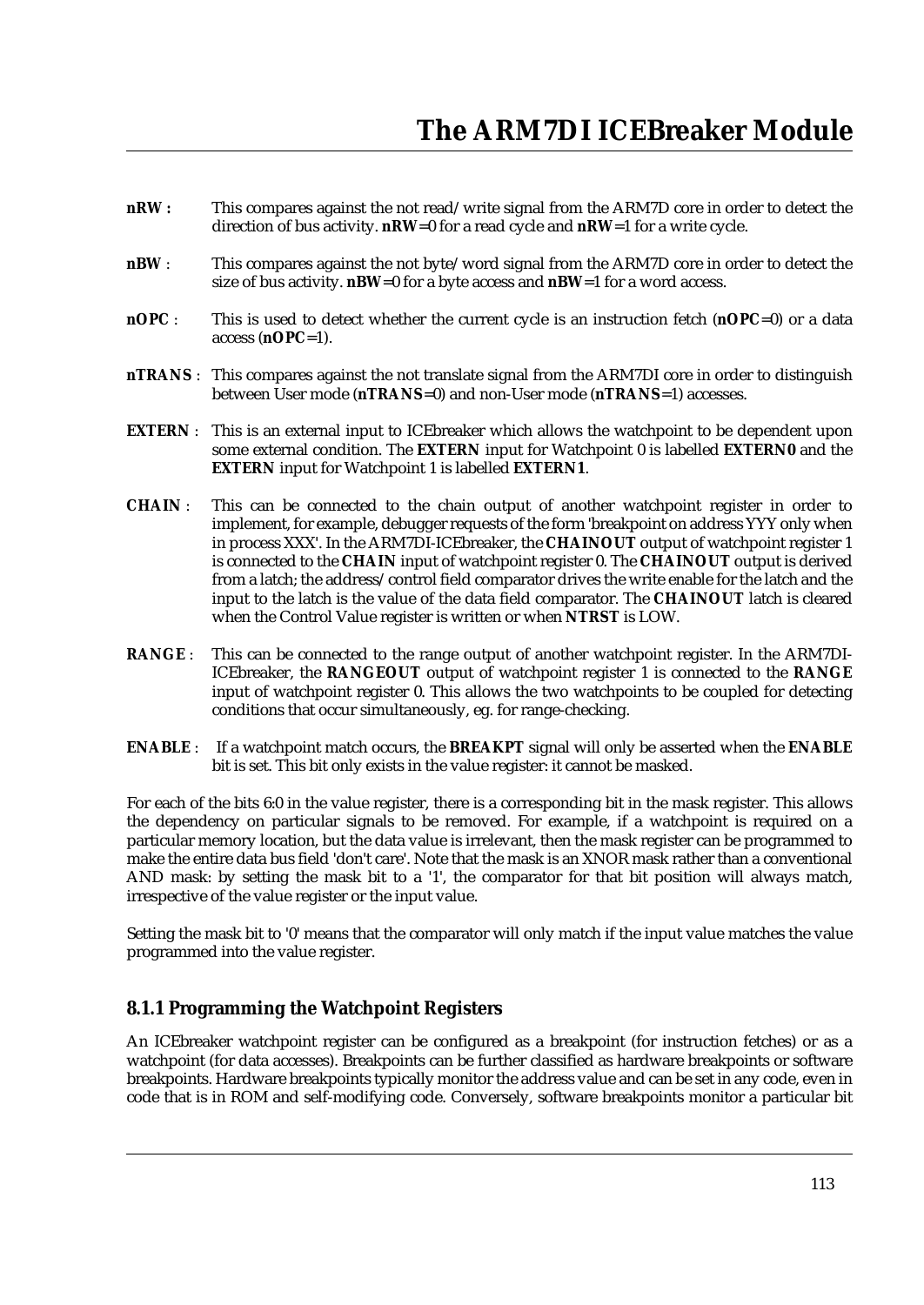pattern being fetched from any address; one ICEbreaker watchpoint register can thus be used to support any number of software breakpoints. Software breakpoints can normally only be set in RAM because an instruction has to be replaced by the special bit pattern chosen to cause a software breakpoint.

### **8.1.2 Programming Hardware Breakpoints**

The watchpoint register can be used to cause hardware breakpoints (i.e. on instruction fetches) by programming it in the following way:

- Program the address value register with the address of the instruction to be breakpointed
- Program the address mask register with '11' in bits [1:0] (since A[1:0] are don't care values on instruction fetches) and with '0' in all other bits.
- Program the data value register only if a data-dependent breakpoint is required; i.e. only if the actual instruction code fetched must be matched as well as the address.
- If the data value is a don't care, program the data mask register to all '1's, otherwise program it to all '0's.
- Program the control value register with **nOPC**=0, all other bits are don't care
- Program the control mask register with **nOPC**=0, all other bits to '1'
- If the distinction between user and non-user mode instruction fetches is to be made, then the **nTRANS** value and mask register bits must also be programmed accordingly.
- The **EXTERN**, **RANGE** and **CHAIN** bits may also be programmed if desired.

#### **8.1.3 Programming Software Breakpoints**

The watchpoint register can be used to cause software breakpoints (i.e. on instruction fetches of a particular bit pattern) by programming it in the following way:

- The address value register need not be programmed.
- Program the address mask register with all '1's so that the address is a don't care.
- Program the data value register with the particular bit pattern that has been chosen to represent a software breakpoint.
- Program the data mask register to all '0's
- Program the control value register with **nOPC**=0, all other bits are don't care
- Program the control mask register with **nOPC**=0, all other bits to '1'
- If the distinction between user and non-user mode instruction fetches is to be made, then the **nTRANS** value and mask register bits must also be programmed accordingly.
- The **EXTERN**, **RANGE** and **CHAIN** bits may also be programmed if desired.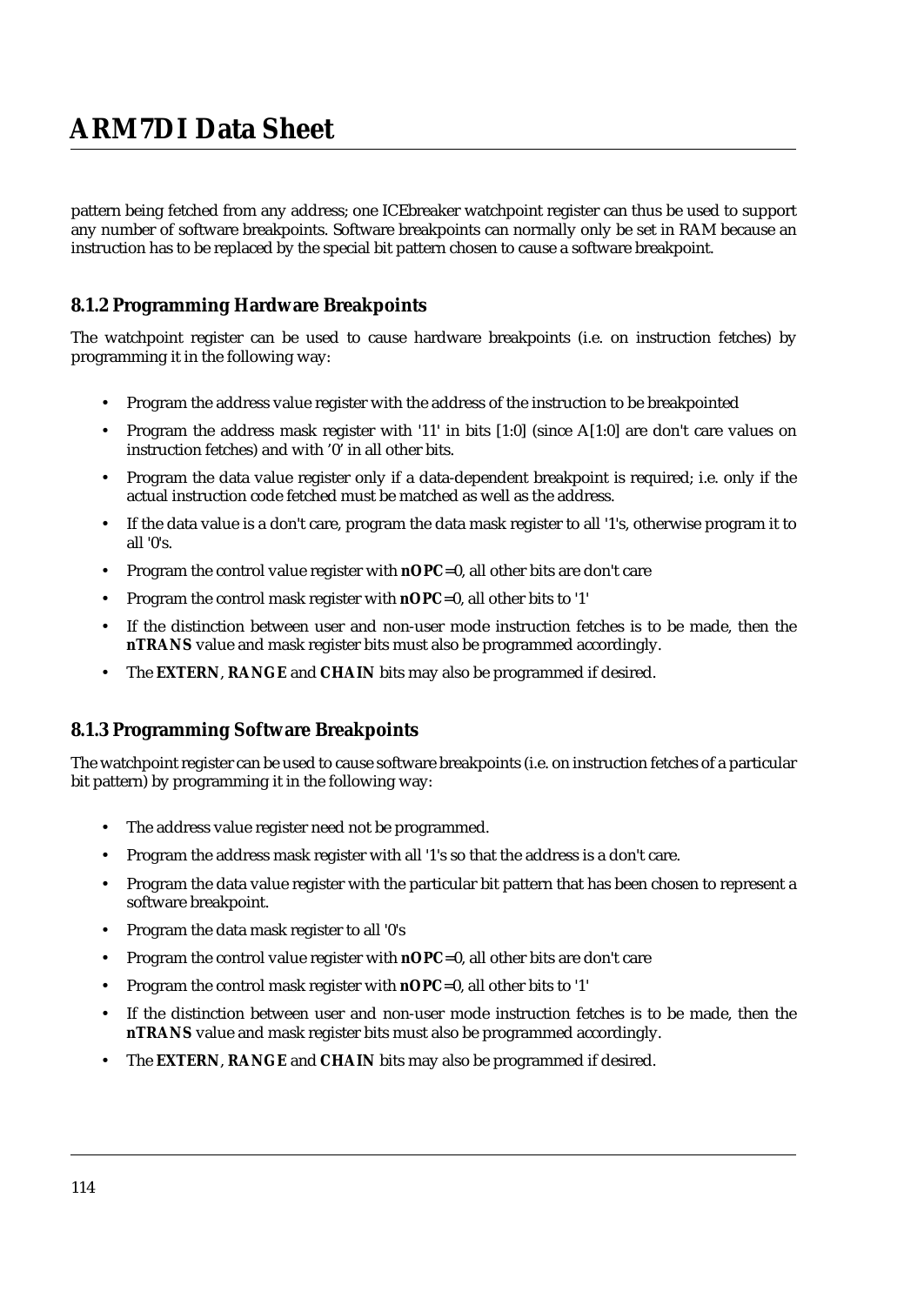Then to set a software breakpoint, the instruction at the desired address should be read and stored away. Then the special bit pattern that represents a software breakpoint should be written at that address. This process may be repeated as many times as necessary. To clear a software breakpoint, the previously stored away instruction should be restored.

### **8.1.4 Programming Watchpoints**

The watchpoint register can be used to cause watchpoints (i.e. on data accesses) by programming it in the following way:

- Program the address value register with the address of the data access to be watchpointed.
- Program the address mask register with all 0's
- Program the data value register only if a data-dependent watchpoint is required; i.e. only if the actual data value that is read or written must be matched as well as the address.
- If the data value is a don't care, program the data mask register to all '1's, otherwise program it to all '0's.
- Program the control value register with **nOPC**=1, **nRW**=0 for a read or **nRW**=1 for a write, **nBW**=0 for a byte access or **nBW**=1 for a word access
- Program the control mask register with **nOPC**=0, **nRW**=0, **nBW**=0, all other bits to '1'. Note that **nRW** or **nBW** may be set to '1' if both reads and writes or both byte and word accesses respectively are to be watchpointed.
- If the distinction between user and non-user mode data accesses is to be made, then the **nTRANS** value and mask register bits must also be programmed accordingly.
- The **EXTERN**, **RANGE** and **CHAIN** bits may also be programmed if desired.

Note that the above are just examples of how to program the watchpoint register to generate breakpoints and watchpoints; many other ways of programming the registers are possible. For instance, by setting one or more of the address mask bits, simple range breakpoints can be provided.

## **8.2 The Debug Control Register**

The Debug Control Register is 3 bits wide. If the register is accessed for a write (with the read/write bit HIGH), then the control bits are written. If the register is accessed for a read (with the read/write bit LOW), then the control bits are read. The function and mapping of the Debug Control Register is shown below:

| <b>Address</b> | <b>Width</b> | <b>Function</b> |
|----------------|--------------|-----------------|
| 00000          | ت            | Debug Control   |

**Table 11: Debug Control Register - Function and Mapping**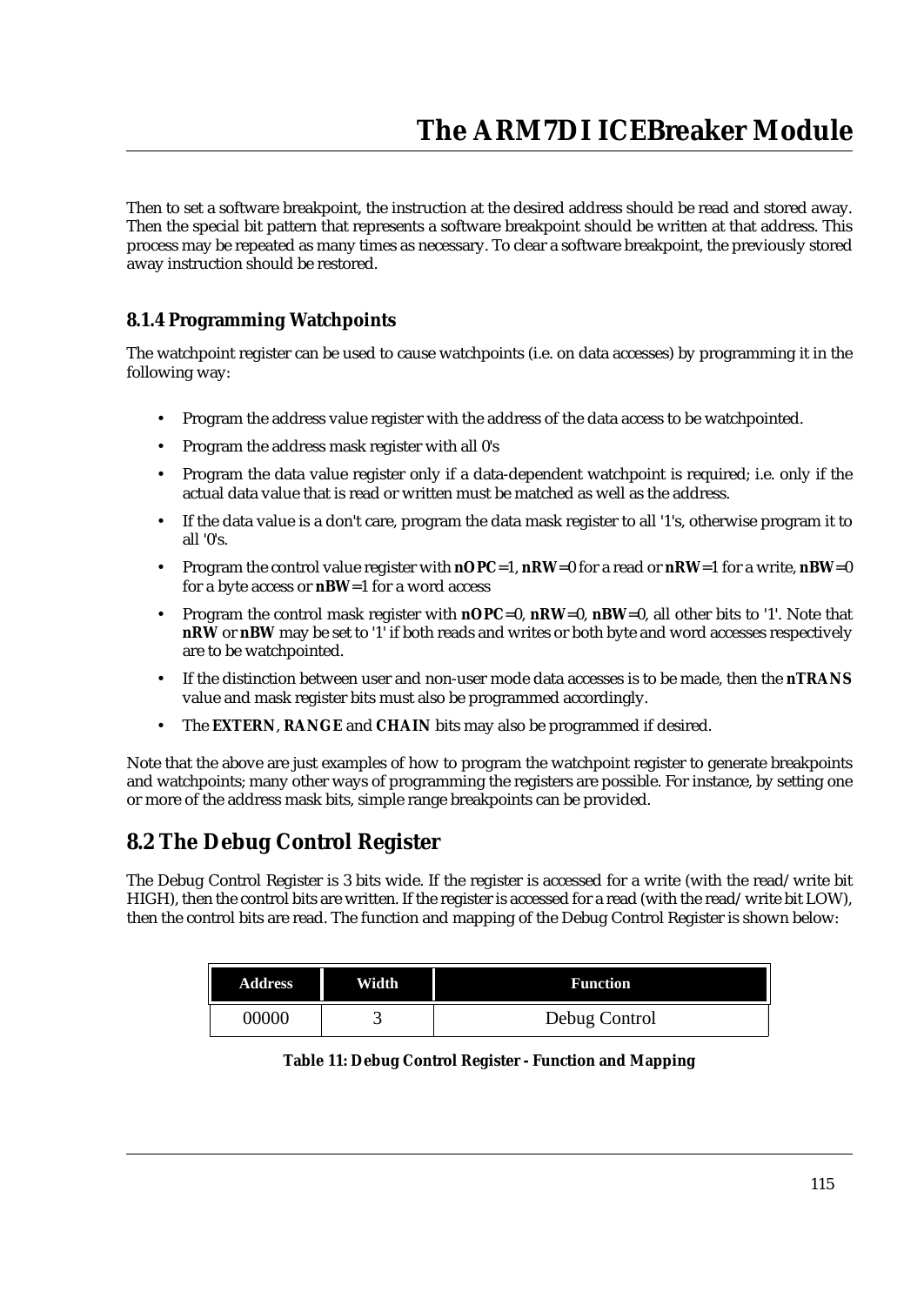The function of each bit in this register is as follows:

Bit 2: **INTDIS** Bit 1: **DBGRQ** Bit 0: **DBGACK**

Bits 1 and 0 allow the values on **DBGRQ** and **DBGACK** to be forced. In the case of **DBGRQ**, the value held in bit 1 of the Debug Control register is logically OR'ed with the external **DBGRQ** before being applied to the core. In the case of **DBGACK**, the value of **DBGACK** from the ARM7D core is OR'ed with the value held in bit 0 to generate the external value of **DBGACK** seen at the periphery of ARM7DI. This allows the debug system to signal to the rest of the system that the ARM7D is still being debugged even when systemspeed accesses are being performed (in which case the internal **DBGACK** signal from the ARM7D core will be LOW).

If Bit 2 (**INTDIS**) is asserted, then the interrupt enable signal (**IFEN**) of the ARM7D core is forced LOW. Thus all interrupts (IRQ and FIQ) are disabled during debugging (**DBGACK**=1) or if the **INTDIS** bit is asserted. The **IFEN** signal is driven according to the following table:

| <b>DBGACK</b> (from core) | <b>INTDIS</b> | <b>IFEN</b> |
|---------------------------|---------------|-------------|
|                           |               |             |
|                           |               |             |
|                           |               |             |

|  |  |  |  | <b>Table 12: IFEN signal control</b> |
|--|--|--|--|--------------------------------------|
|--|--|--|--|--------------------------------------|

## **8.3 Debug Status Register**

The Debug Status Register is 4 bits wide. If the register is accessed for a write (with the read/write bit high), then the status bits are written. If the register is accessed for a read (with the read/write bit LOW), then the status bits are read. The function and mapping of the Debug Status Register is shown below:

| <b>Address</b> | <b>Width</b> | <b>Function</b> |
|----------------|--------------|-----------------|
| 00001          |              | Debug Status    |

**Table 13: Debug Status Register - Function and Mapping**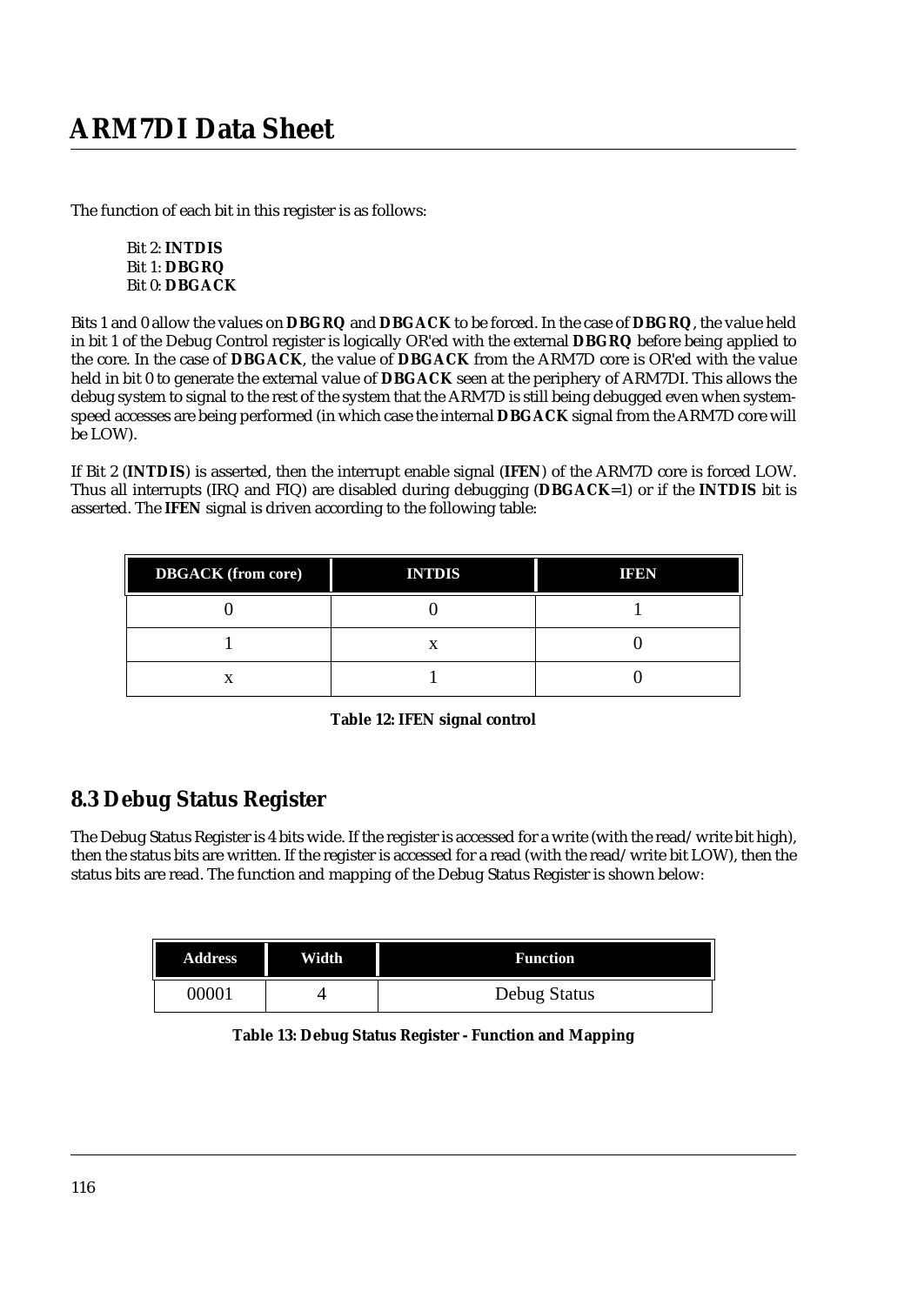The function of each bit in this register is as follows:

Bit 3 : **nMREQ**<br>Bit 2 : **IFEN** Bit 2 : **IFEN**<br>Bit 1 : **DBG** Bit 1 : **DBGRQ**<br>Bit 0 : **DBGAC** Bit 0 : **DBGACK**

Bits 1 and 0 allow the values on the synchronised versions of **DBGRQ** and **DBGACK** to be read.

Bit 2 allows the state of the interrupt enable pin (**IFEN**) of the ARM7D core to be read. Since the capture clock for the scan chain may be asynchronous to the processor clock, the **DBGACK** output from the core is synchronised before being used to generate the **IFEN** status bit.

Bit 3 allows the state of the **nMREQ** signal from the core (synchronised to **TCK**) to be read. This allows the debugger to determine that a memory access from the debug state has completed.

The structure of **DBGRQ**, **DBGACK** and **INTDIS** is shown below in *Figure 52: Structure of nMREQ, DBGACK, DBGRQ and INTDIS bits in ICEBreaker*.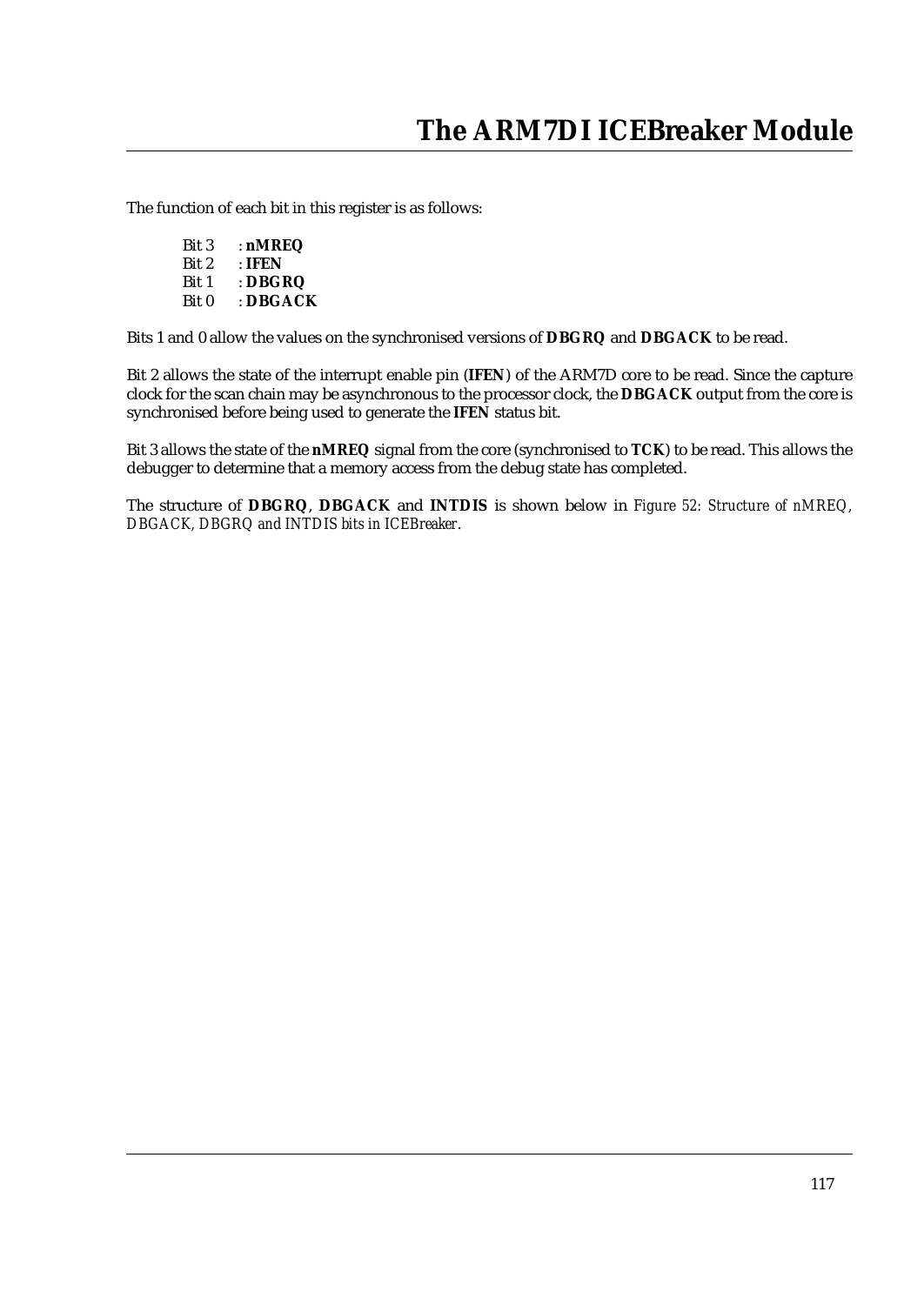

 **Figure 52: Structure of nMREQ, DBGACK, DBGRQ and INTDIS bits in ICEBreaker**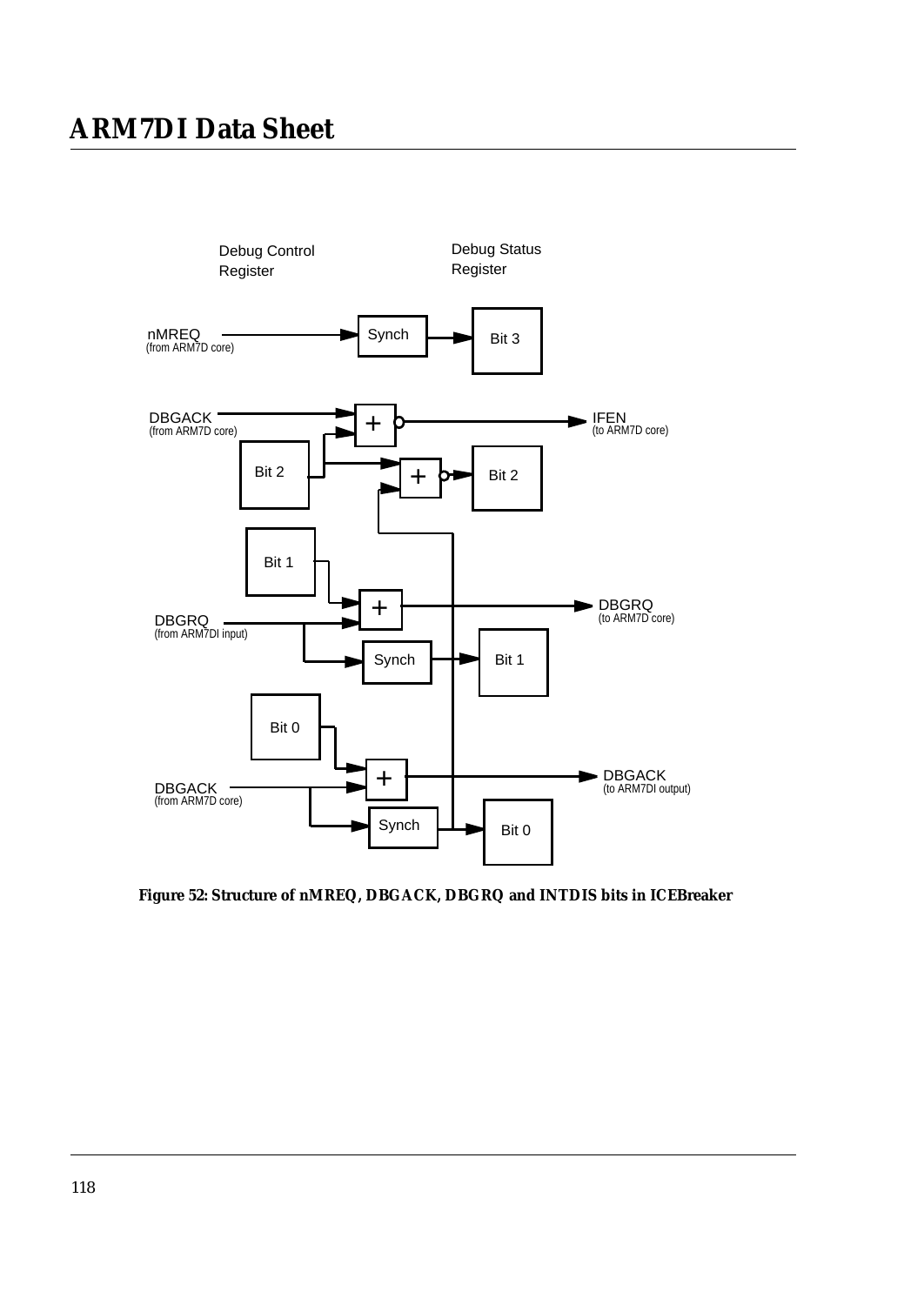### **8.4 Coupling Breakpoints and Watchpoints**

Watchpoint registers 1 and 0 can be coupled together via the **CHAIN** and **RANGE** inputs. The use of **CHAIN** enables watchpoint 0 to be triggered only if watchpoint 1 has previously matched. The use of **RANGE** enables simple range checking to be performed by combining the outputs of both watchpoints.

| Let | $A_v[31:0]$   | be the value in the Address Value Register                   |
|-----|---------------|--------------------------------------------------------------|
|     | $A_m[31:0]$   | be the value in the Address Mask Register                    |
|     | A[31:0]       | be the Address Bus from the ARM7D                            |
|     | $D_v[31:0]$   | be the value in the Data Value Register                      |
|     | $D_m[31:0]$   | be the value in the Data Mask Register                       |
|     | D[31:0]       | be the Data Bus from the ARM7D                               |
|     | $C_{V}$ [7:0] | be the value in the Control Value Register                   |
|     | $C_m[6:0]$    | be the value in the Control Mask Register                    |
|     | C[8:0]        | be the combined Control Bus from the ARM7D, other watchpoint |
|     |               | registers and the EXTERN signal.                             |

Then the **CHAINOUT** signal is derived as follows:

WHEN  $(({A_v[31:0],C_v[3:0]}\)$  XNOR  ${A[31:0],C[3:0]}\)$  OR  ${A_m[31:0],C_m[3:0]}\}$  == 0xFFFFFFFFFF

CHAINOUT = ((({Dv[31:0],Cv[6:4]} XNOR {D[31:0],C[6:4]}) OR {Dm[31:0],Cm[6:4]}) == 0x7FFFFFFFF)

The **CHAINOUT** output of watchpoint register 1 provides the **CHAIN** input to watchpoint register 0. This allows for quite complicated configurations of breakpoints and watchpoints.

Take for example the request by a debugger to breakpoint on the instruction at location YYY when running process XXX in a multiprocess system.

If the current process ID is stored in memory, then the above function can be implemented with a watchpoint and breakpoint chained together. The watchpoint address is set to a known memory location containing the current process ID, the watchpoint data is set to the required process ID and the **ENABLE** bit is set to "off".

The address comparator output of the watchpoint is used to drive the write enable for the **CHAINOUT** latch, the input to the latch being the output of the data comparator from the same watchpoint. The output of the latch drives the **CHAIN** input of the breakpoint comparator. The address YYY is stored in the breakpoint register and when the **CHAIN** input is asserted, and the breakpoint address matches, the breakpoint triggers correctly.

The **RANGEOUT** signal is derived as follows:

RANGEOUT =  $(((A_{\nu}[31:0], C_{\nu}[3:0])$  XNOR  $\{A[31:0], C[3:0]\})$  OR  $\{A_{m}[31:0], C_{m}[3:0]\})$  == 0xFFFFFFFFFF AND ((( ${D_{\rm v}}[31:0]$ , $C_{\rm v}[6:4]$ } XNOR {D[31:0], $C[6:4]$ }) OR {D<sub>m</sub>[31:0], $C_{\rm m}[6:4]$ }) == 0x7FFFFFFFFF

The **RANGEOUT** output of watchpoint register 1 provides the **RANGE** input to watchpoint register 0. This allows two breakpoints to be coupled together to form *range breakpoints*. Note that selectable ranges are restricted to being powers of 2. This is best illustrated by an example.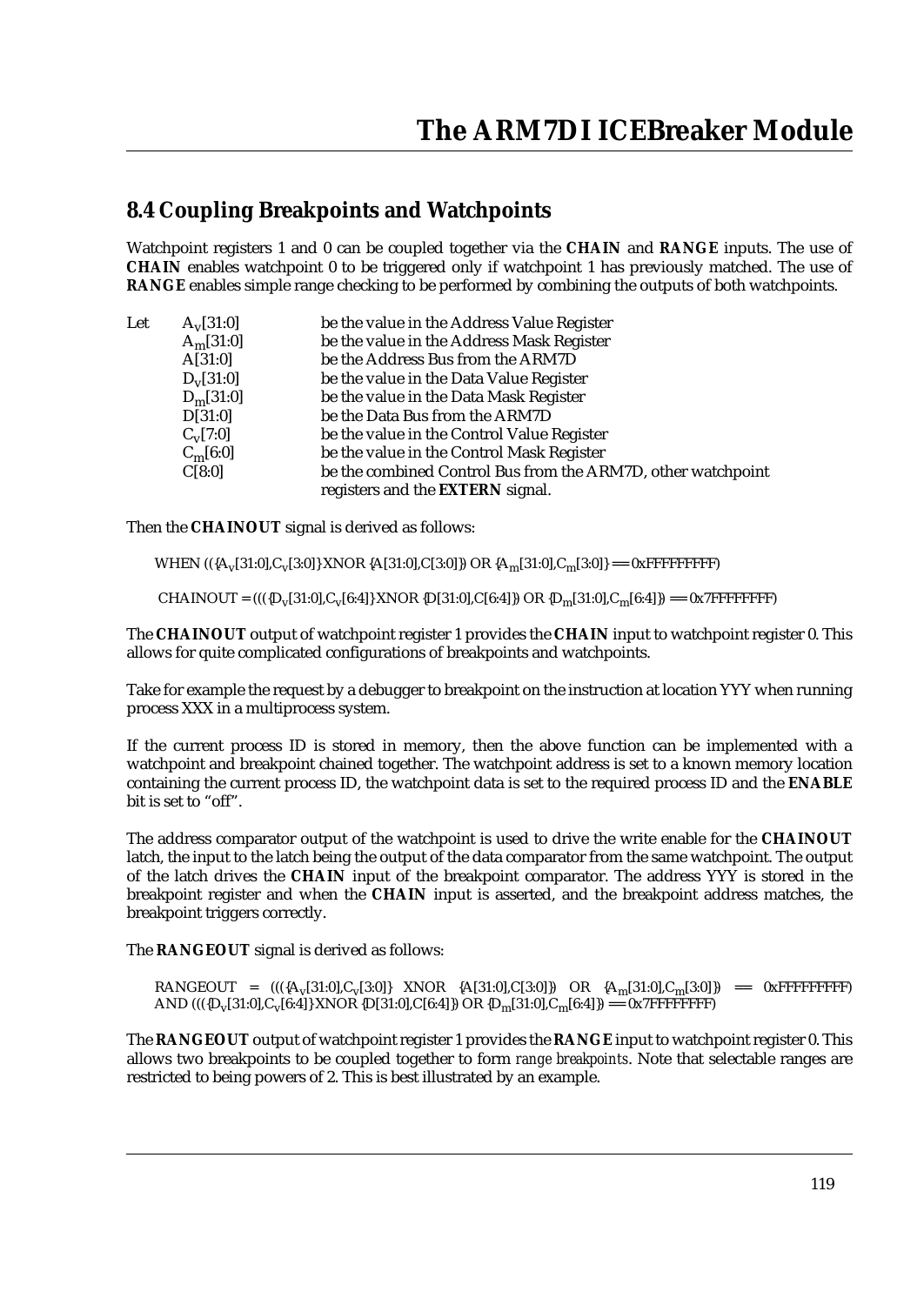If a breakpoint is to occur when the address is in the first 256 bytes of memory, but not in the first 32 bytes, the watchpoint registers should be programmed as follows:

- Watchpoint 1 is programmed with an address value of 0x00000000 and an address mask of 0x0000001F. The **ENABLE** bit is cleared. All other Watchpoint 1 registers are programmed as normal for a breakpoint. An address within the first 32 bytes will cause the **RANGE** output to go HIGH but the breakpoint will not be triggered.
- Watchpoint 0 is programmed with an address value of 0x00000000 and an address mask of 0x000000FF. The **ENABLE** bit is set and the **RANGE** bit programmed to match a '0'. All other Watchpoint 0 registers are programmed as normal for a breakpoint.

If Watchpoint 0 matches but Watchpoint 1 does not (ie the **RANGE** input to Watchpoint 0 is '0'), then the breakpoint will be triggered.

## **8.5 Disabling ICEbreaker**

ICEbreaker may be disabled by wiring the **DBGEN** input LOW.

When **DBGEN** is LOW, **BREAKPT** and **DBGRQ** to the ARM7D core are forced LOW, **DBGACK** from the ARM7DI is also forced LOW and the **IFEN** input to the ARM7D core is forced HIGH, enabling interrupts to be detected by ARM7D.

When **DBGEN** is LOW, ICEbreaker is also put into a low-power mode.

## **8.6 ICEbreaker Timing**

The **EXTERN1** and **EXTERN0** inputs are sampled by ICEbreaker on the falling edge of **ECLK**. Sufficient set-up and hold time must therefore be allowed for these signals.

## **8.7 ICEBreaker Programming Restriction**

The ICEBreaker watchpoint registers should only be programmed when the clock to the ARM7D core is stopped. This can be achieved by putting the core into the debug state.

The reason for this restriction is that if the core continues to run at **ECLK** rates when ICEbreaker is being programmed at **TCK** rates, then it is possible for the **BREAKPT** signal to be asserted asynchronously to the core.

This restriction does not apply if **MCLK** and **TCK** are driven from the same clock, or if it is known that the breakpoint or watchpoint condition can only occur some time after ICEbreaker has been programmed.

Note that this restriction does not apply in any event to the Debug Control or Status Registers.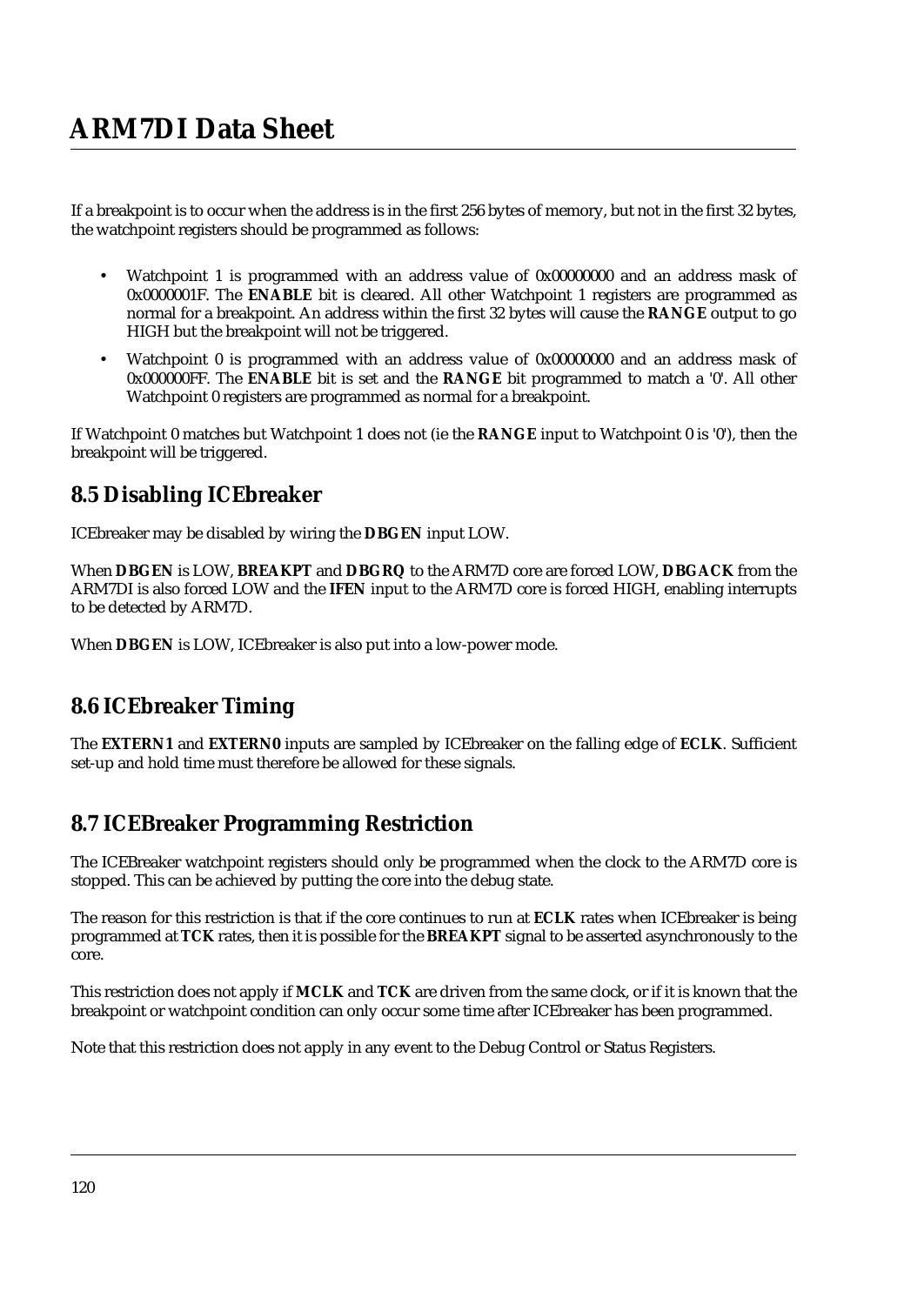## **9.0 Instruction Cycle Operations**

In the following tables **nMREQ** and **SEQ** (which are pipelined up to one cycle ahead of the cycle to which they apply) are shown in the cycle in which they appear, so they predict the type of the next cycle. The address, **nBW**, **nRW**, and **nOPC** (which appear up to half a cycle ahead) are shown in the cycle to which they apply.

## **9.1 Branch and branch with link**

A branch instruction calculates the branch destination in the first cycle, whilst performing a prefetch from the current PC. This prefetch is done in all cases, since by the time the decision to take the branch has been reached it is already too late to prevent the prefetch.

During the second cycle a fetch is performed from the branch destination, and the return address is stored in register 14 if the link bit is set.

The third cycle performs a fetch from the destination + 4, refilling the instruction pipeline, and if the branch is with link R14 is modified (4 is subtracted from it) to simplify return from SUB PC,R14,#4 to MOV PC,R14. This makes the STM..{R14} LDM..{PC} type of subroutine work correctly. The cycle timings are shown below in *Table 14: Branch Instruction Cycle Operations*

| Cycle | <b>Address</b> | nBW | nRW<br>ı     | Data        | nMREQ | <b>SEQ</b> | $n$ OPC |
|-------|----------------|-----|--------------|-------------|-------|------------|---------|
|       | $pc + 8$       |     | 0            | $(pc + 8)$  | U     | O          |         |
| 2     | alu            |     | 0            | (alu)       | 0     |            |         |
| 3     | $alu+4$        |     | $\mathbf{0}$ | $(alu + 4)$ | U     |            |         |
|       | $alu+8$        |     |              |             |       |            |         |

**Table 14: Branch Instruction Cycle Operations**

*pc* is the address of the branch instruction

*alu* is an address calculated by ARM7DI

*(alu)* are the contents of that address, etc

## **9.2 Data Operations**

A data operation executes in a single datapath cycle except where the shift is determined by the contents of a register. A register is read onto the A bus, and a second register or the immediate field onto the B bus. The ALU combines the A bus source and the shifted B bus source according to the operation specified in the instruction, and the result (when required) is written to the destination register. (Compares and tests do not produce results, only the ALU status flags are affected.)

An instruction prefetch occurs at the same time as the above operation, and the program counter is incremented.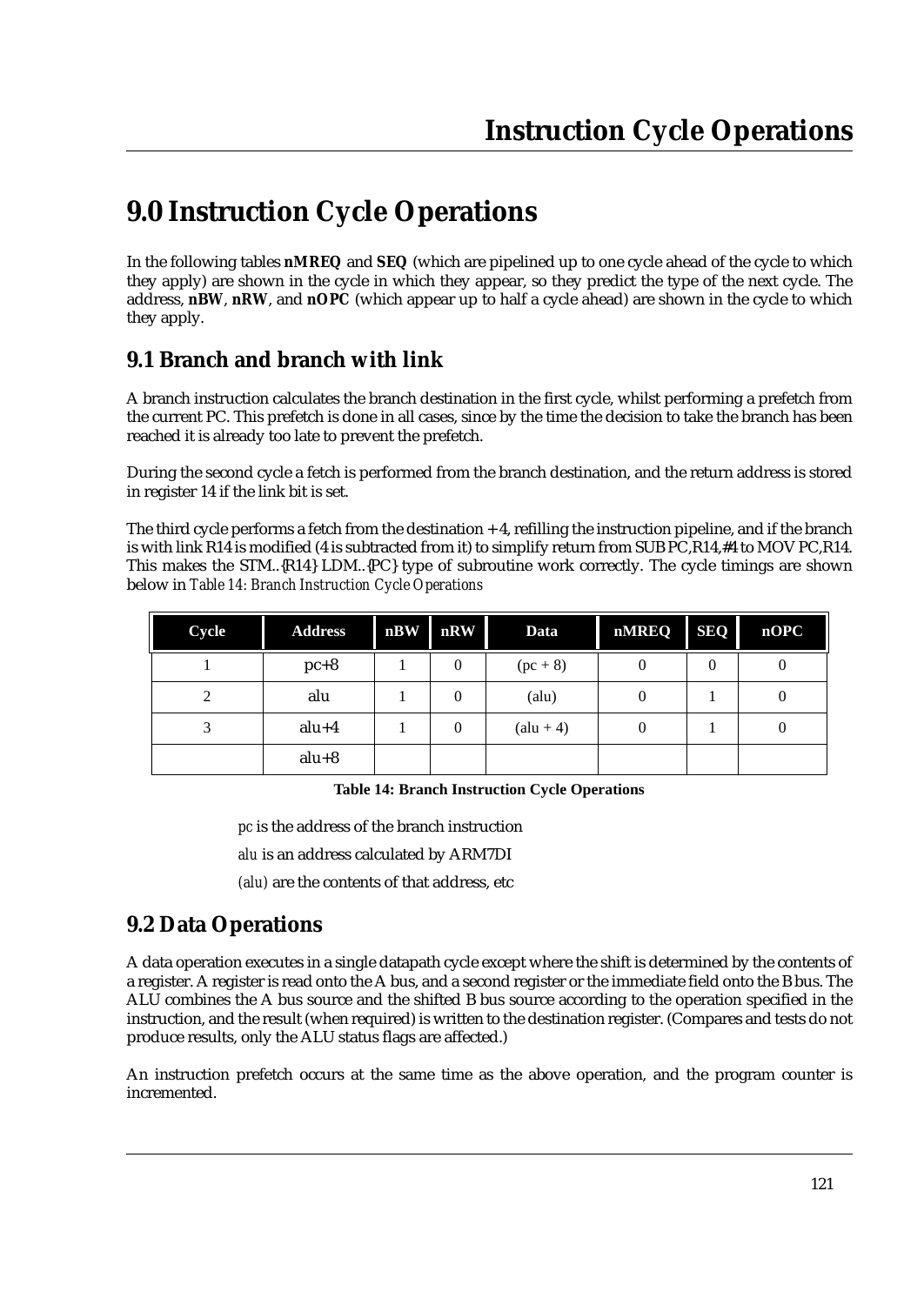When the shift length is specified by a register, an additional datapath cycle occurs before the above operation to copy the bottom 8 bits of that register into a holding latch in the barrel shifter. The instruction prefetch will occur during this first cycle, and the operation cycle will be internal (ie will not request memory). This internal cycle can be merged with the following sequential access by the memory manager as the address remains stable through both cycles.

The PC may be one or more of the register operands. When it is the destination external bus activity may be affected. If the result is written to the PC, the contents of the instruction pipeline are invalidated, and the address for the next instruction prefetch is taken from the ALU rather than the address incrementer. The instruction pipeline is refilled before any further execution takes place, and during this time exceptions are locked out.

PSR Transfer operations exhibit the same timing characteristics as the data operations except that the PC is never used as a source or destination register. The cycle timings are shown below *Table 15: Data Operation Instruction Cycle Operations*.

|             | Cycle          | <b>Address</b>              | nBW          | n <sub>RW</sub>  | <b>Data</b>              | nMREQ            | <b>SEQ</b>       | $\overline{noPC}$ |
|-------------|----------------|-----------------------------|--------------|------------------|--------------------------|------------------|------------------|-------------------|
| normal      | $\mathbf{1}$   | $pc + 8$                    | $\mathbf{1}$ | $\boldsymbol{0}$ | $(pc+8)$                 | $\boldsymbol{0}$ | $\mathbf{1}$     | $\boldsymbol{0}$  |
|             |                | $pc+12$                     |              |                  |                          |                  |                  |                   |
|             |                |                             |              |                  |                          |                  |                  |                   |
| $dest = pc$ | $\mathbf{1}$   | $pc + 8$                    | $\mathbf{1}$ | $\boldsymbol{0}$ | $(pc+8)$                 | $\boldsymbol{0}$ | $\overline{0}$   | $\boldsymbol{0}$  |
|             | $\overline{2}$ | alu                         | $\mathbf{1}$ | $\boldsymbol{0}$ | (alu)                    | $\boldsymbol{0}$ | $\mathbf{1}$     | $\boldsymbol{0}$  |
|             | 3              | $alu+4$                     | $\mathbf{1}$ | $\boldsymbol{0}$ | $(alu+4)$                | $\boldsymbol{0}$ | $\mathbf{1}$     | $\boldsymbol{0}$  |
|             |                | $\text{alu}{+}\text{8}$     |              |                  |                          |                  |                  |                   |
|             |                |                             |              |                  |                          |                  |                  |                   |
| shift(Rs)   | $\mathbf{1}$   | $pc + 8$                    | $\mathbf{1}$ | $\boldsymbol{0}$ | $(pc+8)$                 | $\mathbf{1}$     | $\boldsymbol{0}$ | $\boldsymbol{0}$  |
|             | $\sqrt{2}$     | $pc+12$                     | $\mathbf{1}$ | $\boldsymbol{0}$ | $\overline{\phantom{a}}$ | $\boldsymbol{0}$ | $\mathbf{1}$     | $\mathbf{1}$      |
|             |                | $pc+12$                     |              |                  |                          |                  |                  |                   |
|             |                |                             |              |                  |                          |                  |                  |                   |
| shift(Rs)   | $\mathbf{1}$   | $pc + 8$                    | $\mathbf{1}$ | $\boldsymbol{0}$ | $(pc+8)$                 | $\mathbf{1}$     | $\boldsymbol{0}$ | $\boldsymbol{0}$  |
| $dest=pc$   | $\sqrt{2}$     | $pc+12$                     | $\mathbf 1$  | $\boldsymbol{0}$ | $\blacksquare$           | $\boldsymbol{0}$ | $\boldsymbol{0}$ | $\mathbf{1}$      |
|             | $\overline{3}$ | $\mathop{\rm alu}\nolimits$ | $\mathbf{1}$ | $\boldsymbol{0}$ | (alu)                    | $\boldsymbol{0}$ | $\mathbf{1}$     | $\boldsymbol{0}$  |
|             | $\overline{4}$ | $alu+4$                     | $\mathbf{1}$ | $\boldsymbol{0}$ | $(alu+4)$                | $\boldsymbol{0}$ | $\mathbf{1}$     | $\boldsymbol{0}$  |
|             |                | $alu+8$                     |              |                  |                          |                  |                  |                   |

**Table 15: Data Operation Instruction Cycle Operations**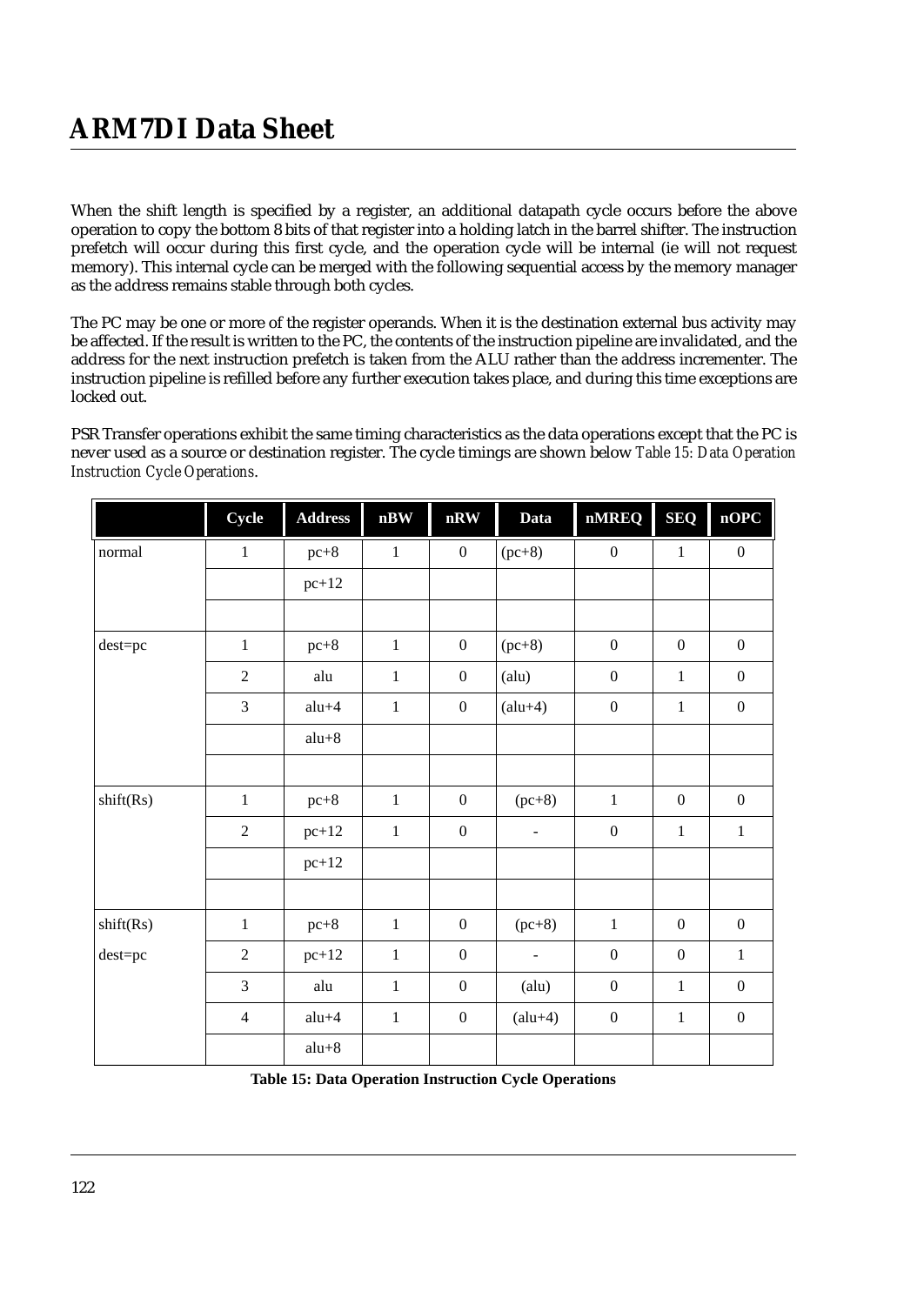## **9.3 Multiply and multiply accumulate**

The multiply instructions make use of special hardware which implements a 2 bit Booth's algorithm with early termination. During the first cycle the accumulate Register is brought to the ALU, which either transmits it or produces zero (depending on the instruction being MLA or MUL) to initialise the destination register. During the same cycle, the multiplier (Rs) is loaded into the Booth's shifter via the A bus.

The datapath then cycles, adding the multiplicand (Rm) to, subtracting it from, or just transmitting, the result register. The multiplicand is shifted in the Nth cycle by 2N or 2N+1 bits, under control of the Booth's logic. The multiplier is shifted right 2 bits per cycle, and when it is zero the instruction terminates (possibly after an additional cycle to clear a pending borrow).

All cycles except the first are internal. The cycle timings are shown below in *Table 16: Multiply Instruction Cycle Operations*.

|            | Cycle          | <b>Address</b> | nBW          | n <sub>RW</sub>  | Data     | nMREQ            | <b>SEQ</b>       | $n$ OPC          |
|------------|----------------|----------------|--------------|------------------|----------|------------------|------------------|------------------|
| $(Rs)=0,1$ | $\mathbf{1}$   | $pc + 8$       | $\mathbf{1}$ | $\boldsymbol{0}$ | $(pc+8)$ | $\mathbf{1}$     | $\boldsymbol{0}$ | $\boldsymbol{0}$ |
|            | $\overline{2}$ | $pc+12$        | $\mathbf{1}$ | $\boldsymbol{0}$ | -        | $\boldsymbol{0}$ | 1                | 1                |
|            |                | $pc+12$        |              |                  | $(pc+8)$ |                  |                  |                  |
|            |                |                |              |                  |          |                  |                  |                  |
| (Rs) > 1   | $\mathbf{1}$   | $pc + 8$       | $\mathbf{1}$ | $\boldsymbol{0}$ | $(pc+8)$ | $\mathbf{1}$     | $\boldsymbol{0}$ | $\boldsymbol{0}$ |
|            | 2              | $pc+12$        | $\mathbf{1}$ | $\boldsymbol{0}$ |          | 1                | $\boldsymbol{0}$ | 1                |
|            | $\bullet$      | $pc+12$        | $\mathbf{1}$ | $\boldsymbol{0}$ |          | $\mathbf{1}$     | $\boldsymbol{0}$ | 1                |
|            | m              | $pc+12$        | $\mathbf{1}$ | $\boldsymbol{0}$ |          | $\mathbf{1}$     | $\boldsymbol{0}$ | 1                |
|            | $m+1$          | $pc+12$        | $\mathbf{1}$ | $\boldsymbol{0}$ | -        | $\boldsymbol{0}$ | 1                | $\mathbf{1}$     |
|            |                | $pc+12$        |              |                  |          |                  |                  |                  |

**Table 16: Multiply Instruction Cycle Operations**

*m* is the number of cycles required by the Booth's algorithm; see the section on instruction speeds.

### **9.4 Load register**

The first cycle of a load register instruction performs the address calculation. The data is fetched from memory during the second cycle, and the base register modification is performed during this cycle (if required). During the third cycle the data is transferred to the destination register, and external memory is unused. This third cycle may normally be merged with the following prefetch to form one memory N-cycle. The cycle timings are shown below in *Table 17: Load Register Instruction Cycle Operations*.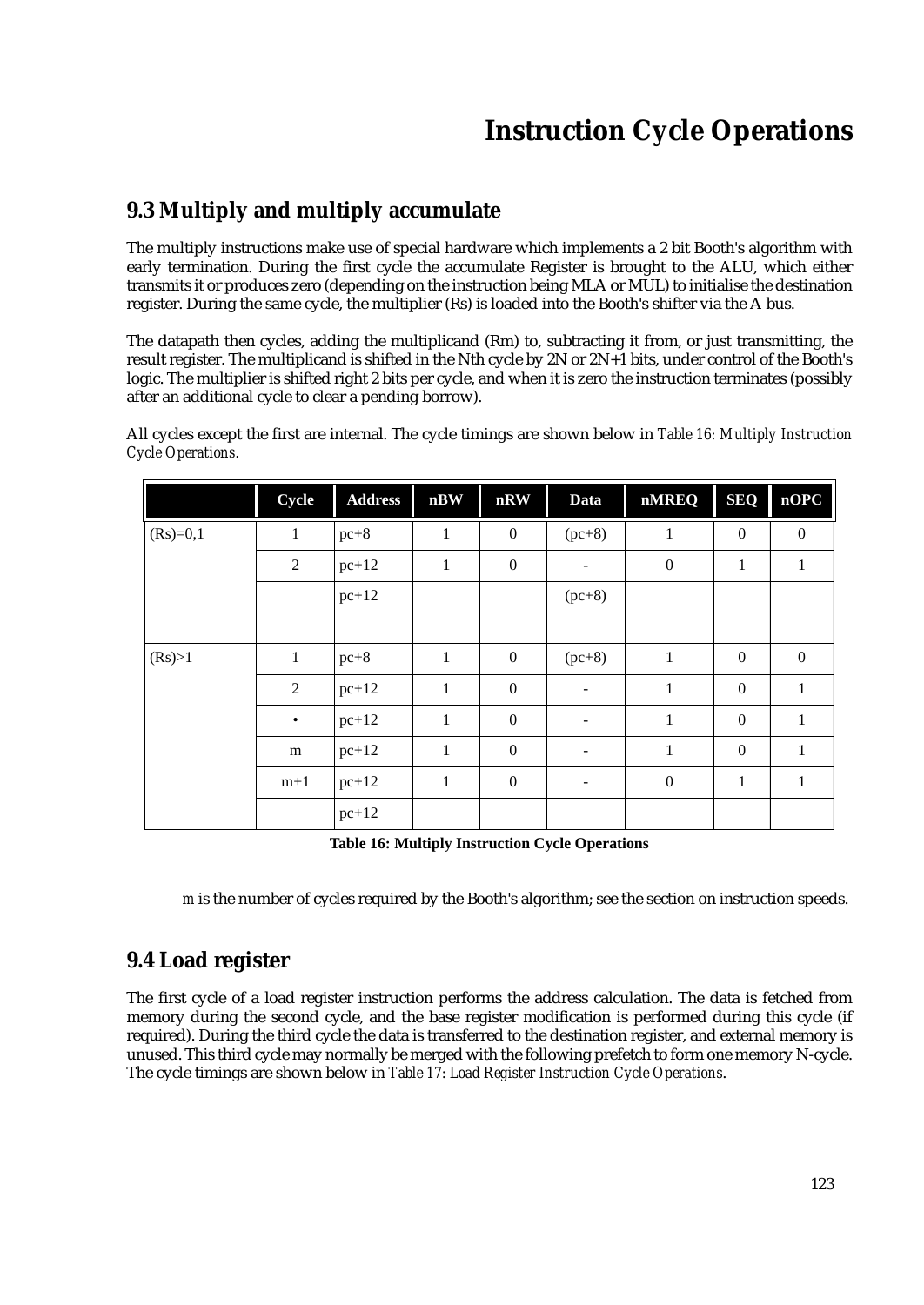Either the base or the destination (or both) may be the PC, and the prefetch sequence will be changed if the PC is affected by the instruction.

|             | Cycle          | <b>Address</b> | nBW          | nRW              | <b>Data</b>              | nMREQ            | <b>SEQ</b>       | $n$ OPC          |
|-------------|----------------|----------------|--------------|------------------|--------------------------|------------------|------------------|------------------|
| normal      | $\mathbf{1}$   | $pc + 8$       | $\mathbf{1}$ | $\boldsymbol{0}$ | $(pc+8)$                 | $\boldsymbol{0}$ | $\boldsymbol{0}$ | $\mathbf{0}$     |
|             | 2              | alu            | b/w          | $\boldsymbol{0}$ | (alu)                    | $\mathbf{1}$     | $\boldsymbol{0}$ | $\mathbf{1}$     |
|             | 3              | $pc+12$        | $\mathbf{1}$ | $\mathbf{0}$     | $\overline{\phantom{a}}$ | $\boldsymbol{0}$ | $\mathbf{1}$     | 1                |
|             |                | $pc+12$        |              |                  |                          |                  |                  |                  |
|             |                |                |              |                  |                          |                  |                  |                  |
| $dest = pc$ | $\mathbf{1}$   | $pc + 8$       | $\mathbf{1}$ | $\mathbf{0}$     | $(pc+8)$                 | $\boldsymbol{0}$ | $\boldsymbol{0}$ | $\mathbf{0}$     |
|             | $\overline{2}$ | alu            | b/w          | $\boldsymbol{0}$ | pc'                      | $\mathbf{1}$     | $\boldsymbol{0}$ | $\mathbf{1}$     |
|             | $\mathfrak{Z}$ | $pc+12$        | $\mathbf{1}$ | $\boldsymbol{0}$ | $\overline{\phantom{a}}$ | $\boldsymbol{0}$ | $\boldsymbol{0}$ | $\mathbf{1}$     |
|             | $\overline{4}$ | pc'            | $\mathbf{1}$ | $\boldsymbol{0}$ | (pc')                    | $\boldsymbol{0}$ | 1                | $\boldsymbol{0}$ |
|             | 5              | $pc'+4$        | $\mathbf{1}$ | $\boldsymbol{0}$ | $(pc'+4)$                | $\boldsymbol{0}$ | $\mathbf{1}$     | $\mathbf{0}$     |
|             |                | $pc'+8$        |              |                  |                          |                  |                  |                  |

The data fetch may abort, and in this case the destination modification is prevented.

**Table 17: Load Register Instruction Cycle Operations**

## **9.5 Store register**

The first cycle of a store register is similar to the first cycle of load register. During the second cycle the base modification is performed, and at the same time the data is written to memory. There is no third cycle. The cycle timings are shown below in *Table 18: Store Register Instruction Cycle Operations*.

| <b>Cycle</b> | <b>Address</b> | nBW | nRW | Data     | $nMREQ$ SEQ $nOPC$ |  |
|--------------|----------------|-----|-----|----------|--------------------|--|
|              | $pc + 8$       |     |     | $(pc+8)$ |                    |  |
|              | alu            | b/w |     | Rd       |                    |  |
|              | $pc+12$        |     |     |          |                    |  |

**Table 18: Store Register Instruction Cycle Operations**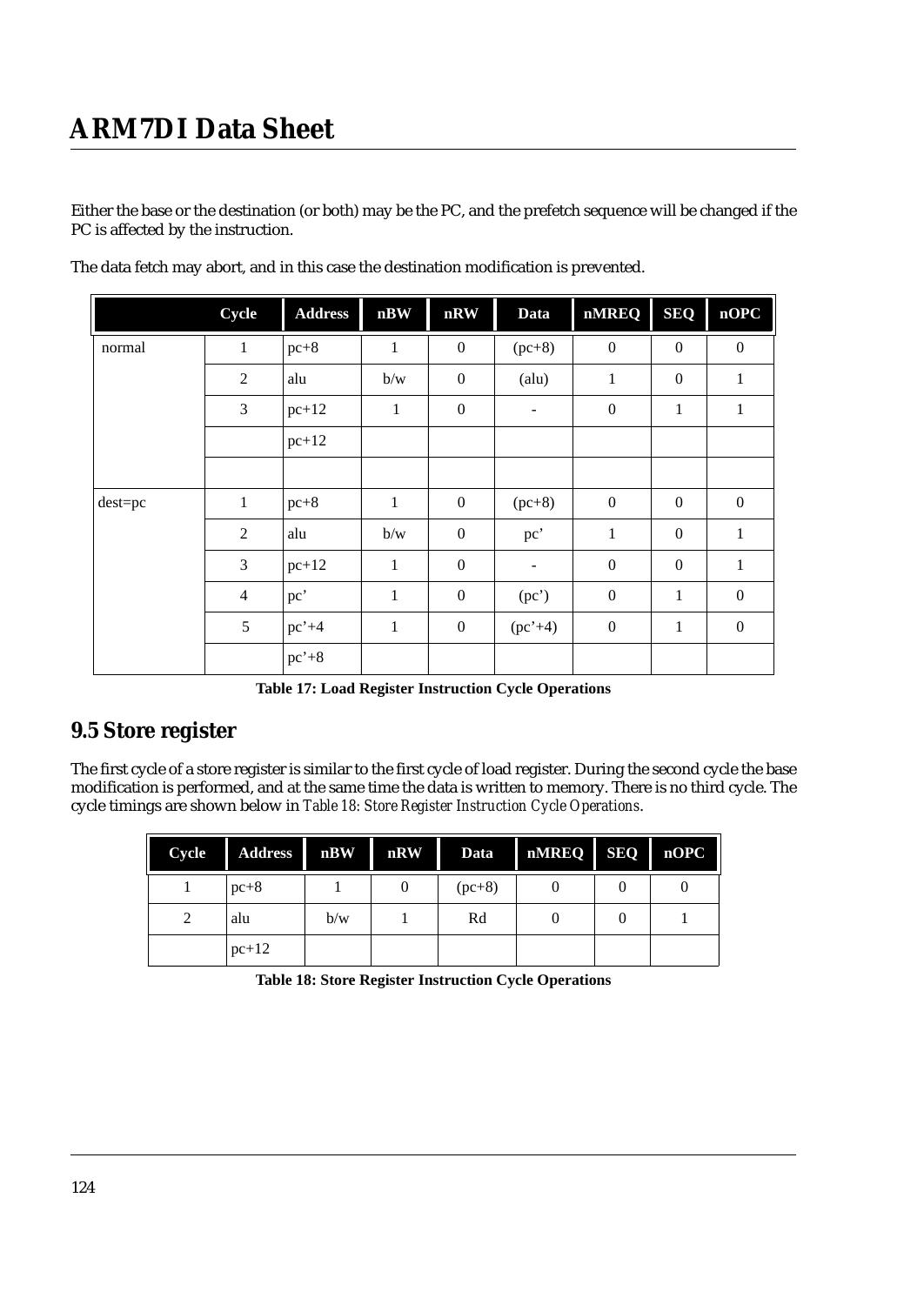## **9.6 Load multiple registers**

The first cycle of LDM is used to calculate the address of the first word to be transferred, whilst performing a prefetch from memory. The second cycle fetches the first word, and performs the base modification. During the third cycle, the first word is moved to the appropriate destination register while the second word is fetched from memory, and the modified base is latched internally in case it is needed to patch up after an abort. The third cycle is repeated for subsequent fetches until the last data word has been accessed, then the final (internal) cycle moves the last word to its destination register. The cycle timings are shown in *Table 19: Load Multiple Registers Instruction Cycle Operations*.

The last cycle may be merged with the next instruction prefetch to form a single memory N-cycle.

If an abort occurs, the instruction continues to completion, but all register writing after the abort is prevented. The final cycle is altered to restore the modified base register (which may have been overwritten by the load activity before the abort occurred).

When the PC is in the list of registers to be loaded the current instruction pipeline must be invalidated.

Note that the PC is always the last register to be loaded, so an abort at any point will prevent the PC from being overwritten.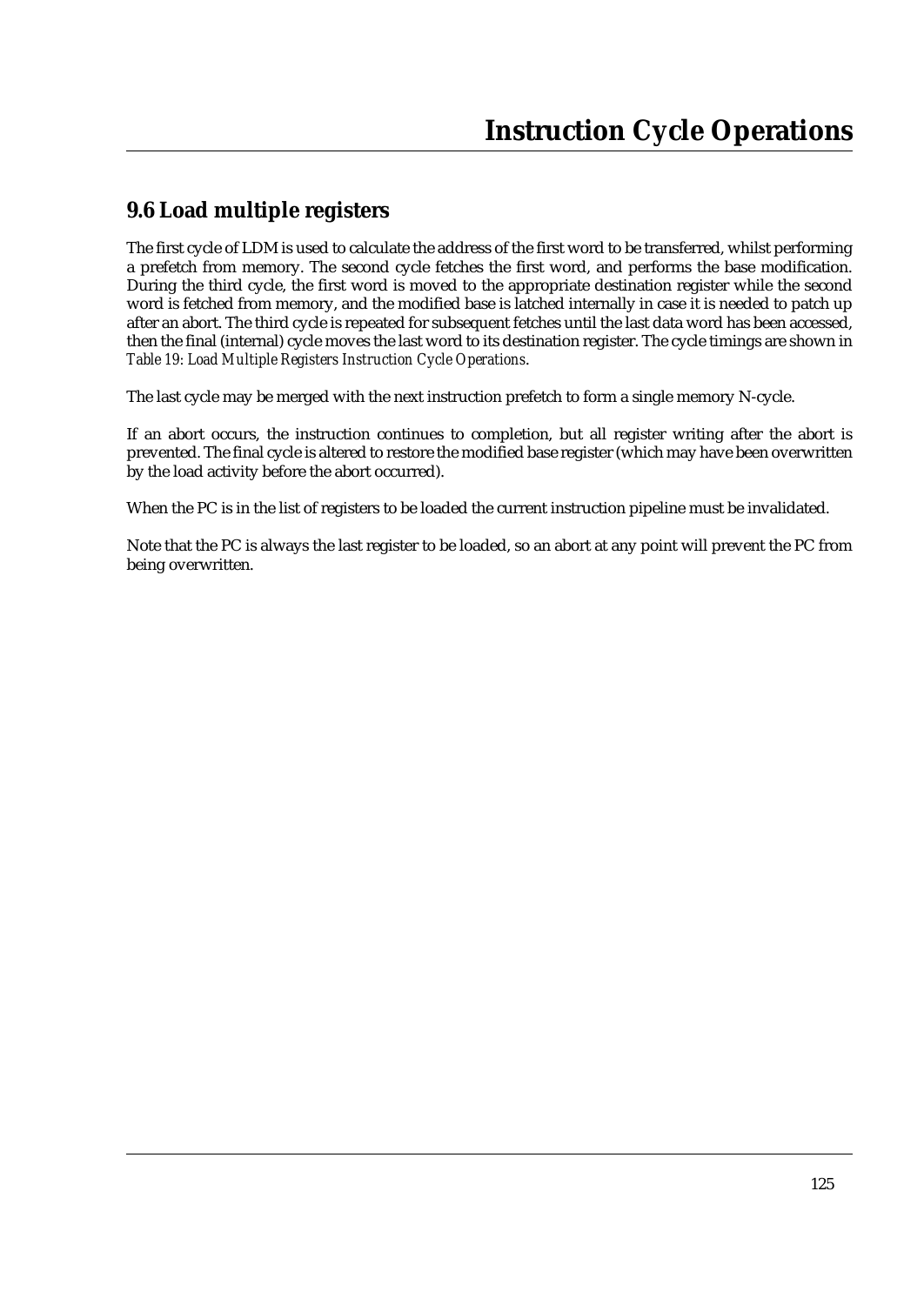|             | Cycle          | <b>Address</b> | nBW          | nRW              | <b>Data</b>              | nMREQ            | <b>SEQ</b>       | $n$ OPC          |
|-------------|----------------|----------------|--------------|------------------|--------------------------|------------------|------------------|------------------|
| 1 register  | $\,1\,$        | $pc + 8$       | $\,1\,$      | $\boldsymbol{0}$ | $(pc+8)$                 | $\boldsymbol{0}$ | $\boldsymbol{0}$ | $\boldsymbol{0}$ |
|             | $\sqrt{2}$     | alu            | $\mathbf{1}$ | $\boldsymbol{0}$ | (alu)                    | $\,1$            | $\boldsymbol{0}$ | $\mathbf 1$      |
|             | $\overline{3}$ | $pc+12$        | $\,1$        | $\boldsymbol{0}$ | $\mathbb{Z}^d$           | $\boldsymbol{0}$ | $\,1\,$          | $\,1$            |
|             |                | $pc+12$        |              |                  |                          |                  |                  |                  |
|             |                |                |              |                  |                          |                  |                  |                  |
| 1 register  | $\,1\,$        | $pc + 8$       | $\,1$        | $\boldsymbol{0}$ | $(pc+8)$                 | $\boldsymbol{0}$ | $\mathbf{0}$     | $\boldsymbol{0}$ |
| $dest = pc$ | $\sqrt{2}$     | alu            | $\,1$        | $\boldsymbol{0}$ | pc'                      | $\mathbf 1$      | $\boldsymbol{0}$ | $\,1\,$          |
|             | $\mathfrak{Z}$ | $pc+12$        | $\mathbf{1}$ | $\boldsymbol{0}$ | $\overline{\phantom{a}}$ | $\boldsymbol{0}$ | $\boldsymbol{0}$ | $\,1$            |
|             | $\overline{4}$ | pc'            | $\mathbf{1}$ | $\boldsymbol{0}$ | (pc')                    | $\boldsymbol{0}$ | $\,1$            | $\boldsymbol{0}$ |
|             | 5              | $pc'+4$        | $\,1\,$      | $\boldsymbol{0}$ | $(pc'+4)$                | $\boldsymbol{0}$ | $\,1$            | $\boldsymbol{0}$ |
|             |                | $pc'+8$        |              |                  |                          |                  |                  |                  |
|             |                |                |              |                  |                          |                  |                  |                  |
| n registers | $\mathbf{1}$   | $pc + 8$       | $\,1$        | $\boldsymbol{0}$ | $(pc+8)$                 | $\boldsymbol{0}$ | $\boldsymbol{0}$ | $\boldsymbol{0}$ |
| (n>1)       | $\sqrt{2}$     | alu            | $\,1$        | $\boldsymbol{0}$ | (alu)                    | $\mathbf 0$      | $\,1$            | $\mathbf 1$      |
|             | $\bullet$      | $alu++$        | $\,1$        | $\boldsymbol{0}$ | $(alu+•)$                | $\boldsymbol{0}$ | $\,1\,$          | $\,1$            |
|             | $\mathbf n$    | alu+ $\bullet$ | $\,1$        | $\boldsymbol{0}$ | $(alu+•)$                | $\boldsymbol{0}$ | $\mathbf{1}$     | $\,1$            |
|             | $n+1$          | $alu++$        | $\,1\,$      | $\boldsymbol{0}$ | $(alu+•)$                | $\,1$            | $\boldsymbol{0}$ | $\mathbf 1$      |
|             | $n+2$          | $pc+12$        | $\,1$        | $\boldsymbol{0}$ | $\mathbb{L}$             | $\boldsymbol{0}$ | $\,1$            | $\,1$            |
|             |                | $pc+12$        |              |                  |                          |                  |                  |                  |
|             |                |                |              |                  |                          |                  |                  |                  |
| n registers | $\,1$          | $pc + 8$       | $\,1$        | $\boldsymbol{0}$ | $(pc+8)$                 | $\boldsymbol{0}$ | $\boldsymbol{0}$ | $\boldsymbol{0}$ |
| (n>1)       | $\sqrt{2}$     | alu            | $\,1$        | $\boldsymbol{0}$ | (alu)                    | $\boldsymbol{0}$ | $\,1$            | $\,1$            |
| incl pc     | $\bullet$      | $alu++$        | $\,1\,$      | $\boldsymbol{0}$ | $(alu+•)$                | $\boldsymbol{0}$ | $\,1$            | $\,1$            |
|             | $\mathbf n$    | alu+ $\bullet$ | $\,1$        | $\boldsymbol{0}$ | $(alu+•)$                | $\boldsymbol{0}$ | $\,1\,$          | $\mathbf{1}$     |
|             | $n+1$          | alu+<br>•      | $\,1$        | $\boldsymbol{0}$ | pc'                      | $\mathbf{1}$     | $\boldsymbol{0}$ | $\,1$            |
|             | $n+2$          | $pc+12$        | $\mathbf{1}$ | $\boldsymbol{0}$ | $\overline{\phantom{a}}$ | $\boldsymbol{0}$ | $\boldsymbol{0}$ | $\,1$            |
|             | $n+3$          | pc'            | $\,1\,$      | $\boldsymbol{0}$ | (pc')                    | $\boldsymbol{0}$ | $\,1$            | $\boldsymbol{0}$ |
|             | $n+4$          | $pc'+4$        | $\,1$        | $\boldsymbol{0}$ | $(pc'+4)$                | $\boldsymbol{0}$ | $\,1$            | $\boldsymbol{0}$ |
|             |                | $pc'+8$        |              |                  |                          |                  |                  |                  |

**Table 19: Load Multiple Registers Instruction Cycle Operations**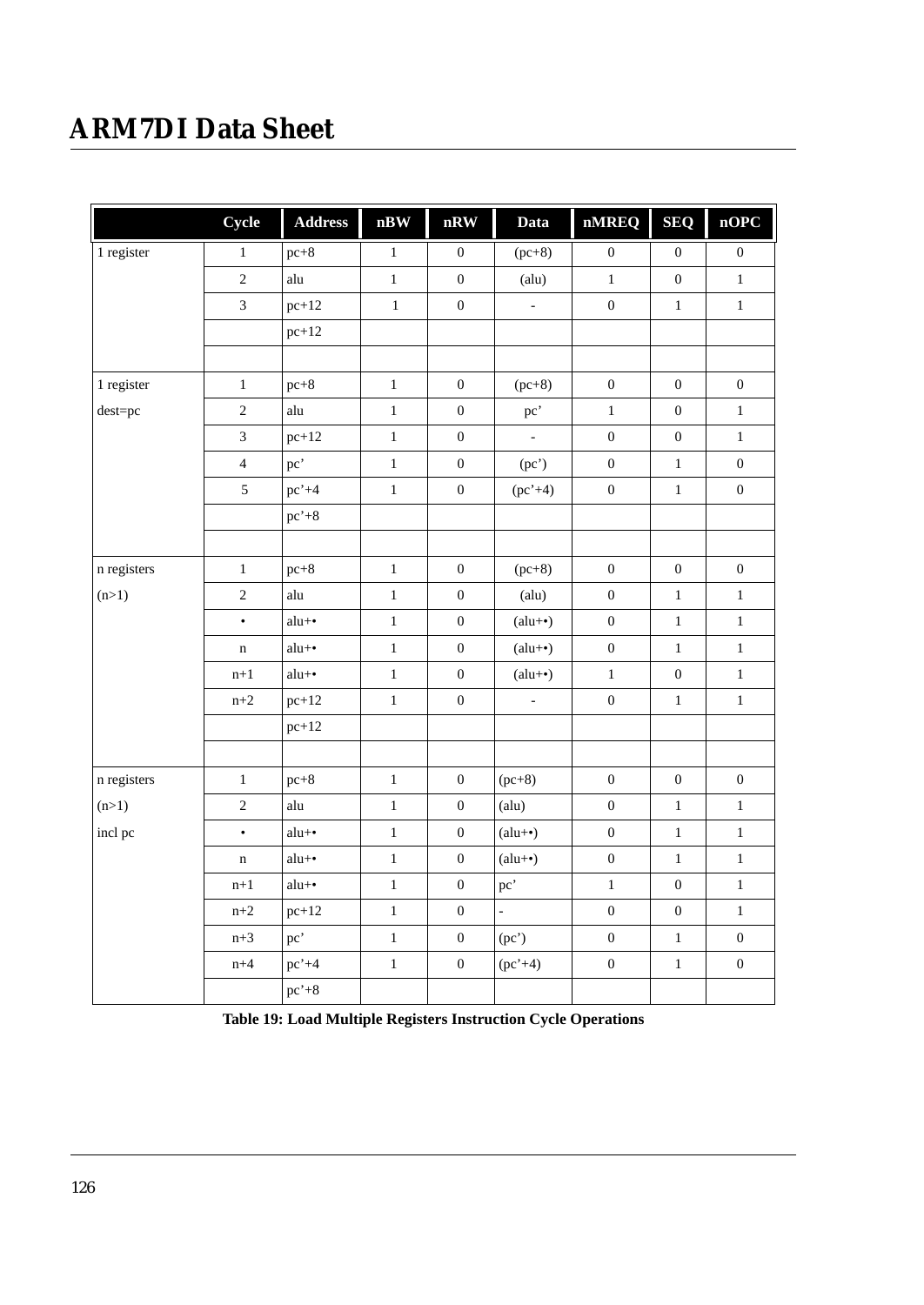### **9.7 Store multiple registers**

Store multiple proceeds very much as load multiple, without the final cycle. The restart problem is much more straightforward here, as there is no wholesale overwriting of registers to contend with. The cycle timings are shown in *Table 20: Store Multiple Registers Instruction Cycle Operations*.

|             | Cycle          | <b>Address</b> | nBW          | n <sub>RW</sub>  | <b>Data</b>   | nMREQ            | <b>SEQ</b>       | $n$ OPC          |
|-------------|----------------|----------------|--------------|------------------|---------------|------------------|------------------|------------------|
| 1 register  | $\mathbf{1}$   | $pc + 8$       | 1            | $\boldsymbol{0}$ | $(pc+8)$      | $\boldsymbol{0}$ | $\boldsymbol{0}$ | $\boldsymbol{0}$ |
|             | $\overline{2}$ | alu            | $\mathbf{1}$ | $\mathbf{1}$     | Ra            | $\boldsymbol{0}$ | $\boldsymbol{0}$ | 1                |
|             |                | $pc+12$        |              |                  |               |                  |                  |                  |
|             |                |                |              |                  |               |                  |                  |                  |
| n registers | $\mathbf{1}$   | $pc + 8$       | $\mathbf{1}$ | $\boldsymbol{0}$ | $(pc+8)$      | $\boldsymbol{0}$ | $\boldsymbol{0}$ | $\boldsymbol{0}$ |
| (n>1)       | $\overline{2}$ | alu            | 1            | 1                | Ra            | $\mathbf{0}$     | 1                | 1                |
|             | $\bullet$      | $alu++$        | 1            | 1                | $R^{\bullet}$ | $\boldsymbol{0}$ | 1                | 1                |
|             | $\mathbf n$    | $alu++$        | 1            | $\mathbf{1}$     | $R^{\bullet}$ | $\boldsymbol{0}$ | 1                | 1                |
|             | $n+1$          | alu $+$ •      | $\mathbf{1}$ | 1                | $R^{\bullet}$ | $\boldsymbol{0}$ | $\theta$         | 1                |
|             |                | $pc+12$        |              |                  |               |                  |                  |                  |

**Table 20: Store Multiple Registers Instruction Cycle Operations**

### **9.8 Data swap**

This is similar to the load and store register instructions, but the actual swap takes place in cycles 2 and 3. In the second cycle, the data is fetched from external memory. In the third cycle, the contents of the source register are written out to the external memory. The data read in cycle 2 is written into the destination register during the fourth cycle. The cycle timings are shown below in *Table 21: Data Swap Instruction Cycle Operations*.

The **LOCK** output of ARM7DI is driven HIGH for the duration of the swap operation (cycles 2 & 3) to indicate that both cycles should be allowed to complete without interruption.

The data swapped may be a byte or word quantity  $(b/w)$ .

The swap operation may be aborted in either the read or write cycle, and in both cases the destination register will not be affected.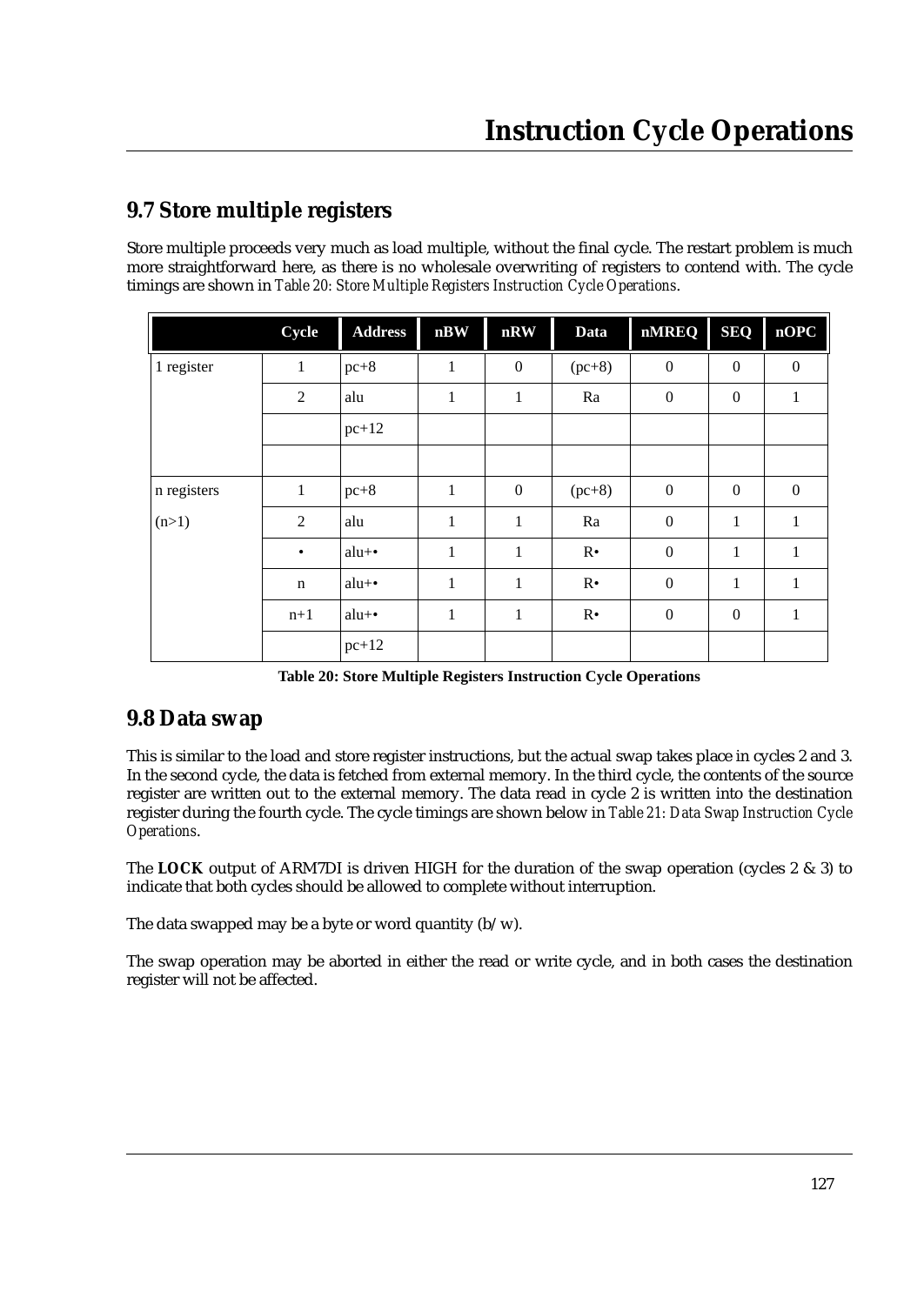| Cycle          | <b>Address</b> | nBW | n <sub>RW</sub>  | Data     | nMREQ    | <b>SEQ</b> |   | $n$ OPC   LOCK |
|----------------|----------------|-----|------------------|----------|----------|------------|---|----------------|
|                | $pc + 8$       |     | $\boldsymbol{0}$ | $(pc+8)$ | $\theta$ | $\theta$   | 0 |                |
| 2              | Rn             | b/w | $\theta$         | (Rn)     | $\theta$ | $\theta$   |   |                |
| 3              | Rn             | b/w |                  | Rm       |          | $\theta$   |   |                |
| $\overline{4}$ | $pc+12$        |     | $\theta$         |          | $\theta$ |            |   |                |
|                | $pc+12$        |     |                  |          |          |            |   |                |

**Table 21: Data Swap Instruction Cycle Operations**

### **9.9 Software interrupt and exception entry**

Exceptions (and software interrupts) force the PC to a particular value and refill the instruction pipeline from there. During the first cycle the forced address is constructed, and a mode change may take place. The return address is moved to R14 and the CPSR to SPSR\_svc.

During the second cycle the return address is modified to facilitate return, though this modification is less useful than in the case of branch with link.

The third cycle is required only to complete the refilling of the instruction pipeline. The cycle timings are shown below in *Table 22: Software Interrupt Instruction Cycle Operations*.

| Cycle | <b>Address</b> | nBW | nRW          | Data     | nMREQ            | SEQ | $n$ OPC  | nTRANS | <b>Mode</b>       |
|-------|----------------|-----|--------------|----------|------------------|-----|----------|--------|-------------------|
|       | $pc + 8$       |     | 0            | $(pc+8)$ | 0                | 0   | $\theta$ | C      | old mode          |
| 2     | Xn             |     | $\mathbf{0}$ | (Xn)     | $\theta$         |     | $\theta$ |        | exception<br>mode |
| 3     | $Xn+4$         |     | $\mathbf{0}$ | $(Xn+4)$ | $\boldsymbol{0}$ |     | $\theta$ |        | exception<br>mode |
|       | $Xn+8$         |     |              |          |                  |     |          |        |                   |

**Table 22: Software Interrupt Instruction Cycle Operations**

where C represents the current mode-dependent value.

For software interrupts, *pc* is the address of the SWI instruction. For interrupts and reset, *pc* is the address of the instruction following the last one to be executed before entering the exception. For prefetch abort, *pc* is the address of the aborting instruction. For data abort, *pc* is the address of the instruction following the one which attempted the aborted data transfer. *Xn* is the appropriate trap address.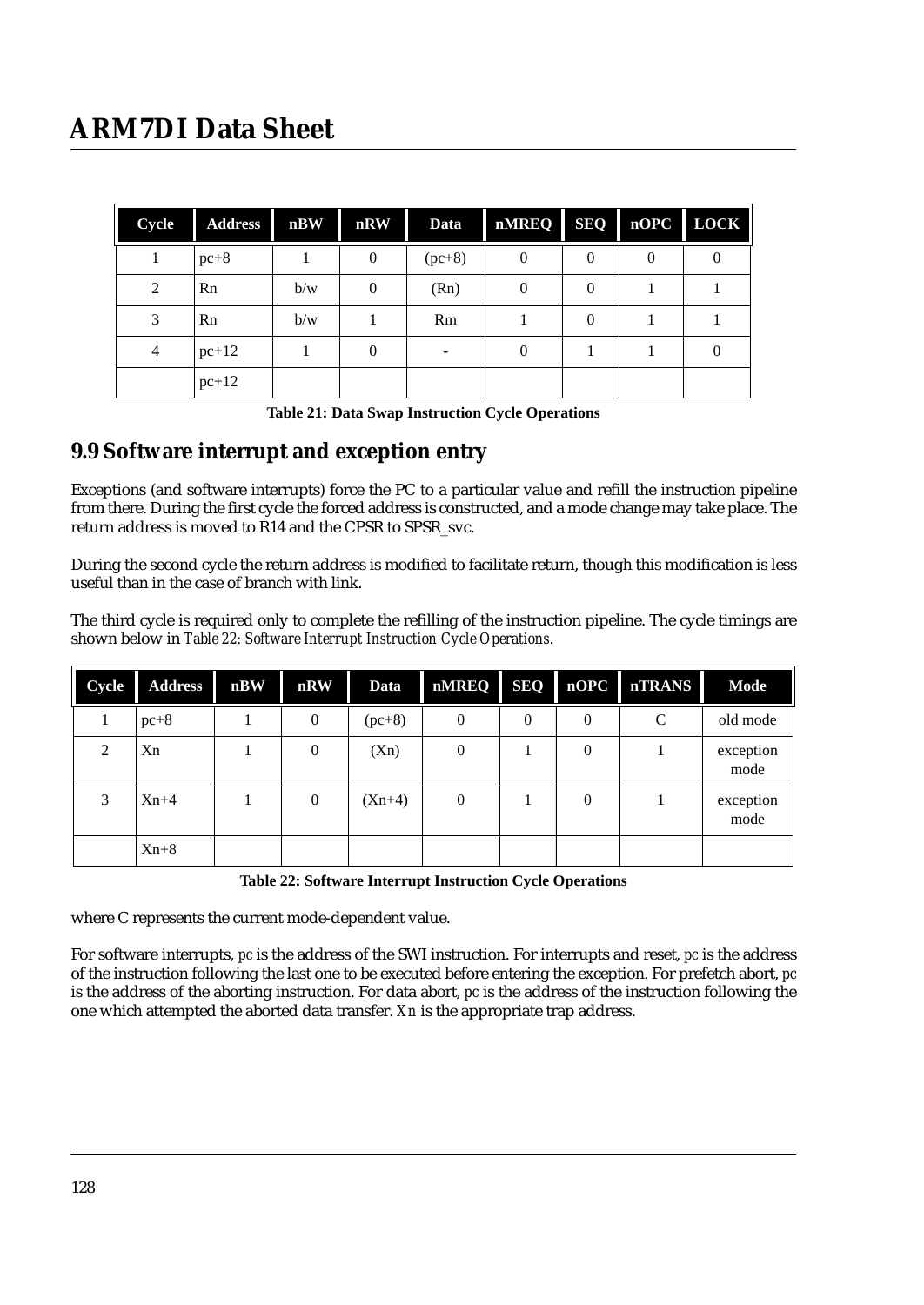### **9.10 Coprocessor data operation**

A coprocessor data operation is a request from ARM7DI for the coprocessor to initiate some action. The action need not be completed for some time, but the coprocessor must commit to doing it before driving **CPB** LOW.

If the coprocessor can never do the requested task, it should leave **CPA** and **CPB** HIGH. If it can do the task, but can't commit right now, it should drive **CPA** LOW but leave **CPB** HIGH until it can commit. ARM7DI will busy-wait until **CPB** goes LOW. The cycle timings are shown in *Table 23: Coprocessor Data Operation Instruction Cycle Operations*.

|           | Cycle          | Address BW |   | n <sub>RW</sub>  | <b>Data</b>              | nMREQ SEQ nOPC nCPI CPA CPB |                |                  |                  |              |                |
|-----------|----------------|------------|---|------------------|--------------------------|-----------------------------|----------------|------------------|------------------|--------------|----------------|
| ready     | 1              | $pc + 8$   | 1 | $\boldsymbol{0}$ | $(pc+8)$                 | $\mathbf{0}$                | $\mathbf{0}$   | $\overline{0}$   | $\overline{0}$   | $\mathbf{0}$ | $\overline{0}$ |
|           |                | $pc+12$    |   |                  |                          |                             |                |                  |                  |              |                |
|           |                |            |   |                  |                          |                             |                |                  |                  |              |                |
| not ready | 1              | $pc + 8$   | 1 | $\boldsymbol{0}$ | $(pc+8)$                 | 1                           | $\mathbf{0}$   | $\boldsymbol{0}$ | $\boldsymbol{0}$ | $\Omega$     | 1              |
|           | $\overline{2}$ | $pc + 8$   | 1 | $\boldsymbol{0}$ | $\overline{\phantom{a}}$ | 1<br>л.                     | $\overline{0}$ | 1                | $\boldsymbol{0}$ | $\mathbf{0}$ | 1              |
|           | $\bullet$      | $pc + 8$   | 1 | $\boldsymbol{0}$ | $\overline{\phantom{a}}$ | $\mathbf{I}$                | $\mathbf{0}$   | 1                | $\mathbf{0}$     | $\Omega$     | 1              |
|           | $\mathbf n$    | $pc + 8$   | 1 | $\overline{0}$   |                          | $\theta$                    | $\mathbf{0}$   | 1                | $\overline{0}$   | $\Omega$     | $\overline{0}$ |
|           |                | $pc+12$    |   |                  |                          |                             |                |                  |                  |              |                |

**Table 23: Coprocessor Data Operation Instruction Cycle Operations**

### **9.11 Coprocessor data transfer (from memory to coprocessor)**

Here the coprocessor should commit to the transfer only when it is ready to accept the data. When **CPB** goes LOW, ARM7DI will produce addresses and expect the coprocessor to take the data at sequential cycle rates. The coprocessor is responsible for determining the number of words to be transferred, and indicates the last transfer cycle by driving **CPA** and **CPB** HIGH.

ARM7DI spends the first cycle (and any busy-wait cycles) generating the transfer address, and performs the write-back of the address base during the transfer cycles. The cycle timings are shown in *Table 24: Coprocessor Data Transfer Instruction Cycle Operations*.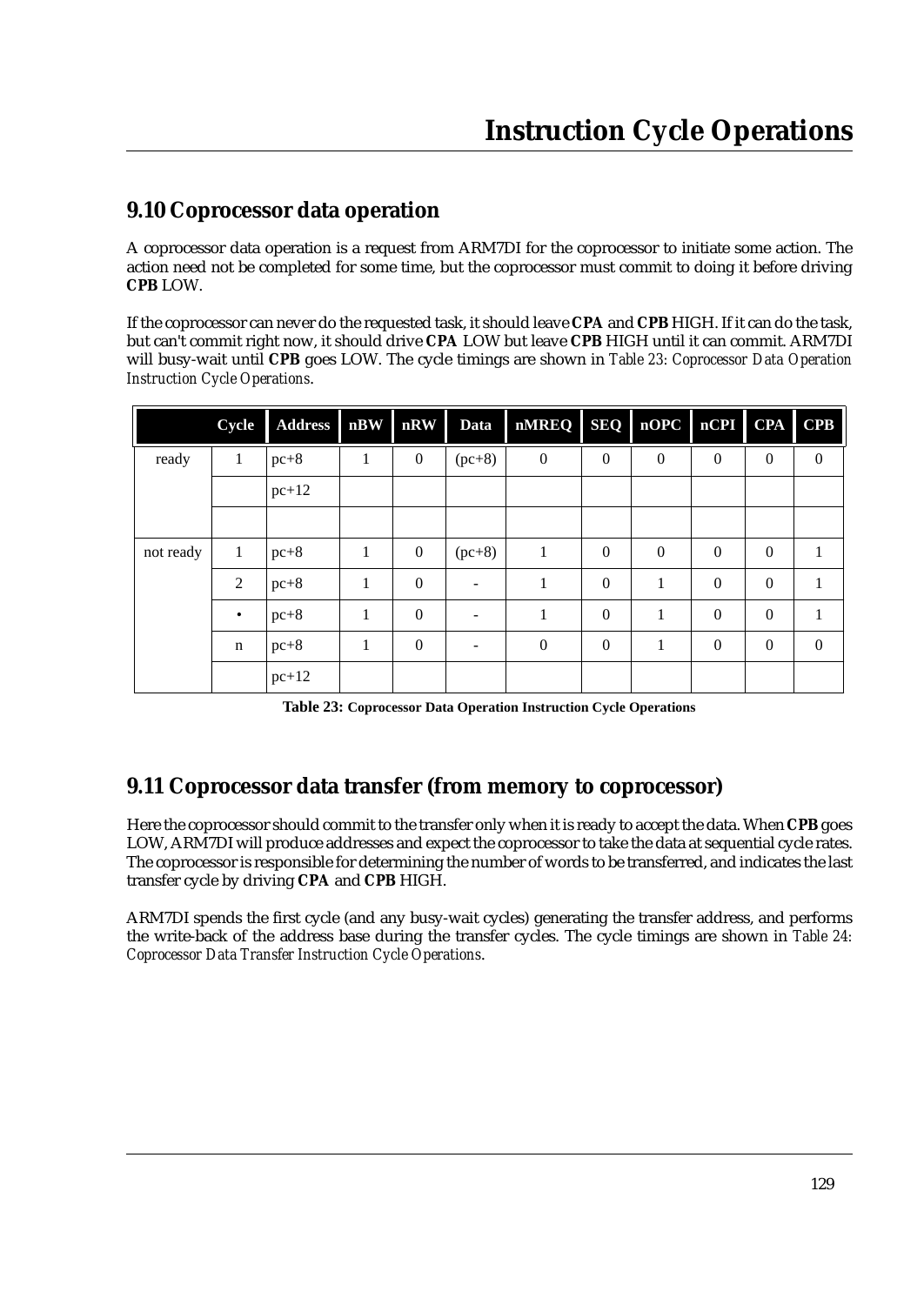|             | Cycle          | <b>Address</b> | nBW          | nRW              | <b>Data</b>              | nMREQ            | <b>SEQ</b>       | $n$ OPC          | $n$ CPI          | <b>CPA</b>       | <b>CPB</b>       |
|-------------|----------------|----------------|--------------|------------------|--------------------------|------------------|------------------|------------------|------------------|------------------|------------------|
| 1 register  | $\,1\,$        | $pc + 8$       | $\,1$        | $\boldsymbol{0}$ | $(pc+8)$                 | $\boldsymbol{0}$ | $\boldsymbol{0}$ | $\boldsymbol{0}$ | $\boldsymbol{0}$ | $\boldsymbol{0}$ | $\boldsymbol{0}$ |
| ready       | $\overline{2}$ | alu            | $\mathbf{1}$ | $\boldsymbol{0}$ | (alu)                    | $\boldsymbol{0}$ | $\boldsymbol{0}$ | $\mathbf{1}$     | $\,1\,$          | $\,1\,$          | $\,1$            |
|             |                | $pc+12$        |              |                  |                          |                  |                  |                  |                  |                  |                  |
|             |                |                |              |                  |                          |                  |                  |                  |                  |                  |                  |
| 1 register  | $\mathbf 1$    | $pc + 8$       | $\,1\,$      | $\boldsymbol{0}$ | $(pc+8)$                 | $\,1\,$          | $\boldsymbol{0}$ | $\boldsymbol{0}$ | $\boldsymbol{0}$ | $\boldsymbol{0}$ | $\,1$            |
| not ready   | $\sqrt{2}$     | $pc + 8$       | $\,1$        | $\boldsymbol{0}$ | $\frac{1}{2}$            | $\mathbf{1}$     | $\boldsymbol{0}$ | $\mathbf{1}$     | $\boldsymbol{0}$ | $\boldsymbol{0}$ | $\mathbf{1}$     |
|             | $\bullet$      | $pc + 8$       | $\mathbf{1}$ | $\boldsymbol{0}$ | $\Box$                   | $\,1$            | $\boldsymbol{0}$ | $\mathbf 1$      | $\boldsymbol{0}$ | $\boldsymbol{0}$ | $\,1$            |
|             | $\mathbf n$    | $pc + 8$       | $\mathbf{1}$ | $\boldsymbol{0}$ | $\blacksquare$           | $\boldsymbol{0}$ | $\boldsymbol{0}$ | $\mathbf{1}$     | $\boldsymbol{0}$ | $\boldsymbol{0}$ | $\boldsymbol{0}$ |
|             | $n+1$          | alu            | $\mathbf{1}$ | $\boldsymbol{0}$ | (alu)                    | $\boldsymbol{0}$ | $\boldsymbol{0}$ | $\,1\,$          | $\mathbf{1}$     | $\mathbf{1}$     | $\,1$            |
|             |                | $pc+12$        |              |                  |                          |                  |                  |                  |                  |                  |                  |
|             |                |                |              |                  |                          |                  |                  |                  |                  |                  |                  |
| n registers | $\,1\,$        | $pc + 8$       | $\,1\,$      | $\boldsymbol{0}$ | $(pc+8)$                 | $\boldsymbol{0}$ | $\boldsymbol{0}$ | $\boldsymbol{0}$ | $\boldsymbol{0}$ | $\boldsymbol{0}$ | $\boldsymbol{0}$ |
| (n>1)       | $\overline{2}$ | alu            | $\mathbf{1}$ | $\boldsymbol{0}$ | (alu)                    | $\boldsymbol{0}$ | $\,1\,$          | $\mathbf{1}$     | $\mathbf 1$      | $\boldsymbol{0}$ | $\boldsymbol{0}$ |
| ready       | $\bullet$      | alu+ $\bullet$ | $\mathbf{1}$ | $\boldsymbol{0}$ | $(alu+•)$                | $\boldsymbol{0}$ | $\mathbf{1}$     | $\mathbf{1}$     | $\,1\,$          | $\boldsymbol{0}$ | $\boldsymbol{0}$ |
|             | $\mathbf n$    | alu+ $\bullet$ | $\mathbf{1}$ | $\boldsymbol{0}$ | $(alu+•)$                | $\boldsymbol{0}$ | $\mathbf{1}$     | $\mathbf{1}$     | $\mathbf{1}$     | $\boldsymbol{0}$ | $\boldsymbol{0}$ |
|             | $n+1$          | alu+ $\bullet$ | $\mathbf{1}$ | $\boldsymbol{0}$ | $(alu+•)$                | $\boldsymbol{0}$ | $\boldsymbol{0}$ | $\mathbf{1}$     | $\mathbf{1}$     | $\mathbf 1$      | $\,1$            |
|             |                | $pc+12$        |              |                  |                          |                  |                  |                  |                  |                  |                  |
|             |                |                |              |                  |                          |                  |                  |                  |                  |                  |                  |
| m registers | $\,1\,$        | $pc + 8$       | $\,1\,$      | $\boldsymbol{0}$ | $(pc+8)$                 | $\,1$            | $\boldsymbol{0}$ | $\boldsymbol{0}$ | $\boldsymbol{0}$ | $\boldsymbol{0}$ | $\,1$            |
| (m>1)       | $\overline{2}$ | $pc + 8$       | $\mathbf{1}$ | $\boldsymbol{0}$ | $\overline{\phantom{a}}$ | $\mathbf{1}$     | $\boldsymbol{0}$ | $\mathbf{1}$     | $\boldsymbol{0}$ | $\boldsymbol{0}$ | $\mathbf{1}$     |
| not ready   | $\bullet$      | $pc + 8$       | $\mathbf{1}$ | $\boldsymbol{0}$ | $\overline{\phantom{a}}$ | $\,1$            | $\boldsymbol{0}$ | $\mathbf{1}$     | $\boldsymbol{0}$ | $\boldsymbol{0}$ | $\mathbf{1}$     |
|             | $\mathbf n$    | $pc + 8$       | $\mathbf{1}$ | $\boldsymbol{0}$ | $\overline{\phantom{a}}$ | $\boldsymbol{0}$ | $\boldsymbol{0}$ | $\mathbf{1}$     | $\boldsymbol{0}$ | $\boldsymbol{0}$ | $\boldsymbol{0}$ |
|             | $\sqrt{n+1}$   | alu            | $\,1$        | $\boldsymbol{0}$ | (alu)                    | $\boldsymbol{0}$ | $\,1\,$          | $\,1$            | $\,1\,$          | $\boldsymbol{0}$ | $\boldsymbol{0}$ |
|             | $\bullet$      | alu+ $\bullet$ | $\,1$        | $\boldsymbol{0}$ | $(alu+•)$                | $\boldsymbol{0}$ | $\,1$            | $\,1$            | $\,1$            | $\boldsymbol{0}$ | $\boldsymbol{0}$ |
|             | $n+m$          | alu+ $\bullet$ | $\,1$        | $\boldsymbol{0}$ | $(alu+•)$                | $\boldsymbol{0}$ | $\,1\,$          | $\,1$            | $\,1$            | $\boldsymbol{0}$ | $\boldsymbol{0}$ |
|             | $n+m+1$        | alu+ $\bullet$ | $\,1$        | $\boldsymbol{0}$ | $(alu+•)$                | $\boldsymbol{0}$ | $\boldsymbol{0}$ | $\,1\,$          | $\,1\,$          | $\,1\,$          | $\,1$            |
|             |                | $pc+12$        |              |                  |                          |                  |                  |                  |                  |                  |                  |

**Table 24: Coprocessor Data Transfer Instruction Cycle Operations**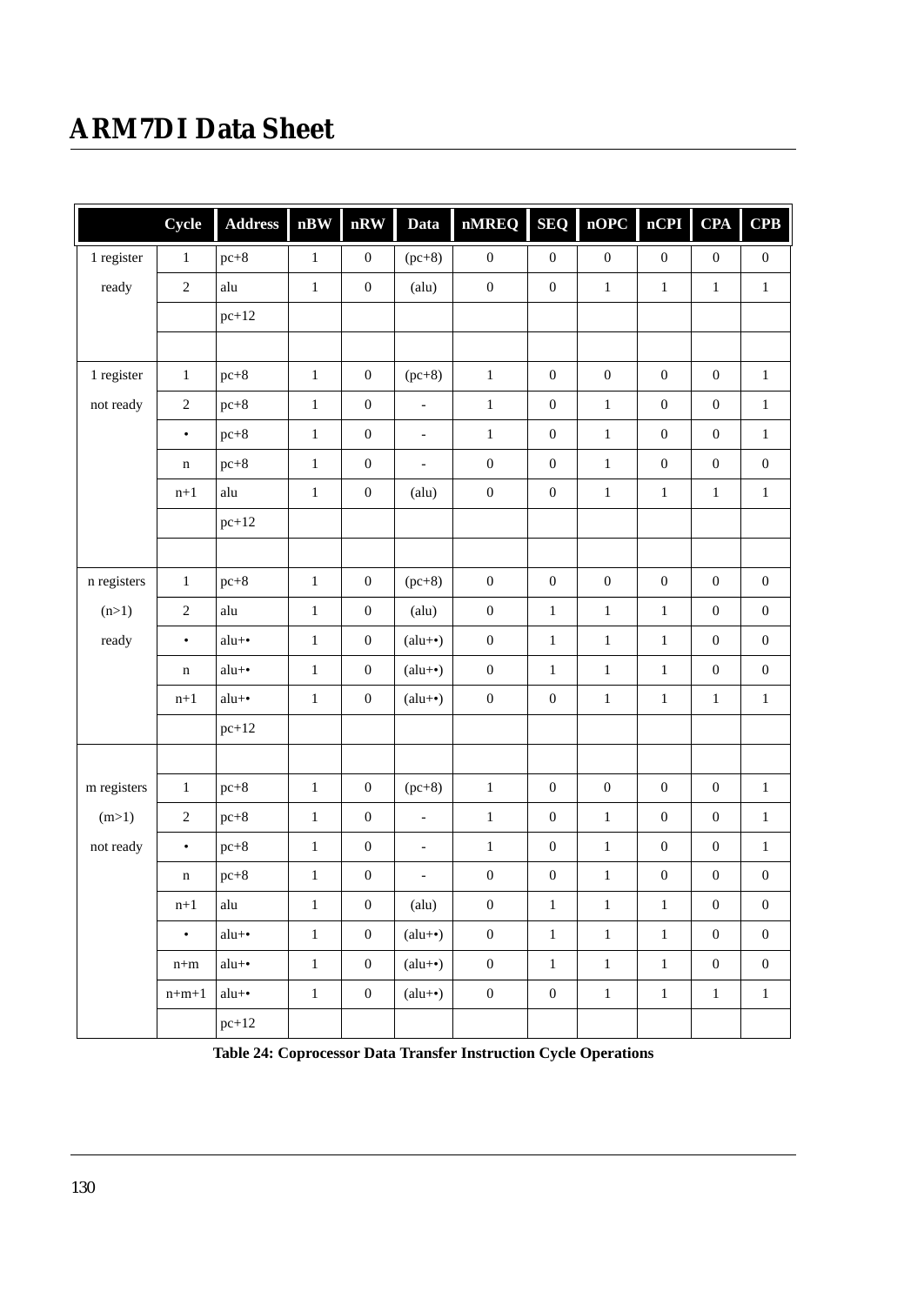## **9.12 Coprocessor data transfer (from coprocessor to memory)**

The ARM7DI controls these instructions exactly as for memory to coprocessor transfers, with the one exception that the nRW line is inverted during the transfer cycle. The cycle timings are show in *Table 25: Coprocessor Data Transfer Instruction Cycle Operations*.

|             | Cycle          | <b>Address</b> | nBW          | nRW              | Data                     | nMREQ            | <b>SEQ</b>       | $n$ OPC          | nCPI             | <b>CPA</b>       | $\bf{CPB}$       |
|-------------|----------------|----------------|--------------|------------------|--------------------------|------------------|------------------|------------------|------------------|------------------|------------------|
| 1 register  | $\mathbf{1}$   | $pc + 8$       | $\,1$        | $\mathbf{0}$     | $(pc+8)$                 | $\mathbf{0}$     | $\overline{0}$   | $\mathbf{0}$     | $\boldsymbol{0}$ | $\overline{0}$   | $\boldsymbol{0}$ |
| ready       | $\overline{2}$ | alu            | $1\,$        | $\mathbf{1}$     | CPdata                   | $\boldsymbol{0}$ | $\boldsymbol{0}$ | $\mathbf{1}$     | $\mathbf{1}$     | $\,1$            | $\,1$            |
|             |                | $pc+12$        |              |                  |                          |                  |                  |                  |                  |                  |                  |
| 1 register  | $\,1$          | $pc + 8$       | $\mathbf{1}$ | $\boldsymbol{0}$ | $(pc+8)$                 | $\mathbf{1}$     | $\mathbf{0}$     | $\mathbf{0}$     | $\boldsymbol{0}$ | $\overline{0}$   | $\,1$            |
| not ready   | $\sqrt{2}$     | $pc + 8$       | $\,1\,$      | $\boldsymbol{0}$ | $\frac{1}{2}$            | $\,1$            | $\boldsymbol{0}$ | $\,1$            | $\boldsymbol{0}$ | $\overline{0}$   | $\,1$            |
|             | $\bullet$      | $pc + 8$       | $\mathbf{1}$ | $\boldsymbol{0}$ | $\Box$                   | $\,1$            | $\overline{0}$   | $\mathbf{1}$     | $\boldsymbol{0}$ | $\overline{0}$   | $\,1$            |
|             | $\mathbf n$    | $pc + 8$       | $\,1$        | $\boldsymbol{0}$ | $\frac{1}{2}$            | $\boldsymbol{0}$ | $\boldsymbol{0}$ | $\,1$            | $\boldsymbol{0}$ | $\boldsymbol{0}$ | $\boldsymbol{0}$ |
|             | $n+1$          | alu            | $\mathbf{1}$ | $\mathbf{1}$     | CPdata                   | $\boldsymbol{0}$ | $\boldsymbol{0}$ | $1\,$            | $\mathbf{1}$     | $\,1$            | $\,1$            |
|             |                | $pc+12$        |              |                  |                          |                  |                  |                  |                  |                  |                  |
| n registers | $\mathbf{1}$   | $pc + 8$       | $\,1$        | $\boldsymbol{0}$ | $(pc+8)$                 | $\boldsymbol{0}$ | $\boldsymbol{0}$ | $\boldsymbol{0}$ | $\boldsymbol{0}$ | $\boldsymbol{0}$ | $\boldsymbol{0}$ |
| (n>1)       | $\sqrt{2}$     | alu            | $\,1$        | $\,1\,$          | CPdata                   | $\boldsymbol{0}$ | $\,1$            | $\,1\,$          | $\mathbf{1}$     | $\boldsymbol{0}$ | $\boldsymbol{0}$ |
| ready       | $\bullet$      | $alu+$         | $\,1$        | $\,1\,$          | CPdata                   | $\boldsymbol{0}$ | $\,1$            | $\,1\,$          | $\,1\,$          | $\boldsymbol{0}$ | $\boldsymbol{0}$ |
|             | $\mathbf n$    | $alu+$         | $\,1$        | $\,1\,$          | CPdata                   | $\boldsymbol{0}$ | $\,1$            | $\,1\,$          | $\,1\,$          | $\boldsymbol{0}$ | $\boldsymbol{0}$ |
|             | $n+1$          | alu+ $\bullet$ | $\mathbf{1}$ | $\,1\,$          | CPdata                   | $\boldsymbol{0}$ | $\boldsymbol{0}$ | $\,1\,$          | $\,1\,$          | $\,1$            | $\,1$            |
|             |                | $pc+12$        |              |                  |                          |                  |                  |                  |                  |                  |                  |
| m registers | $\,1$          | $pc + 8$       | $\,1$        | $\boldsymbol{0}$ | $(pc+8)$                 | $\,1$            | $\boldsymbol{0}$ | $\boldsymbol{0}$ | $\boldsymbol{0}$ | $\boldsymbol{0}$ | $\mathbf{1}$     |
| (m>1)       | $\overline{c}$ | $pc + 8$       | $1\,$        | $\boldsymbol{0}$ | $\overline{\phantom{a}}$ | $\,1$            | $\overline{0}$   | $\mathbf{1}$     | $\boldsymbol{0}$ | $\boldsymbol{0}$ | $\mathbf{1}$     |
| not ready   | $\bullet$      | $pc + 8$       | $\,1$        | $\boldsymbol{0}$ | $\overline{\phantom{a}}$ | $\mathbf{1}$     | $\boldsymbol{0}$ | $\,1\,$          | $\boldsymbol{0}$ | $\boldsymbol{0}$ | $\mathbf{1}$     |
|             | $\mathbf n$    | $pc + 8$       | $1\,$        | $\boldsymbol{0}$ | $\Box$                   | $\boldsymbol{0}$ | $\boldsymbol{0}$ | $\mathbf{1}$     | $\boldsymbol{0}$ | $\boldsymbol{0}$ | $\boldsymbol{0}$ |
|             | $n+1$          | alu            | $\,1$        | $\,1\,$          | CPdata                   | $\boldsymbol{0}$ | $\,1$            | $\,1\,$          | $\,1\,$          | $\boldsymbol{0}$ | $\boldsymbol{0}$ |
|             | $\bullet$      | $alu++$        | $\mathbf{1}$ | $\mathbf{1}$     | CPdata                   | $\boldsymbol{0}$ | $\mathbf{1}$     | $\mathbf{1}$     | $\mathbf{1}$     | $\boldsymbol{0}$ | $\boldsymbol{0}$ |
|             | $n+m$          | alu+ $\bullet$ | $1\,$        | $\mathbf{1}$     | CPdata                   | $\boldsymbol{0}$ | $\mathbf{1}$     | $\mathbf{1}$     | $\mathbf{1}$     | $\boldsymbol{0}$ | $\boldsymbol{0}$ |
|             | $n+m+1$        | $alu+$         | $\mathbf{1}$ | $\mathbf 1$      | CPdata                   | $\boldsymbol{0}$ | $\boldsymbol{0}$ | $\mathbf 1$      | $\,1\,$          | $\mathbf 1$      | $\,1$            |
|             |                | $pc+12$        |              |                  |                          |                  |                  |                  |                  |                  |                  |

**Table 25: Coprocessor Data Transfer Instruction Cycle Operations**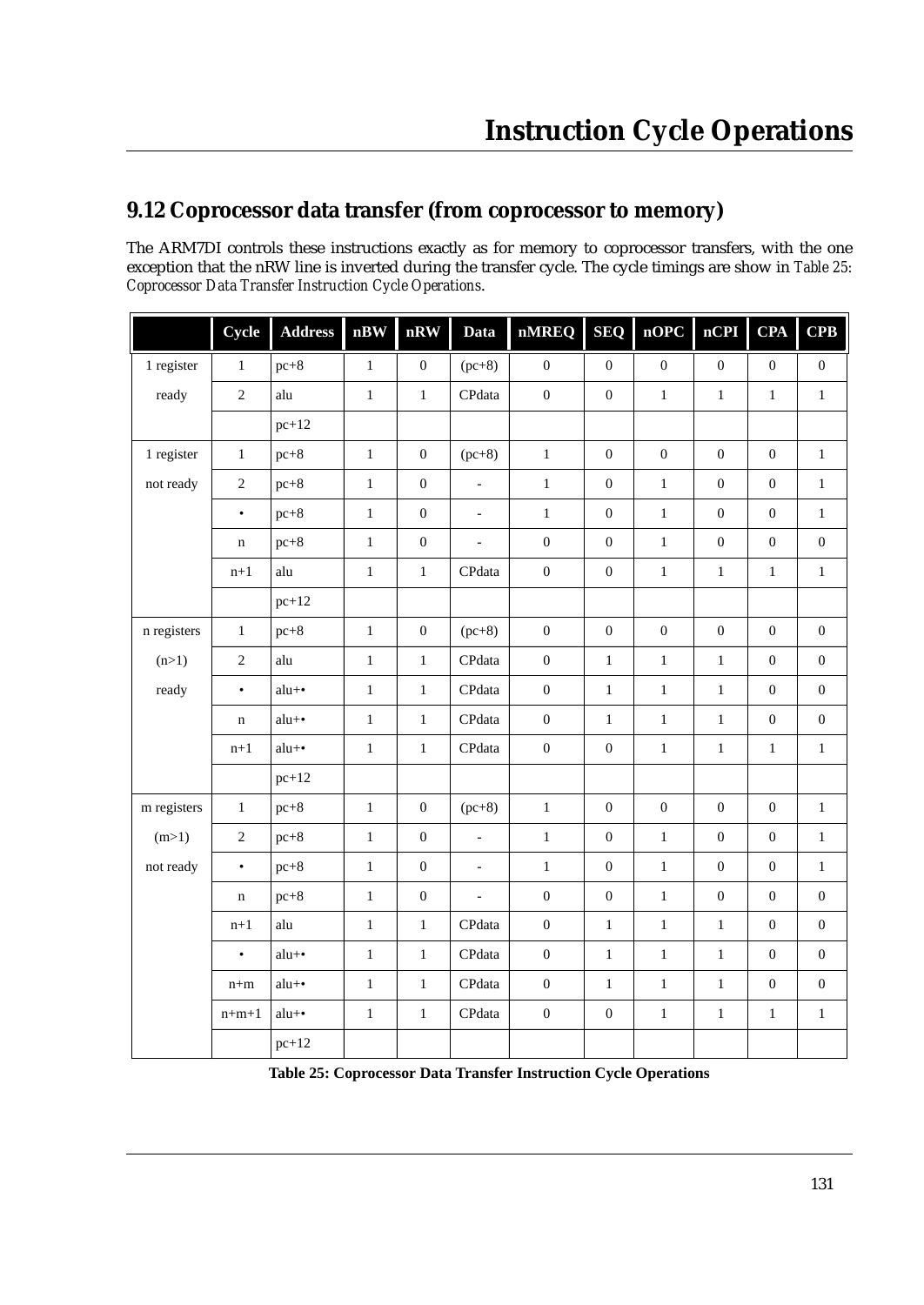## **9.13 Coprocessor register transfer (Load from coprocessor)**

Here the busy-wait cycles are much as above, but the transfer is limited to one data word, and ARM7DI puts the word into the destination register in the third cycle. The third cycle may be merged with the following prefetch cycle into one memory N-cycle as with all ARM7DI register load instructions. The cycle timings are shown in *Table 26: Coprocessor register transfer (Load from coprocessor)*.

|           | Cycle          | <b>Address</b> | nBW          | nRW              | <b>Data</b> | nMREQ            | <b>SEQ</b>       | $nOPC$ $nCPI$    |                  | <b>CPA</b>                   | CPB              |
|-----------|----------------|----------------|--------------|------------------|-------------|------------------|------------------|------------------|------------------|------------------------------|------------------|
| ready     | $\mathbf{1}$   | $pc + 8$       | $\mathbf{1}$ | $\overline{0}$   | $(pc+8)$    | $\mathbf{1}$     | $\mathbf{1}$     | $\mathbf{0}$     | $\boldsymbol{0}$ | $\boldsymbol{0}$             | $\boldsymbol{0}$ |
|           | $\overline{2}$ | $pc+12$        | $\mathbf{1}$ | $\mathbf{0}$     | CPdata      | 1                | $\boldsymbol{0}$ | $\mathbf{1}$     | $\mathbf{1}$     | $\mathbf{1}$                 | $\mathbf{1}$     |
|           | 3              | $pc+12$        | $\mathbf{1}$ | $\boldsymbol{0}$ |             | $\boldsymbol{0}$ | 1                | $\mathbf{1}$     | $\mathbf{1}$     |                              |                  |
|           |                | $pc+12$        |              |                  |             |                  |                  |                  |                  |                              |                  |
|           |                |                |              |                  |             |                  |                  |                  |                  |                              |                  |
| not ready | $\mathbf{1}$   | $pc + 8$       | $\mathbf{1}$ | $\boldsymbol{0}$ | $(pc+8)$    | $\mathbf{1}$     | $\boldsymbol{0}$ | $\boldsymbol{0}$ | $\boldsymbol{0}$ | $\overline{0}$               | $\mathbf{1}$     |
|           | $\overline{2}$ | $pc + 8$       | $\mathbf{1}$ | $\overline{0}$   | CPdata      | 1                | $\boldsymbol{0}$ | $\mathbf{1}$     | $\boldsymbol{0}$ | $\mathbf{0}$                 | $\mathbf{1}$     |
|           | $\bullet$      | $pc + 8$       | $\mathbf{1}$ | $\boldsymbol{0}$ | -           | $\mathbf{1}$     | $\boldsymbol{0}$ | 1                | $\boldsymbol{0}$ | $\boldsymbol{0}$             | $\mathbf{1}$     |
|           | n              | $pc + 8$       | $\mathbf{1}$ | $\boldsymbol{0}$ |             | $\mathbf{1}$     | $\mathbf{1}$     | $\mathbf{1}$     | $\boldsymbol{0}$ | $\boldsymbol{0}$             | $\boldsymbol{0}$ |
|           | $n+1$          | $pc+12$        | $\mathbf{1}$ | $\overline{0}$   | CPdata      | $\mathbf{1}$     | $\boldsymbol{0}$ | $\mathbf{1}$     | $\mathbf{1}$     | $\mathbf{1}$                 | $\mathbf{1}$     |
|           | $n+2$          | $pc+12$        | $\mathbf{1}$ | $\overline{0}$   | -           | $\boldsymbol{0}$ | 1                | $\mathbf{1}$     | $\mathbf{1}$     | $\qquad \qquad \blacksquare$ |                  |
|           |                | $pc+12$        |              |                  |             |                  |                  |                  |                  |                              |                  |

**Table 26: Coprocessor register transfer (Load from coprocessor)**

### **9.14 Coprocessor register transfer (Store to coprocessor)**

As for the load from coprocessor, except that the last cycle is omitted. The cycle timings are shown below in *Table 27: Coprocessor register transfer (Store to coprocessor)*.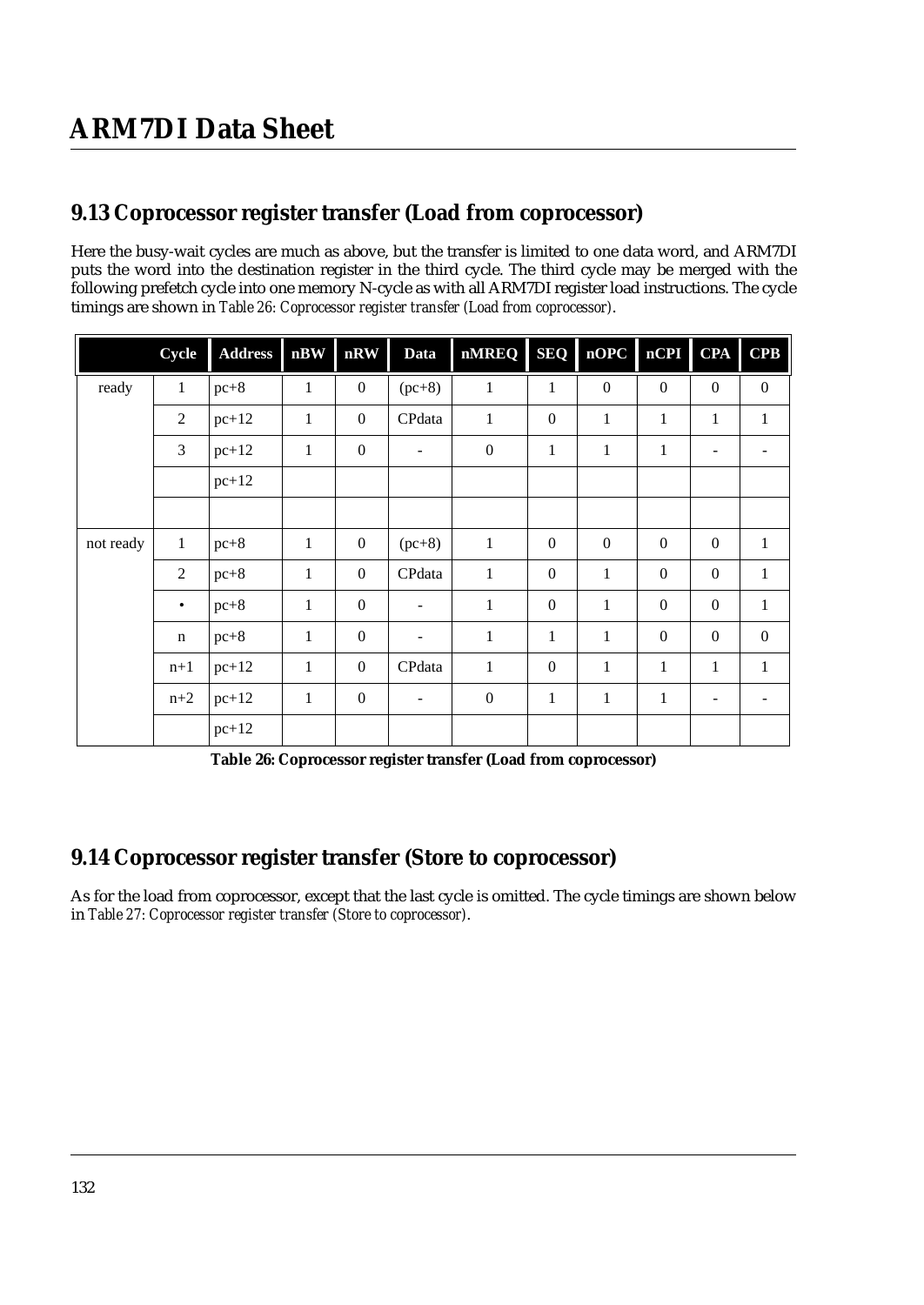|           | Cycle          | <b>Address</b> | nBW          | n <sub>RW</sub>  | <b>Data</b> | nMREQ            |                  | $SEQ$ nOPC nCPI $CRA$ CPB |                  |                |                  |
|-----------|----------------|----------------|--------------|------------------|-------------|------------------|------------------|---------------------------|------------------|----------------|------------------|
| ready     | $\mathbf{1}$   | $pc + 8$       | 1            | $\overline{0}$   | $(pc+8)$    | 1                | $\mathbf{1}$     | $\overline{0}$            | $\boldsymbol{0}$ | $\mathbf{0}$   | $\boldsymbol{0}$ |
|           | $\overline{2}$ | $pc+12$        | 1            | $\mathbf{1}$     | Rd          | $\mathbf{0}$     | $\mathbf{0}$     | 1                         | 1                | $\mathbf{1}$   | 1                |
|           |                | $pc+12$        |              |                  |             |                  |                  |                           |                  |                |                  |
|           |                |                |              |                  |             |                  |                  |                           |                  |                |                  |
| not ready | $\mathbf{1}$   | $pc + 8$       | 1            | $\boldsymbol{0}$ | $(pc+8)$    | 1                | $\mathbf{0}$     | $\boldsymbol{0}$          | $\overline{0}$   | $\Omega$       | $\mathbf{1}$     |
|           | $\overline{2}$ | $pc + 8$       | $\mathbf{1}$ | $\boldsymbol{0}$ | ۰           | 1                | $\overline{0}$   | $\mathbf{1}$              | $\boldsymbol{0}$ | $\mathbf{0}$   | $\mathbf{1}$     |
|           | $\bullet$      | $pc + 8$       | $\mathbf{1}$ | $\boldsymbol{0}$ |             | 1                | $\boldsymbol{0}$ | $\mathbf{1}$              | $\boldsymbol{0}$ | $\overline{0}$ | $\mathbf{1}$     |
|           | $\mathbf n$    | $pc + 8$       | $\mathbf{1}$ | $\boldsymbol{0}$ |             | 1                | 1                | 1                         | $\boldsymbol{0}$ | $\Omega$       | $\boldsymbol{0}$ |
|           | $n+1$          | $pc+12$        | 1            | 1                | Rd          | $\boldsymbol{0}$ | $\mathbf{0}$     | $\mathbf{1}$              | 1                | 1              | $\mathbf{1}$     |
|           |                | $pc+12$        |              |                  |             |                  |                  |                           |                  |                |                  |

**Table 27: Coprocessor register transfer (Store to coprocessor)**

### **9.15 Undefined instructions and coprocessor absent**

When a coprocessor detects a coprocessor instruction which it cannot perform, and this must include all undefined instructions, it must not drive **CPA** or **CPB** LOW. These will remain HIGH, causing the undefined instruction trap to be taken. Cycle timings are shown in *Table 28: Undefined Instruction Cycle Operations*.

| Cycle          | Address   nBW   nRW |          |          |   |          |          |          |  | Data   nMREQ   SEQ   nOPC   nCPI   CPA   CPB   nTRANS   Mode |       |
|----------------|---------------------|----------|----------|---|----------|----------|----------|--|--------------------------------------------------------------|-------|
|                | $pc + 8$            | $\theta$ | $(pc+8)$ |   | 0        | $\theta$ | $\Omega$ |  | Old                                                          | Old   |
|                | $pc + 8$            | $\Omega$ | ۰        |   | $\theta$ | $\Omega$ |          |  | Old                                                          | Old   |
| 3              | Xn                  | $\Omega$ | (Xn)     | 0 |          | $\Omega$ |          |  |                                                              | 00100 |
| $\overline{4}$ | $Xn+4$              | 0        | $(Xn+4)$ | 0 |          | $\Omega$ |          |  |                                                              | 00100 |
|                | $Xn+8$              |          |          |   |          |          |          |  |                                                              |       |

**Table 28: Undefined Instruction Cycle Operations**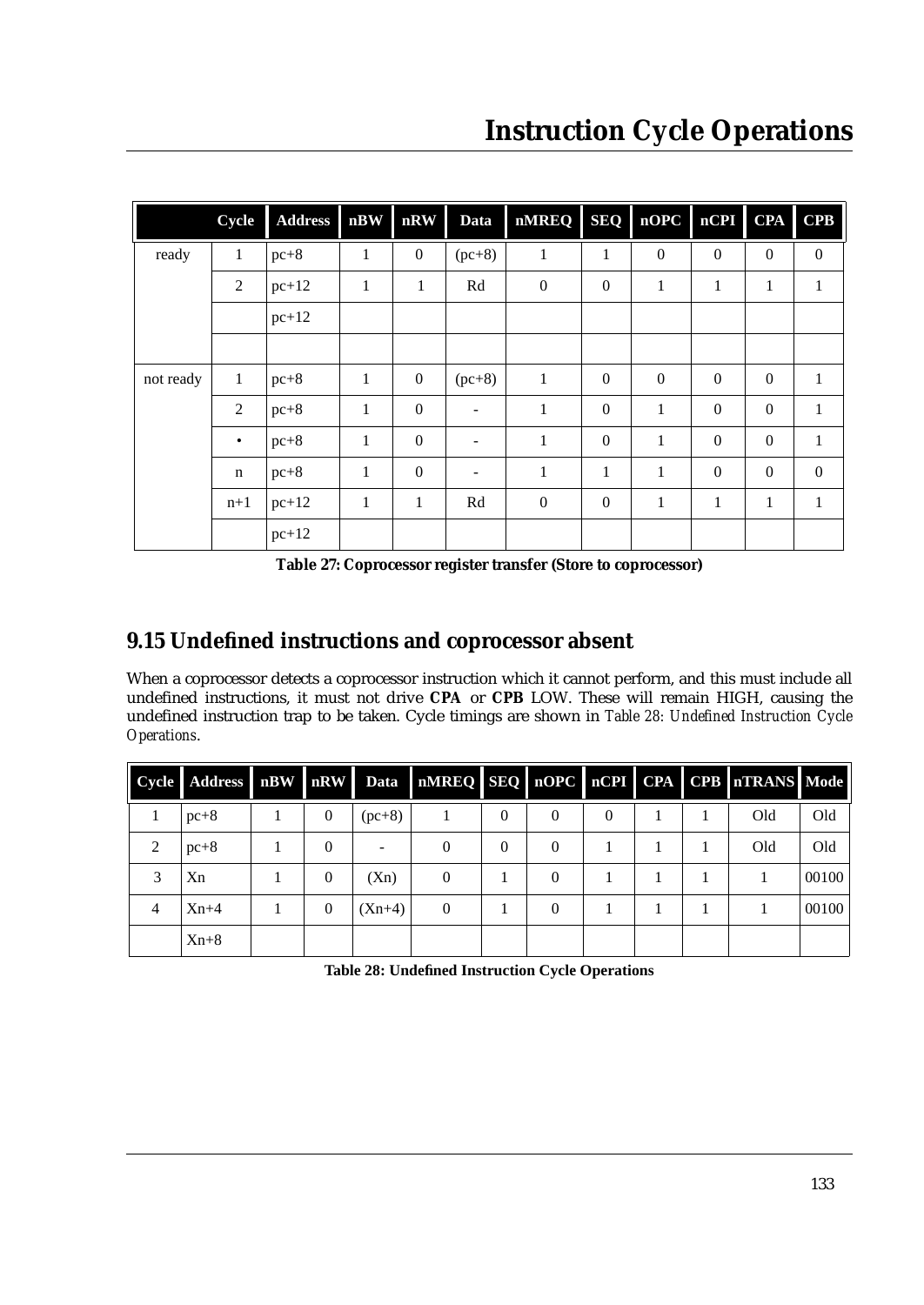## **9.16 Unexecuted instructions**

Any instruction whose condition code is not met will fail to execute. It will add one cycle to the execution time of the code segment in which it is embedded (see *Table 29: Unexecuted Instruction Cycle Operations*).

|            |  |          | Cycle Address nBW nRW Data nMREQ SEQ nOPC |  |
|------------|--|----------|-------------------------------------------|--|
| $ pc + 8 $ |  | $(pc+8)$ |                                           |  |
| $ pc+12 $  |  |          |                                           |  |

**Table 29: Unexecuted Instruction Cycle Operations**

### **9.17 Instruction Speed Summary**

Due to the pipelined architecture of the CPU, instructions overlap considerably. In a typical cycle one instruction may be using the data path while the next is being decoded and the one after that is being fetched. For this reason the following table presents the incremental number of cycles required by an instruction, rather than the total number of cycles for which the instruction uses part of the processor. Elapsed time (in cycles) for a routine may be calculated from these figures which are shown in *Table 30: ARM Instruction Speed Summary*. These figures assume that the instruction is actually executed. Unexecuted instructions take one cycle.

| <b>Instruction</b> |                | <b>Cycle count</b>    |                      |        | <b>Additional</b>            |
|--------------------|----------------|-----------------------|----------------------|--------|------------------------------|
| Data Processing    | 1S             |                       |                      |        | $+1I$<br>for $SHIFT(Rs)$     |
|                    |                |                       |                      |        | if $R15$ written<br>$+1S+1N$ |
| MSR, MRS           | 1S             |                       |                      |        |                              |
| <b>LDR</b>         | 1S             | 1 <sup>N</sup><br>$+$ | $1\mathrm{I}$<br>$+$ |        | if R15 loaded<br>$+1S+1N$    |
| <b>STR</b>         |                | 2N                    |                      |        |                              |
| <b>LDM</b>         | nS             | $+ 1N$                | <sup>11</sup><br>$+$ |        | if R15 loaded<br>$+1S+1N$    |
| <b>STM</b>         | $(n-1)S$       | $+ 2N$                |                      |        |                              |
| <b>SWP</b>         | 1S             | $+ 2N$                | -11<br>$+$           |        |                              |
| B,BL               | 2S             | $+ 1N$                |                      |        |                              |
| SWI, trap          | 2S             | 1 <sub>N</sub><br>$+$ |                      |        |                              |
| MUL, MLA           | 1S             | $^{+}$                | mI                   |        |                              |
| <b>CDP</b>         | 1S             | $+$                   | bI                   |        |                              |
| LDC, STC           | $(n-1)S$       | 2N<br>$+$             | bI<br>$+$            |        |                              |
| <b>MCR</b>         | 1 <sub>N</sub> | $^{+}$                | bI                   | $+ 1C$ |                              |
| <b>MRC</b>         | 1S             | $^{+}$                | $(b+1)I$             | $+ 1C$ |                              |

**Table 30: ARM Instruction Speed Summary**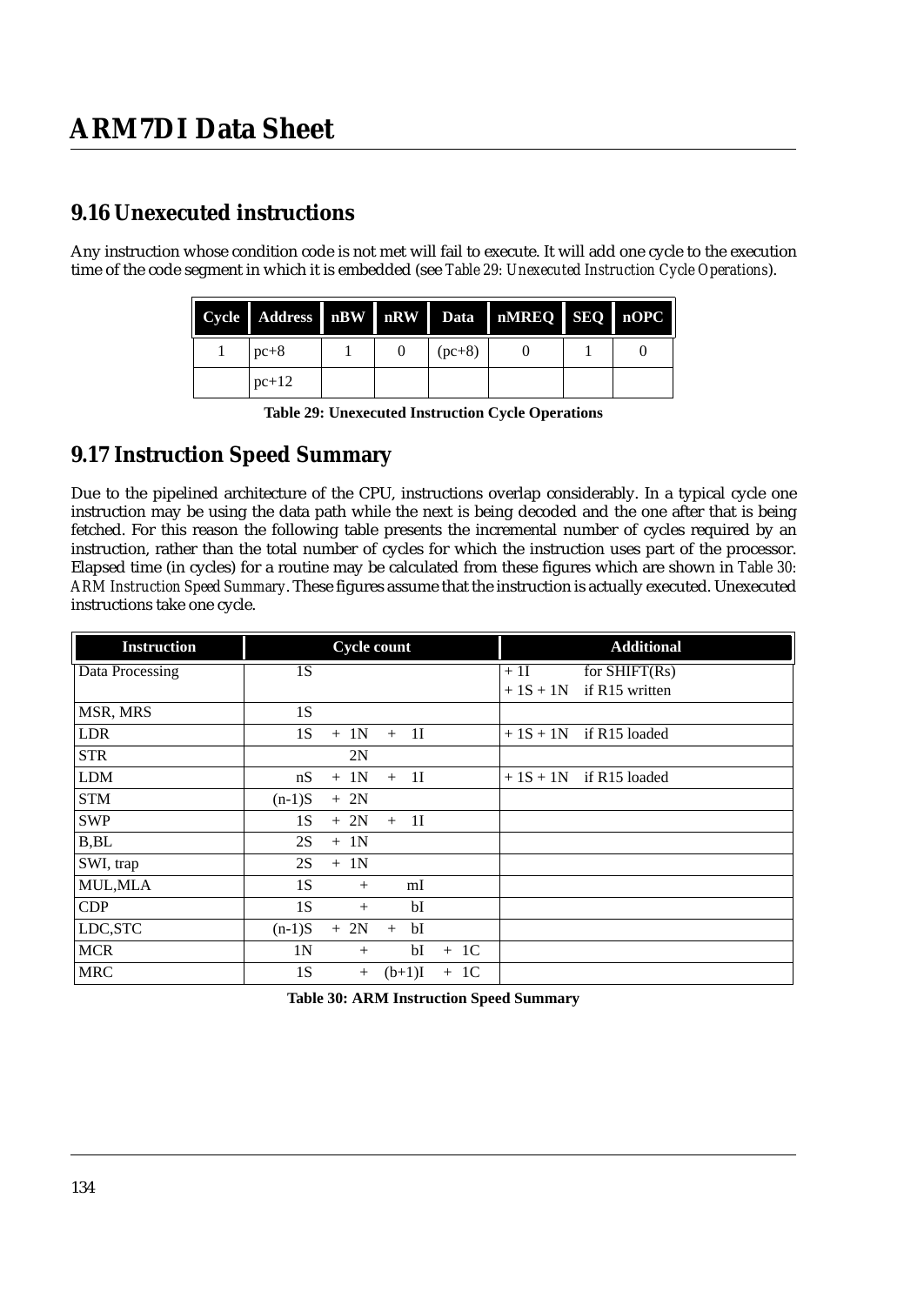- *n* is the number of words transferred.
- *m* is the number of cycles required by the multiply algorithm, which is determined by the contents of Rs. Multiplication by any number between *2^(2m-3)* and *2^(2m-1)-1* takes 1S+mI *m* cycles for *1<m>16*. Multiplication by 0 or 1 takes 1S+1I cycles, and multiplication by any number greater than or equal to 2^(29) takes 1S+16I cycles. The maximum time for any multiply is thus 1S+16I cycles.
- b is the number of cycles spent in the coprocessor busy-wait loop.

If the condition is not met all the instructions take one S-cycle. The cycle types N, S, I, and C are defined in *Chapter 5.0 Memory Interface.*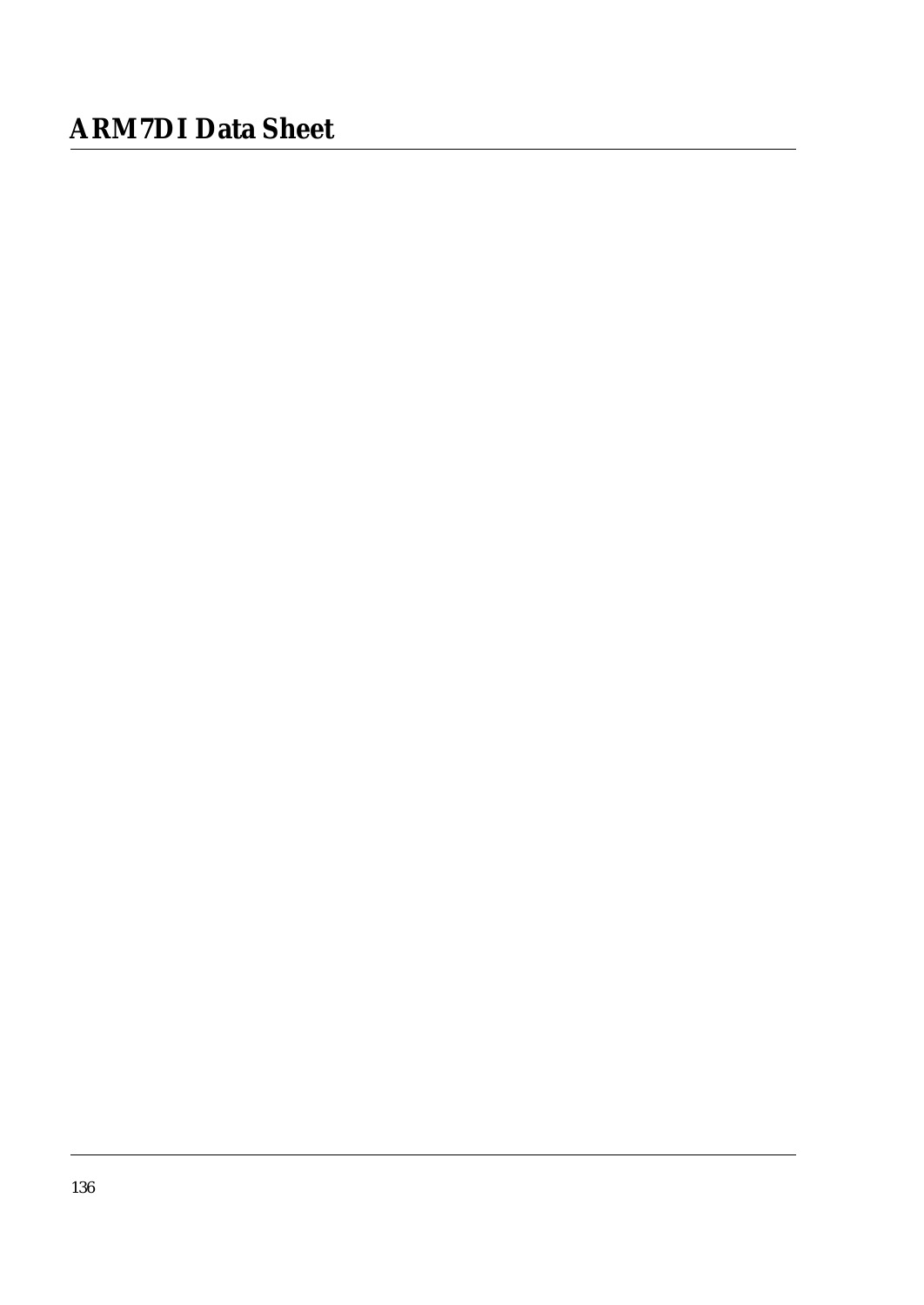## **10.0 DC Parameters**

**\*Subject to Change\***

## **10.1 Absolute Maximum Ratings**

| Symbol     | <b>Parameter</b>                 | Min       | Max       | <b>Units</b> | <b>Note</b> |
|------------|----------------------------------|-----------|-----------|--------------|-------------|
| <b>VDD</b> | Supply voltage                   | $VSS-0.3$ | $VSS+7.0$ |              |             |
| Vin        | Input voltage applied to any pin | $VSS-0.3$ | $VDD+0.3$ |              |             |
| Ts         | Storage temperature              | -40       | 125       | deg C        |             |

**Table 31: ARM7DI DC Maximum Ratings**

Note:

These are stress ratings only. Exceeding the absolute maximum ratings may permanently damage the device. Operating the device at absolute maximum ratings for extended periods may affect device reliability.

## **10.2 DC Operating Conditions:**

| <b>Symbol</b> | <b>Parameter</b>              | Min    | Typ         | Max        | <b>Units</b> | <b>Notes</b> |
|---------------|-------------------------------|--------|-------------|------------|--------------|--------------|
| <b>VDD</b>    | Supply voltage                | 2.7    | $3.0 - 5.0$ | 5.5        | V            |              |
| Vihc          | IC input HIGH voltage         | .8xVDD |             | <b>VDD</b> | V            | 1,2          |
| Vilc          | IC input LOW voltage          | 0.0    |             | .2xVDD     | V            | 1,2          |
| Ta            | Ambient operating temperature | 0      |             | 70         |              |              |

### **Table 32: ARM7DI DC Operating Conditions**

Notes:

- 1. Voltages measured with respect to VSS.
- 2. IC CMOS-level inputs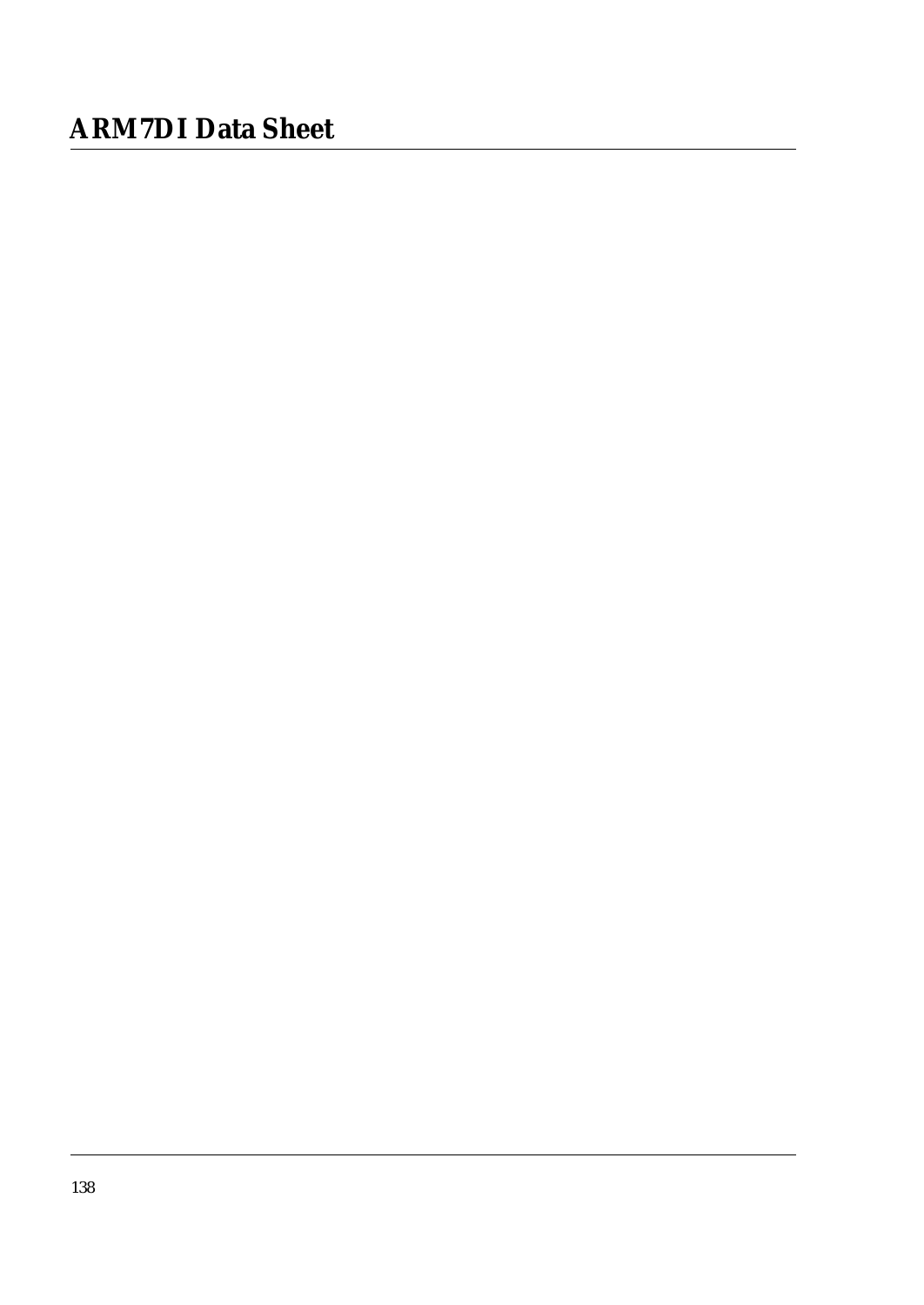## **11.0 AC Parameters**

#### **\*\*\* Important Note - Provisional Figures \*\*\***

The timing parameters given here are preliminary data and subject to change.

The AC timing diagrams presented in this section assume that the outputs of the ARM7DI have been loaded with the capacitive loads shown in the `Test Load' column of *Table 33: AC Test Loads*. These loads have been chosen as typical of the type of system in which ARM7DI might be employed.

The output drivers of the ARM7DI are CMOS inverters which exhibit a propagation delay that increases linearly with the increase in load capacitance. An "Output derating" figure is given for each output driver, showing the approximate rate of increase of output time with increasing load capacitance.

| Output<br><b>Signal</b> | <b>Test</b><br>Load<br>(pF) | Output<br>derating<br>(ns/pF) |  |
|-------------------------|-----------------------------|-------------------------------|--|
| D[31:0]                 | TBD                         | <b>TBD</b>                    |  |
| A[31:0]                 | TBD                         | TBD                           |  |
| <b>LOCK</b>             | TBD                         | TBD                           |  |
| nCPI                    | TBD                         | TBD                           |  |
| nMREQ                   | TBD                         | <b>TBD</b>                    |  |
| <b>SEQ</b>              | TBD                         | TBD                           |  |
| nRW                     | TBD                         | TBD                           |  |
| nBW                     | TBD                         | TBD                           |  |
| nOPC                    | TBD                         | <b>TBD</b>                    |  |
| nTRANS                  | TBD                         | TBD                           |  |
| TDO                     | TBD                         | TBD                           |  |

**Table 33: AC Test Loads**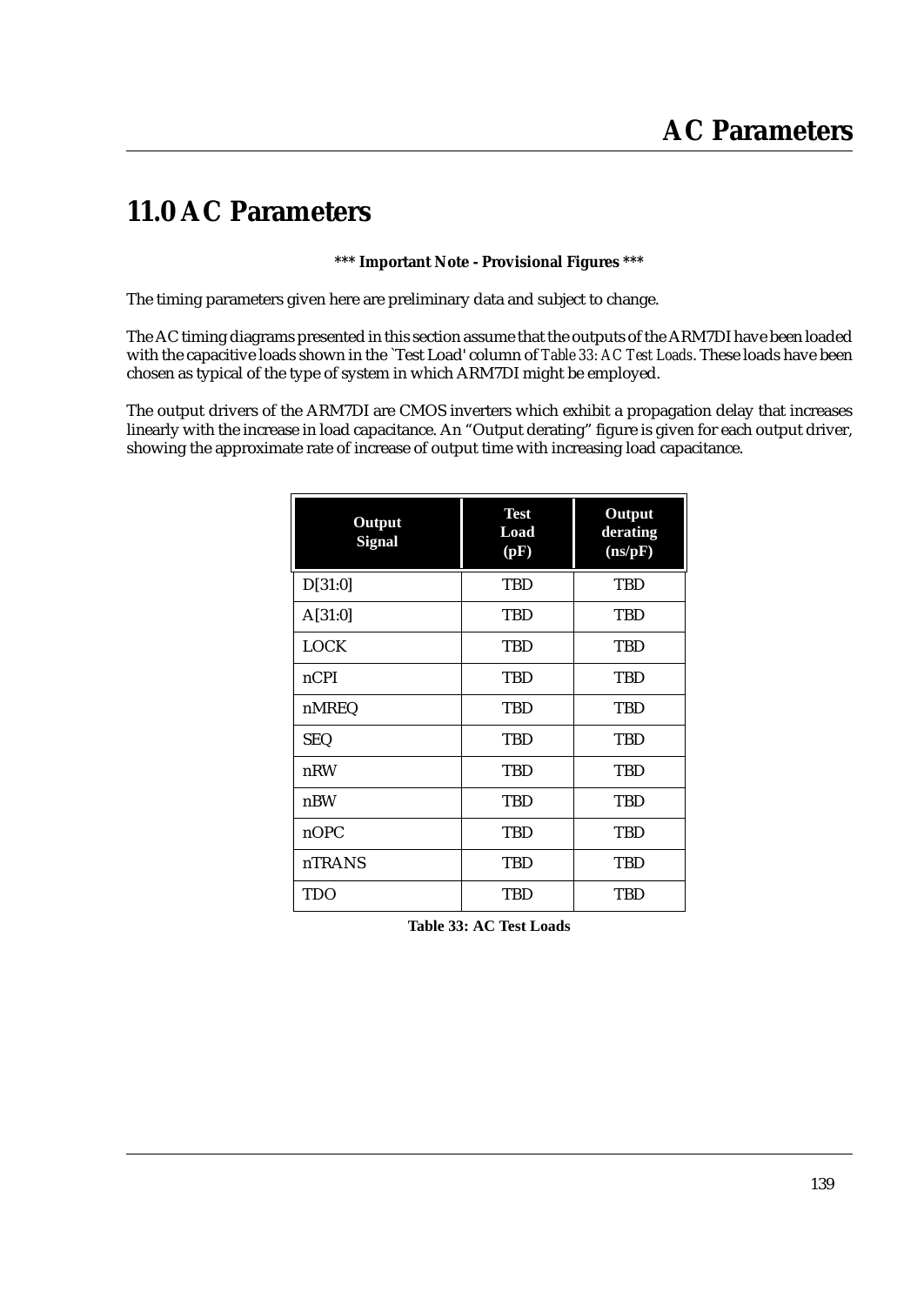

 **Figure 53: General Timings**

Note: **nWAIT** and **ABE** are both HIGH during the cycle shown. Tcdel is the delay (on either edge) from **MCLK** changing to **ECLK** changing.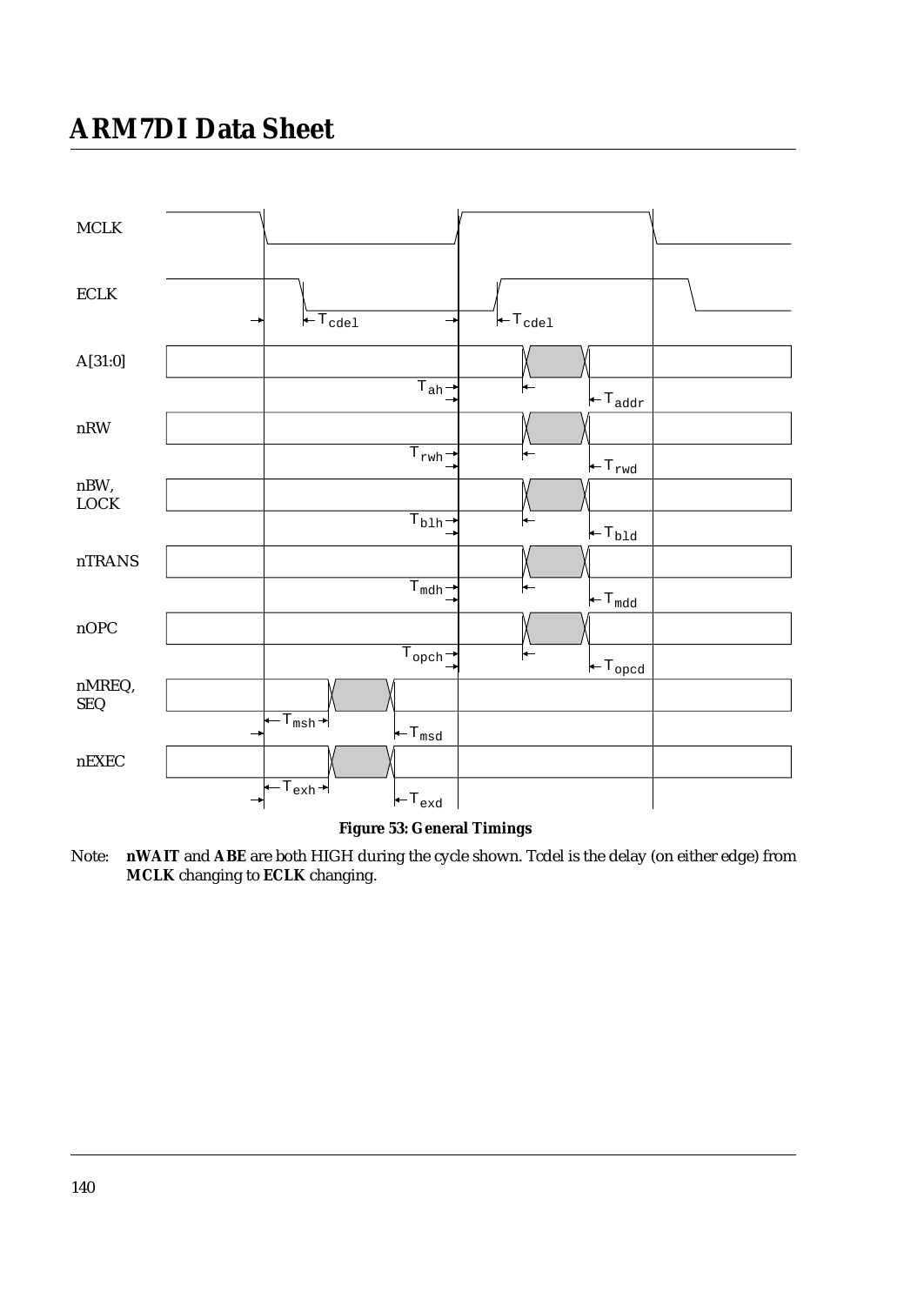

#### **Figure 54: Address Timing**

Note: Tald is the time by which **ALE** must be driven LOW in order to latch the current address in phase 2. If **ALE** is driven low after Tald, then a new address will be latched.





 **Figure 56: Data Write Cycle**

Note: **DBE** is HIGH and **nENIN** is LOW during the cycle shown.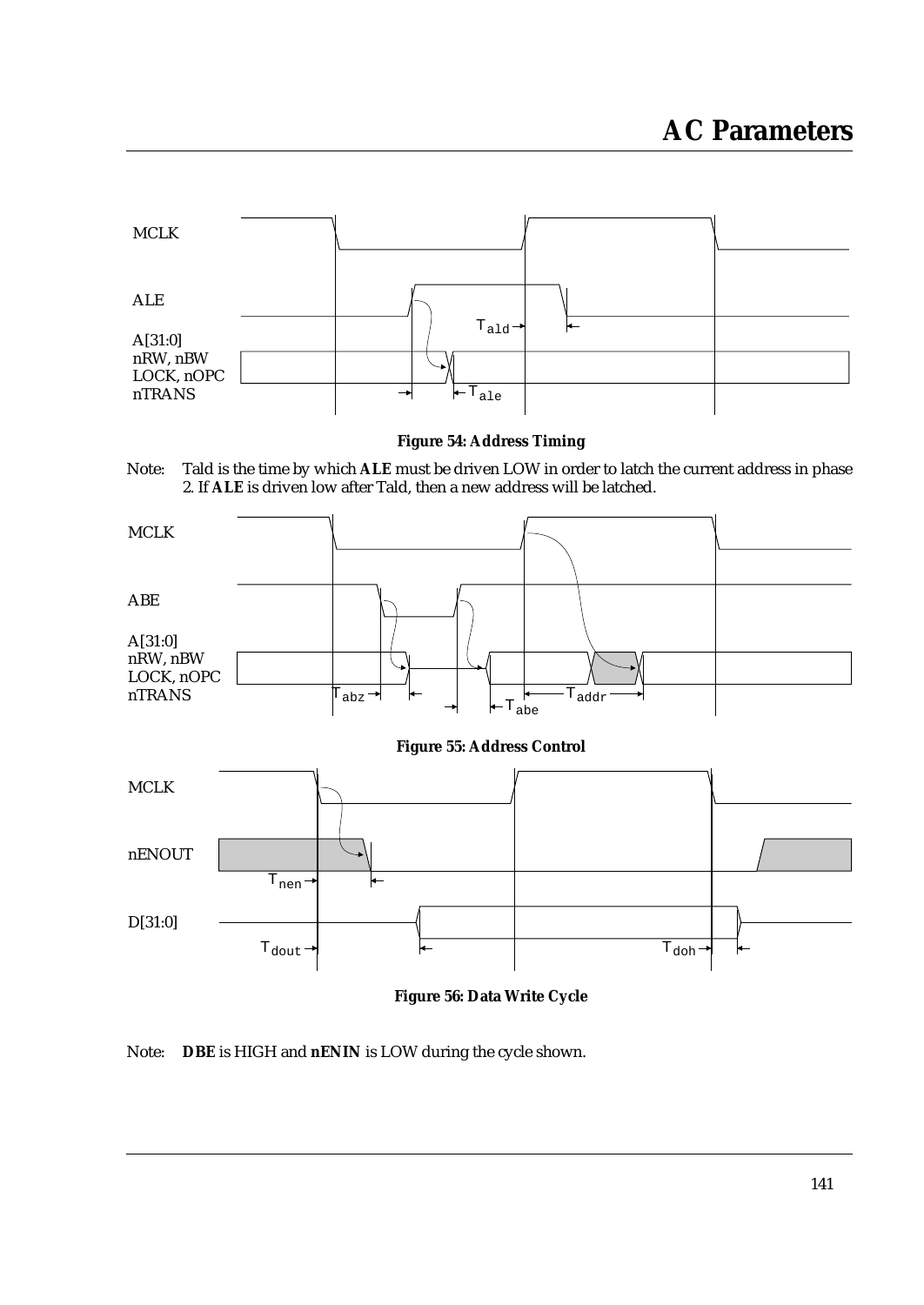







Note: The cycle shown is a data write cycle since **nENOUT** was driven LOW during phase 1. Here, **DBE** has first been used to modify the behaviour of the data bus, and then **nENIN**.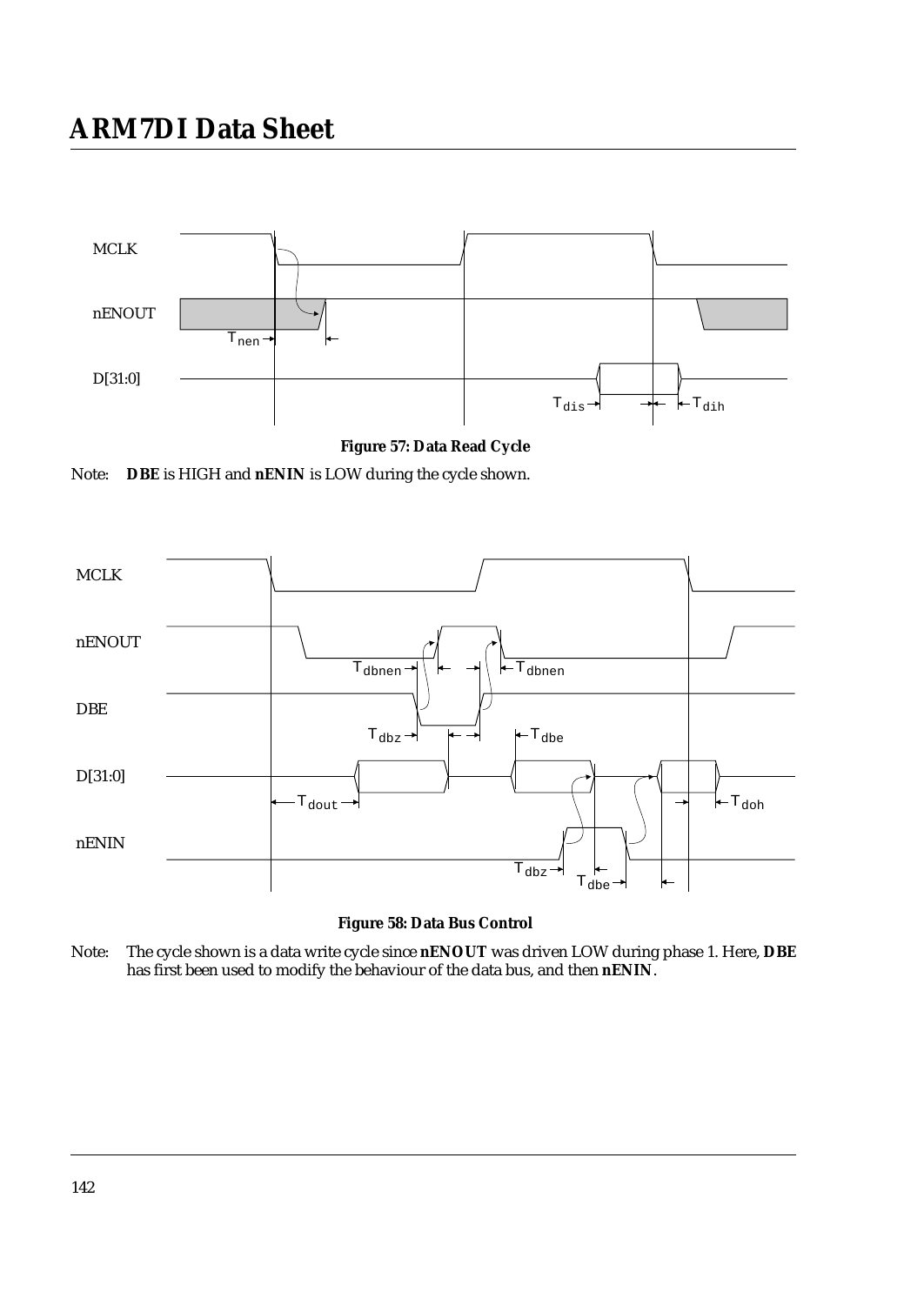

#### **Figure 61: Coprocessor Timing**

Note: Normally, **nMREQ** and **SEQ** become valid Tmsd after the falling edge of **MCLK**. In this cycle the ARM has been busy-waiting, waiting for a coprocessor to complete the instruction. If **CPA** and **CPB** change during phase 1, the timing of **nMREQ** and **SEQ** will depend on Tcpms. Most systems should be able to generate **CPA** and **CPB** during the previous phase 2, and so the timing of **nMREQ** and **SEQ** will always be Tmsd.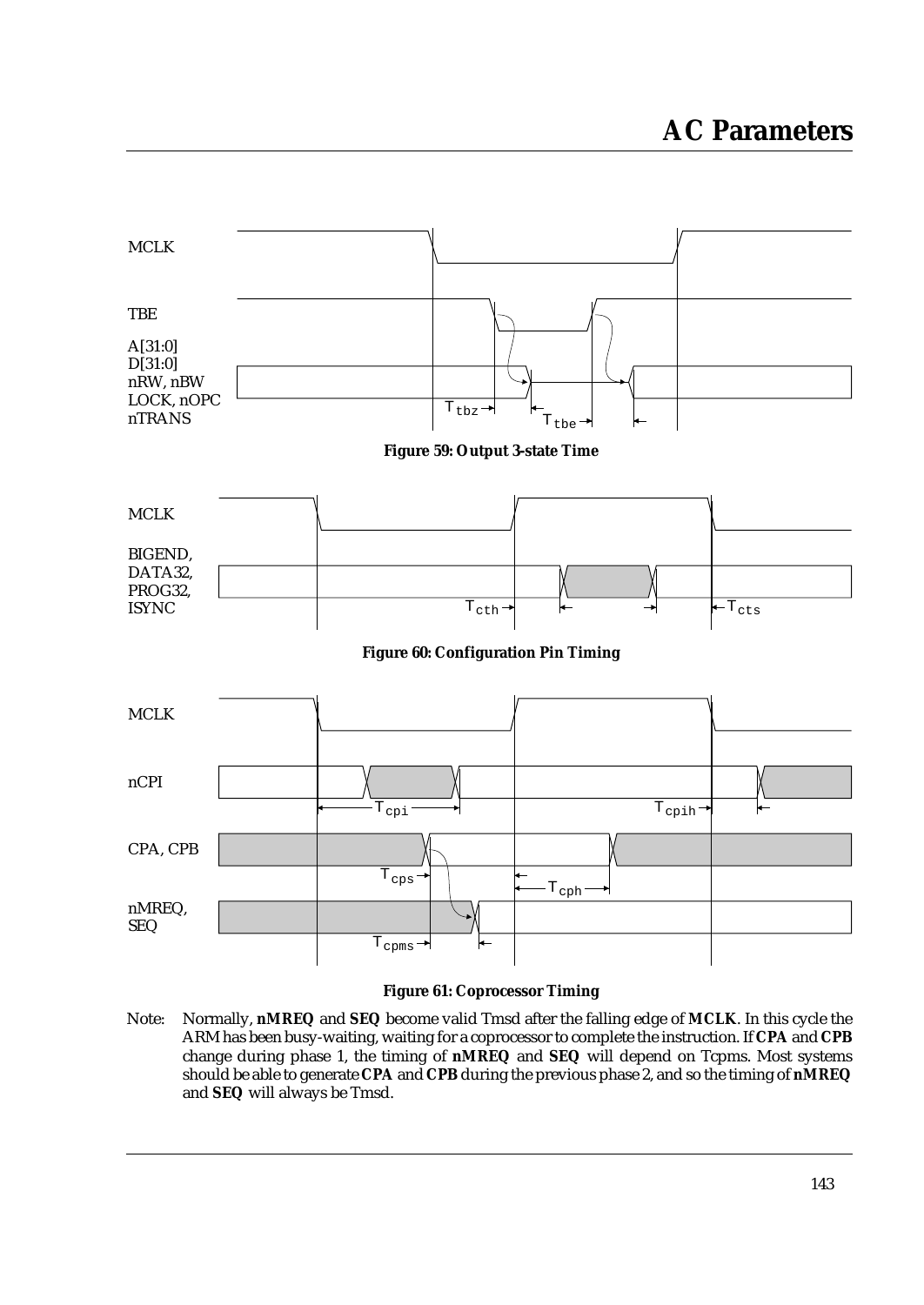

 **Figure 62: Exception Timing**

Note: Tirs guarantees recognition of the interrupt (or reset) source by the corresponding clock edge. Tirm guarantees non-recognition by that clock edge. These inputs may be applied fully asynchronously where the exact cycle of recognition is unimportant.



 **Figure 63: Debug Timing**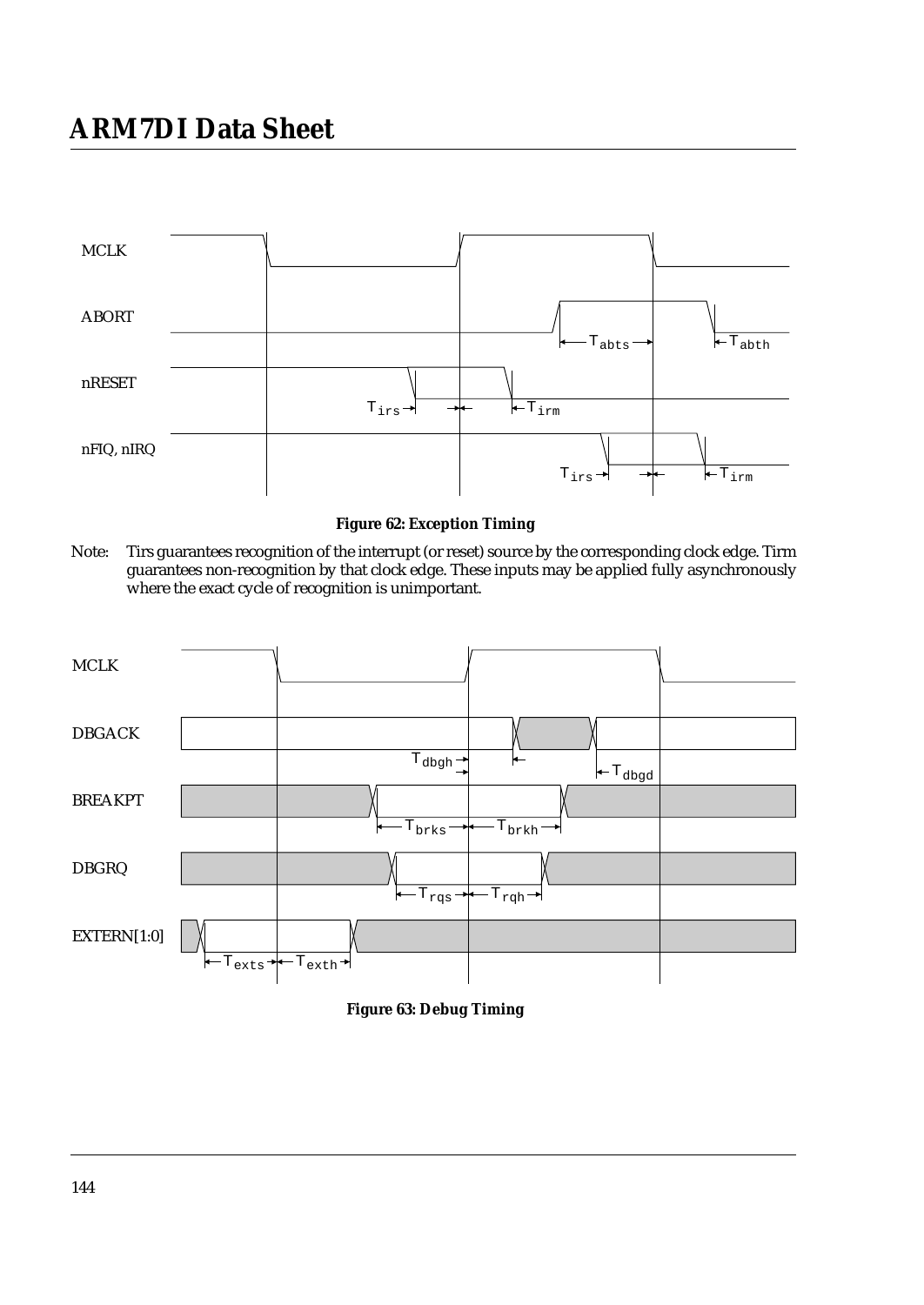

 **Figure 64: TCK-ECLK relationship**



### **Figure 65: MCLK Timing**

Note: The ARM core is not clocked by the HIGH phase of **MCLK** enveloped by **nWAIT**. Thus, during the cycles shown, **nMREQ** and **SEQ** change once, during the first LOW phase of **MCLK**, and **A[31:0]** change once, during the second HIGH phase of **MCLK**. For reference, ph2 is shown. This is the internal clock from which the core times all its activity. This signal is included to show how the high phase of the external **MCLK** has been removed from the internal core clock.

### **11.0.1 Notes on AC Parameters**

All figures are provisional, and assume that 0.8 micron CMOS technology is used to fabricate the ARM7DI.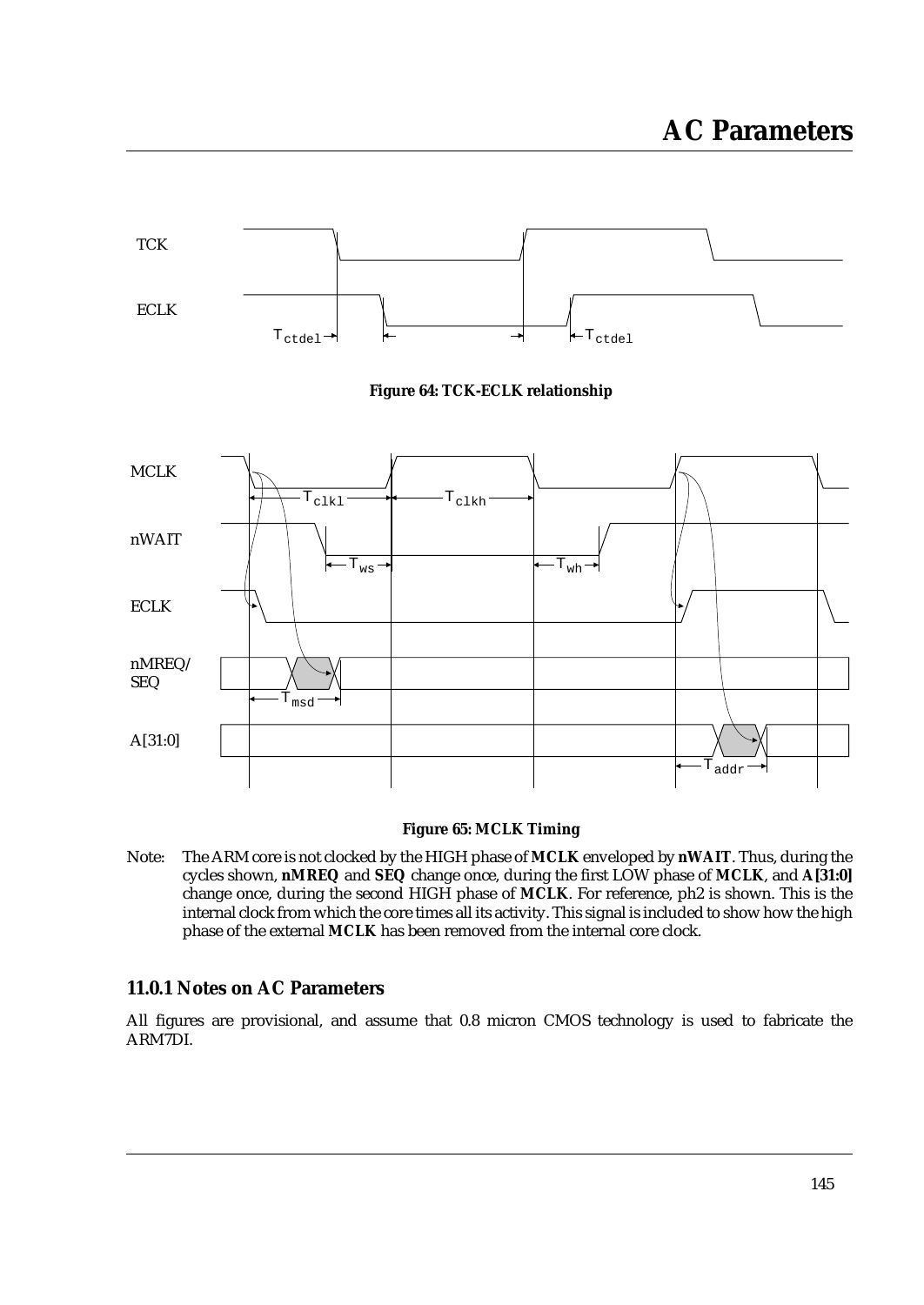# **ARM7DI Data Sheet**

| Symbol        | <b>Parameter</b>                                                 | Min            | <b>Max</b> |
|---------------|------------------------------------------------------------------|----------------|------------|
| Tckl          | clock LOW time                                                   | 21             |            |
| Tckh          | clock HIGH time                                                  | 21             |            |
| Tws           | nWAIT setup to CKr                                               | 3              |            |
| Twh           | nWAIT hold from CKf                                              | 3              |            |
| Tale          | address latch open                                               |                | 4          |
| Tald          | address latch time                                               |                | 4          |
| Taddr         | CKr to address valid                                             |                | 12         |
| Tah           | address hold time                                                | 5              |            |
| Tabe          | address bus enable time                                          |                | 10         |
| Tabz          | address bus disable time                                         |                | 15         |
| Tdout         | data out delay                                                   |                | 17         |
| Tdoh          | data out hold                                                    | 5              |            |
| Tdis          | data in setup                                                    | $\overline{0}$ |            |
| Tdih          | data in hold                                                     | 5              |            |
| Tnen          | nENOUT delay time from MCLK falling                              |                | 3          |
| Tdbe          | Data bus enable time from DBE rising                             |                | 10         |
| Tdbz          | Data bus disable time from DBE falling                           |                | 15         |
| <b>Tdbnen</b> | nENOUT changing from DBE changing                                |                | 6          |
| Ttbz          | Address and Data bus disable time from TBE falling               |                | 15         |
| <b>Tthe</b>   | Address and Data bus enable time from TBE rising                 |                | 10         |
| Trwd          | CKr to nRW valid                                                 |                | 21         |
| Trwh          | nRW hold time                                                    | 5              |            |
| Tmsd          | CKf to nMREQ & SEQ                                               |                | 23         |
| Tmsh          | nMREQ & SEQ hold time                                            | 5              |            |
| Tbld          | CKr to nBW & LOCK                                                |                | 21         |
| Tblh          | nBW & LOCK hold                                                  | 5              |            |
| Tmdd          | CKr to nTRANS/nM[4:0]                                            |                | 21         |
| Tmdh          | nTRANS/nM[4:0]                                                   | 5              |            |
| Topcd         | CKr to nOPC valid                                                |                | 11         |
| Topch         | nOPC hold time                                                   | 5              |            |
| Tcps          | CPA, CPB setup                                                   | 7              |            |
| Tcph          | CPA,CPB hold time                                                | $\overline{c}$ |            |
| Tepms         | CPA, CPB to nMREQ, SEQ                                           |                | 15         |
| Tcpi          | CKf to nCPI delay                                                |                | 11         |
| Tcpih         | nCPI hold time                                                   | 5              |            |
| Tcts          | Config setup time                                                | 10             |            |
| Tcth          | Config hold time                                                 | 5              |            |
| Tabts         | ABORT set up time to MCLK falling                                | 10             |            |
| Tabth         | ABORT hold time from MCLK falling                                | 5              |            |
| <b>Tirs</b>   | Interrupt set up time to MCLK falling for guaranteed recognition | $6\,$          |            |
| Tirm          | Interrupt guaranteed non-recognition time                        |                | 10         |

**Table 34: Provisional AC Parameters (units of nS)**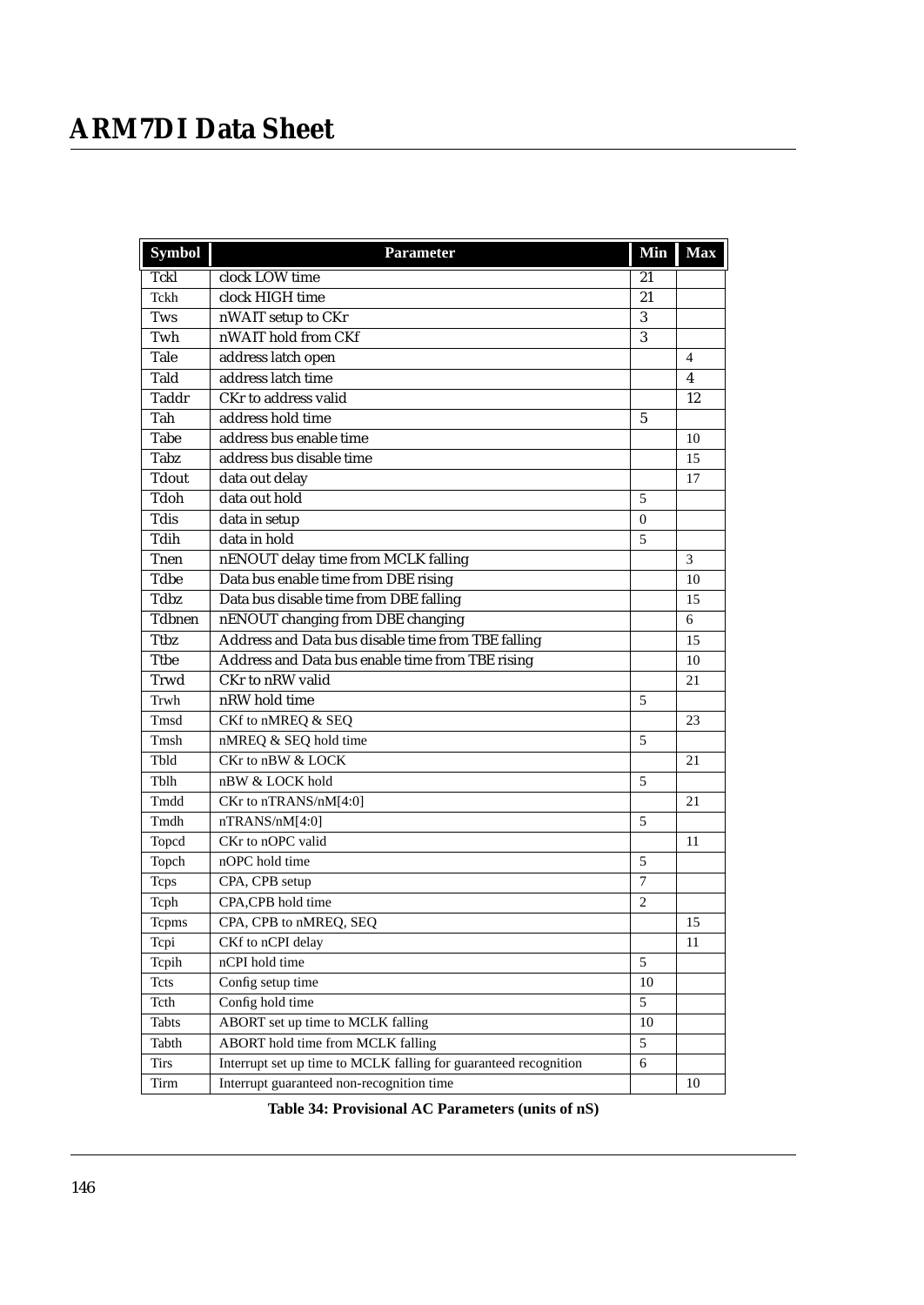# **AC Parameters**

| <b>Symbol</b> | <b>Parameter</b>                                             | Min | <b>Max</b> |
|---------------|--------------------------------------------------------------|-----|------------|
| Texd          | MCLK falling to nEXEC valid                                  |     | 21         |
| Texh          | nEXEC hold time from MCLK falling                            | 5   |            |
| <b>Thrks</b>  | Set up time of BREAKPT to MCLK rising                        | 10  |            |
| Tbrkh         | Hold time of BREAKPT from MCLK rising                        | 5   |            |
| Tdbgd         | MCLK rising to DBGACK valid                                  |     | 5          |
| Tdbgh         | DGBACK hold time from MCLK rising                            | 3   |            |
| <b>Trqs</b>   | DBGRQ set up time to MCLK falling for guaranteed recognition | 6   |            |
| Trqh          | DBGRQ guaranteed non-recognition time                        | 10  |            |
| Tcdel         | MCLK to ECLK delay                                           |     | 4          |
| Tctdel        | TCK to ECLK delay                                            |     | 4          |
| <b>Texts</b>  | EXTERN[1:0] set up time to MCLK falling                      | 5   |            |
| Texth         | EXTERN[1:0] hold time from MCLK falling                      | 5   |            |

**Table 34: Provisional AC Parameters (units of nS)**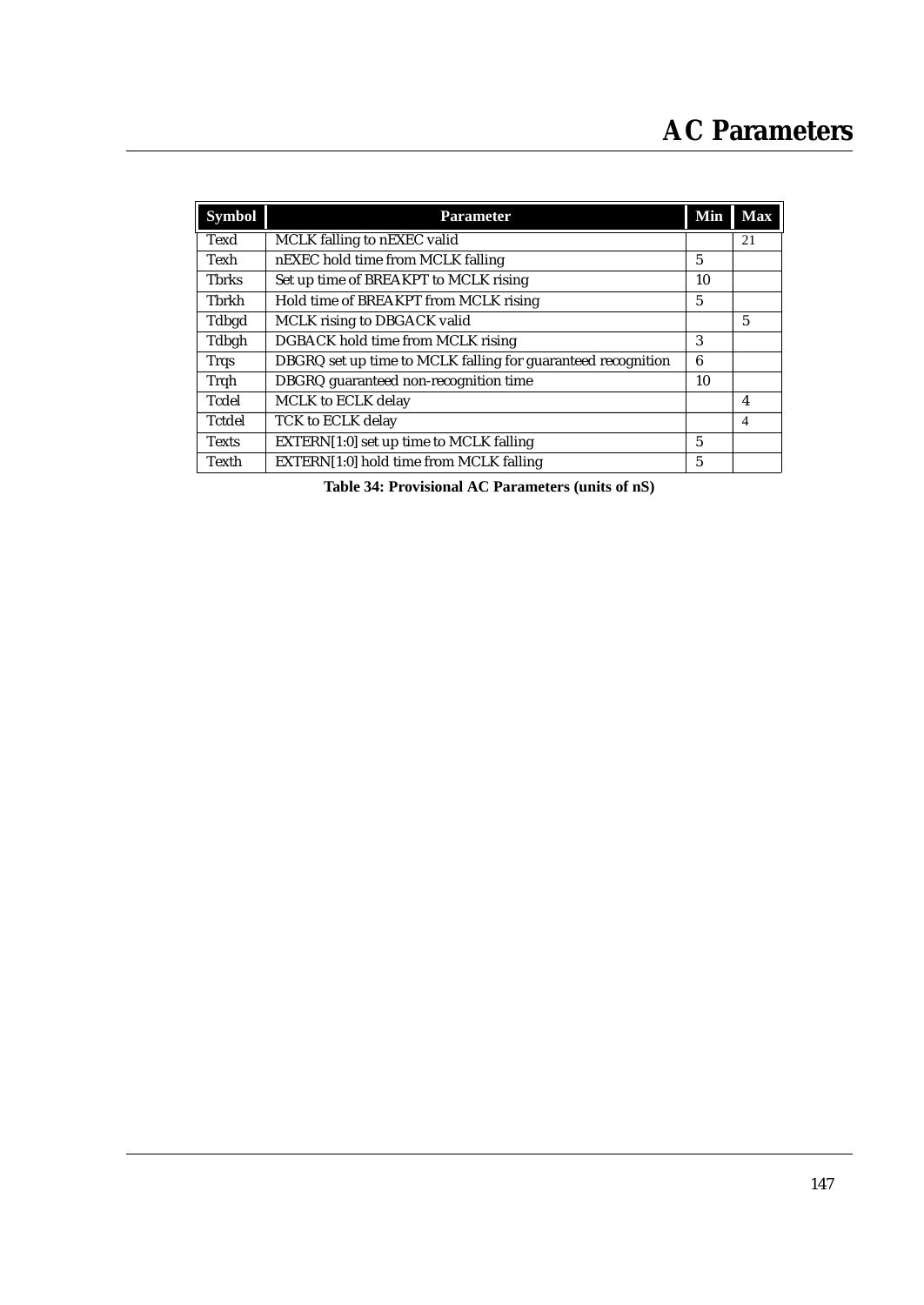# **ARM7DI Data Sheet**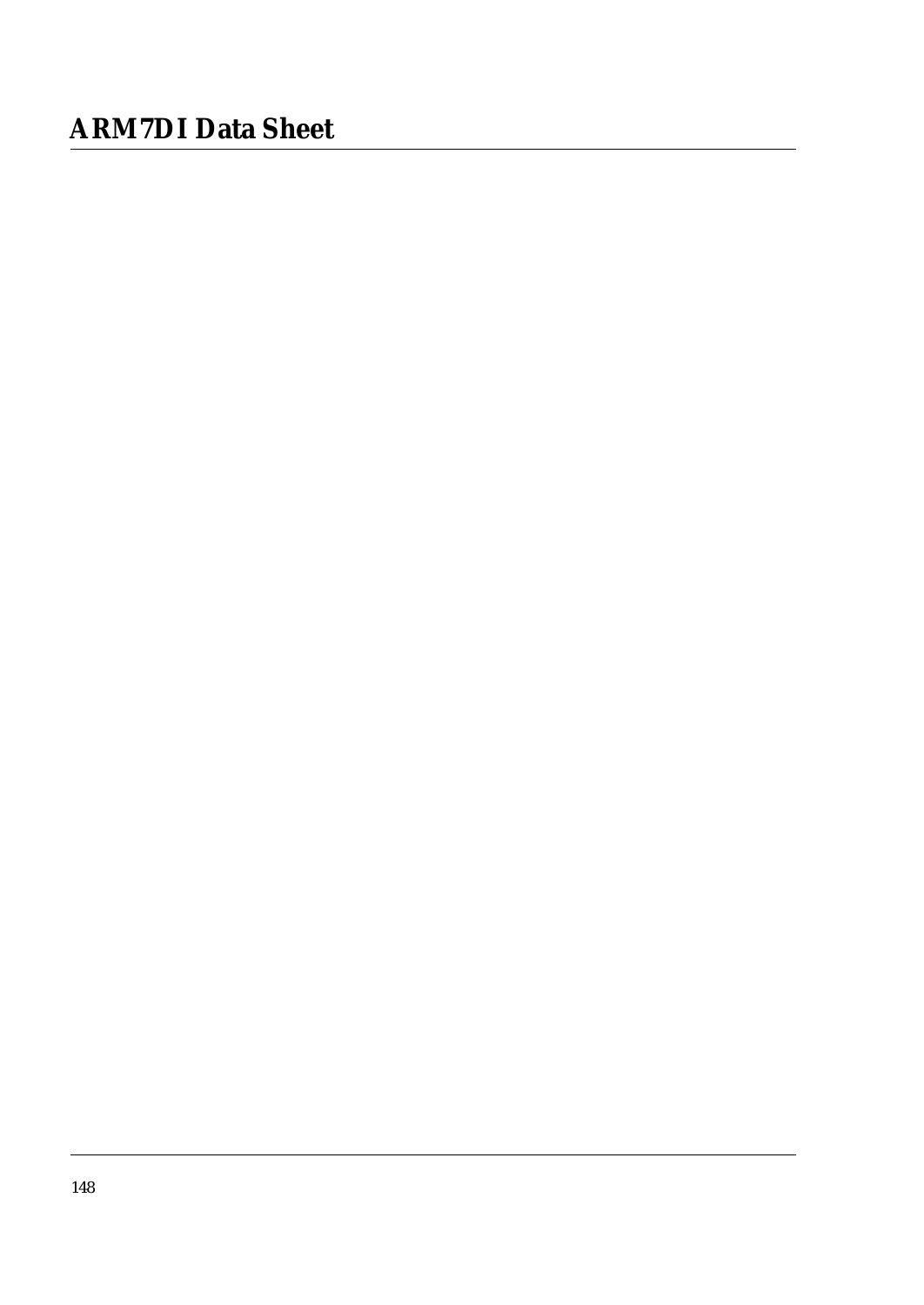### **12.0 Appendix - Backward Compatibility**

Two inputs, **PROG32** and **DATA32**, allow one of three processor configurations to be selected as follows:

- (1) **26 bit program and data space** (**PROG32** LOW, **DATA32** LOW). This configuration forces ARM7DI to operate like the earlier ARM processors with 26 bit address space. The programmer's model for these processors applies, but the new instructions to access the CPSR and SPSR registers operate as detailed elsewhere in this document. In this configuration it is impossible to select a 32 bit operating mode, and all exceptions (including address exceptions) enter the exception handler in the appropriate 26 bit mode.
- (2) **26 bit program space and 32 bit data space** (**PROG32** LOW, **DATA32** HIGH). This is the same as the 26 bit program and data space configuration, but with address exceptions disabled to allow data transfer operations to access the full 32 bit address space.
- (3) **32 bit program and data space** (**PROG32** HIGH, **DATA32** HIGH). This configuration extends the address space to 32 bits, introduces major changes in the programmer's model as described below and provides support for running existing 26 bit programs in the 32 bit environment.

The fourth processor configuration which is possible (26 bit data space and 32 bit program space) should not be selected.

When configured for 26 bit program space, ARM7DI is limited to operating in one of four modes known as the 26 bit modes. These modes correspond to the modes of the earlier ARM processors and are known as:

User26

FIQ26

IRQ26 and

Supervisor26.

These are the normal operating modes in this configuration and the 26 bit modes are only provided for backwards compatibility to allow execution of programs originally written for earlier ARM processors.

The differences between ARM7DI and the earlier ARM processors are documented in an *ARM Application Note 11 - "Differences between ARM6 and earlier ARM Processors"*